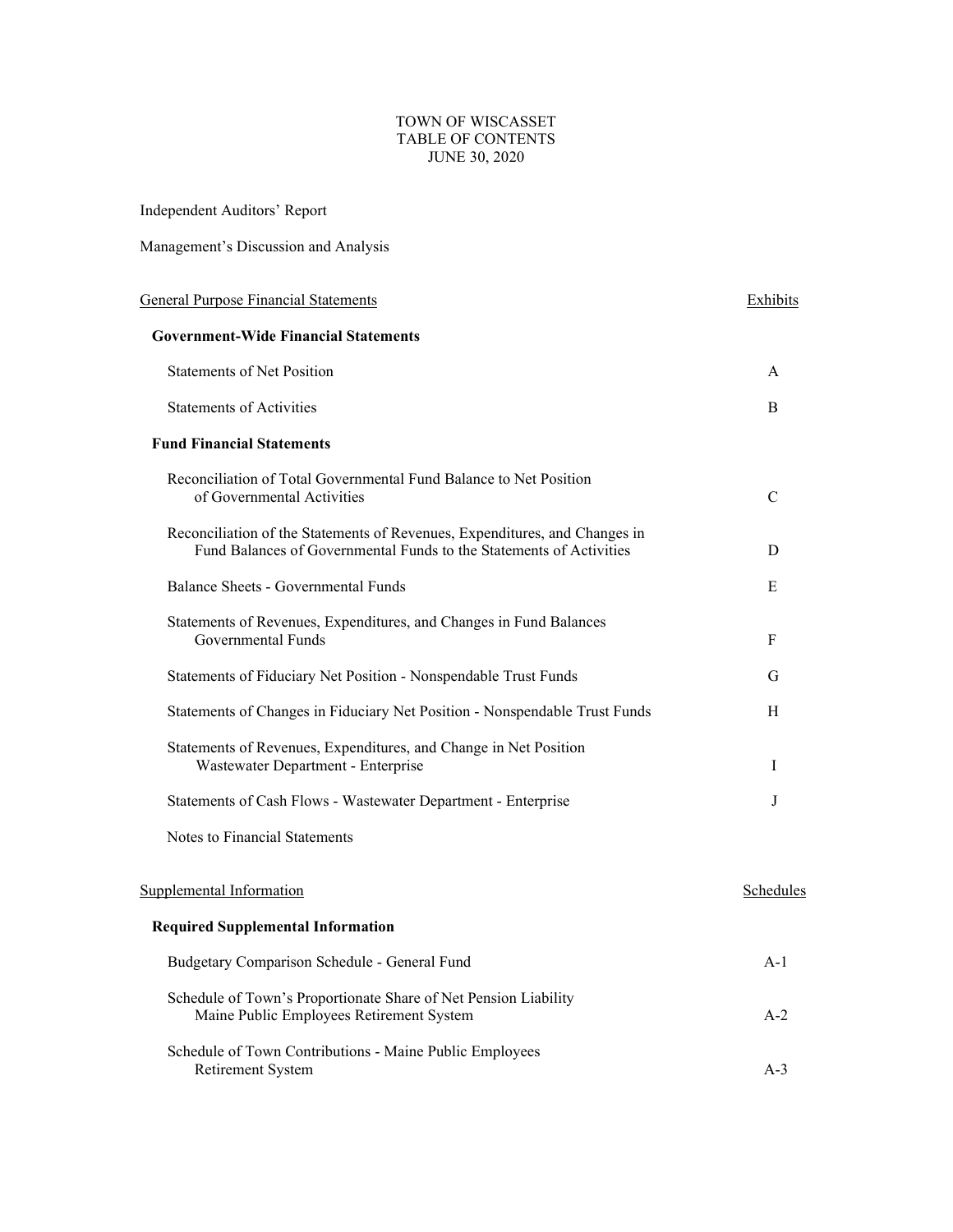# **Other Supplementary Information**

| Statement of Changes in Unappropriated Fund Balance                                                         | $B-1$      |
|-------------------------------------------------------------------------------------------------------------|------------|
| <b>Statement of Departmental Operations</b>                                                                 | $B-2$      |
| Valuation, Assessment, and Collections                                                                      | $B-3$      |
| Reconciliation of Treasurer's Cash Balance                                                                  | $B-4$      |
| Combining Balance Sheet - Nonmajor Governmental Funds                                                       | $B-5$      |
| Combining Schedule of Revenues, Expenditures, and Changes in<br>Fund Balances - Nonmajor Governmental Funds | <b>B-6</b> |
| Combining Schedule of Revenues, Expenditures, and Changes in<br>Fund Balance - Trust Funds                  | $B-7$      |
| Combining Schedule of Revenues, Expenditures, and Changes in<br>Fund Balance - Capital Reserve Funds        | $B-8$      |
| Statement of Revenues, Expenditures, and Changes in Fund Balance<br>Special Revenue Funds                   | $B-9$      |
| Schedule of Expenditures of Federal Awards                                                                  | $B-10$     |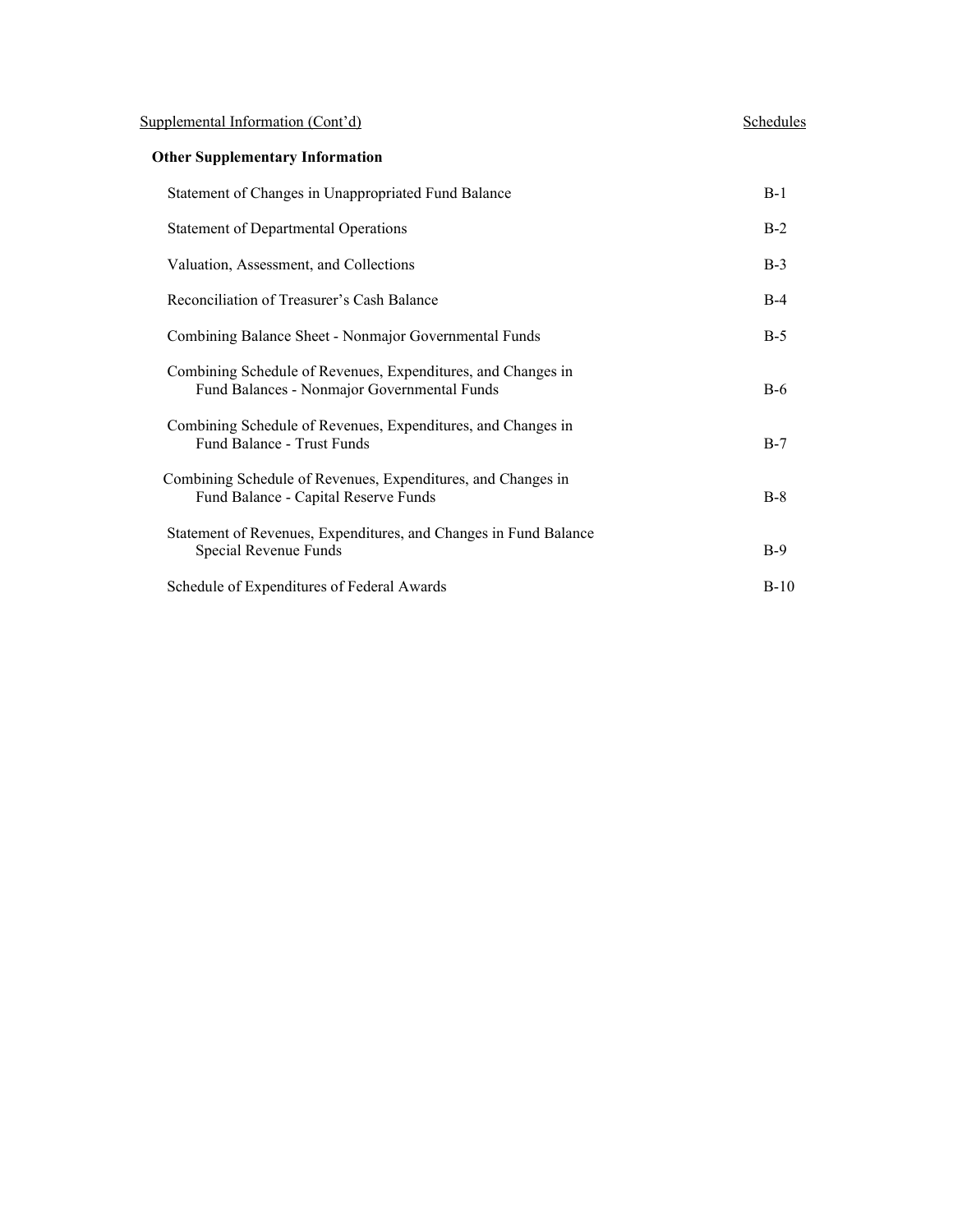### *WILLIAM H. BREWER*

*Certified Public Accountant 858 Washington Street P.O. Box 306 Bath, Maine 04530 ------------ (207) 443-9759*

INDEPENDENT AUDITORS' REPORT

Board of Selectmen Town of Wiscasset Wiscasset, Maine

 We have audited the accompanying financial statements of the governmental activities, the business-type activities, and each major fund of the Town of Wiscasset, as of and for the years ended June 30, 2020 and 2019, and the related notes to the financial statements, which collectively comprise the Town's basic financial statements as listed in the Table of Contents.

#### **Management's Responsibility for the Financial Statements**

 Management is responsible for the preparation and fair presentation of these financial statements in accordance with accounting principles generally accepted in the United States of America; this includes the design, implementation, and maintenance of internal control relevant to the preparation and fair presentation of financial statements that are free from material misstatement, whether due to fraud or error.

#### **Auditor's Responsibility**

 Our responsibility is to express opinions on these financial statements based on our audit. We conducted our audit in accordance with auditing standards generally accepted in the United States of America. Those standards require that we plan and perform the audit to obtain reasonable assurance about whether the financial statements are free from material misstatement.

 An audit involves performing procedures to obtain audit evidence about the amounts and disclosures in the financial statements. The procedures selected depend on the auditor's judgment, including the assessment of the risks of material misstatement of the financial statements, whether due to fraud or error. In making those risk assessments, the auditor considers internal control relevant to the entity's preparation and fair presentation of the financial statements in order to design audit procedures that are appropriate in the circumstances, but not for the purpose of expressing an opinion on the effectiveness of the entity's internal control. Accordingly, we express no such opinion. An audit also includes evaluating the appropriateness of accounting policies used and the reasonableness of significant accounting estimates made by management, as well as evaluating the overall presentation of the financial statements.

 We believe that the audit evidence we have obtained is sufficient and appropriate to provide a basis for our audit opinions.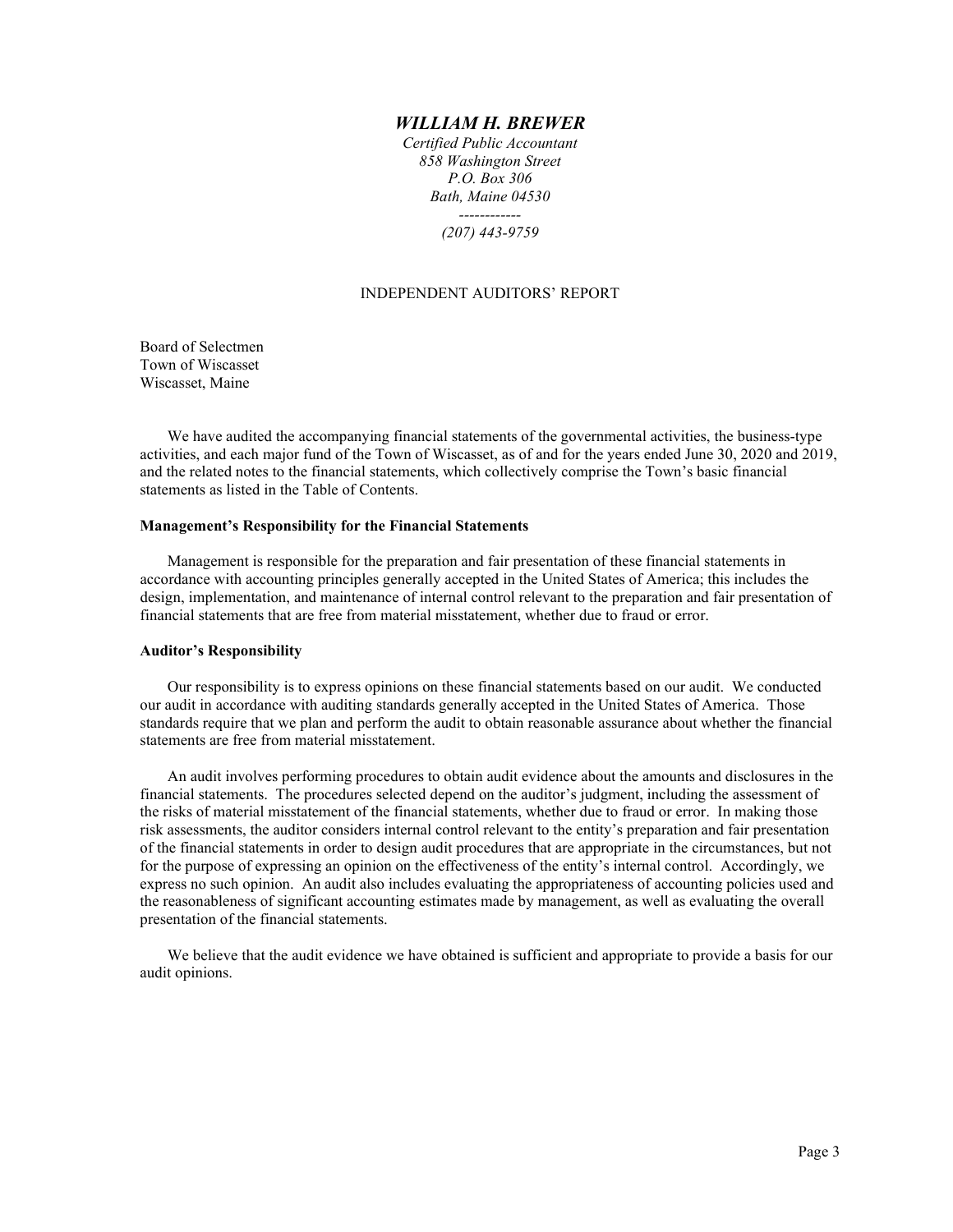#### **Opinions**

 In our opinion, the financial statements referred to above present fairly, in all material respects, the respective financial position of the governmental activities, business-type activities, and each major fund of the Town of Wiscasset as of June 30, 2020 and 2019, and the respective changes in financial position, and where applicable, cash flows thereof for the years then ended in accordance with accounting principles generally accepted in the United States of America.

# **Other Matters**

#### *Required Supplementary Information*

 Accounting principles generally accepted in the United States of America require that the management's discussion and analysis and Schedules A-1 through A-3 be presented to supplement the basic financial statements. Such information, although not a part of the basic financial statements, is required by the Governmental Accounting Standards Board, who considers it to be an essential part of financial reporting for placing the basic financial statements in an appropriate operational, economic, or historical context. We have applied certain limited procedures to the required supplementary information in accordance with auditing standards generally accepted in the United States of America, which consisted of inquiries of management about the methods of preparing the information and comparing the information for consistency with management's responses to our inquiries, the basic financial statements, and other knowledge we obtained during our audit of the basic financial statements. We do not express an opinion or provide any assurance on the information because the limited procedures do not provide us with sufficient evidence to express an opinion or provide any assurance.

# *Other Information*

Our audit was conducted for the purpose of forming opinions on the financial statements that collectively comprise the Town of Wiscasset's basic financial statements. The information in Schedules B-1 through B-10 are presented for purposes of additional analysis and are not a required part of the financial statements.

 The combining and individual nonmajor fund financial statements are the responsibility of management and were derived from and relate directly to the underlying accounting and other records used to prepare the basic financial statements. Such information has been subjected to the auditing procedures applied in the audit of the basic financial statements and certain additional procedures, including comparing and reconciling such information directly to the underlying accounting and other records used to prepare the basic financial statements or to the basic financial statements themselves, and other additional procedures in accordance with auditing standards generally accepted in the United States of America. In our opinion, the combining and individual nonmajor fund financial statements are fairly stated, in all material respects, in relation to the basic financial statements as a whole.

Bath, Maine

January 25, 2022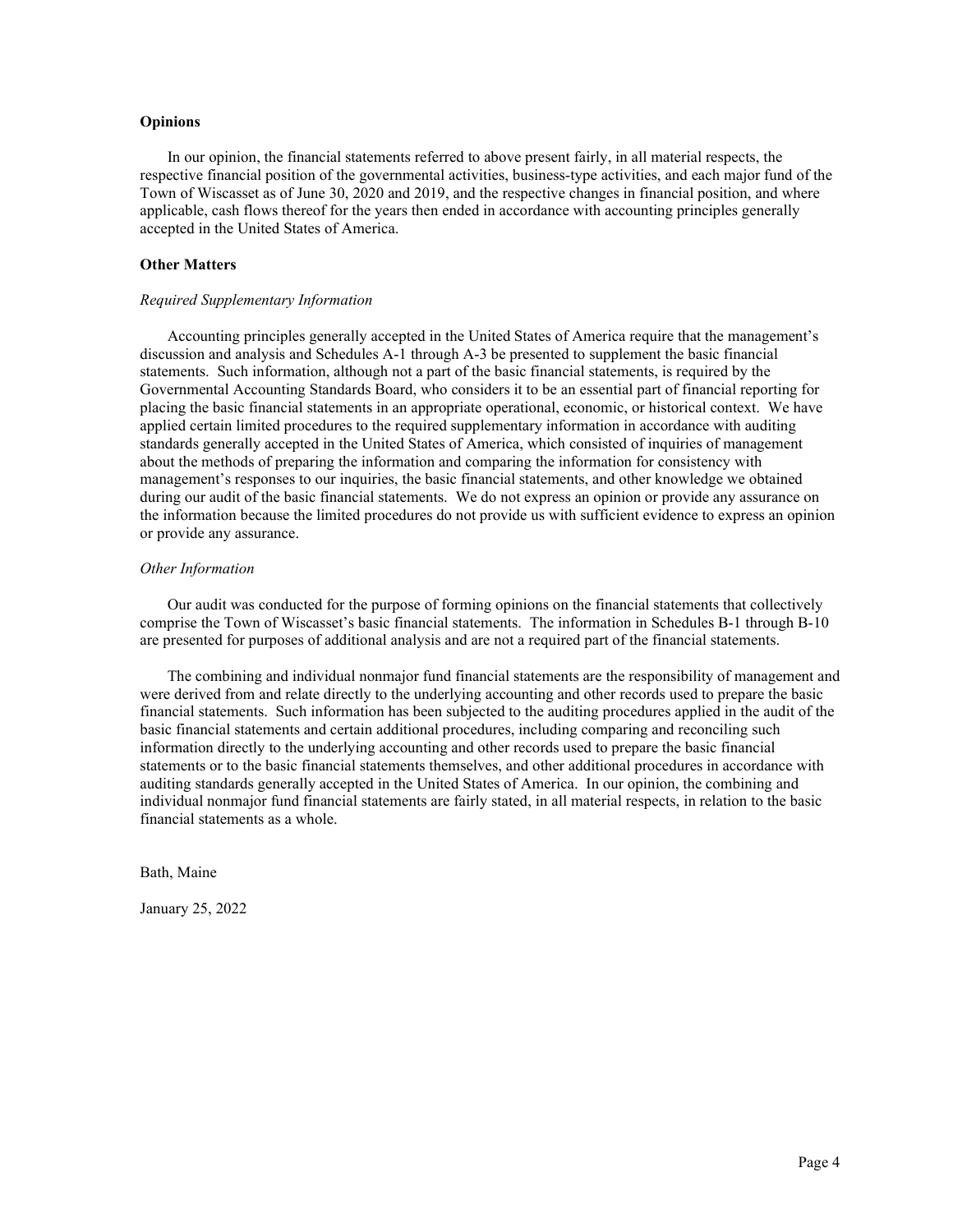# **REQUIRED SUPPLEMENTARY INFORMATION MANAGEMENT'S DISCUSSION AND ANALYSIS JUNE 30, 2020**

#### **(UNAUDITED)**

 The following management's discussion and analysis of the Town of Wiscasset, Maine's financial performance provides an overview of the Town's financial activities for the fiscal year ended June 30, 2020. Please read it in conjunction with the Town's financial statements.

# Financial Statement Overview

 The Town of Wiscasset's basic financial statements include the following components: 1) government-wide financial statements, 2) fund financial statements, and 3) notes to the financial statements. This report also includes required supplementary information which consists of the general fund budgetary comparison schedule and pension information, and other supplementary information which includes combining and other schedules.

#### Basic Financial Statements

 The basic financial statements include financial information in two differing views: the government-wide financial statements and the fund financial statements. These basic financial statements also include the notes to financial statements that explain in more detail certain information in the financial statements and also provide the user with the accounting policies used in the preparation of the financial statements.

### Government-Wide Financial Statements

 The government-wide financial statements provide a broad view of the Town's operations in a manner that is similar to private businesses. These statements provide both short-term as well as long-term information in regards to the Town's financial position. These financial statements are prepared using the accrual basis of accounting. This measurement focus takes into account all revenues and expenses associated with the fiscal year regardless of when cash is received or paid. The governmentwide financial statements include the following two statements:

 The Statement of Net Position - this statement presents all of the government's assets, deferred outflows of resources, liabilities, and deferred inflows of resources with the difference being reported as net position.

 The Statement of Activities - this statement presents information that shows how the government's net position changed during the period. All changes in net position are reported as soon as the underlying event giving rise to the change occurs, regardless of the timing of the related cash flows.

 Both of the above mentioned financial statements have separate columns for the two different types of Town activities. The types of activities presented for the Town of Wiscasset are:

- *Governmental activities -* The activities in this section are mostly supported by taxes and intergovernmental revenues (federal and state grants). Most of the Town's basic services are reported in governmental activities, which include general government, public safety, public works, education, health and sanitation, leisure services and unclassified.
- *Business-type activities -* These activities are normally intended to recover all or a significant portion of their costs through user fees and/or charges to external users for goods and/or services. The Town's sewer fund is reported here.

#### **Fund Financial Statements**

 A fund is a grouping of related accounts that is used to maintain control over resources that have been segregated for specific activities or objectives. The Town of Wiscasset, like other local governments uses fund accounting to ensure and demonstrate compliance with financial related legal requirements. All of the funds of the Town of Wiscasset can be divided into three categories: governmental funds, proprietary funds and fiduciary funds.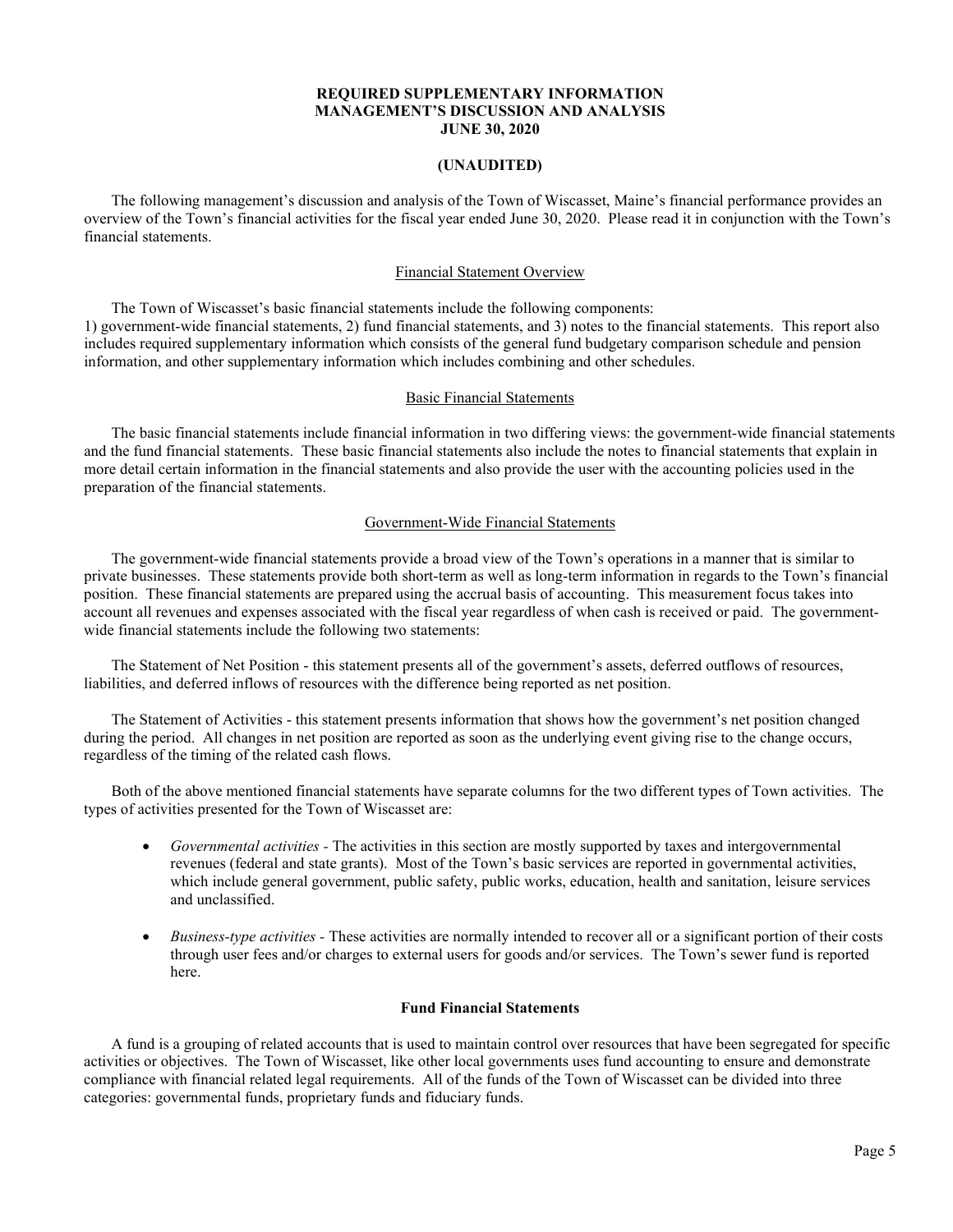*Governmental funds:* All of the basic services provided by the Town are financed through governmental funds. Governmental funds are used to account for essentially the same functions reported in governmental activities in the governmentwide financial statements. However, unlike the government-wide financial statements, the governmental fund financial statements focus on near-term inflows and outflows of spendable resources. They also focus on the balance of spendable resources available at the end of the fiscal year. Such information will be useful in evaluating the government's near-term financial requirements. This approach is known as the current financial resources measurement focus and the modified accrual basis of accounting. Under this approach, revenues are recorded when cash is received or when susceptible to accrual. Expenditures are recorded when liabilities are incurred and due. These statements provide a detailed short-term view of the Town's finances to assist in determining whether there will be adequate financial resources available to meet the current needs of the Town.

 Because the focus of governmental funds is narrower than that of government-wide financial statements, it is useful to compare the information presented for governmental funds with similar information presented for governmental activities in the government-wide financial statements. By doing so, readers may better understand the long-term impact of the government's near-term financing decisions. Both the governmental funds balance sheet and the governmental funds statement of revenues, expenditures and changes in fund balances provide a reconciliation to facilitate this comparison between governmental funds and governmental activities. These reconciliations are presented on the page immediately following each governmental fund financial statement.

 The Town of Wiscasset presents seven columns in the governmental funds balance sheet and the governmental funds statement of revenues, expenditures and changes in fund balances. The Town's major governmental funds are the general fund, general equipment fund, capital reserve fund, construction reserve fund, cemetery perpetual care fund, and the recreation building reserve fund. All other funds are shown as nonmajor and are combined in the "Nonmajor Funds" column on these statements.

 The general fund is the only fund for which the Town legally adopted a budget. The Budgetary Comparison Schedule - General Fund provides a comparison of the original and final budget and the actual expenditures for the current year.

 *Proprietary Funds:* The Town maintains one proprietary fund, the sewer fund. This fund is used to show activities that operate more like commercial enterprises. Proprietary funds provide the same type of information as the government-wide financial statements, only in more detail. Like the government-wide financial statements, proprietary fund financial statements use the accrual basis of accounting. No reconciliation is needed between the government-wide financial statements for businesstype activities and the proprietary fund financial statements.

 *Fiduciary Funds:* These funds are used to account for resources held for the benefit of parties outside the Town of Wiscasset. These funds are not reflected in the government-wide financial statements because the resources of these funds are not available to support the Town's own programs. The accounting used for fiduciary funds are much like that of proprietary funds. They use the accrual basis of accounting.

### **Notes to the Financial Statements**

 The notes provide additional information that is essential to a full understanding of the data provided in the Government-Wide and the Fund Financial Statements. The Notes to Financial Statements can be found following the Statements of Cash Flows - Wastewater Department - Enterprise.

# **Required Supplementary Information**

 The basic financial statements are followed by a section of required supplementary information, which includes a Budgetary Comparison Schedule - General Fund.

### **Other Supplementary Information**

Other supplementary information follows the required supplementary information. These combining and other schedules provide information in regards to nonmajor funds, capital asset activity and other detailed budgetary information for the general fund.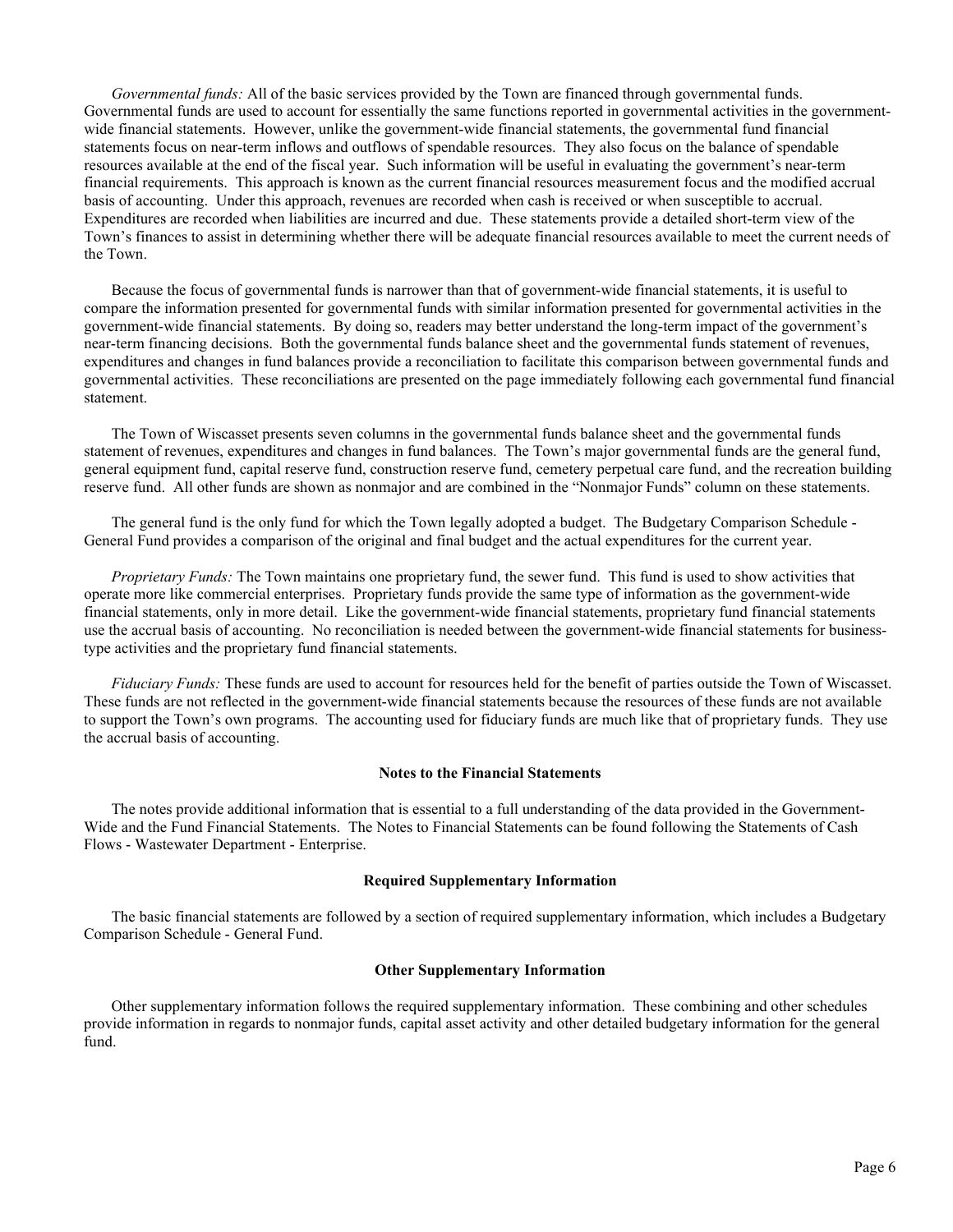### **Government-Wide Financial Analysis**

 Our analysis below focuses on the net position, and changes in net position of the Town's governmental activities. The Town's total net position for governmental activities increases by \$1,261,817.93 from \$27,401,649.42 to \$28,663,467.35. For business-type activities the Town's net position decreased by \$192,976.75 to \$2,311,981.93 due to depreciation expense for the period.

 Unrestricted net position - the part of net position that can be used to finance day-to-day operations without constraints established by debt covenants, enabling legislation, or other legal requirements - increased for governmental activities to a balance of \$1,002,679.96 at the end of this year. For business-type activities, the balance was \$25,707.43 up from (\$41,652.14).

### **Table 1**

# **Town of Wiscasset, Maine Net Position June 30, 2020**

|                                            |              | <b>GOVERNMENTAL</b><br><b>ACTIVITIES</b> |                    |            | <b>BUSINESS-TYPE</b><br><b>ACTIVITIES</b> |           |               |           |
|--------------------------------------------|--------------|------------------------------------------|--------------------|------------|-------------------------------------------|-----------|---------------|-----------|
|                                            |              | 2020                                     |                    | 2019       | 2020                                      |           |               | 2019      |
| Assets:                                    |              |                                          |                    |            |                                           |           |               |           |
| <b>Current Assets</b>                      | \$           | 20,414,164                               | \$.                | 18,876,095 | <sup>\$</sup>                             | 108,543   | <b>S</b>      | 139,273   |
| Capital Assets                             |              | 13,613,401                               |                    | 14,022,375 |                                           | 3,229,925 |               | 3,399,440 |
| <b>Total Assets</b>                        | \$           | 34,027,565                               | \$                 | 32,898,470 | \$                                        | 3,338,468 | \$            | 3,538,713 |
| Deferred Outflows of Resources:            |              |                                          |                    |            |                                           |           |               |           |
| Deferred Amount on Pensions and OPEB       | \$           | 766,763                                  | \$                 | 792,037    | \$                                        |           | \$            |           |
| Liabilities:                               |              |                                          |                    |            |                                           |           |               |           |
| <b>Current Liabilities</b>                 | \$           | 1,632,765                                | \$                 | 883,472    | \$                                        | 174,848   | <sup>\$</sup> | 131,352   |
| Long-Term Obligations                      |              | 4,228,077                                |                    | 5,142,475  |                                           | 851,638   |               | 902,403   |
| <b>Total Liabilities</b>                   | \$           | 5,860,842                                | \$                 | 6,025,947  | \$                                        | 1,026,486 | \$            | 1,033,755 |
| Deferred Inflows of Resources:             |              |                                          |                    |            |                                           |           |               |           |
| Prepaid Taxes                              | \$           | 75,933                                   | \$                 | 69,867     | \$                                        |           | \$            |           |
| Deferred Amount on Pensions and OPEB       |              | 194,086                                  |                    | 193,043    |                                           |           |               |           |
| <b>Total Deferred Inflows of Resources</b> | $\mathbb{S}$ | 270,019                                  | $\mathbf{\hat{S}}$ | 262,910    | $\mathbf S$                               |           | \$            |           |
| Net Position:                              |              |                                          |                    |            |                                           |           |               |           |
| Net Investment in Capital Assets           | \$           | 10,425,821                               | \$                 | 10,398,777 | <sup>\$</sup>                             | 2,279,204 | \$.           | 2,497,037 |
| Restricted                                 |              | 17,234,966                               |                    | 16,805,034 |                                           | 7,070     |               | 49,573    |
| Unrestricted                               |              | 1,002,680                                |                    | 197,839    |                                           | 25,708    |               | (41,652)  |
| <b>Total Net Position</b>                  | \$           | 28,663,467                               | \$                 | 27,401,650 | \$                                        | 2,311,982 | \$            | 2,504,958 |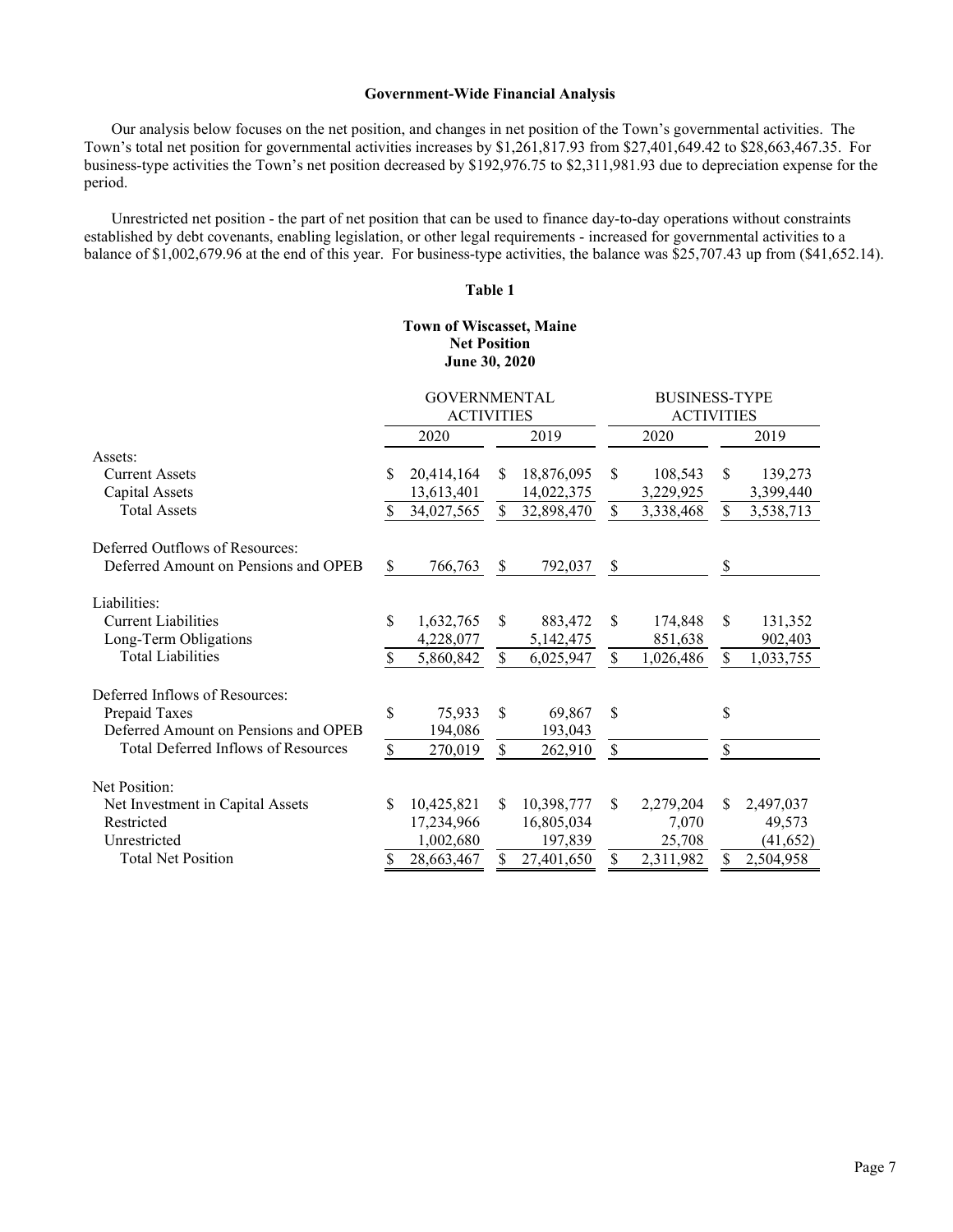#### **Table 2**

# **Town of Wiscasset, Maine Changes in Net Position June 30, 2020**

|                                                                |              | <b>GOVERNMENTAL</b><br><b>ACTIVITIES</b> |                           |            | <b>BUSINESS-TYPE</b><br><b>ACTIVITIES</b> |            |               |            |
|----------------------------------------------------------------|--------------|------------------------------------------|---------------------------|------------|-------------------------------------------|------------|---------------|------------|
|                                                                |              | 2020                                     |                           | 2019       |                                           | 2020       |               | 2019       |
| <b>Revenues</b>                                                |              |                                          |                           |            |                                           |            |               |            |
| Program Revenues:                                              |              |                                          |                           |            |                                           |            |               |            |
| Charges for Services                                           | \$           | 2,021,748                                | \$                        | 2,275,096  | \$                                        | 569,999    | \$            | 491,087    |
|                                                                |              |                                          |                           |            |                                           |            |               |            |
| Operating Grants and Contributions<br><b>General Revenues:</b> |              | 1,506,234                                |                           | 3,034,025  |                                           | 1,228      |               |            |
| Taxes                                                          |              | 9,128,224                                |                           | 9,216,640  |                                           |            |               |            |
| Grants and Contributions not Restricted                        |              |                                          |                           |            |                                           |            |               |            |
| to Specific Programs                                           |              | 2,445,181                                |                           | 2,342,180  |                                           |            |               |            |
| <b>Investment Income</b>                                       |              | 1,172,133                                |                           | 1,294,119  |                                           |            |               |            |
| Gain (Loss) on Sale of Property                                |              | 11                                       |                           | (246)      |                                           |            |               |            |
| <b>Total Revenues</b>                                          | \$           | 16,273,531                               | $\boldsymbol{\mathsf{S}}$ | 18,161,814 | $\mathbb S$                               | 571,227    | $\mathcal{S}$ | 491,087    |
| <b>Expenses</b>                                                |              |                                          |                           |            |                                           |            |               |            |
| General Government                                             | $\mathbb{S}$ | 704,221                                  | \$                        | 598,517    | \$                                        |            | \$            |            |
| Public Safety                                                  |              | 1,652,623                                |                           | 1,572,127  |                                           |            |               |            |
| Health and Sanitation                                          |              | 625,341                                  |                           | 664,409    |                                           |            |               |            |
| <b>Public Works</b>                                            |              | 794,158                                  |                           | 906,343    |                                           |            |               |            |
| Leisure Services                                               |              | 988,524                                  |                           | 1,017,300  |                                           |            |               |            |
| Contingencies                                                  |              | 10,798                                   |                           | 364        |                                           |            |               |            |
| Public Assistance                                              |              | 84,272                                   |                           | 88,301     |                                           |            |               |            |
| Education                                                      |              | 8,471,382                                |                           | 10,522,372 |                                           |            |               |            |
| County Tax                                                     |              | 624,975                                  |                           | 611,354    |                                           |            |               |            |
| TIF                                                            |              | 20,679                                   |                           | 106,155    |                                           |            |               |            |
| Unclassified                                                   |              | 405,674                                  |                           | 553,034    |                                           | 764,204    |               | 736,485    |
| State of Maine On-Behalf Payments                              |              | 624,065                                  |                           | 515,778    |                                           |            |               |            |
| <b>Total Expenses</b>                                          | \$           | 15,011,712                               | \$                        | 17,156,054 | $\mathbb{S}$                              | 764,204    | $\mathbb{S}$  | 736,485    |
| Change in Net Position                                         | \$           | 1,261,819                                | $\mathcal{S}$             | 1,005,760  | $\mathbf S$                               | (192, 977) | $\mathsf{\$}$ | (245, 398) |
| Net Position - July 1, Restated                                |              | 27,401,649                               |                           | 26,395,889 |                                           | 2,504,959  |               | 2,750,357  |
| Net Position - June 30                                         | \$           | 28,663,468                               | \$                        | 27,401,649 | \$                                        | 2,311,982  | \$            | 2,504,959  |
|                                                                |              |                                          |                           |            |                                           |            |               |            |

#### **Revenues and Expenses**

Revenues for the Town's governmental activities decreased by 10.4% while total expenses decreased by 12.5%. Both of these decreases are due to decreases in education grants and investment income combined with higher education costs.

# **Financial Analysis of the Town's Fund Statements**

 *Governmental funds:* The financial reporting focus of the Town's governmental funds is to provide information on near-term inflows, outflows, and balances of spendable resources. Such information may be useful in assessing the Town's financial requirements. In particular, unassigned fund balance may serve as a useful measure of a government's financial position at the end of the year, and the net resources available for spending.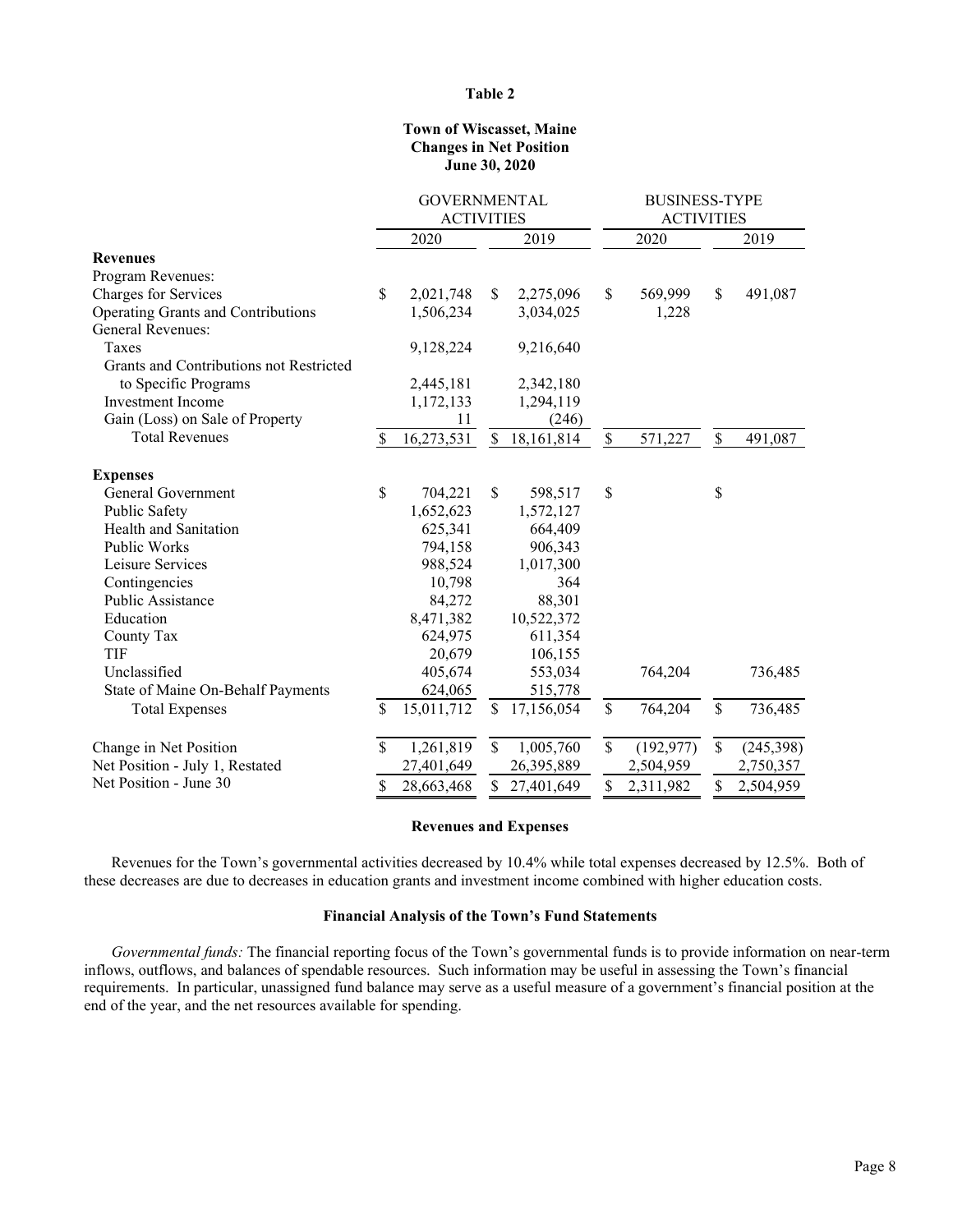#### **Table 3**

# **Town of Wiscasset, Maine Fund Balances - Governmental Funds June 30, 2020**

|                              |             | 2020       |               |            |  |  |  |
|------------------------------|-------------|------------|---------------|------------|--|--|--|
| Major Funds:                 |             |            |               |            |  |  |  |
| General Fund:                |             |            |               |            |  |  |  |
| Nonspendable                 | \$          | 663,912    | \$            | 65,582     |  |  |  |
| Restricted                   |             | 1,345,388  |               | 1,605,196  |  |  |  |
| Assigned                     |             | 163,928    |               | 55,990     |  |  |  |
| Unassigned                   |             | 747,711    |               | 131,827    |  |  |  |
| <b>Total General Fund</b>    | $\mathbf S$ | 2,920,939  | $\mathcal{S}$ | 1,858,595  |  |  |  |
| General Equipment:           |             |            |               |            |  |  |  |
| Committed                    |             | 4,670,316  |               | 4,333,561  |  |  |  |
| Capital Reserve:             |             |            |               |            |  |  |  |
| Committed                    |             | 420,923    |               | 909,380    |  |  |  |
| <b>Construction Reserve:</b> |             |            |               |            |  |  |  |
| Committed                    |             | 3,015,915  |               | 2,798,452  |  |  |  |
| Cemetery Perpetual Care:     |             |            |               |            |  |  |  |
| Committed                    |             | 2,073,459  |               | 2,025,955  |  |  |  |
| Recreation Building Reserve: |             |            |               |            |  |  |  |
| Committed                    |             | 2,044,969  |               | 1,897,516  |  |  |  |
| <b>Total Major Funds</b>     | \$          | 15,146,521 | \$            | 13,823,459 |  |  |  |
| Nonmajor Funds:              |             |            |               |            |  |  |  |
| Special Revenue Funds:       |             |            |               |            |  |  |  |
| Restricted                   | \$          | $-0-$      | \$            | $-0-$      |  |  |  |
| Assigned                     |             | 851,047    |               | 807,285    |  |  |  |
| Unassigned                   |             | (366, 877) |               | (606, 867) |  |  |  |
| Capital Projects Funds:      |             |            |               |            |  |  |  |
| Committed                    |             | 1,653,932  |               | 1,629,292  |  |  |  |
| <b>Permanent Funds:</b>      |             |            |               |            |  |  |  |
| Restricted                   |             | 1,525,894  |               | 1,405,263  |  |  |  |
| <b>Total Nonmajor Funds</b>  | \$          | 3,663,996  | \$            | 3,234,973  |  |  |  |

The general fund total fund balance increased by \$1,062,344 from the prior fiscal year. The other major funds total fund balances decreased by \$1,597,877 from the prior fiscal year. The nonmajor funds total fund balances increased by \$429,023 from the prior fiscal year due to increase investment purchases and TIF Funds.

#### **Budgetary Highlights**

There were no significant differences between the original and final budget for the general fund.

 The general fund actual revenues were over budget by \$1,239,786. This was a result of most items being received in excess of budget expectations, and the budgetary of the education subsidy.

 The general fund actual expenditures were over budget by \$943,364. The education department accounted for the excess funds over budget. The only accounts that were over expended was the Debt Service.

#### **Capital Asset and Debt Administration**

#### **Capital Assets**

As of June 30, 2020, the net book value of capital assets recorded by the Town increased by \$302,305. This increase was a result of the purchase of equipment and various roads that were paved.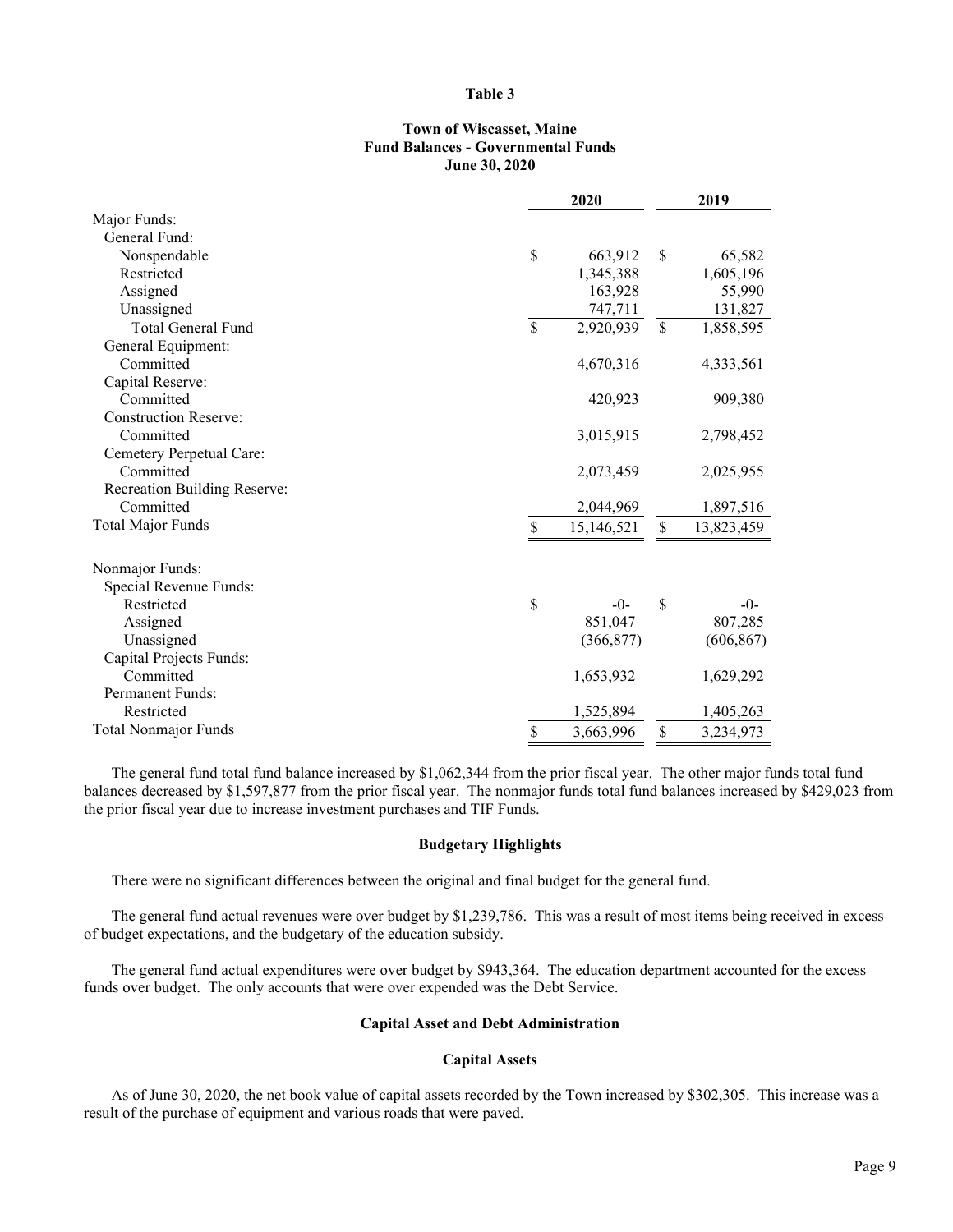# **Debt**

At June 30, 2020, the Town had \$2,630,708 in bonds outstanding versus \$2,993,421 last year. The bonds of \$356,554 are guaranteed by a promissory note and tax increment financing district. Other obligations include capital leases payable, accrued vacation pay and sick leave and net pension liability. For additional comparative information on the Town's outstanding debt, refer to Note D of Notes to Financial Statements.

### **Economic Factors and Next Year's Budgets and Rates**

The Town's unassigned fund balance increased in the current year and is still below the level sufficient to sustain government operations for a period of approximately two months. As we work towards this goal, unassigned general fund balance increased to \$747,711 for the year ended June 30, 2020. The Town does maintain significant reserves for future capital and program needs. The Town is working to rebuild the unassigned balance to a sufficient level in compliance with its fund balance policy.

#### **Contacting the Town's Financial Management**

This financial report is designed to provide our citizens, taxpayers, customers, investors and creditors with a general overview of the Town's finances and to show the Town's accountability for the money it receives. If you have questions about this report or need additional financial information, contact the Town Finance Department at 51 Bath Road, Wiscasset, Maine 04578.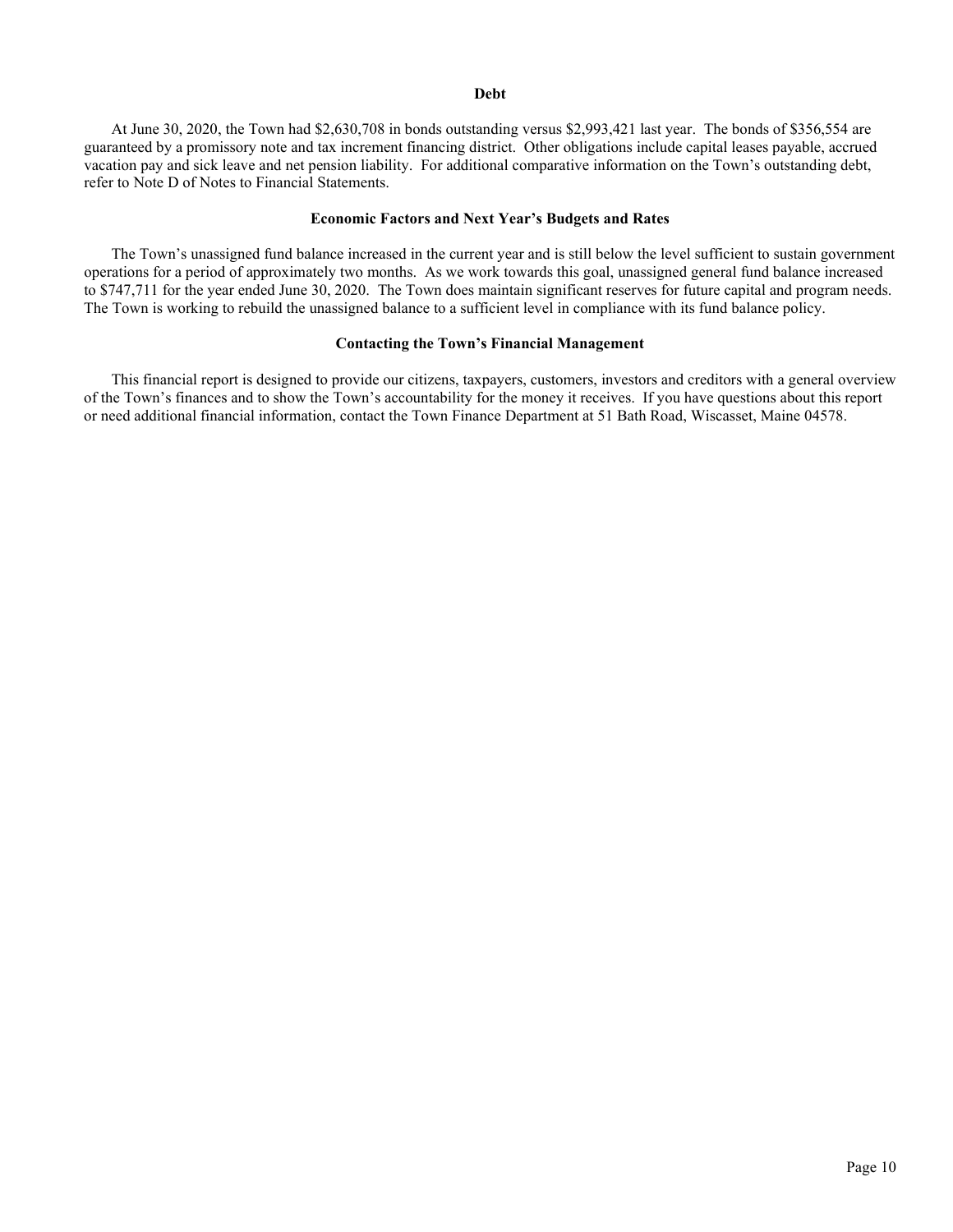#### TOWN OF WISCASSET STATEMENTS OF NET POSITION FOR THE YEARS ENDED JUNE 30, 2020 AND 2019

|                                                                 |              | <b>GOVERNMENTAL</b><br><b>ACTIVITIES</b> |                          | <b>BUSINESS-TYPE</b><br><b>ACTIVITIES</b> |                          | 2020<br><b>TOTAL</b>           |              | 2019<br><b>TOTAL</b>             |
|-----------------------------------------------------------------|--------------|------------------------------------------|--------------------------|-------------------------------------------|--------------------------|--------------------------------|--------------|----------------------------------|
|                                                                 |              | ASSETS AND DEFERRED OUTFLOWS             |                          |                                           |                          |                                |              |                                  |
| <b>CURRENT ASSETS:</b>                                          |              |                                          |                          |                                           |                          |                                |              |                                  |
| Cash and Investments (Note B)                                   | \$           | 3,018,945.39                             | \$                       |                                           | \$                       | 3,018,945.39                   | \$           | 1,611,890.48                     |
| Accounts Receivable (Note C)<br><b>Taxes Receivable</b>         |              | 657,471.84                               |                          | 108,542.80                                |                          | 766,014.64                     |              | 1,139,387.66                     |
| Tax Liens                                                       |              | 562,347.76<br>98,075.44                  |                          |                                           |                          | 562,347.76<br>98,075.44        |              | 481,420.82<br>102,398.92         |
| Tax Acquired Property                                           |              | 573,322.59                               |                          |                                           |                          | 573,322.59                     |              | 712,592.08                       |
| Prepaid Expenses                                                |              | 90,589.13                                |                          |                                           |                          | 90,589.13                      |              | 65,581.98                        |
| Inventory                                                       |              | 28,766.37                                |                          |                                           |                          | 28,766.37                      |              | 45,239.78                        |
| Investments                                                     |              | 15,214,705.09                            |                          |                                           |                          | 15,214,705.09                  |              | 14,739,787.37                    |
| Due From Other Funds<br><b>Total Current Assets</b>             | \$           | 169,940.10<br>20,414,163.71              | \$                       | 108,542.80                                | $\mathbb{S}$             | 169,940.10<br>20,522,706.51    | \$           | 117,069.04<br>19,015,368.13      |
|                                                                 |              |                                          |                          |                                           |                          |                                |              |                                  |
| PROPERTY, PLANT, AND EQUIPMENT (NOTE Q):<br>Artwork             | \$           | 87,500.00                                | \$                       |                                           | \$                       | 87,500.00                      | \$           | 87,500.00                        |
| Land and Improvements                                           |              | 4,282,385.27                             |                          | 324,050.00                                |                          | 4,606,435.27                   |              | 4,606,435.27                     |
| <b>Buildings and Improvements</b>                               |              | 16,066,217.61                            |                          | 4,348,942.00                              |                          | 20,415,159.61                  |              | 20,343,399.52                    |
| Equipment                                                       |              | 3,140,409.20                             |                          | 126,530.87                                |                          | 3,266,940.07                   |              | 3,169,759.22                     |
| Furniture and Fixtures                                          |              | 329,964.00                               |                          |                                           |                          | 329,964.00                     |              | 329,964.00                       |
| <b>Motor Vehicles</b>                                           |              | 3,777,051.00                             |                          | 92,290.00                                 |                          | 3,869,341.00                   |              | 3,869,341.00                     |
| Infrastructure<br><b>Wastewater Treatment</b>                   |              | 6,590,192.88                             |                          | 3,823,438.86                              |                          | 6,590,192.88<br>3,823,438.86   |              | 6,456,828.66<br>3,823,438.86     |
|                                                                 |              |                                          |                          |                                           |                          |                                |              |                                  |
| Total Property, Plant, and Equipment                            | \$           | 34,273,719.96                            | \$                       | 8,715,251.73                              | \$                       | 42,988,971.69                  | \$           | 42,686,666.53                    |
| Less: Accumulated Depreciation                                  | \$           | 20,660,318.58<br>13,613,401.38           | \$                       | 5,485,326.37<br>3,229,925.36              | \$                       | 26,145,644.95<br>16,843,326.74 | \$           | 25, 264, 851.17<br>17,421,815.36 |
| Net Property, Plant, and Equipment                              |              |                                          |                          |                                           |                          |                                |              |                                  |
| DEFERRED OUTFLOWS OF RESOURCES:                                 |              |                                          |                          |                                           |                          |                                |              |                                  |
| Related to Pension<br>Related to Other Post Employment Benefits | \$           | 334,964.18<br>431,799.00                 | \$                       |                                           | \$                       | 334,964.18<br>431,799.00       | \$           | 359,328.03<br>432,709.00         |
| <b>Total Deferred Outflows</b>                                  | \$           | 766,763.18                               | \$                       |                                           | \$                       | 766,763.18                     | \$           | 792,037.03                       |
| <b>Total Assets and Deferred Outflows</b>                       |              | 34,794,328.27                            | $\overline{\mathcal{S}}$ | 3,338,468.16                              | $\overline{\mathcal{S}}$ | 38, 132, 796. 43               | \$           | 37,229,220.52                    |
| LIABILITIES, DEFERRED INFLOWS, AND NET POSITION                 |              |                                          |                          |                                           |                          |                                |              |                                  |
|                                                                 |              |                                          |                          |                                           |                          |                                |              |                                  |
| <b>CURRENT LIABILITIES:</b>                                     |              |                                          |                          |                                           |                          |                                |              |                                  |
| Bonds Payable (Note D)                                          | \$           |                                          | \$                       | 25,695.66                                 | \$                       | 25,695.66                      | \$           | 25,068.94                        |
| Leases Payable (Note F)<br>Note Payable (Note D)                |              | 102,371.39<br>344,567.63                 |                          |                                           |                          | 102,371.39<br>344,567.63       |              | 98,374.64<br>333,619.87          |
| Accounts Payable - Trade                                        |              | 162,028.12                               |                          |                                           |                          | 162,028.12                     |              | 172,844.26                       |
| Due To Other Funds                                              |              |                                          |                          | 135,575.79                                |                          | 135,575.79                     |              | 116,867.58                       |
| <b>Accrued Interest</b>                                         |              |                                          |                          | 10,692.86                                 |                          | 10,692.86                      |              | 10,692.86                        |
| <b>Accrued Wages</b>                                            |              | 1,023,797.24                             |                          | 2,883.97                                  |                          | 1,026,681.21                   |              | 714,420.00                       |
| Deferred Revenue (Note K)<br><b>Total Current Liabilities</b>   |              | 75,933.21<br>1,708,697.59                | \$                       | 174,848.28                                | \$                       | 75,933.21<br>1,883,545.87      | \$           | 69,866.93<br>1,541,755.08        |
|                                                                 |              |                                          |                          |                                           |                          |                                |              |                                  |
| LONG-TERM LIABILITIES:                                          |              |                                          |                          |                                           |                          |                                |              |                                  |
| Pension Liability<br>Other Post Employment Benefits             | \$           | 563,507.00<br>923,929.00                 | \$                       |                                           | \$                       | 563,507.00<br>923,929.00       | \$           | 589,367.00<br>929,510.00         |
| Bonds Payable - Net of Current Portion (Note D)                 |              |                                          |                          | 851,637.95                                |                          | 851,637.95                     |              | 877,333.60                       |
| Leases Payable - Net of Current Portion (Note F)                |              | 1,331,834.21                             |                          |                                           |                          | 1,331,834.21                   |              | 1,434,205.60                     |
| Note Payable - Net of Current Portion (Note D)                  |              | 1,408,807.12                             |                          |                                           |                          | 1,408,807.12                   |              | 1,757,398.14                     |
| <b>Total Long-Term Liabilities</b>                              | -S           | 4,228,077.33                             | \$                       | 851,637.95                                | \$                       | 5,079,715.28                   | \$           | 5,587,814.34                     |
| <b>Total Liabilities</b>                                        | $\mathbb{S}$ | 5,936,774.92                             | $\mathcal{S}$            | 1,026,486.23                              | $\mathcal{S}$            | 6,963,261.15                   | $\mathbb{S}$ | 7,129,569.42                     |
| DEFERRED INFLOWS OF RESOURCES:                                  |              |                                          |                          |                                           |                          |                                |              |                                  |
| Related to Pension                                              | \$           | 175,674.00                               | \$                       | ä,                                        | \$                       | 175,674.00                     | \$           | 177,407.00                       |
| Related to Other Post Employment Benefits                       |              | 18,412.00                                |                          |                                           |                          | 18,412.00                      |              | 15,636.00                        |
| <b>Total Deferred Inflows</b>                                   | \$           | 194,086.00                               | $\frac{1}{2}$            | $\overline{\phantom{a}}$                  | \$                       | 194,086.00                     | $\mathbb S$  | 193,043.00                       |
| <b>NET POSITION:</b>                                            |              |                                          |                          |                                           |                          |                                |              |                                  |
| Net Invested in Capital Assets<br>Restricted for:               | \$           | 10,425,821.03                            | \$                       | 2,279,204.36                              | \$                       | 12,705,025.39                  | \$           | 12,895,814.57                    |
| Capital                                                         |              | 11,806,054.90                            |                          | 7,070.14                                  |                          | 11,813,125.04                  |              | 11,617,774.52                    |
| Other Purposes                                                  |              | 5,428,911.46                             |                          |                                           |                          | 5,428,911.46                   |              | 5,236,832.44                     |
| Unrestricted                                                    |              | 1,002,679.96                             |                          | 25,707.43                                 |                          | 1,028,387.39                   |              | 156,186.57                       |
| <b>Total Net Position</b>                                       | S            | 28,663,467.35<br>34,794,328.27           | \$                       | 2,311,981.93                              | \$                       | 30,975,449.28                  | \$           | 29,906,608.10                    |
| Total Liabilities, Deferred Inflows, and Net Position           | \$           |                                          | \$                       | 3,338,468.16                              | \$                       | 38, 132, 796. 43               | $\sqrt{3}$   | 37,229,220.52                    |

The accompanying notes are an integral part of the financial statements Page 11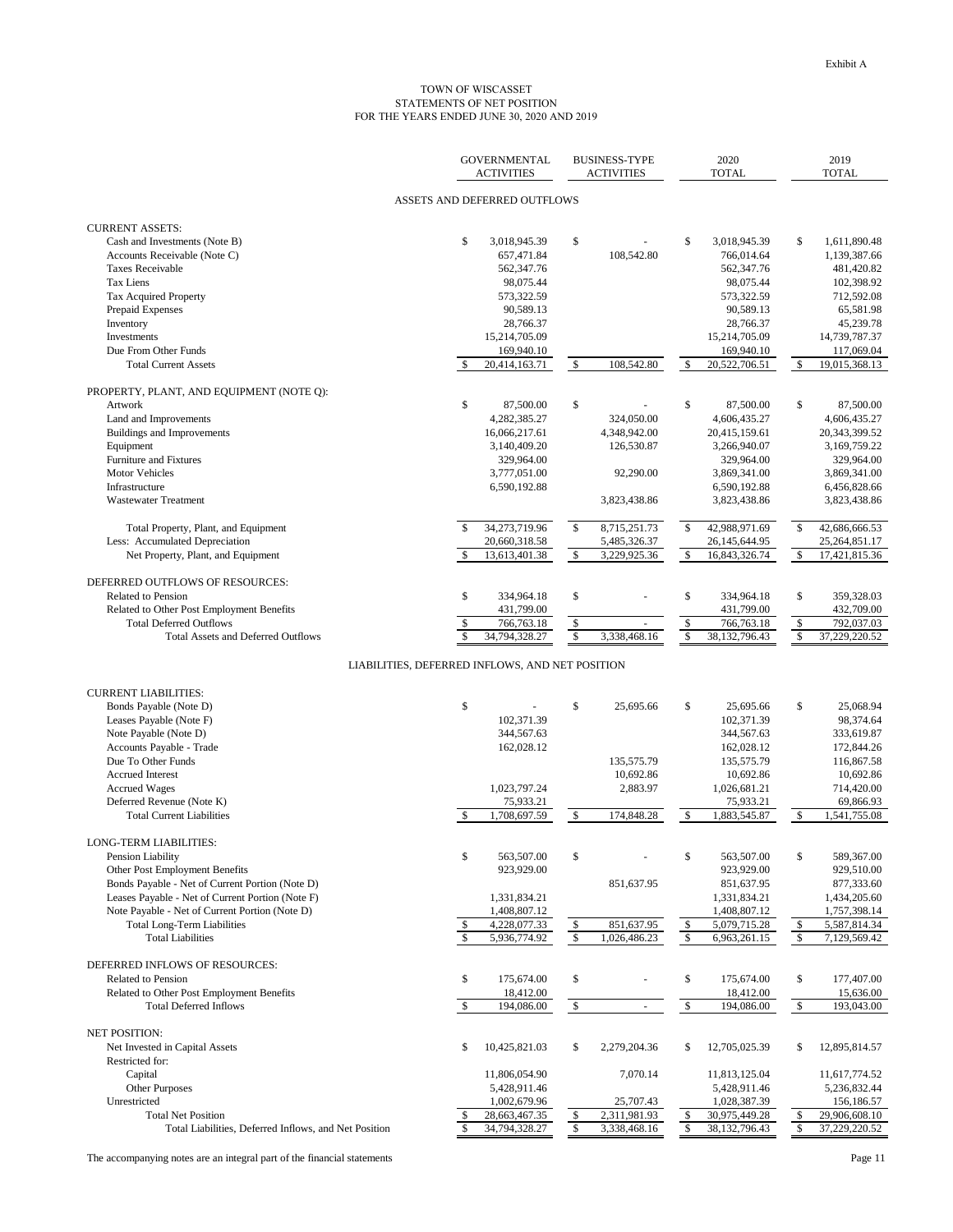#### TOWN OF WISCASSET STATEMENTS OF ACTIVITIES FOR THE YEARS ENDED JUNE 30, 2020 AND 2019

|                                      |                                  |                                       |                                                               | NET (EXPENSE) REVENUE AND                |                                           |                              |                              |  |  |
|--------------------------------------|----------------------------------|---------------------------------------|---------------------------------------------------------------|------------------------------------------|-------------------------------------------|------------------------------|------------------------------|--|--|
|                                      |                                  |                                       | PROGRAM REVENUES                                              |                                          | <b>CHANGE IN NET POSITION</b>             |                              |                              |  |  |
| FUNCTIONS/PROGRAMS                   | <b>EXPENSES</b>                  | <b>CHARGES</b><br><b>FOR SERVICES</b> | <b>OPERATING</b><br><b>GRANTS AND</b><br><b>CONTRIBUTIONS</b> | <b>GOVERNMENTAL</b><br><b>ACTIVITIES</b> | <b>BUSINESS-TYPE</b><br><b>ACTIVITIES</b> | 2020<br><b>TOTAL</b>         | 2019<br><b>TOTAL</b>         |  |  |
| Primary Government:                  |                                  |                                       |                                                               |                                          |                                           |                              |                              |  |  |
| Governmental Activities:             |                                  |                                       |                                                               |                                          |                                           |                              |                              |  |  |
| <b>General Government</b>            | $\mathbf{\hat{S}}$<br>704,221.07 | \$<br>529,270.98                      | $\mathbb{S}$                                                  | $\mathbb{S}$<br>(174,950.09)             | $\mathbb{S}$                              | (174,950.09)<br>\$           | (269, 189.14)<br>\$          |  |  |
| <b>Public Assistance</b>             | 84,272.24                        |                                       | 10,598.01                                                     | (73, 674.23)                             |                                           | (73, 674.23)                 | (83, 405.70)                 |  |  |
| <b>Public Works</b>                  | 794,157.54                       |                                       | 49,304.00                                                     | (744, 853.54)                            |                                           | (744, 853.54)                | (858, 382.54)                |  |  |
| Education                            | 9,100,446.99                     | 479,930.00                            | 1,446,331.68                                                  | (7, 174, 185.31)                         |                                           | (7, 174, 185.31)             | (7,090,323.05)               |  |  |
| Leisure Services                     | 988,523.60                       | 346,832.91                            |                                                               | (641,690.69)                             |                                           | (641,690.69)                 | (590, 944.17)                |  |  |
| Special Assessments                  | 624,975.37                       |                                       |                                                               | (624, 975.37)                            |                                           | (624, 975.37)                | (611, 353.83)                |  |  |
| <b>Health and Sanitation</b>         | 625,340.83                       | 256,101.21                            |                                                               | (369, 239.62)                            |                                           | (369, 239.62)                | (389, 273.55)                |  |  |
| TIF                                  | 20,679.10                        |                                       |                                                               | (20,679.10)                              |                                           | (20,679,10)                  | (106, 154.71)                |  |  |
| <b>Public Safety</b>                 | 1,652,623.40                     | 341,959.97                            |                                                               | (1,310,663.43)                           |                                           | (1,310,663.43)               | (1,352,726.84)               |  |  |
| Unclassified                         | 416,471.95                       | 67,653.10                             |                                                               | (348, 818.85)                            |                                           | (348, 818.85)                | (495, 179.06)                |  |  |
| <b>Total Governmental Activities</b> | \$15,011,712.09                  | 2,021,748.17<br>\$                    | 1,506,233.69<br>$\mathbb{S}$                                  | \$(11,483,730.23)                        | $\mathbb{S}$                              | \$(11,483,730.23)            | \$(11,846,932.59)            |  |  |
| <b>Business-Type Activities:</b>     |                                  |                                       |                                                               |                                          |                                           |                              |                              |  |  |
| Wastewater                           | 764,204.11                       | 569,999.41                            | 1,227.95                                                      |                                          | (192, 976.75)                             | (192, 976.75)                | (245, 398.27)                |  |  |
| <b>Total Primary Government</b>      | \$15,775,916.20                  | \$ 2,591,747.58                       | $\mathbb{S}$<br>1,507,461.64                                  | \$(11,483,730.23)                        | $\mathbf{\$}$<br>(192, 976.75)            | \$(11,676,706.98)            | \$(12,092,330.86)            |  |  |
|                                      |                                  | <b>General Revenues:</b>              |                                                               |                                          |                                           |                              |                              |  |  |
|                                      |                                  | Taxes:                                |                                                               |                                          |                                           |                              |                              |  |  |
|                                      |                                  | <b>Property Taxes</b>                 |                                                               | 9,128,223.60<br>\$                       | \$                                        | 9,128,223.60<br>\$           | \$9,216,639.63               |  |  |
|                                      |                                  | <b>Excise Taxes</b>                   |                                                               | 676,034.77                               |                                           | 676,034.77                   | 719,193.41                   |  |  |
|                                      |                                  | Intergovernmental                     |                                                               | 1,633,645.75                             |                                           | 1,633,645.75                 | 1,505,609.67                 |  |  |
|                                      |                                  | Maine Yankee Impact Fee               |                                                               | 135,500.00                               |                                           | 135,500.00                   | 117,377.00                   |  |  |
|                                      |                                  |                                       | <b>Interest and Investment Earnings</b>                       | 1,172,133.04                             |                                           | 1,172,133.04                 | 1,294,118.97                 |  |  |
|                                      |                                  | Gain on Sale of Property              |                                                               | 11.00                                    |                                           | 11.00                        | (245.67)                     |  |  |
|                                      | <b>Total General Revenues</b>    |                                       |                                                               | 12,745,548.16                            | $\mathbb{S}$                              | \$12,745,548.16              | \$12,852,693.01              |  |  |
|                                      |                                  | Change in Net Position                |                                                               | 1,261,817.93                             | (192, 976.75)<br>$\mathbb{S}$             | 1,068,841.18<br>$\mathbb{S}$ | 760,362.15<br>\$             |  |  |
|                                      |                                  | Net Position, July 1                  |                                                               | 27,401,649.42                            | 2,504,958.68                              | 29,906,608.10                | 29,146,245.95                |  |  |
|                                      |                                  | Net Position, June 30                 |                                                               | 28,663,467.35<br>\$                      | $\mathbb{S}$<br>2,311,981.93              | \$30,975,449.28              | $\overline{$}$ 29,906,608.10 |  |  |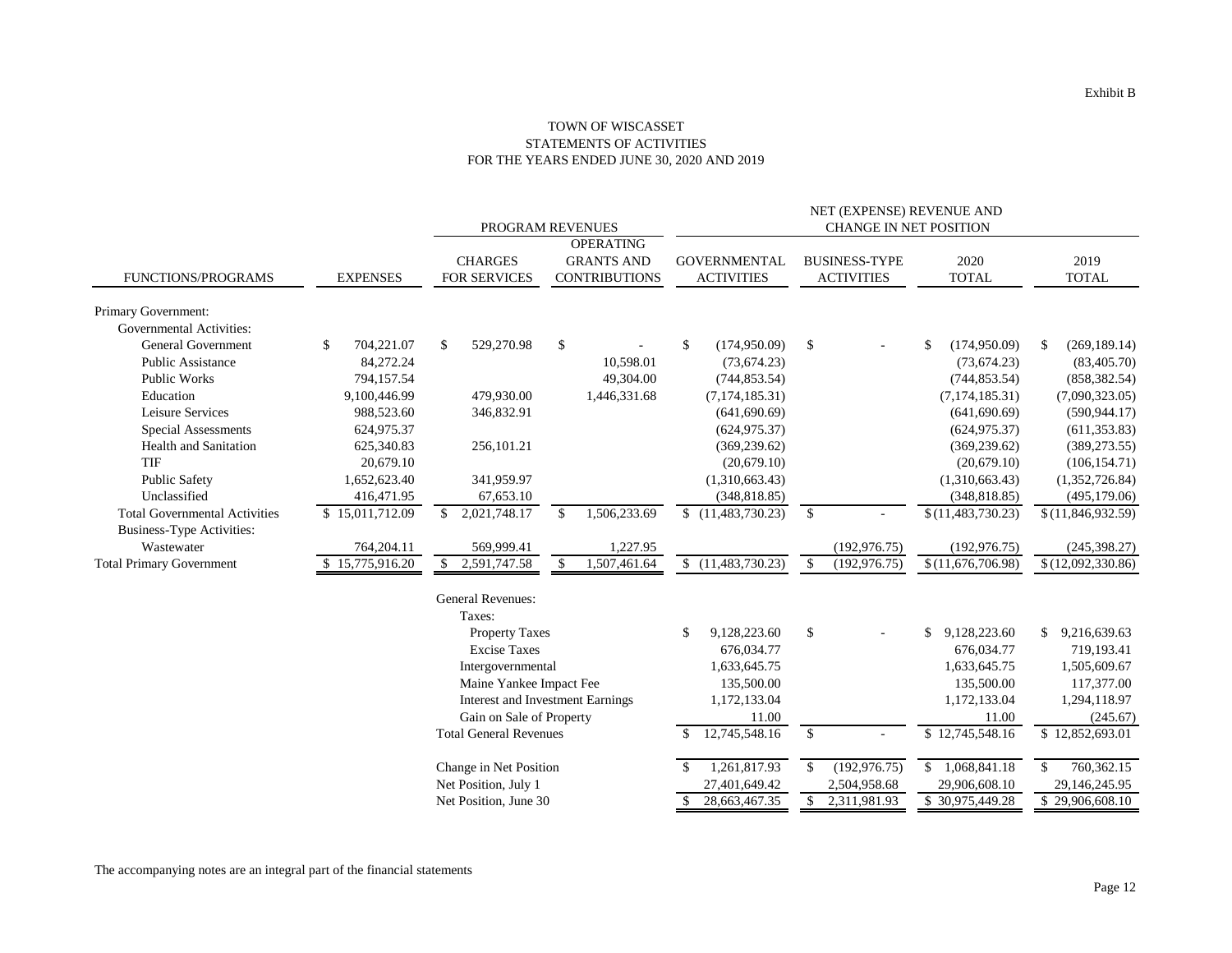# TOWN OF WISCASSET RECONCILIATION OF TOTAL GOVERNMENTAL FUND BALANCE TO NET POSITION OF GOVERNMENTAL ACTIVITIES FOR THE YEARS ENDED JUNE 30, 2020 AND 2019

|                                                                                                                               | 2020                | 2019             |
|-------------------------------------------------------------------------------------------------------------------------------|---------------------|------------------|
| <b>GOVERNMENTAL FUND BALANCES:</b>                                                                                            |                     |                  |
| Nonspendable                                                                                                                  | \$<br>663,911.72    | \$<br>778,174.06 |
| Restricted for:                                                                                                               |                     |                  |
| Capital Reserve (Schedule B-8)                                                                                                | 11,806,054.90       | 11,568,201.28    |
| Other Purposes (Schedule B-7)                                                                                                 | 3,599,353.07        | 3,431,217.80     |
| Education                                                                                                                     | 1,345,387.59        | 1,605,196.37     |
| Special Revenue (Schedule B-9)                                                                                                | 484,170.80          | 200,418.27       |
| Assigned                                                                                                                      | 163,927.56          | 55,990.00        |
| Unassigned (Schedule B-1)                                                                                                     | 747,711.33          | 131,826.70       |
| Total Governmental Fund Balances (Exhibit E)                                                                                  | \$<br>18,810,516.97 | \$17,771,024.48  |
| Amounts reported for governmental activities in the Statement of Net<br>Position are different because:                       |                     |                  |
|                                                                                                                               |                     |                  |
| Capital assets used in governmental activities are not financial<br>resources and therefore are not reported in the funds.    | 13,613,401.38       | 14,022,375.24    |
| Deferred outflows are deferred as expense in the fund financial<br>statements and in the government-wide financial statements |                     |                  |
| as expense in the year following the year paid.                                                                               | 766,763.18          | 792,037.03       |
| Pension liability is not due and payable in the current period and<br>therefore is not reported in the funds.                 | (563, 507.00)       | (589, 367.00)    |
|                                                                                                                               |                     |                  |
| Other Post Employment Benefits liability is not due and payable in                                                            |                     |                  |
| the current period and therefore is not reported in the funds.                                                                | (923, 929.00)       | (929, 510.00)    |
| Notes and leases payable are not due and payable in the current                                                               |                     |                  |
| period and therefore are not reported in the funds.                                                                           | (3,187,580.35)      | (3,623,598.25)   |
| Compensated absences are accrued when earned not                                                                              |                     |                  |
| when paid and are reported in the funds.                                                                                      | (135,051.83)        | (133, 152.08)    |
| Property taxes not collected within 60 days after year end are                                                                |                     |                  |
| deferred as revenue in the fund financial statements. In the                                                                  |                     |                  |
| government-wide financial statements the revenue is income                                                                    |                     |                  |
| income in the year it is assessed.                                                                                            | 476,940.00          | 284,883.00       |
| Deferred inflows are deferred revenues related to pension and                                                                 |                     |                  |
| OPEB expenses that are amortized in the government-wide                                                                       |                     |                  |
| financial statements.                                                                                                         | (194,086.00)        | (193, 043.00)    |
| Net Position of Governmental Activities (Exhibit A)                                                                           | \$28,663,467.35     | \$27,401,649.42  |
|                                                                                                                               |                     |                  |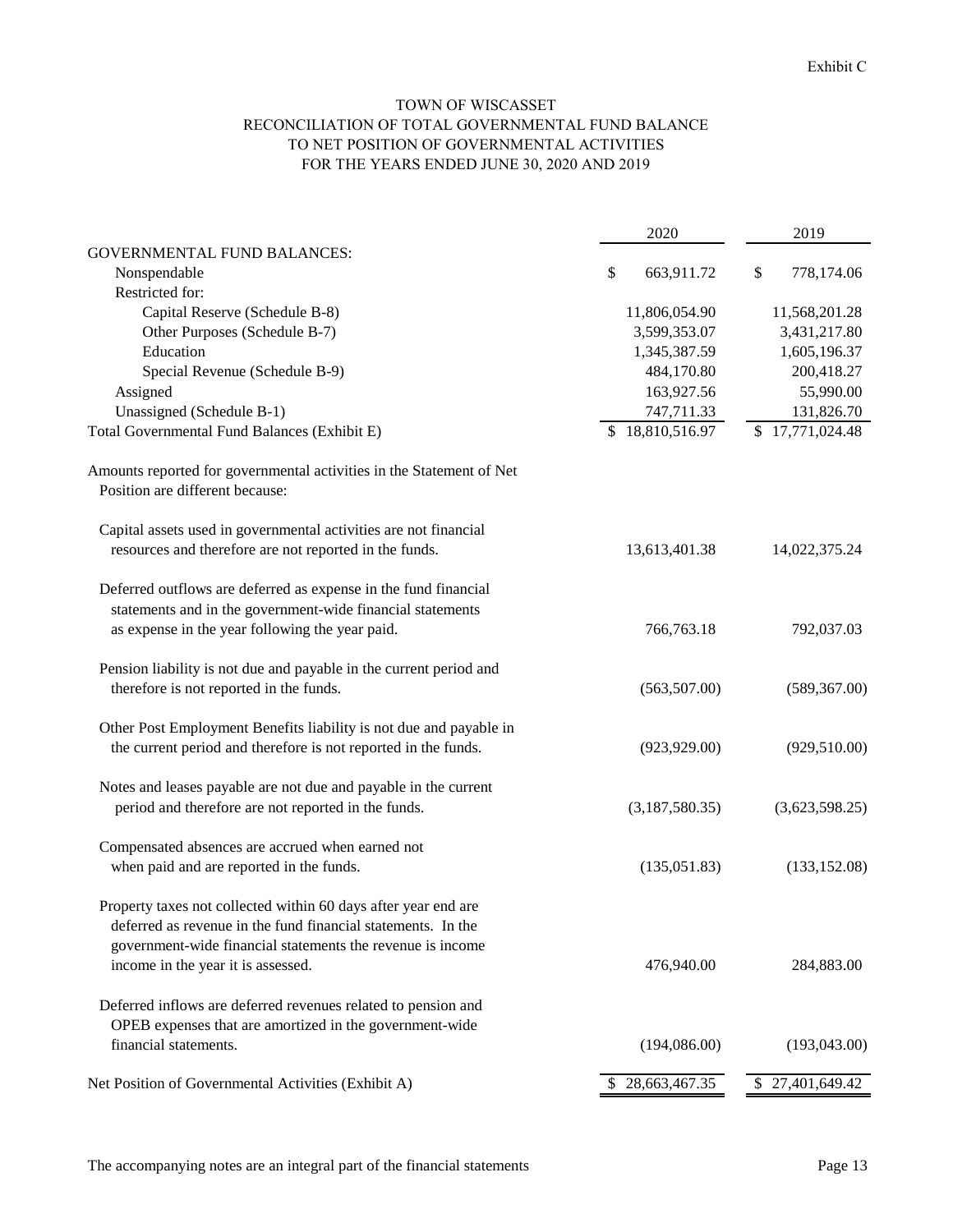# TOWN OF WISCASSET

# FOR THE YEARS ENDED JUNE 30, 2020 AND 2019 FUND BALANCES OF GOVERNMENTAL FUNDS TO THE STATEMENTS OF ACTIVITIES RECONCILIATION OF THE STATEMENTS OF REVENUES, EXPENDITURES, AND CHANGES IN

|                                                                                                                                                                                                                                                                                         | 2020               | 2019               |
|-----------------------------------------------------------------------------------------------------------------------------------------------------------------------------------------------------------------------------------------------------------------------------------------|--------------------|--------------------|
| Net Change in Fund Balances - Total Governmental Funds (Exhibit F)                                                                                                                                                                                                                      | 1,039,492.49<br>S. | (255, 617.07)<br>S |
| Amounts reported for governmental activities in the Statement of Activities<br>are different because:                                                                                                                                                                                   |                    |                    |
| Governmental funds report capital outlays as expenditures. However,<br>in the Statement of Activities, the cost of those assets is allocated<br>over their estimated useful lives as depreciation expense. This is<br>the amount by which depreciation exceeds capital outlays (capital |                    |                    |
| outlays exceeds depreciation).                                                                                                                                                                                                                                                          | (408, 973.86)      | 1,318,213.88       |
| Repayment of loan principal is an expenditure in the governmental<br>funds, but the repayment reduces liabilities in the Statement                                                                                                                                                      |                    |                    |
| of Net Position.                                                                                                                                                                                                                                                                        | 436,017.90         | 415,247.42         |
| The change in accrual for compensated absences is not recorded<br>in the governmental fund statements (Exhibit A).                                                                                                                                                                      | (1,899.75)         | (31, 376.73)       |
| Sale of assets is reported at gross in the governmental funds. However,<br>in the Statements of Activities the cost is shown net of accumulated<br>depreciation.                                                                                                                        |                    | (3,916.67)         |
| Loan proceeds are recorded as revenue in the governmental funds,<br>but the proceeds increase liabilities in the Statement of Net Position.                                                                                                                                             |                    | (89, 887.00)       |
| Lease proceeds are recorded as revenue in the governmental funds,<br>but the proceed increases liabilities in the Statement of Net Position.                                                                                                                                            |                    | (15,764.96)        |
| Property taxes are deferred in the fund financial statements,<br>but in the government-wide financial statements they are recorded                                                                                                                                                      |                    |                    |
| as income in the year they are assessed.                                                                                                                                                                                                                                                | 192,057.00         | 214,837.00         |
| Pension expense is adjusted for changes in earnings contributions<br>and contribution subsequent to the measurement date.                                                                                                                                                               | 3,229.15           | 31,301.55          |
| Other Post Employment Benefits expense is adjusted for changes in<br>earnings and contributions.                                                                                                                                                                                        | 1,895.00           | (147,603.00)       |
| Change in Net Position of Governmental Activities                                                                                                                                                                                                                                       | \$1,261,817.93     | \$1,435,434.42     |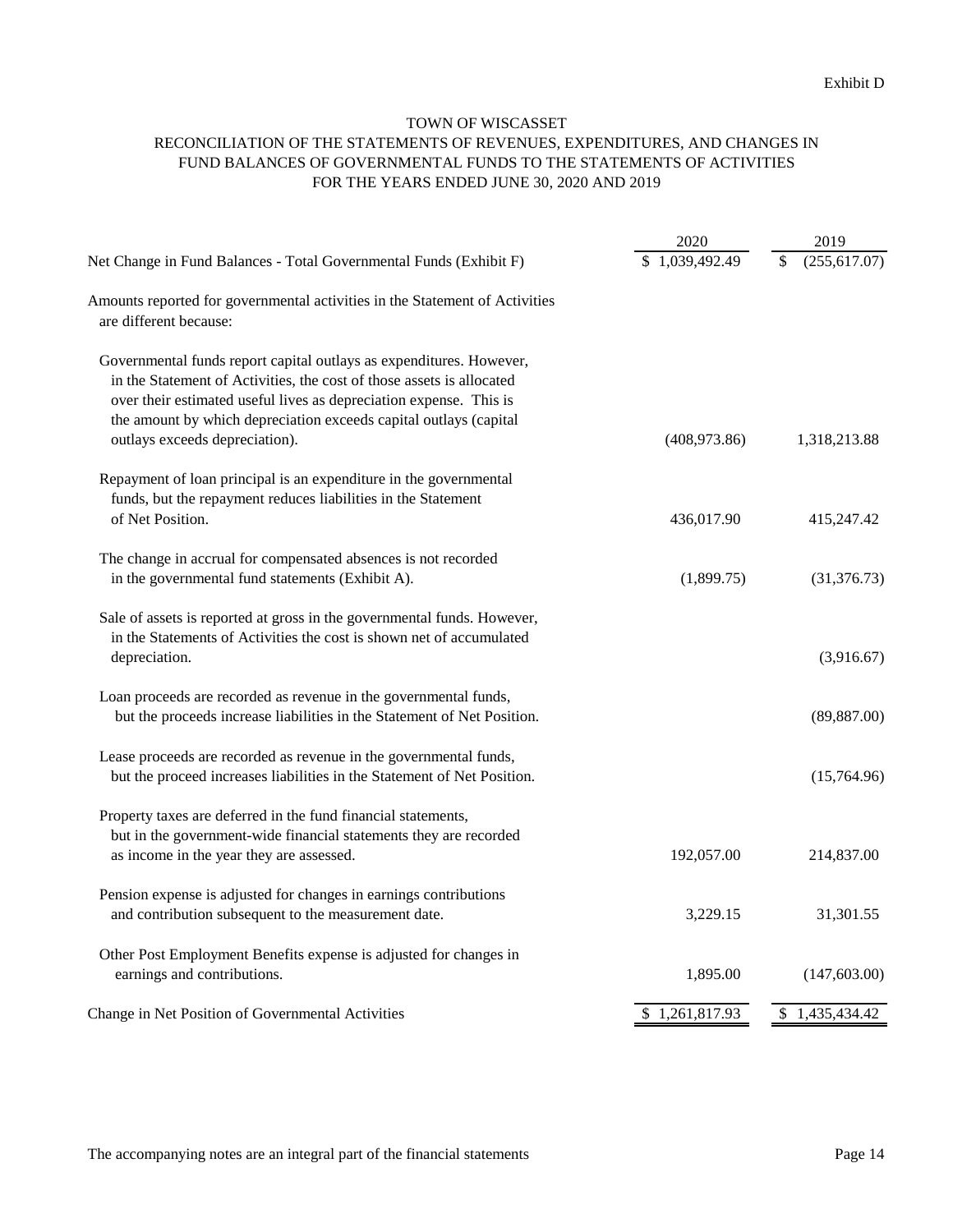#### TOWN OF WISCASSET BALANCE SHEETS - GOVERNMENTAL FUNDS JUNE 30, 2020 AND 2019

|                                                            |                               |                                    |                                  | <b>MAJOR FUNDS</b>                    |                                      |                                                        |                                   |                                  |                                 |
|------------------------------------------------------------|-------------------------------|------------------------------------|----------------------------------|---------------------------------------|--------------------------------------|--------------------------------------------------------|-----------------------------------|----------------------------------|---------------------------------|
|                                                            | <b>GENERAL</b><br><b>FUND</b> | <b>GENERAL</b><br><b>EQUIPMENT</b> | <b>CAPITAL</b><br><b>RESERVE</b> | <b>CONSTRUCTION</b><br><b>RESERVE</b> | <b>CEMETERY</b><br>PERPETUAL<br>CARE | <b>RECREATION</b><br><b>BUILDING</b><br><b>RESERVE</b> | <b>NONMAJOR</b><br><b>FUNDS</b>   | 2020<br><b>TOTAL</b>             | 2019<br><b>TOTAL</b>            |
| <b>ASSETS:</b>                                             |                               |                                    |                                  |                                       |                                      |                                                        |                                   |                                  |                                 |
| Cash<br>Investments                                        | \$2,822,090.76                | $\mathcal{S}$<br>4,670,315.50      | \$<br>420,922.81                 | S<br>3,015,915.39                     | 2,071,793.88                         | $\mathcal{L}$<br>2,044,968.71                          | 196,854.63<br>\$.<br>2,990,788.80 | \$ 3,018,945.39<br>15,214,705.09 | \$1.611.890.48<br>14,739,787.37 |
| Prepaid Expenses                                           | 90,589.13                     |                                    |                                  |                                       |                                      |                                                        |                                   | 90,589.13                        | 65,581.98                       |
| Inventory                                                  |                               |                                    |                                  |                                       |                                      |                                                        | 28,766.37                         | 28,766.37                        | 45,239.78                       |
| <b>Taxes Receivable</b>                                    | 562,347.76                    |                                    |                                  |                                       |                                      |                                                        |                                   | 562,347.76                       | 481,420.82                      |
| Tax Liens                                                  | 98,075.44                     |                                    |                                  |                                       |                                      |                                                        |                                   | 98,075.44                        | 102,398.92                      |
| <b>Tax Acquired Property</b>                               | 573,322.59                    |                                    |                                  |                                       |                                      |                                                        |                                   | 573,322.59                       | 712,592.08                      |
| <b>Accounts Receivable</b>                                 | 406,386.73                    |                                    |                                  |                                       |                                      |                                                        | 251,085.11                        | 657,471.84                       | 1,000,114.79                    |
| Due From Other Funds                                       | 162,626.74                    |                                    |                                  |                                       | 1,665.00                             |                                                        | 346,193.79                        | 510,485.53                       | 847,747.74                      |
| <b>Total Assets</b>                                        | 4,715,439.15<br>-S            | \$4,670,315.50                     | 420,922.81<br>$\mathbb{S}$       | \$ 3,015,915.39                       | \$2,073,458.88                       | \$2,044,968.71                                         | \$ 3,813,688.70                   | \$20,754,709.14                  | \$19,606,773.96                 |
| LIABILITIES, DEFERRED INFLOWS, AND<br><b>FUND BALANCE:</b> |                               |                                    |                                  |                                       |                                      |                                                        |                                   |                                  |                                 |
| Liabilities:                                               |                               |                                    |                                  |                                       |                                      |                                                        |                                   |                                  |                                 |
| <b>Accounts Payable</b>                                    | 157,378.85<br>\$              | S                                  | $\mathbf{\hat{S}}$               | S                                     |                                      | $\mathcal{L}$                                          | 4,649.27                          | 162,028.12<br>$\mathbb{S}$       | 158,328.81<br>\$                |
| <b>Acrued Payroll Liabilities</b>                          |                               |                                    |                                  |                                       |                                      |                                                        |                                   |                                  | 14,515.45                       |
| Accrued Payroll and Taxes                                  | 799,803.46                    |                                    |                                  |                                       |                                      |                                                        | 88,941.95                         | 888,745.41                       | 577,476.59                      |
| Due To Other Funds                                         | 340,545.43                    |                                    |                                  |                                       |                                      |                                                        |                                   | 340,545.43                       | 655,678.70                      |
| <b>Total Liabilities</b>                                   | \$1,297,727.74                | -S<br>$\sim$                       | $\mathbb{S}$<br>$\sim$           | $\mathcal{S}$<br>$\sim$               | $\mathbb{S}$<br>$\sim$               | $\mathbb{S}$<br>$\sim$                                 | 93,591.22<br>$\mathbb{S}$         | \$1,391,318.96                   | \$1,405,999.55                  |
| Deferred Inflows of Resources:                             |                               |                                    |                                  |                                       |                                      |                                                        |                                   |                                  |                                 |
| <b>Deferred Revenue</b>                                    | <sup>\$</sup><br>19,833.21    | <sup>\$</sup>                      | $\mathcal{S}$                    | $\mathcal{S}$                         |                                      | $\mathcal{S}$                                          | \$.<br>56,100.00                  | \$<br>75,933.21                  | \$<br>144,866.93                |
| Deferred Tax Revenue                                       | 476,940.00                    |                                    |                                  |                                       |                                      |                                                        |                                   | 476,940.00                       | 284,883.00                      |
| Total Deferred Inflows of                                  |                               |                                    |                                  |                                       |                                      |                                                        |                                   |                                  |                                 |
| Resources                                                  | 496,773.21<br>-S              | $\mathbb{S}$                       | $\mathbb{S}$                     | $\mathbb{S}$                          | $\mathbb{S}$<br>$\sim$               | $\mathbb{S}$                                           | 56,100.00<br>$\mathbb{S}$         | 552,873.21<br>$\mathbb{S}$       | 429,749.93<br>$\mathbb{S}$      |
| Fund Balance:                                              |                               |                                    |                                  |                                       |                                      |                                                        |                                   |                                  |                                 |
| Nonspendable                                               | 663.911.72<br>$\mathbb{S}$    | <sup>\$</sup>                      | $\mathcal{S}$                    | <sup>\$</sup>                         |                                      | $\mathbf{\hat{S}}$                                     |                                   | $\mathbb{S}$<br>663,911.72       | 778,174.06<br>$\mathbb{S}$      |
| Restricted                                                 | 1,345,387.59                  |                                    |                                  |                                       |                                      |                                                        | 1,525,894.19                      | 2,871,281.78                     | 3,010,459.45                    |
| Committed                                                  |                               | 4,670,315.50                       | 420,922.81                       | 3,015,915.39                          | 2,073,458.88                         | 2,044,968.71                                           | 1,653,932.49                      | 13,879,513.78                    | 13,594,156.00                   |
| Assigned for Other Purposes                                | 163,927.56                    |                                    |                                  |                                       |                                      |                                                        | 851,047.33                        | 1,014,974.89                     | 863,275.36                      |
| Unassigned                                                 | 747,711.33                    |                                    |                                  |                                       |                                      |                                                        | (366, 876.53)                     | 380,834.80                       | (475,040.39)                    |
| <b>Total Fund Balance</b>                                  | \$2,920,938.20                | \$4,670,315.50                     | $\mathbb{S}$<br>420,922.81       | \$ 3,015,915.39                       | \$2,073,458.88                       | \$2,044,968.71                                         | \$ 3,663,997.48                   | \$18,810,516.97                  | \$17,771,024.48                 |
| Total Liabilities, Deferred                                |                               |                                    |                                  |                                       |                                      |                                                        |                                   |                                  |                                 |
| Inflows, and Fund Balance                                  | \$4,715,439.15                | \$4,670,315.50                     | 420,922.81<br><sup>\$</sup>      | \$ 3,015,915.39                       | \$2,073,458.88                       | \$2,044,968.71                                         | \$3,813,688.70                    | \$20,754,709.14                  | \$19,606,773.96                 |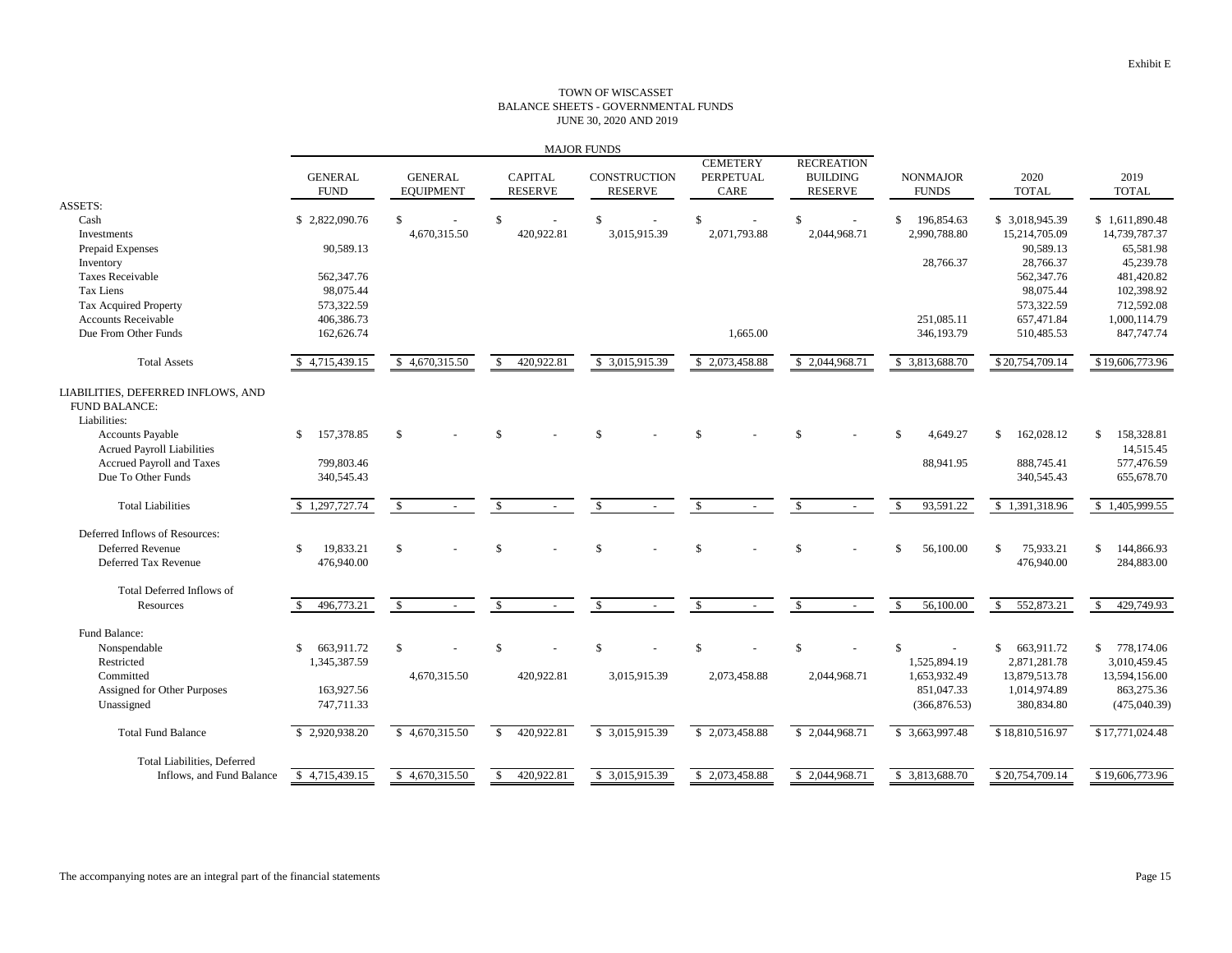#### TOWN OF WISCASSET STATEMENTS OF REVENUES, EXPENDITURES, AND CHANGES IN FUND BALANCES - GOVERNMENTAL FUNDS FOR THE YEARS ENDED JUNE 30, 2020 AND 2019

|                                                                                          |                               |                    |                                    |               | <b>MAJOR FUNDS</b>               |               |                                |                    |                                      |              |                                                        |               |                                 |                              |                                     |
|------------------------------------------------------------------------------------------|-------------------------------|--------------------|------------------------------------|---------------|----------------------------------|---------------|--------------------------------|--------------------|--------------------------------------|--------------|--------------------------------------------------------|---------------|---------------------------------|------------------------------|-------------------------------------|
|                                                                                          | <b>GENERAL</b><br><b>FUND</b> |                    | <b>GENERAL</b><br><b>EQUIPMENT</b> |               | <b>CAPITAL</b><br><b>RESERVE</b> |               | CONSTRUCTION<br><b>RESERVE</b> |                    | <b>CEMETERY</b><br>PERPETUAL<br>CARE |              | <b>RECREATION</b><br><b>BUILDING</b><br><b>RESERVE</b> |               | <b>NONMAJOR</b><br><b>FUNDS</b> | 2020<br><b>TOTAL</b>         | 2019<br><b>TOTAL</b>                |
| <b>REVENUES:</b>                                                                         |                               |                    |                                    |               |                                  |               |                                |                    |                                      |              |                                                        |               |                                 |                              |                                     |
| <b>Property Taxes</b>                                                                    | 8,936,166.78<br>£.            | <sup>\$</sup>      |                                    | £.            |                                  |               |                                |                    |                                      |              |                                                        | -S            |                                 | 8,936,166.78<br>\$           | 9,431,476.63<br>\$.                 |
| <b>Excise Taxes</b>                                                                      | 676,034.77                    |                    |                                    |               |                                  |               |                                |                    |                                      |              |                                                        |               |                                 | 676,034.77                   | 719,193.41                          |
| <b>Intergovernmental Revenues</b>                                                        | 681,295.79                    |                    |                                    |               |                                  |               |                                |                    |                                      |              |                                                        |               | 853,571.40                      | 1,534,867.19                 | 1,307,575.69                        |
| Leisure Services                                                                         | 346,832.91                    |                    |                                    |               |                                  |               |                                |                    |                                      |              |                                                        |               |                                 | 346,832.91                   | 426,356.69                          |
| <b>General Government</b>                                                                | 56,151.79                     |                    |                                    |               |                                  |               |                                |                    |                                      |              |                                                        |               | 473,119.19                      | 529,270.98                   | 329,327.54                          |
| General Assistance                                                                       | 10,598.01                     |                    |                                    |               |                                  |               |                                |                    |                                      |              |                                                        |               |                                 | 10,598.01                    | 4,894.93                            |
| Public Works                                                                             | 49,304.00                     |                    |                                    |               |                                  |               |                                |                    |                                      |              |                                                        |               |                                 | 49,304.00                    | 47,960.00                           |
| Public Safety                                                                            | 341,959.97                    |                    |                                    |               |                                  |               |                                |                    |                                      |              |                                                        |               |                                 | 341,959.97                   | 219,400.12                          |
| Miscellaneous                                                                            | 92,489.86                     |                    |                                    |               |                                  |               |                                |                    | 1.665.00                             |              |                                                        |               | 4,623.70                        | 98,778.56                    | 198,033.98                          |
| <b>Investment Income</b>                                                                 | 81,503.88                     |                    | 336,754.13                         |               | 30,350.74                        |               | 217,463.25                     |                    | 145,839.16                           |              | 147,452.92                                             |               | 212,768.96                      | 1,172,133.04                 | 1,294,118.97                        |
| <b>Airport Fees</b>                                                                      | 67,653.10                     |                    |                                    |               |                                  |               |                                |                    |                                      |              |                                                        |               |                                 | 67,653.10                    | 58,219.00                           |
| Maine Yankee Impact Fee                                                                  | 135,500.00                    |                    |                                    |               |                                  |               |                                |                    |                                      |              |                                                        |               |                                 | 135,500.00                   | 117,377.00                          |
| Sale of Property                                                                         | 11.00                         |                    |                                    |               |                                  |               |                                |                    |                                      |              |                                                        |               |                                 | 11.00                        | 3,671.00                            |
| Health and Sanitation                                                                    | 256,101.21                    |                    |                                    |               |                                  |               |                                |                    |                                      |              |                                                        |               |                                 | 256,101.21                   | 275,135.12                          |
| Education                                                                                | 1,302,196.68                  |                    |                                    |               |                                  |               |                                |                    |                                      |              |                                                        |               |                                 | 1,302,196.68                 | 3,432,050.13                        |
| On Behalf Payments                                                                       | 624,065.00                    |                    |                                    |               |                                  |               |                                |                    |                                      |              |                                                        |               |                                 | 624,065.00                   | 515,778.00                          |
| <b>Total Revenues</b>                                                                    | \$13,657,864.75               | - \$               | 336,754.13                         | -S            | 30,350.74                        | $\mathbf S$   | 217,463.25                     | $\mathbf{s}$       | 147,504.16                           | -S           | 147,452.92                                             | $\mathbb{S}$  | 1,544,083.25                    | \$16,081,473.20              | \$18,380,568.21                     |
| <b>EXPENDITURES:</b>                                                                     |                               |                    |                                    |               |                                  |               |                                |                    |                                      |              |                                                        |               |                                 |                              |                                     |
| Education                                                                                | \$ 8,112,678.60               | <sup>\$</sup>      |                                    | <b>S</b>      |                                  | -\$           |                                |                    |                                      | <b>S</b>     |                                                        |               | \$1,001,772.65                  | \$9,114,451.25               | \$11,760,905.03                     |
| General Government                                                                       | 613,437.93                    |                    |                                    |               |                                  |               |                                |                    |                                      |              |                                                        |               | 50,473.39                       | 663,911.32                   | 758,491.77                          |
| Public Assistance                                                                        | 83,272.24                     |                    |                                    |               |                                  |               |                                |                    |                                      |              |                                                        |               | 1,000.00                        | 84,272.24                    | 88,300.63                           |
| Public Works                                                                             | 563,724.19                    |                    |                                    |               |                                  |               |                                |                    |                                      |              |                                                        |               | 241,454.93                      | 805,179.12                   | 1,288,069.60                        |
| <b>Public Safety</b>                                                                     | 1,614,497.33                  |                    |                                    |               |                                  |               |                                |                    |                                      |              |                                                        |               | 42,285.45                       | 1,656,782.78                 | 1,472,500.85                        |
| Leisure Services                                                                         | 729,642.88                    |                    |                                    |               |                                  |               |                                |                    |                                      |              |                                                        |               | 55,054.41                       | 784,697.29                   | 938,992.32                          |
| Special Assessments                                                                      | 624,975.37                    |                    |                                    |               |                                  |               |                                |                    |                                      |              |                                                        |               | 72,817.57                       | 697,792.94                   | 767,762.49                          |
| Miscellaneous                                                                            | 10,797.95                     |                    |                                    |               |                                  |               |                                |                    |                                      |              |                                                        |               |                                 | 10,797.95                    | 364.00                              |
| Debt Service                                                                             | 231,080.64                    |                    |                                    |               |                                  |               |                                |                    |                                      |              |                                                        |               |                                 | 231,080.64                   | 228,991.09                          |
| Unclassified                                                                             | 91,288.52                     |                    |                                    |               |                                  |               |                                |                    |                                      |              |                                                        |               | 314,385.48                      | 405,674.00                   | 765,782.44                          |
| <b>Health and Sanitation</b>                                                             | 587,341.18                    |                    |                                    |               |                                  |               |                                |                    |                                      |              |                                                        |               |                                 | 587,341.18                   | 671,677.02                          |
| <b>Total Expenditures</b>                                                                | \$13,262,736.83               | $\mathbb{S}$       |                                    | $\mathbb{S}$  |                                  | -\$           |                                | \$                 |                                      | $\mathbb{S}$ |                                                        | $\mathbb{S}$  | 1,779,243.88                    | \$15,041,980.71              | \$18,741,837.24                     |
| Excess of Revenues Over (Under) Expenditures                                             | 395,127.92                    | $\mathbf{\hat{s}}$ | 336,754.13                         | $\mathcal{S}$ | 30,350.74                        | $\mathcal{S}$ | 217,463.25                     | $\mathbf{\hat{s}}$ | 147,504.16                           | $\mathbf{s}$ | 147,452.92                                             |               | (235, 160.63)                   | 1,039,492.49<br>$\mathbf{s}$ | $\mathbf{\hat{S}}$<br>(361, 269.03) |
| OTHER FINANCING SOURCES (USES):                                                          |                               |                    |                                    |               |                                  |               |                                |                    |                                      |              |                                                        |               |                                 |                              |                                     |
| Operating Transfers - In                                                                 | 274,714.35<br>$\mathbb{S}$    | $\mathbb{S}$       |                                    | $\mathbf S$   |                                  | $\mathcal{S}$ |                                | <sup>\$</sup>      |                                      | $\mathbb{S}$ |                                                        | $\mathbb{S}$  | 835,192.20                      | \$1,109,906.55               | \$1,470,361.81                      |
| <b>Operating Transfers - Out</b><br><b>Lease Proceeds</b>                                | (320,091.20)                  |                    |                                    |               | (518,808.00)                     |               |                                |                    | (100,000.00)                         |              |                                                        |               | (171,007.35)                    | (1,109,906.55)               | (1,470,361.81)<br>105,651.96        |
| <b>Total Other Financing Sources (Uses)</b><br>Excess of Revenues and Other Sources Over | $\mathcal{S}$<br>(45,376.85)  | $\mathbf{s}$       |                                    | $\mathbb{S}$  | (518,808.00)                     | $\mathbf{s}$  |                                | $\mathbf{s}$       | (100,000.00)                         | $\mathbf{s}$ |                                                        | $\mathbb{S}$  | 664,184.85                      | $\mathbf{\hat{s}}$           | 105,651.96<br>$\mathcal{S}$         |
| (Under) Expenditures and Other Uses                                                      | 349,751.07<br>- \$            | $\mathbf{s}$       | 336,754.13                         | <sup>\$</sup> | (488, 457.26)                    | <sup>\$</sup> | 217,463.25                     | s.                 | 47,504.16                            | S            | 147,452.92                                             | $\mathbb{S}$  | 429,024.22                      | 1,039,492.49<br>$\mathbb{S}$ | (255, 617.07)                       |
| Fund Balance, July 1, 2019                                                               | 2,571,187.13                  |                    | 4,333,561.37                       |               | 909,380.07                       |               | 2,798,452.14                   |                    | 2,025,954.72                         |              | 1,897,515.79                                           |               | 3,234,973.26                    | 17,771,024.48                | 18,026,641.55                       |
| Fund Balance, June 30, 2020                                                              | 2,920,938.20<br>$\mathcal{S}$ | $\mathbb{S}$       | 4,670,315.50                       | <sup>\$</sup> | 420,922.81                       | <sup>\$</sup> | 3,015,915.39                   | <sup>\$</sup>      | 2,073,458.88                         | £.           | 2,044,968.71                                           | $\mathcal{S}$ | 3,663,997.48                    | \$18,810,516.97              | \$17,771,024.48                     |
|                                                                                          |                               |                    |                                    |               |                                  |               |                                |                    |                                      |              |                                                        |               |                                 |                              |                                     |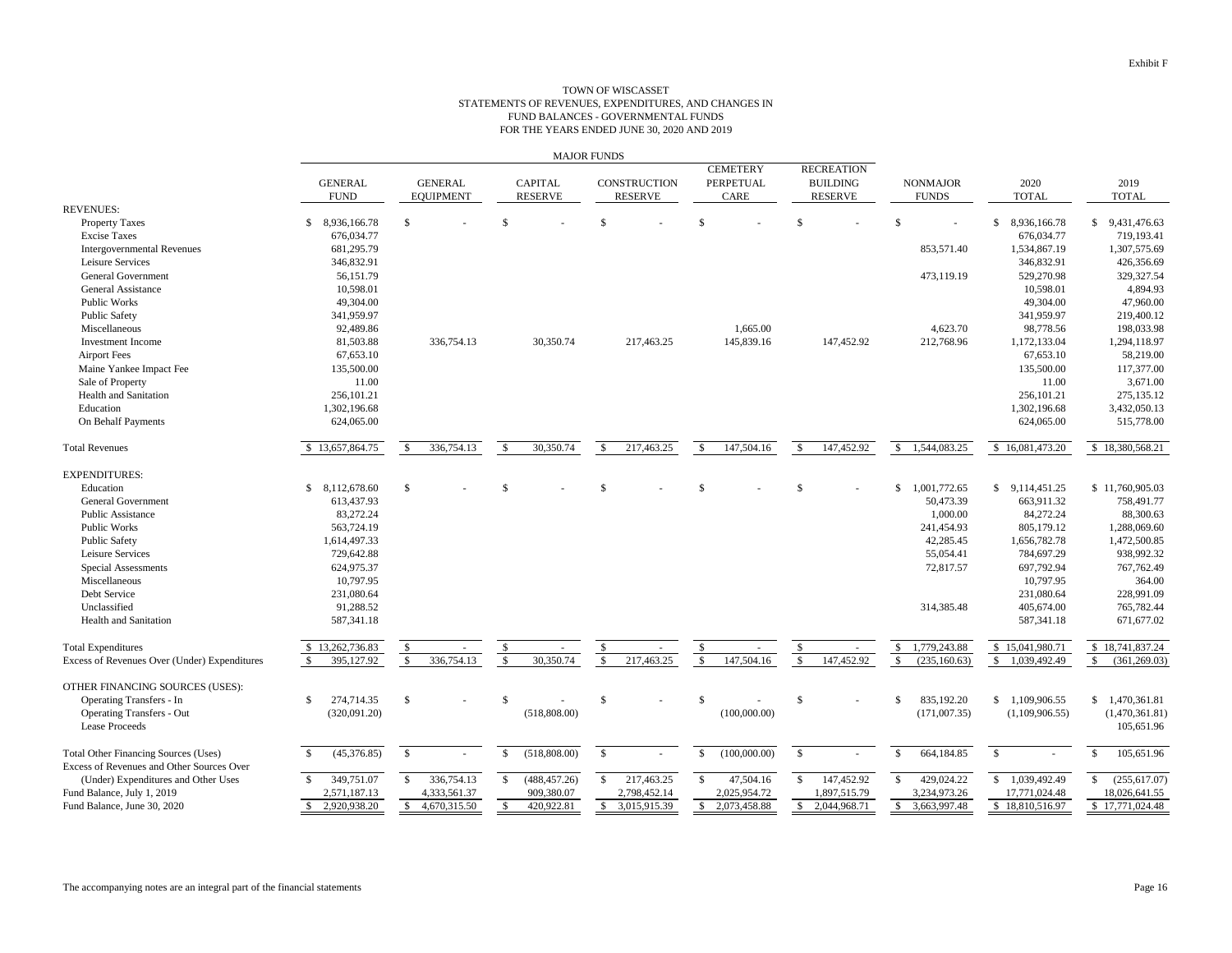# TOWN OF WISCASSET STATEMENTS OF FIDUCIARY NET POSITION NONSPENDABLE TRUST FUNDS FOR THE YEARS ENDED JUNE 30, 2020 AND 2019

|                                      |                   |              | <b>PRIVATE</b> |                    |                    |
|--------------------------------------|-------------------|--------------|----------------|--------------------|--------------------|
|                                      | <b>STUDENT</b>    |              | <b>PURPOSE</b> | 2020               | 2019               |
|                                      | <b>ACTIVITIES</b> |              | <b>TRUST</b>   | <b>TOTAL</b>       | <b>TOTAL</b>       |
| <b>ASSETS:</b>                       |                   |              |                |                    |                    |
| Cash and Cash Equivalents            | \$<br>93,373.69   | \$           | 666.93         | \$<br>94,040.62    | \$<br>78,320.24    |
| Investments                          |                   |              | 961,649.54     | 961,649.54         | 1,021,446.23       |
| <b>Total Assets</b>                  | 93,373.69         | \$           | 962,316.47     | \$<br>1,055,690.16 | \$<br>1,099,766.47 |
|                                      |                   |              |                |                    |                    |
| <b>LIABILITIES:</b>                  |                   |              |                |                    |                    |
| Deposits Held for Others             | \$<br>93,373.69   | \$           |                | \$<br>93,373.69    | \$<br>78,320.24    |
| Due To Other Funds                   |                   |              | 27,050.95      | 27,050.95          | 201.46             |
| <b>Total Liabilities</b>             | \$<br>93,373.69   | $\mathbb{S}$ | 27,050.95      | \$<br>120,424.64   | \$<br>78,521.70    |
| DEFERRED INFLOWS OF RESOURCES:       |                   |              |                |                    |                    |
| <b>Related to Pension</b>            |                   |              |                |                    | 388.59             |
| <b>NET POSITION:</b>                 |                   |              |                |                    |                    |
| Restricted                           |                   |              | 935,265.52     | 935,265.52         | 1,020,856.18       |
| Total Liabilities, Deferred Inflows, |                   |              |                |                    |                    |
| and Net Position                     | \$<br>93,373.69   | \$           | 962,316.47     | \$<br>1,055,690.16 | \$<br>1,099,766.47 |

Exhibit H

# STATEMENTS OF CHANGES IN FIDUCIARY NET POSITION NONSPENDABLE TRUST FUNDS FOR THE YEARS ENDED JUNE 30, 2020 AND 2019

|                                       |    | 2020         |     | 2019         |
|---------------------------------------|----|--------------|-----|--------------|
| <b>REVENUES:</b><br>Market Change     | \$ | 21,346.00    | \$. | 33,926.97    |
| <b>Total Revenues</b>                 |    | 21,346.00    |     | 33,926.97    |
| <b>EXPENSES:</b>                      |    |              |     |              |
| <b>Retirement Benefits</b>            | \$ | 58,542.69    | \$  |              |
| Retirees Health Insurance             |    | 48,393.97    |     | 49,231.71    |
| <b>Total Expenses</b>                 |    | 106,936.66   |     | 49,231.71    |
| Excess Revenues Over (Under) Expenses | S  | (85,590.66)  | \$. | (15,304.74)  |
| Change in Net Position                | \$ | (85,590.66)  | \$  | (15,304.74)  |
| Net Position, July 1                  |    | 1,020,856.18 |     | 1,036,160.92 |
| Net Position, June 30                 |    | 935,265.52   | S.  | 1,020,856.18 |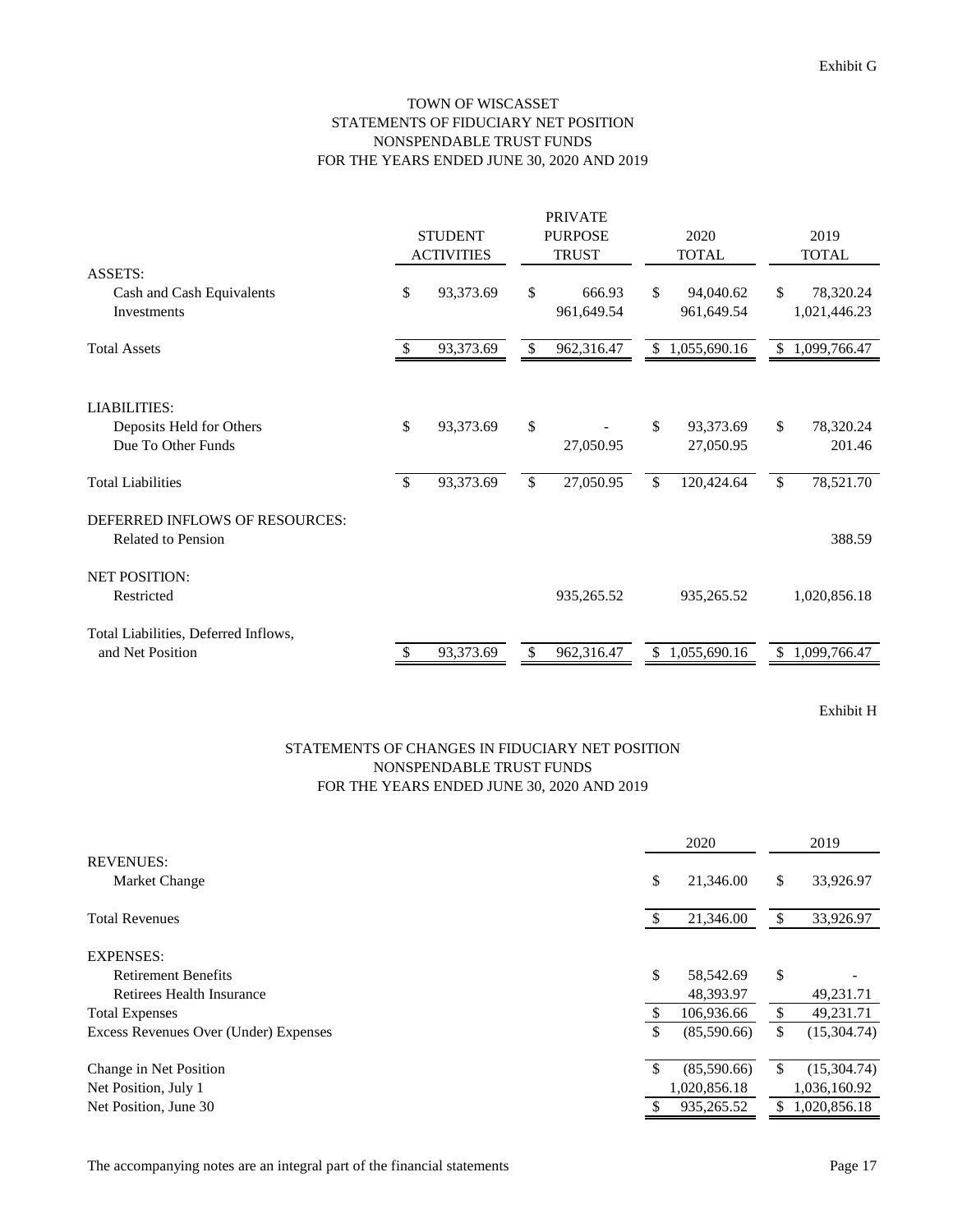# TOWN OF WISCASSET STATEMENTS OF REVENUES, EXPENDITURES, AND CHANGES IN NET POSITION WASTEWATER DEPARTMENT - ENTERPRISE FOR THE YEARS ENDED JUNE 30, 2020 AND 2019

|                                            |               | 2020          | 2019                      |               |  |
|--------------------------------------------|---------------|---------------|---------------------------|---------------|--|
| <b>OPERATING REVENUES:</b>                 |               |               |                           |               |  |
| <b>Residential and Commercial Services</b> | \$            | 564,126.97    | \$                        | 479,455.64    |  |
| Miscellaneous                              |               | 5,775.64      |                           | 149.85        |  |
| <b>Connection Fee</b>                      |               |               |                           | 400.00        |  |
| <b>Impact Fees</b>                         |               | 96.90         |                           | 11,082.00     |  |
| <b>Total Operating Revenues</b>            | $\mathcal{S}$ | 569,999.51    | $\boldsymbol{\mathsf{S}}$ | 491,087.49    |  |
|                                            |               |               |                           |               |  |
| <b>OPERATING EXPENSES:</b>                 |               |               |                           |               |  |
| Salaries and Wages                         | \$            | 170,984.65    | \$                        | 175,786.65    |  |
| <b>Employee Benefits</b>                   |               | 7,736.83      |                           | 65,019.16     |  |
| Depreciation                               |               | 169,514.76    |                           | 167,326.23    |  |
| Insurance                                  |               | 97,799.07     |                           | 31,258.72     |  |
| Office Expenses                            |               | 3,498.42      |                           | 2,692.71      |  |
| <b>Operating Supplies</b>                  |               | 44,316.71     |                           | 32,825.55     |  |
| <b>Payroll Taxes</b>                       |               | 13,464.98     |                           | 12,612.57     |  |
| Professional Services                      |               | 75,293.77     |                           | 77,956.74     |  |
| Repairs and Maintenance                    |               | 4,252.73      |                           | 6,729.98      |  |
| Sludge                                     |               | 18,621.18     |                           | 17,065.31     |  |
| <b>Utilities</b>                           |               | 92,515.38     |                           | 101,133.69    |  |
| <b>Total Operating Expenses</b>            | $\mathcal{S}$ | 697,998.48    | \$                        | 690,407.31    |  |
| Net Operating Loss                         | $\mathcal{S}$ | (127,998.97)  | $\mathcal{S}$             | (199, 319.82) |  |
| OTHER REVENUE (EXPENSE):                   |               |               |                           |               |  |
| <b>Interest Expense</b>                    | \$            | (22,560.07)   | \$                        | (22, 945.19)  |  |
| Abatements                                 |               | (2,664.00)    |                           | (128.00)      |  |
| Capital Maintenance                        |               | (40,981.56)   |                           | (20, 971.88)  |  |
| <b>MMA Safety Grant</b>                    |               | 1,227.95      |                           | (2,033.48)    |  |
| Total Other Revenue (Expense)              | $\mathcal{S}$ | (64, 977.68)  | \$                        | (46,078.55)   |  |
| Change in Net Position                     | \$            | (192, 976.65) | \$                        | (245, 398.37) |  |
| Net Position, July 1                       |               | 2,504,958.58  |                           | 2,750,356.95  |  |
| Net Position, June 30                      | \$            | 2,311,981.93  | \$                        | 2,504,958.58  |  |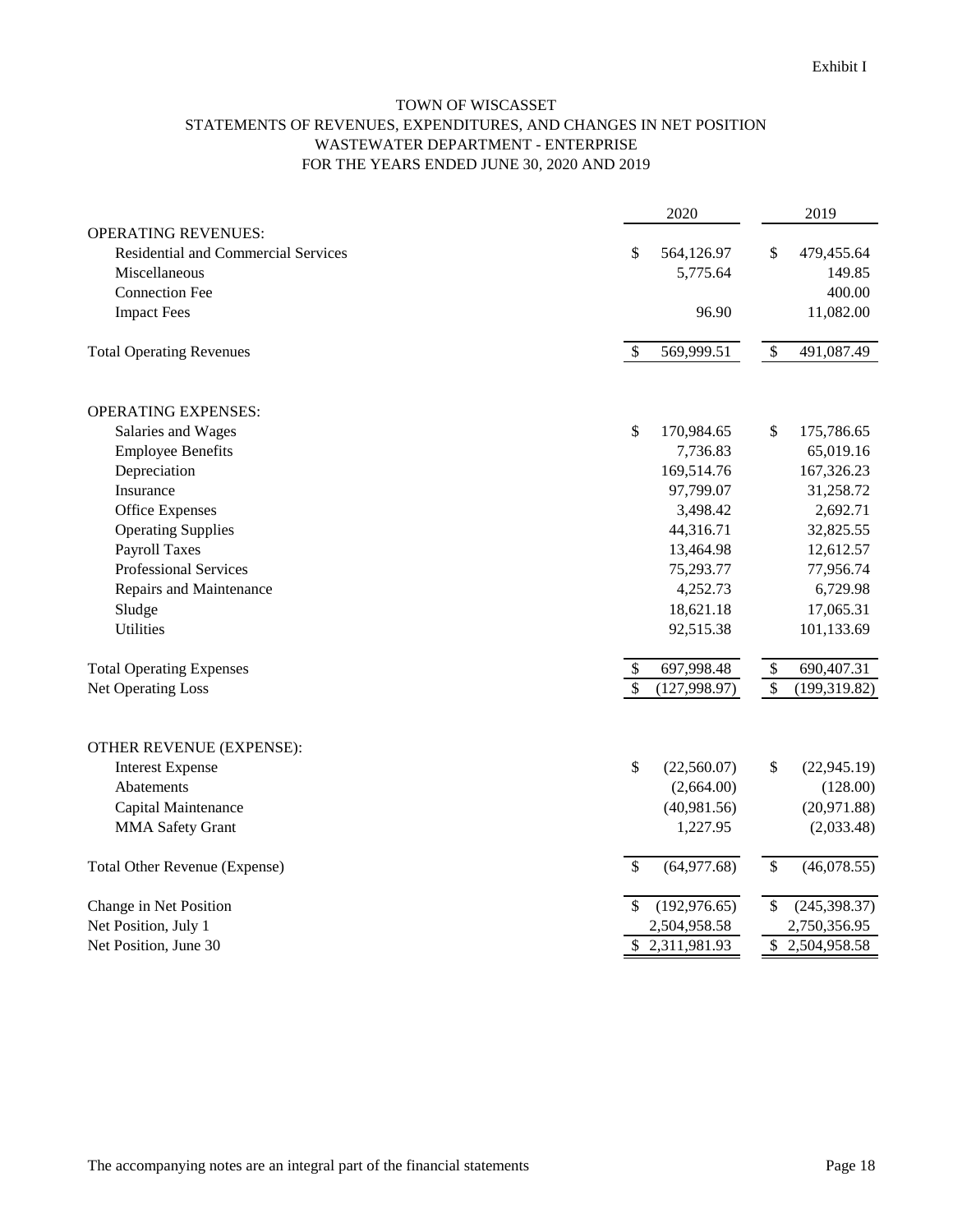# TOWN OF WISCASSET STATEMENTS OF CASH FLOWS WASTEWATER DEPARTMENT - ENTERPRISE FOR THE YEARS ENDED JUNE 30, 2020 AND 2019

|                                              |               | 2020          |     | 2019          |  |
|----------------------------------------------|---------------|---------------|-----|---------------|--|
| <b>CASH FLOWS FROM OPERATING ACTIVITIES:</b> |               |               |     |               |  |
| Receipts from Users                          | \$            | 592,192.94    | S.  | 444,191.79    |  |
| Receipts from Grants                         |               | 1,227.95      |     |               |  |
| Payment to Employees                         |               | (171,892.01)  |     | (175,077.14)  |  |
| Payment to Vendors                           |               | (392, 608.09) |     | (439, 021.42) |  |
| Payment on Bonds                             |               | (47,629.00)   |     | (47,629.00)   |  |
| Cash Transfer from (to) Town                 |               | 18,708.21     |     | 217,535.77    |  |
| Net Cash Provided by Operating Activities    | <sup>\$</sup> |               | \$  |               |  |
| Change in Cash                               | $\mathcal{S}$ |               | \$  |               |  |
| Cash Balance, July 1                         |               |               |     |               |  |
| Cash Balance, June 30                        |               |               | \$. |               |  |
|                                              |               |               |     |               |  |
| Cash Paid for:                               |               |               |     |               |  |
| Interest                                     | \$            | 22,560.07     | \$  | 23,171.51     |  |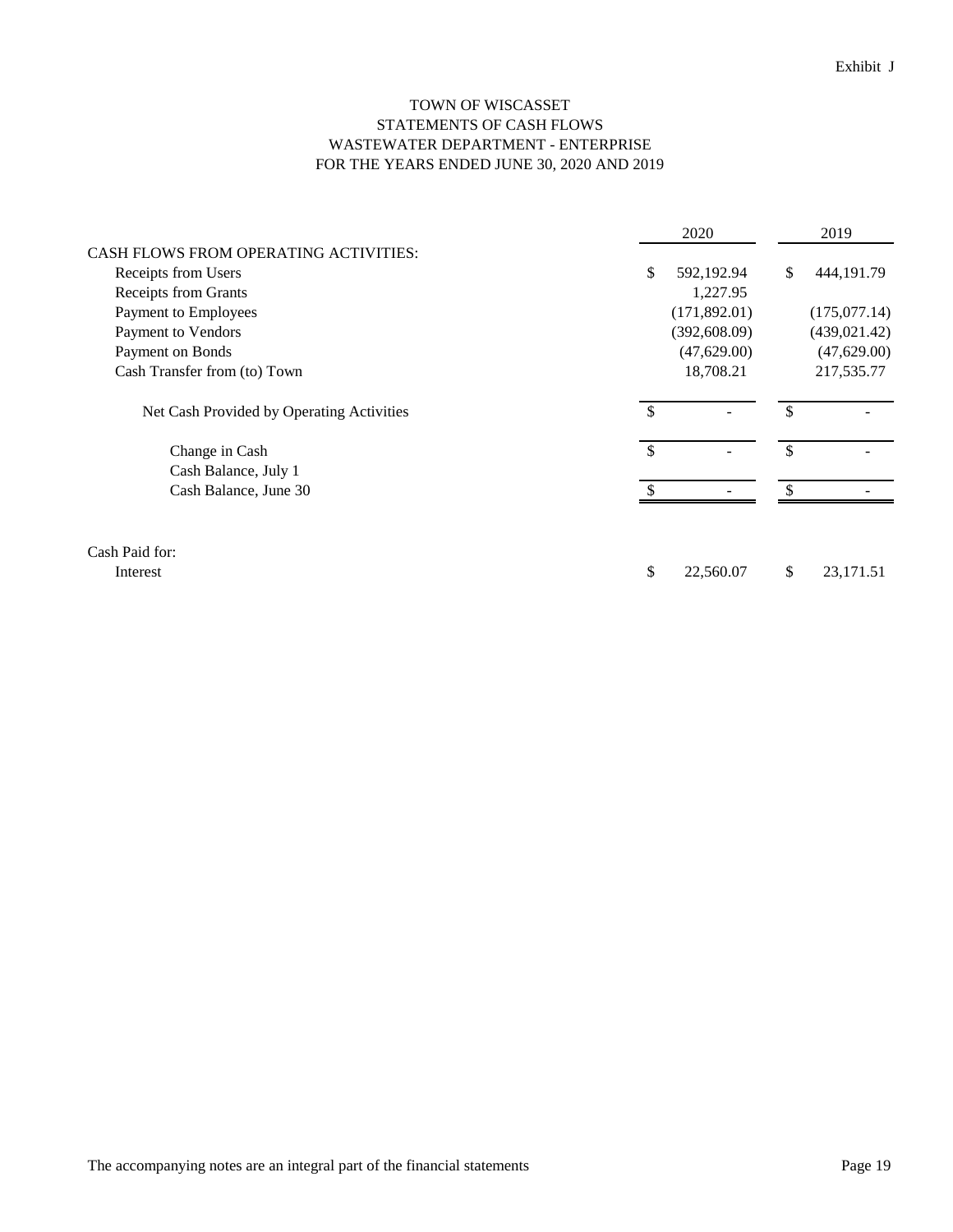#### NOTE A - SUMMARY OF SIGNIFICANT ACCOUNTING POLICIES:

 The accounting policies of the Town of Wiscasset conform to generally accepted accounting principles as applicable to governmental units.

#### 1. Financial Reporting Entity

The Town of Wiscasset was incorporated on February 13, 1760. The Town operates under a town meeting form of government.

 In evaluating the Town of Wiscasset as a reporting entity, management has addressed all potential component units. The primary criteria for including a component reporting entity are the exercise of financial accountability by the Town of Wiscasset's municipal officials.

 The Town's financial statements are prepared in accordance with accounting principles generally accepted in the United States of America. The Governmental Accounting Standards Board (GASB) is responsible for establishing Generally Accepted Accounting Principles (GAAP) for state and local governments through its pronouncements (Statements and Interpretations). Governments are also required to follow the pronouncements of the Financial Accounting Standards Board (FASB) issued through November 30, 1989 (when applicable) that do not conflict with or contradict GASB pronouncements.

#### 2. Basic Financial Statements - Government-Wide Statements

 The Town's basic financial statements include both government-wide (reporting the Town as a whole) and fund financial statements (reporting the Town's major funds). Both the government-wide and fund financial statements categorize primary activities as governmental. The Town's fire protection, recreation, public works, education, and general administrative services are classified as governmental activities.

 In the government-wide Statements of Net Position, the governmental column is presented on a consolidated basis by column, and is reported on a full accrual, economic resource basis, which recognizes all long-term assets and receivables as well as long-term debt and obligations. The Town's net position is reported in three parts - net invested in capital assets; restricted; and unrestricted. The Town first utilizes restricted resources to finance qualifying activities.

 The government-wide Statement of Activities reports both the gross and net cost of each of the Town's functions and business-type activities (fire, public works, administrative, etc.). The functions are also supported by general government revenues (property, certain intergovernmental revenues, fines, permits, and charges, etc.). The Statement of Activities reduces gross expenses (including depreciation) by related program revenues and operating and capital grants. Program revenues must be directly associated with the function (fire, public works, etc.). Operating grants include operatingspecific and discretionary (either operating or capital) grants while the capital grants column reflects capital-specific grants.

 The net costs (by function or business-type activity) are normally covered by general revenue (property, intergovernmental revenues, interest income, etc.).

 This government-wide focus is more on the sustainability of the Town as an entity and the change in the Town's net position resulting from the current year's activities.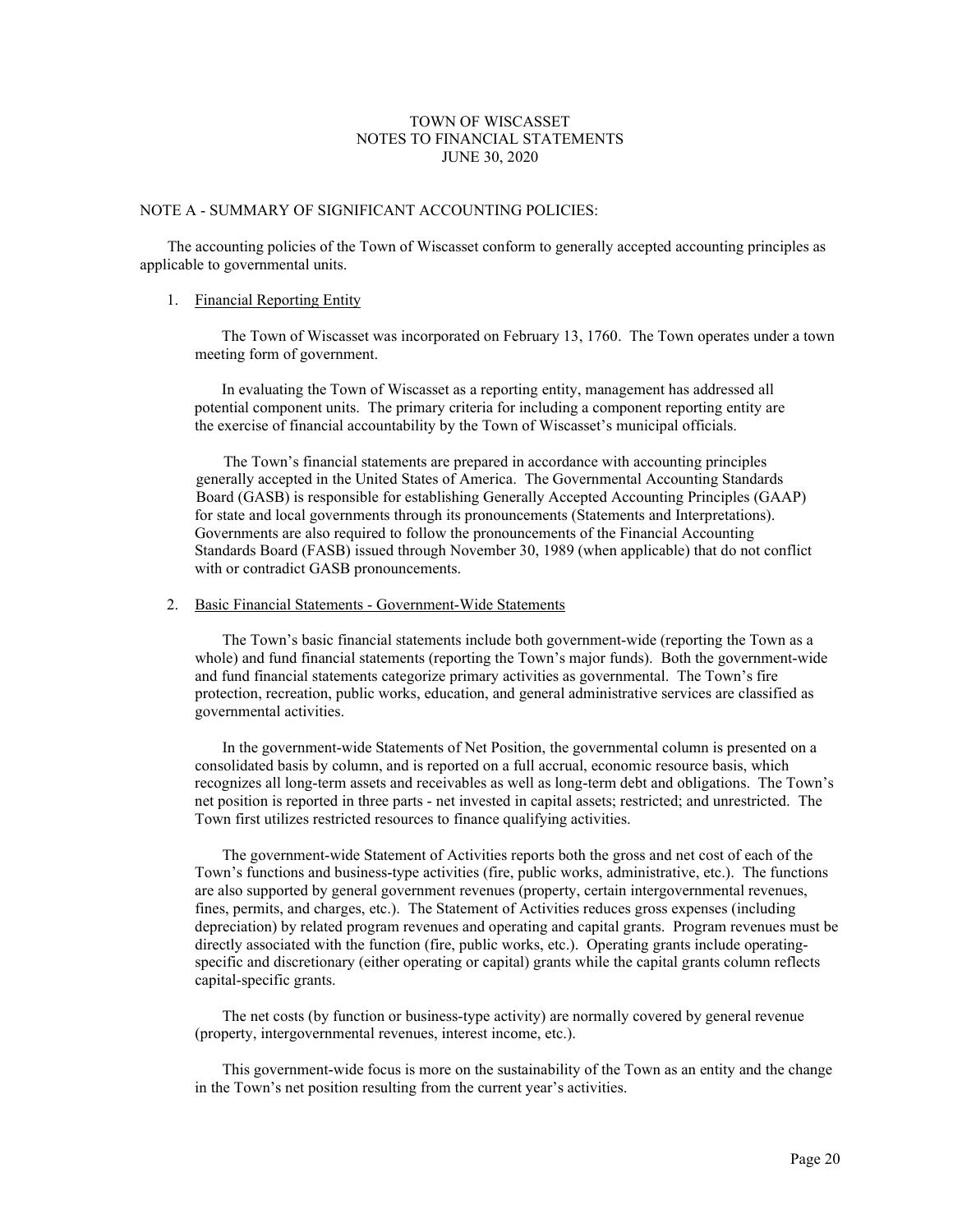# NOTE A - SUMMARY OF SIGNIFICANT ACCOUNTING POLICIES (CONT'D):

#### 3. Basic Financial Statements - Fund Financial Statements

 The financial transactions of the Town are reported in individual funds in the fund financial statements. Each fund is accounted for by providing a separate set of self-balancing accounts that comprise its assets, liabilities, reserves, fund equity, revenues, and expenditures/expenses. The various funds are reported by generic classification within the financial statements.

The following fund types are used by the Town:

a. Governmental Funds:

The focus of the governmental funds' measurement (in the fund statements) is upon determination of financial position and changes in financial position (sources, uses, and balances of financial resources) rather than upon net income. The following is a description of the governmental funds of the Town:

1. General Fund:

General Fund is the general operating fund of the Town. It is used to account for all financial resources except those required to be accounted for in another fund.

2. Special Revenue Funds:

Special Revenue Funds are used to account for the proceeds of specific revenue sources that are legally restricted to expenditures for specified purposes.

3. Capital Projects Funds:

Capital Projects Funds are used to account for financial resources to be used for the acquisition or construction of major capital facilities or equipment.

Additionally, the Town reports the following fund type:

Fiduciary Funds are used to report assets held in a trustee or agency capacity for others and therefore are not available to support Town programs. The reporting focus is on net position and changes in net position and is reported using accounting principles similar to proprietary funds.

The emphasis in fund financial statements is on the major funds in either the governmental or business-type activities categories. Nonmajor funds by category are summarized into a single column. GASB No. 34 sets forth minimum criteria (percentage of the assets, liabilities, revenues, or expenditures/expenses of either fund category) for the determination of major funds.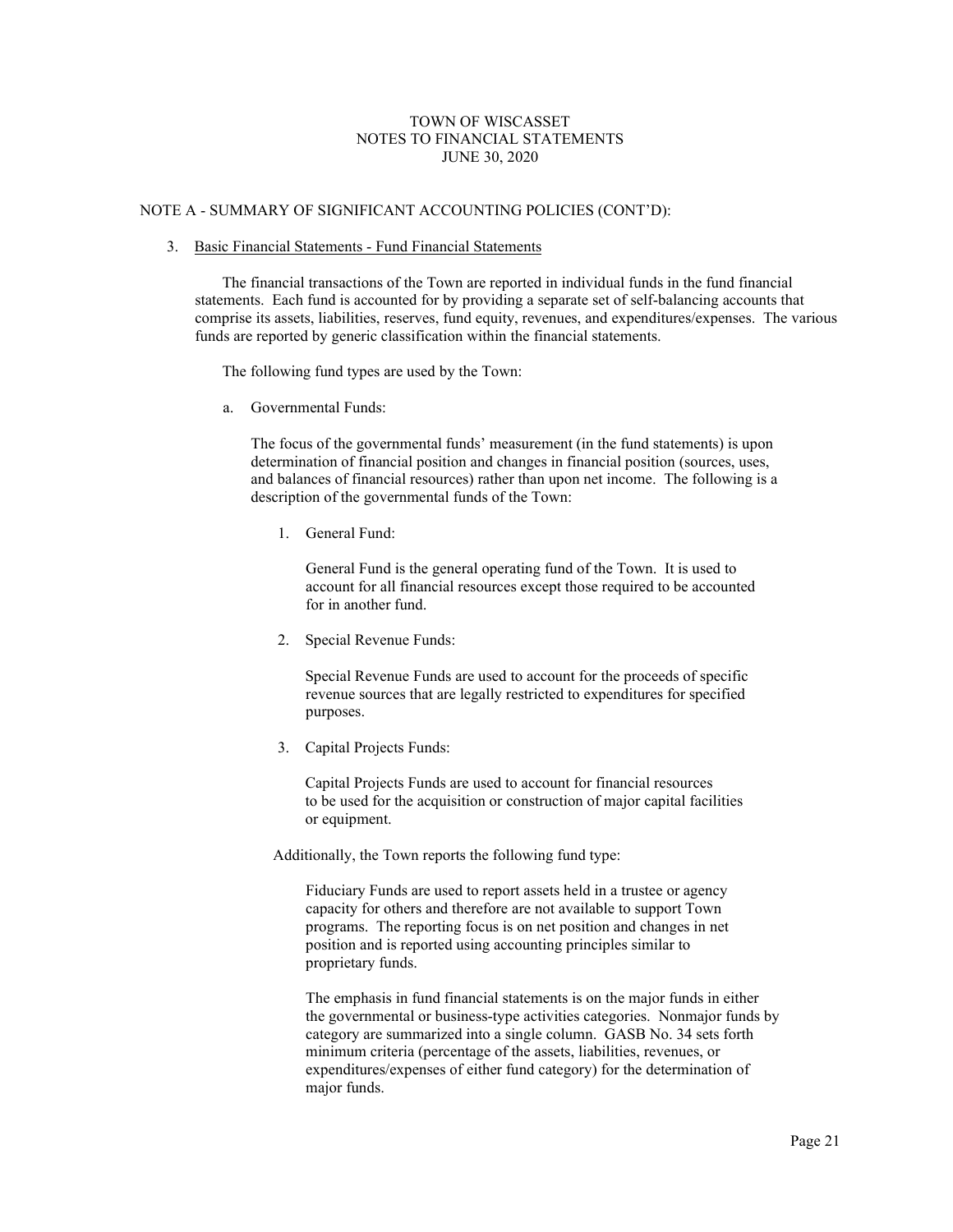# NOTE A - SUMMARY OF SIGNIFICANT ACCOUNTING POLICIES (CONT'D):

#### 3. Basic Financial Statements - Fund Financial Statements (Cont'd)

The Town's fiduciary funds are presented in the fiduciary fund financial statements. Since by definition these assets are being held for the benefit of a third party and cannot be used to address activities or obligations of the government, these funds are not incorporated into the government-wide statements.

#### 4. Basis of Accounting

 Basis of accounting refers to the point at which revenues or expenditures/expenses are recognized in the accounts and reported in the financial statements. It relates to the timing of the measurements made regardless of the measurement focus applied.

a. Accrual:

Governmental activities in the government-wide financial statements and fiduciary fund financial statements are presented on the accrual basis of accounting. Revenues are recognized when earned and expenses are recognized when incurred.

b. Modified Accrual:

The governmental funds financial statements are presented on the modified accrual basis of accounting. Under the modified accrual basis of accounting, revenues are recorded when susceptible to accrual; i.e. both measurable and available. "Available" means collectible within the current period or within 60 days after year end. Expenditures are generally recognized under the modified accrual basis of accounting when the related liability is incurred. The exception to this general rule is that principal and interest on general obligation long-term debt, if any, is recognized when due.

### 5. Financial Statement Amounts

a. Cash and Cash Equivalents:

The Town has defined cash and cash equivalents to include cash on hand, demand deposits, and cash with fiscal agents. Statutes authorize the Treasurer of the Town, as directed by the municipal officers, to invest all municipal funds, including reserve and trust funds, to the extent that the terms of the instrument, order, or article creating the fund do not prohibit the investment in financial institutions as described in Section 5706 MRSA and securities as described in Sections 5711 through 5717 MRSA.

b. Investments:

 Investments, including deferred compensation and pension funds, are stated at fair value (quoted market price or the best available estimate).

c. Accounts Receivable:

Receivables include federal grants, state subsidies, town assessments and reimbursements. Based on prior year collections, management has determined that an allowance for doubtful accounts is not considered necessary at June 30, 2020.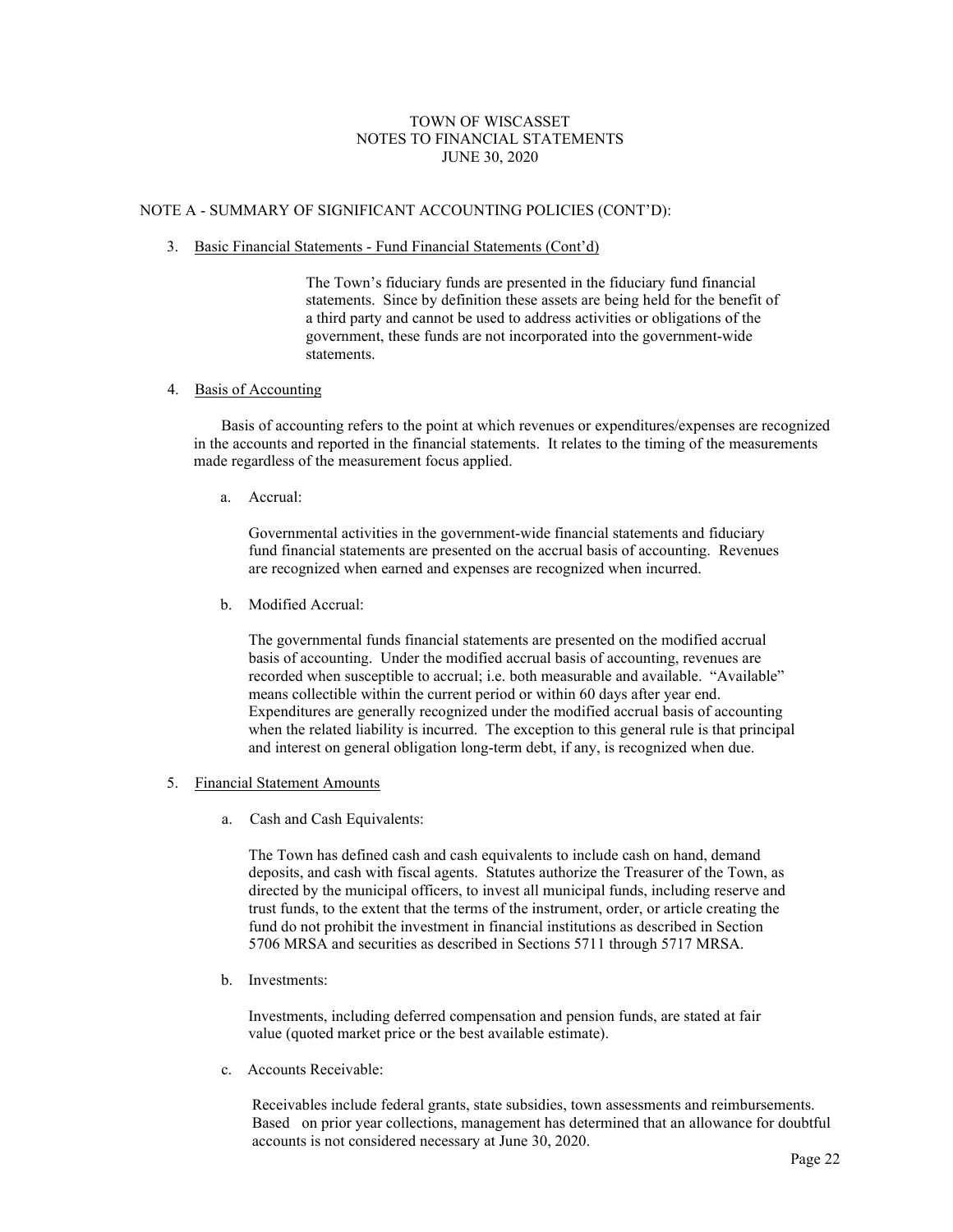# NOTE A - SUMMARY OF SIGNIFICANT ACCOUNTING POLICIES (CONT'D):

### 5. Financial Statement Amounts (Cont'd)

d. Capital Assets:

Capital assets purchased or acquired with an original cost of \$5,000.00 or more are reported at historical cost or estimated historical cost. Contributed assets are reported at fair market value as of the date received. Additions, improvements, and other capital outlays that significantly extend the useful life of an asset are capitalized. Other costs incurred for repairs and maintenance are expensed as incurred. Depreciation on all assets is provided on the straight-line basis over the following estimated useful lives:

| <b>Buildings</b>        | 20-50 Years   |
|-------------------------|---------------|
| Machinery and Equipment | 5-10 Years    |
| Improvements            | $10-20$ Years |
| Other Infrastructure    | $10-50$ Years |

e. Revenues:

Substantially, all governmental fund revenues are accrued. Property taxes are billed and collected within the same period in which the taxes are levied. In applying GASB No. 33 to grant revenues, the provider recognizes liabilities and expenses and the recipient recognizes receivables and revenue when the applicable eligibility requirements, including time requirements, are met. Resources transmitted before the eligibility requirements are met are reported as advances by the provider and deferred revenue by the recipient.

f. Expenditures:

Expenditures are recognized when the related fund liability is incurred. Inventory costs are reported in the period when inventory items are used, rather than in the period purchased.

g. Fund Balance:

In accordance with GASB Statement No. 54, the Town employs terminology and classifications for fund balance as follows:

Nonspendable fund balances include amounts that cannot be spent either because they are not in spendable form or because they are legally or contractually required to be maintained intact.

Restricted fund balances include amounts that can be spent only for specific purposes because of constitutional provisions or enabling legislation or because of constraints that are externally imposed by creditors, grantors, contributors, or the laws or regulations of other governments.

Committed fund balances are amounts that can be used only for specific purposes because of a formal action taken by town government. The fund balances in the Capital Projects Fund are in this category.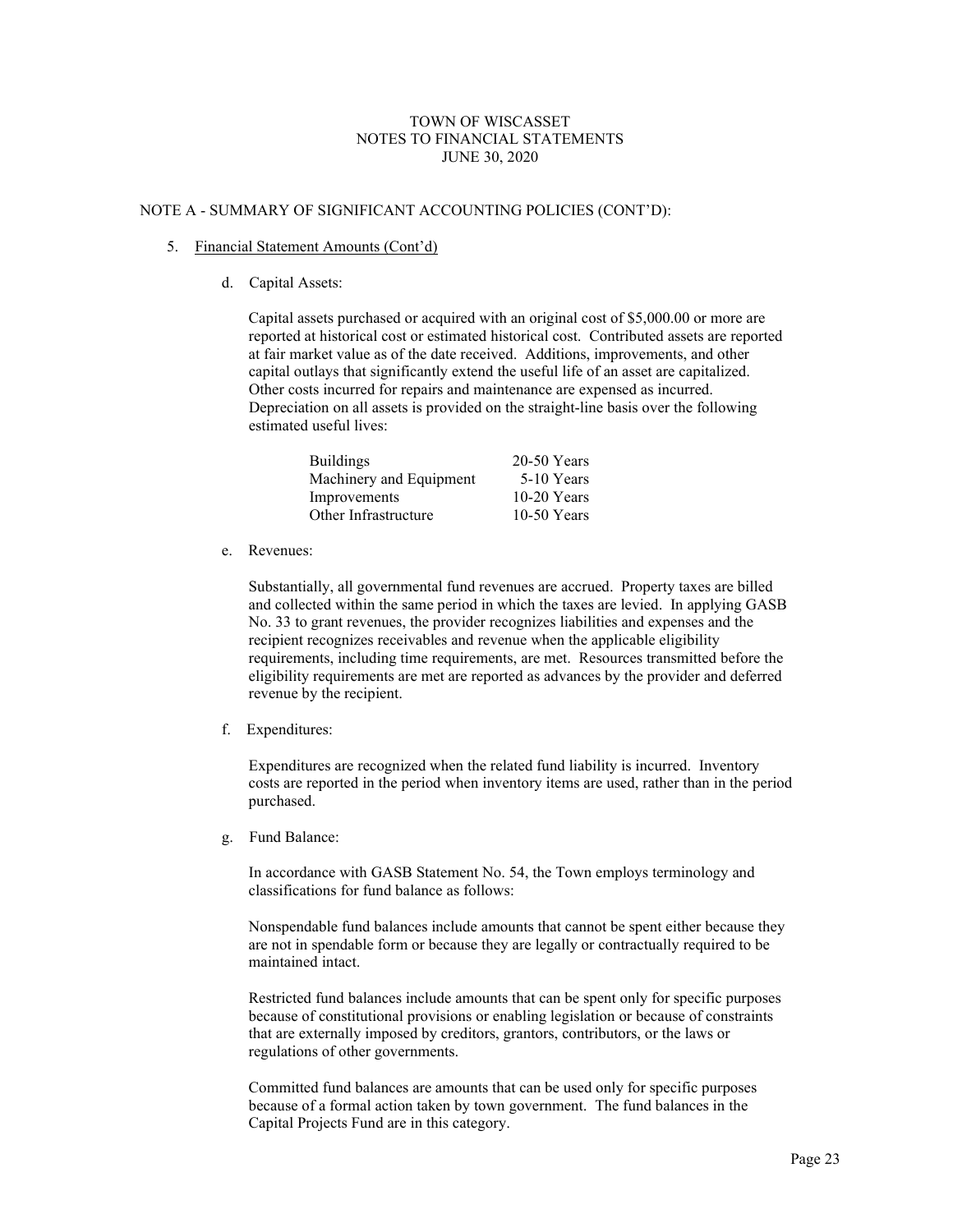# NOTE A - SUMMARY OF SIGNIFICANT ACCOUNTING POLICIES (CONT'D):

### 5. Financial Statement Amounts (Cont'd)

g. Fund Balance (cont'd):

Assigned fund balances are amounts that the Town intends to use for specific purposes. The Board of Selectmen approved carryovers are included in assigned fund balances.

Unassigned fund balances are all amounts in the General Fund that are not assigned to another category. Only the General Fund can have an unassigned fund balance.

h. Deferred Inflows and Outflows of Resources:

In addition to assets, the statement of net position will report a separate section for deferred outflows of resources. This separate financial statement element, deferred outflows of resources, represents a consumption of net position that applies to a future period(s) and so will not be recognized as an outflow of resources (expense) until that time. The deferred outflows relate to the net pension liability, which include the Town's contributions subsequent to the measurement date, which is recognized as a reduction of the net pension liability in the subsequent year. They also include changes in assumptions, differences between expected and actual experience, and changes in proportion and differences between Town contributions and proportionate share of contributions, which are deferred and amortized over the average expected remaining service lives of active and inactive members in the plan.

In addition to liabilities, the statement of net position will report a separate section for deferred inflows of resources. This separate financial statement element, deferred inflows of resources, represents an acquisition of net position that applies to a future period(s) and so will not be recognized as an inflow of resources (revenue) until that time. The deferred inflows relate to the net pension liability, which include the differences between expected and actual experience and changes in proportion and differences between Town contributions and proportionate share of contributions, which is deferred and amortized over the average expected remaining service lives of active and inactive members in the plan. They also include the net difference between projected and actual earnings on pension plan investments, which is deferred and amortized over a five-year period.

i. Pensions:

For purposes of measuring the net pension liability, deferred outflows of resources and deferred inflows of resources related to pensions, and pension expense, information about the fiduciary net position of the Maine Public Employees Retirement System Consolidated Plan for Participating Local Districts (PLD Plan) additions to/deductions from the Plan's fiduciary net position have been determined on the same basis as they are reported by the Plans. For this purpose, benefit payments (including refunds of employee contributions) are recognized when due and payable in accordance with the benefit terms. Investments are reported at fair value.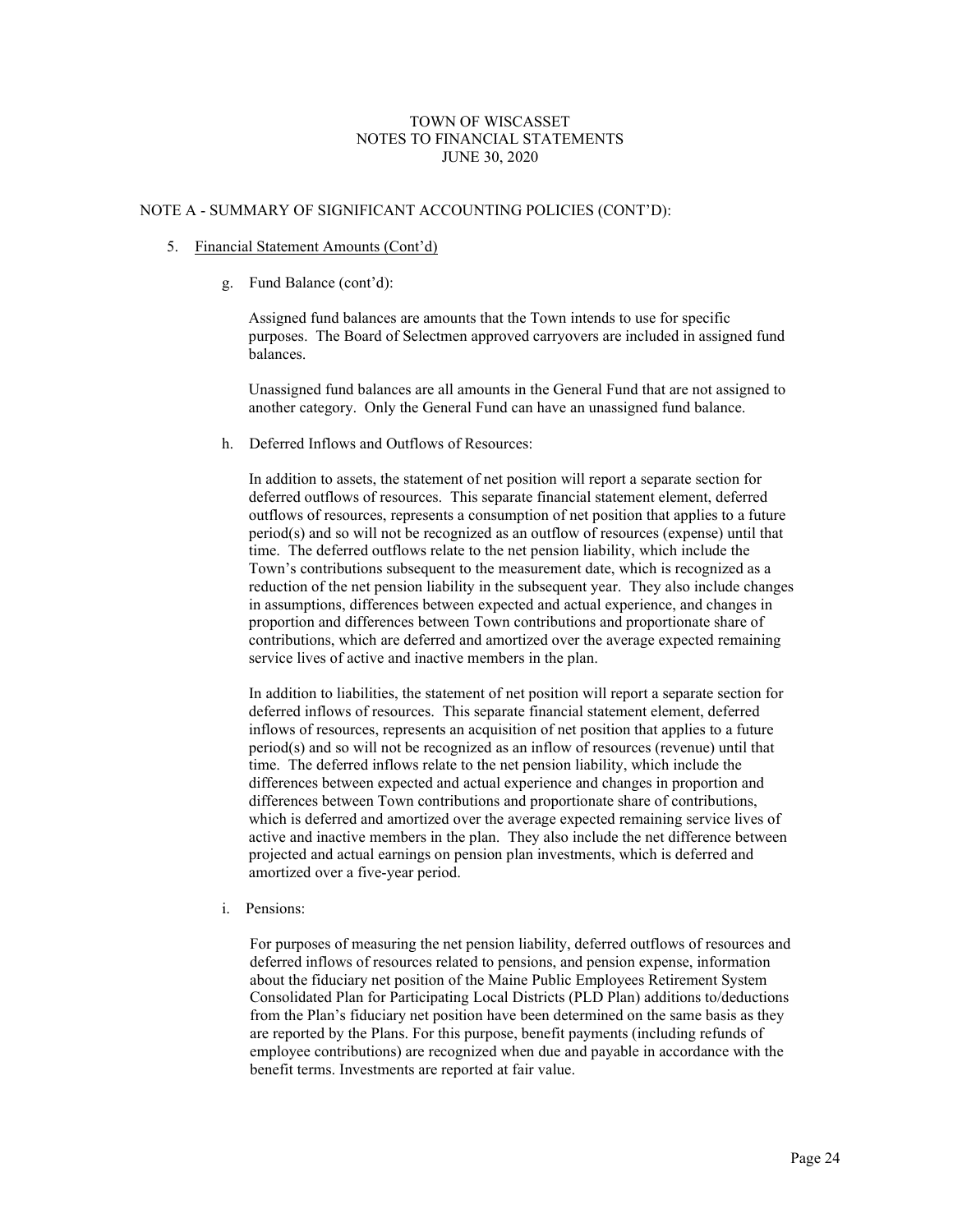# NOTE A - SUMMARY OF SIGNIFICANT ACCOUNTING POLICIES (CONT'D):

### 5. Financial Statement Amounts (Cont'd)

j. Use of Estimates:

The presentation of financial statements in conformity with generally accepted accounting principles requires management to make estimates and assumptions that affect the reported amounts of assets and liabilities and disclosure of contingent assets and liabilities at the date of the financial statements and the reported amounts of revenues and expenses during the reporting period. Actual results could differ from those estimates.

### 6. Future Accounting Pronouncements

- a. Statement No. 84, "Fiduciary Activities" effective for the fiscal year ended June 30, 2021. The objective of this statement is to improve guidance regarding the identification of fiduciary activities for accounting and financial reporting purposes and how those activities should be reported. This statement establishes criteria for identifying fiduciary activities of all state and local governments. The Town is currently evaluating whether the government is controlling the assets of the fiduciary activity and the beneficiaries with whom a fiduciary relationship exists to determine if the fiduciary fund should be included in the basic financial statements of future years.
- b. Statement No 87, "Leases" effective for the fiscal year ended June 30, 2022. The objective of this statement is to better meet the information needs of financial statement users by improving accounting and financial reporting for leases by governments. This statement increases the usefulness of governments' financial statements by requiring recognition of certain lease assets and liabilities for leases that previously were classified as operating leases and recognized as inflows of resources or outflows of resources based on the payment provisions of the contract. It establishes a single model for lease accounting based on the foundational principle that leases are financings of the right to use an underlying asset. Under this statement, a lessee is required to recognize a lease liability and an intangible right-to-use lease asset, and a lessor is required to recognize a lease receivable and a deferred inflow of resources thereby enhancing the relevance and consistency of information about governments' leasing activities. Management has determined that the impact of this statement is not material to the financial statements.
- c. Statement No. 89, "Accounting for Interest Cost Incurred before the End of a Construction Period", effective for the fiscal year ended June 30, 2022. The objectives of this statement are (1) to enhance the relevance and comparability of information about capital assets and the cost of borrowing for a reporting period and (2) to simplify accounting for interest cost incurred before the end of a construction period. This statement establishes accounting requirements for interest cost incurred before the end of a construction period. Management has determined that the impact of this statement is not material to the financial statements.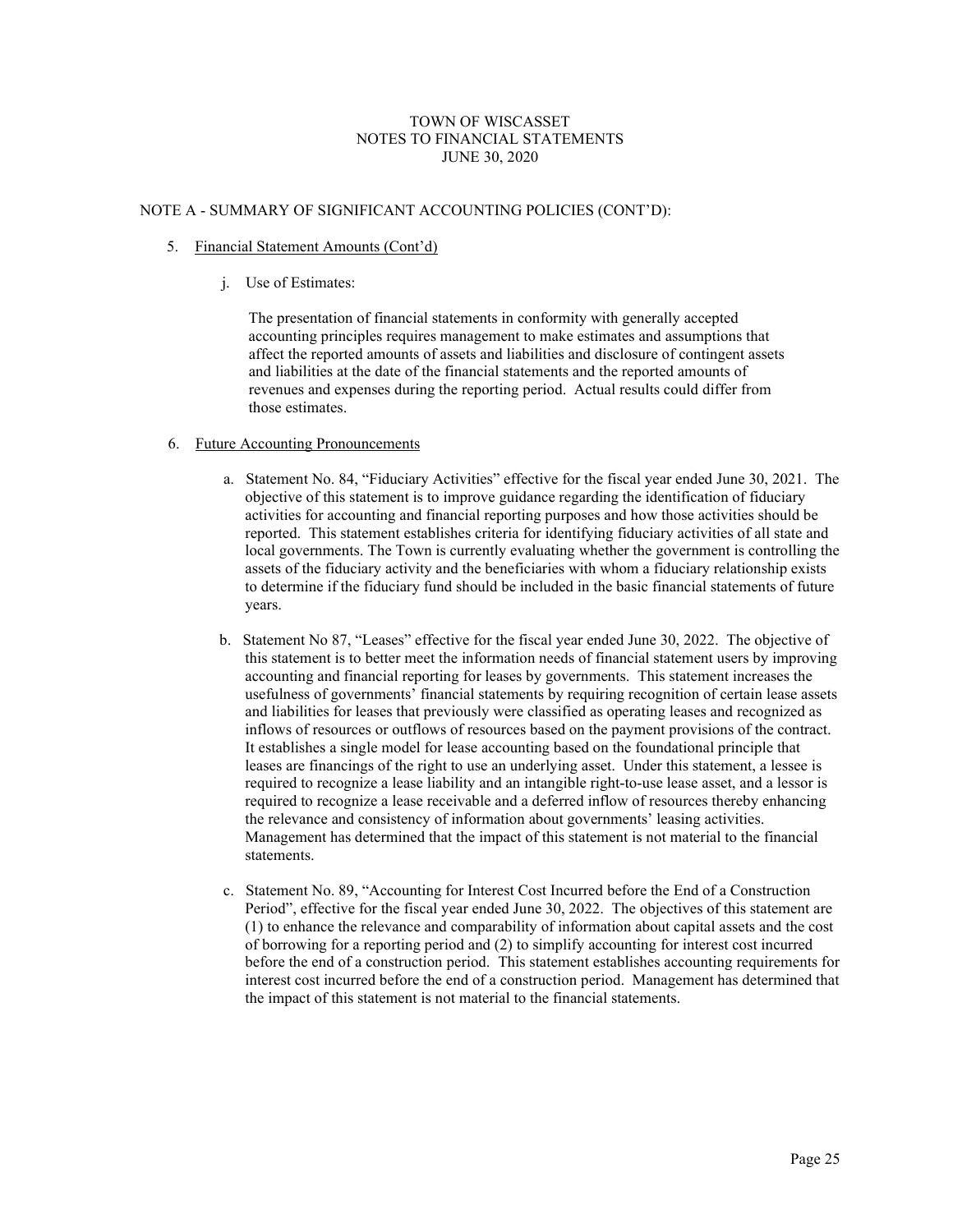# NOTE A - SUMMARY OF SIGNIFICANT ACCOUNTING POLICIES (CONT'D):

# 6. Future Accounting Prouncements (Cont'd)

- d. Statement No. 90, "Majority Equity Interests", an amendment of GASB Statements No. 14 and No. 61 is effective for the fiscal year ended June 30, 2021. The primary objectives of this statement are to improve the consistency and comparability of reporting a government's majority equity interest in a legally separate organization and to improve the relevance of financial statement information for certain component units. It defines a majority equity interest and specifies that a majority equity interest in a legally separate organization should be reported as an investment if a government's holding of the equity interest meets the definition of an investment. A majority equity interest that meets the definition of an investment should be measured using the equity method, unless it is held by a special-purpose government engaged only in fiduciary activities, a fiduciary fund, or an endowment (including permanent and term endowments) or permanent fund. Those governments and funds should measure the majority equity interest at fair value. Management has determined that the impact of this statement is not material to the financial statements.
- e. Statement No. 91, "Conduit Debt Obligations" is effective for the fiscal year ended June 30, 2023. The objective of the statement is to provide a single method of reporting conduit debt obligations by issuers and eliminate diversity in practice associated with (1) commitments extended by issuers, (2) arrangements associated with conduit debt obligations, and (3) related note disclosures. This statement achieves those objectives by clarifying the existing definition of a conduit debt obligation; establishing that a conduit debt obligation is not a liability of the issuer; establishing standards for accounting and financial reporting of additional commitments and voluntary commitments extended by issuers and arrangements associated with conduit debt obligations; and improving required disclosures. Management has determined that this statement is not applicable.
- f. Statement No. 93, "Replacement of Interbank Offered Rates". The objective of this statement is to improve guidance regarding the governments that have entered into agreements in which variable payments made or received depend on an interbank offered rate (IBOR) - most notably, the London Interbank Offered Rate (LIBOR). As a result of global reference rate reform, LIBOR is expected to cease to exist in its current form at the end of 2021. The objective of this statement is to address those and other accounting and financial reporting implications that result from the replacement of an IBOR. Management has determined that this statement is not applicable.

### 7. Subsequent Events

 Management has made an evaluation of subsequent events to and including the audit report date, which was the date the financial statements were available to be issued, and determined that any subsequent events that would require recognition or disclosure have been considered in the preparation of the financial statements.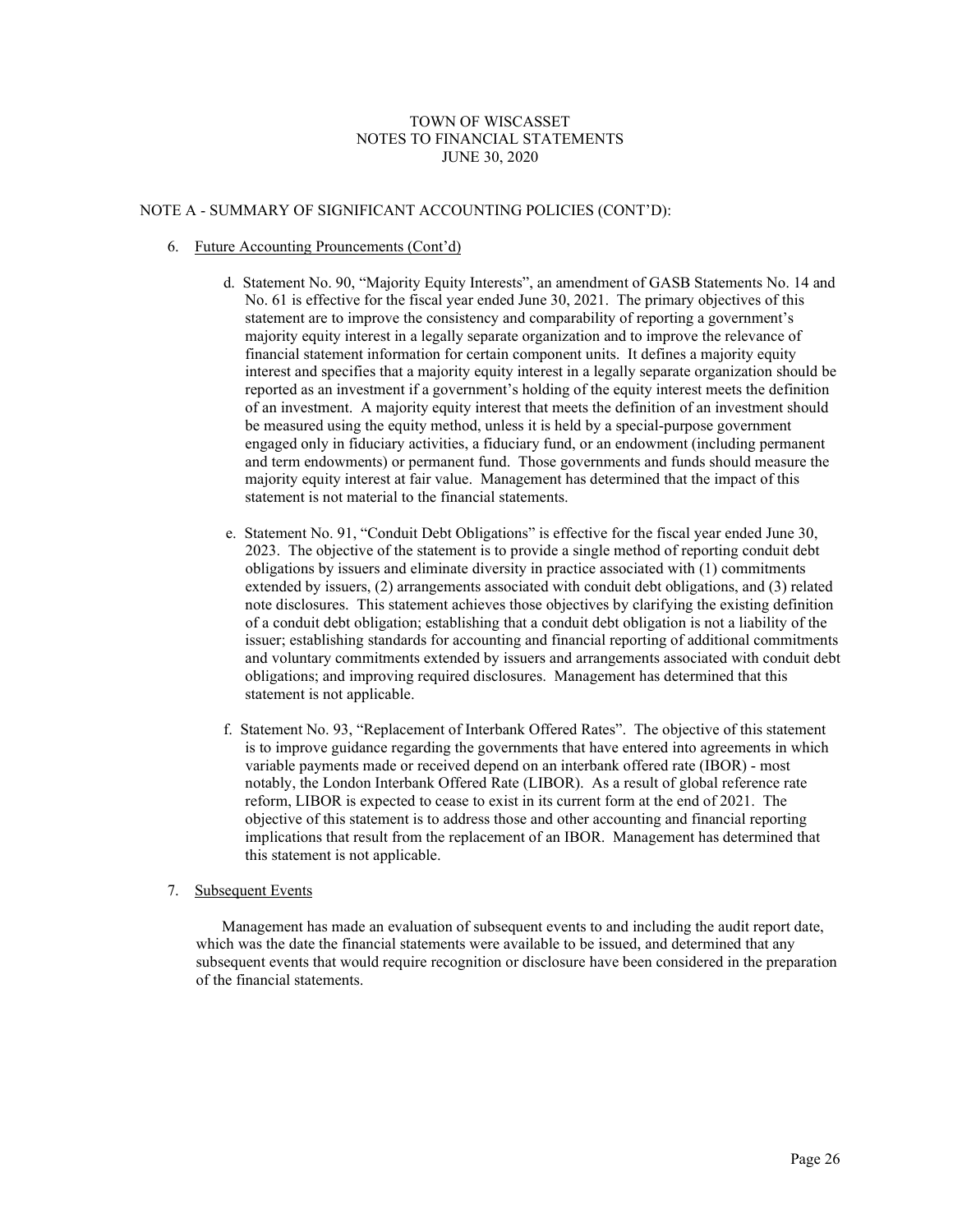# NOTE B - CASH AND INVESTMENTS:

### Cash

The Town's cash is categorized to give an indication of the level of risk assumed by the Town at year end. These categories are defined as follows:

 Category #1 - Insured or collateralized with securities held by the Town or by its agent in the Town's name.

 Category #2 - Collateralized with securities held by the pledging financial institution's trust department or agent in the Town's name.

 Category #3 - Uncollateralized (This includes any bank balance that is collateralized with securities held by the pledging financial institution, or by its trust department or agent but not in the Town's name).

At June 30, 2020 cash consisted of:

|                  | <b>CARRYING</b> | <b>BANK</b>    | <b>CATEGORY</b> |    |                                   |  |    |
|------------------|-----------------|----------------|-----------------|----|-----------------------------------|--|----|
| ACCOUNT TYPE     | AMOUNT          | <b>BALANCE</b> |                 | #1 | #2                                |  | #3 |
| Interest Bearing |                 |                |                 |    |                                   |  |    |
| Accounts         | \$3.112.986.01  | \$3,599,528.09 |                 |    | $$765,308.42 \quad $2,834,219.67$ |  |    |

### **Investments**

 The Town's investments are categorized to give an indication of the level of risk assumed by the Town at year end. These categories are defined as follows:

 Category #1 - Investments that are insured or registered, or securities held by the Town or its agent in the Town's name.

 Category #2 - Uninsured and unregistered investments with securities held by the Counterparty's trust department or agent in the Town's name.

 Category #3 - Uninsured and unregistered investments with securities held by the Counterparty, or by its trust department or agent but not in the Town's name.

| <b>INVESTMENT</b>                                                                                  | <b>CARRYING</b>                                                                      | <b>FAIR</b>                                                              |                                                                             | <b>CATEGORY</b> |    |
|----------------------------------------------------------------------------------------------------|--------------------------------------------------------------------------------------|--------------------------------------------------------------------------|-----------------------------------------------------------------------------|-----------------|----|
| <b>TYPE</b>                                                                                        | <b>AMOUNT</b>                                                                        | <b>VALUE</b>                                                             | #1                                                                          | #2              | #3 |
| Money Market<br><b>Treasury Bonds</b><br>Corporate Bonds<br>Corporate Stock<br><b>Mutual Funds</b> | 596,091.12<br><b>S</b><br>270,461.40<br>3,343,574.65<br>9,769,850.42<br>1,505,765.93 | 596,091.12<br>270,461.40<br>3,343,574.65<br>9,769,850.42<br>1,505,765.93 | 596,091.12<br>270,461.40<br>3, 343, 574. 65<br>9,769,850.42<br>1,505,765.93 | - S             |    |
|                                                                                                    | \$15,485,743.52                                                                      | \$15,485,743.52                                                          | \$15,485,743.52                                                             |                 |    |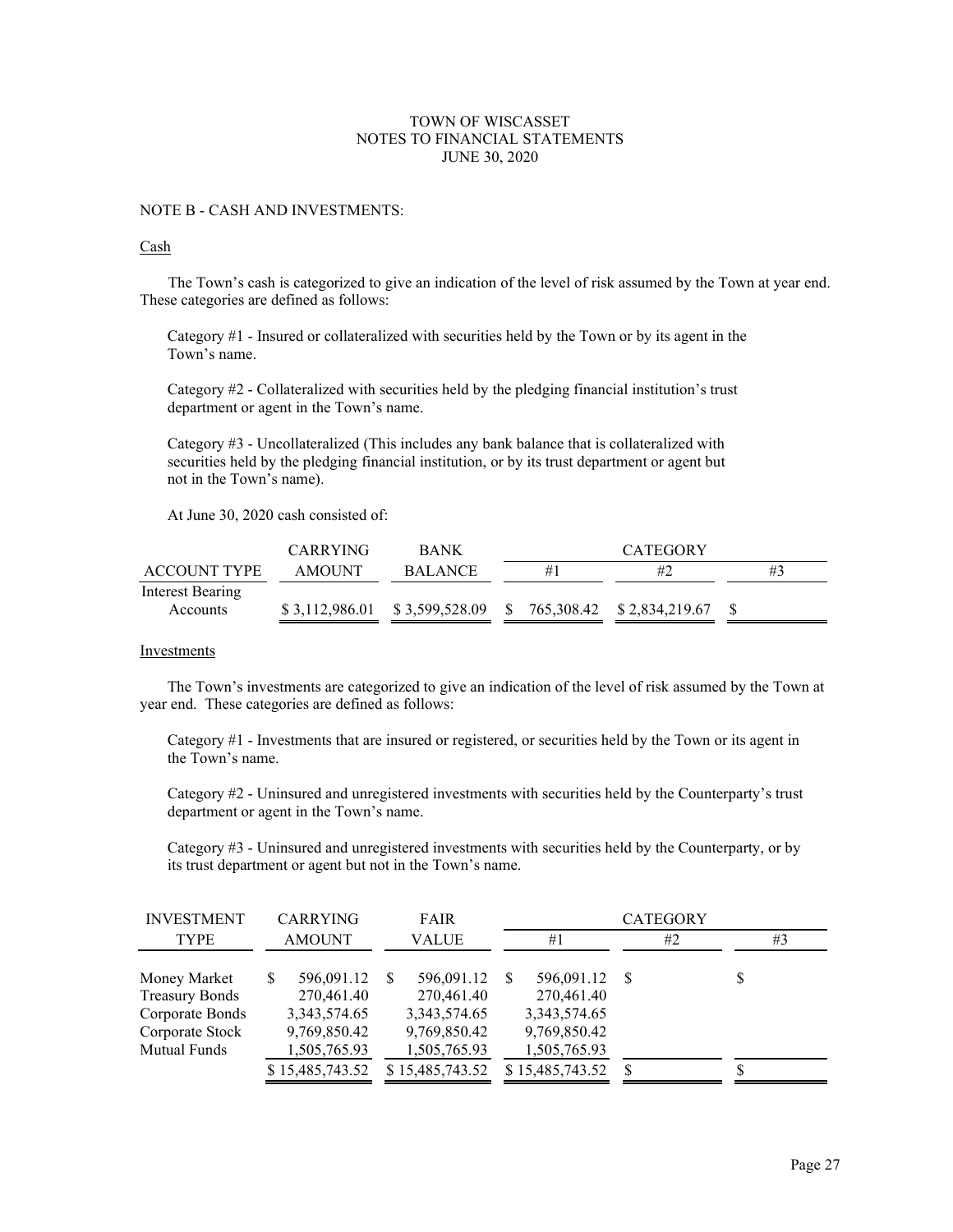# NOTE C - ACCOUNTS RECEIVABLE:

Accounts Receivable consists of the following:

| State of Maine         | S  | 67,963.67  |
|------------------------|----|------------|
| Ambulance Revenue      |    | 146,339.65 |
| Due from Individuals   |    | 167.75     |
| <b>TIF</b>             |    | 194,888.24 |
| Education              |    | 165,619.25 |
| FAA                    |    | 56,100.00  |
| Other Municipalities   |    | 20,639.55  |
| Other                  |    | 5,753.73   |
| Total General Fund     | \$ | 657,471.84 |
| <b>Enterprise Fund</b> |    | 108,542.80 |
|                        |    | 766,014.64 |

# NOTE D - LONG-TERM DEBT:

The following is a summary of note transactions of the Town of Wiscasset for the year ended June 30, 2020:

|                            | <b>BALANCE</b><br>7/1/19 | <b>INCREASES</b> | <b>DECREASES</b> | <b>BALANCE</b><br>6/30/20 |
|----------------------------|--------------------------|------------------|------------------|---------------------------|
| First National Bank:       |                          |                  |                  |                           |
| Rynel Infrastructure       | 408,692.43<br>S          | <sup>\$</sup>    | \$<br>52,138.47  | 356,553.96<br>\$.         |
| Fish Pier Improvement Bond | 116,018.36               |                  | 37,544.31        | 78,474.05                 |
| RSU Withdrawal Bond        | 1,400,349.64             |                  | 194,226.27       | 1,206,123.37              |
| Conventional Dump Trailer  | 37,447.84                |                  | 11,261.45        | 26,186.39                 |
| 2016 Super Backhoe Loan    | 48,692.67                |                  | 25,328.58        | 23,364.09                 |
| Toyota Forklift Loan       | 21,356.96                |                  | 4,396.04         | 16,960.92                 |
| Spec Tec Trailer Loan      | 58,460.11                |                  | 12,748.14        | 45.711.97                 |
| USDA:                      |                          |                  |                  |                           |
| Sewer Project Bond         | 902,402.54               |                  | 25,068.93        | 877,333.61                |
| Total                      | \$2,993,420.55           | \$               | 362,712.19       | \$2,630,708.36            |
|                            |                          |                  |                  |                           |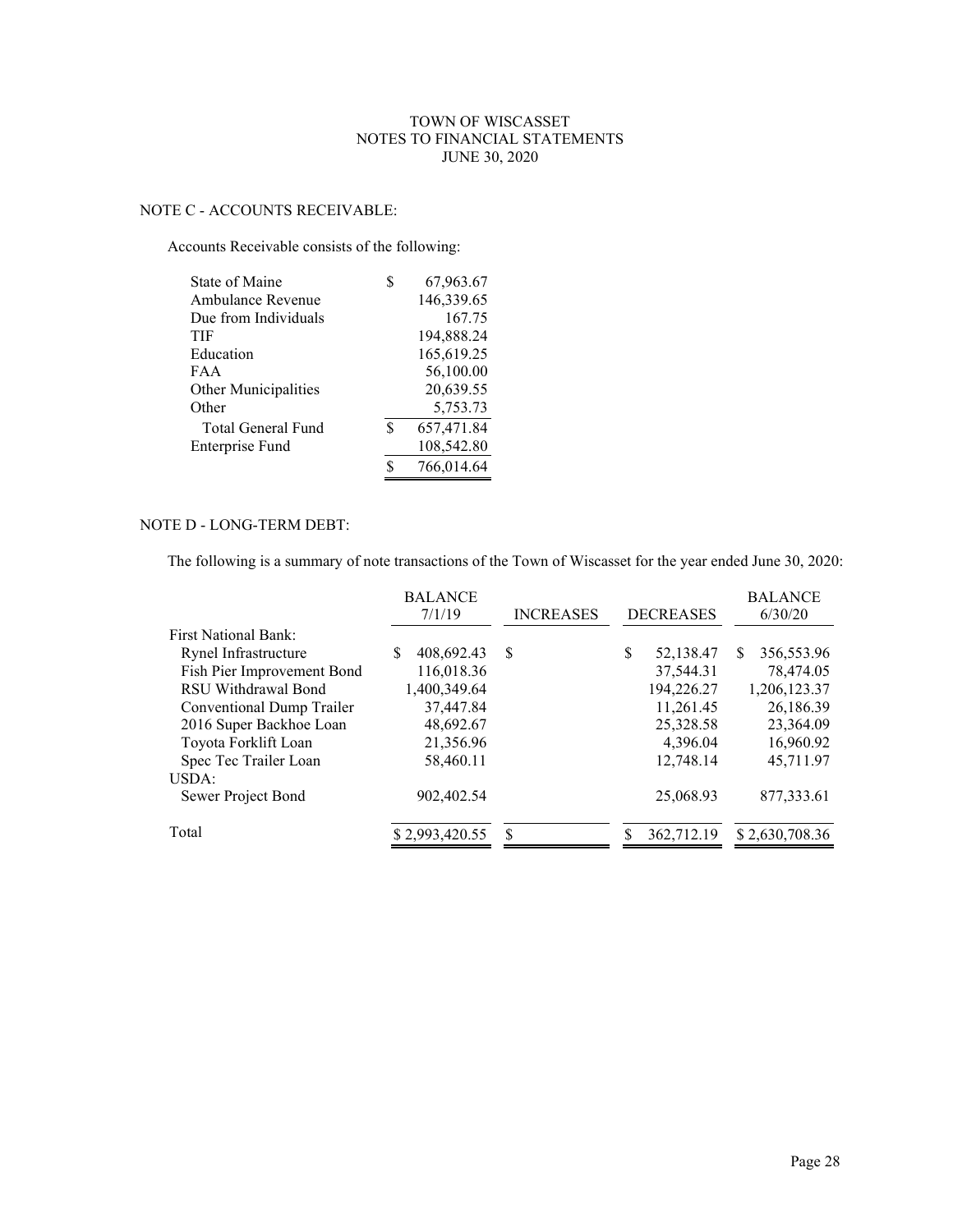| NOTE D - LONG-TERM DEBT (CONT'D):                                                                                                                                                                                                                                                                                        |                    |
|--------------------------------------------------------------------------------------------------------------------------------------------------------------------------------------------------------------------------------------------------------------------------------------------------------------------------|--------------------|
| Long-Term Debt as of June 30, 2020 is as follows:                                                                                                                                                                                                                                                                        |                    |
| Rynel Infrastructure:<br>\$937,500 Bond with The First National Bank dated April 28, 2006. Interest<br>is stated at 3.75% with varying annual principal installments. The bond is<br>part of a tax increment financing arrangement and will be funded with annual<br>payments from the district. Maturing in April 2026. | \$<br>356,553.96   |
| Fish Pier Improvement Bond:<br>\$350,000 Waterfront Pier Improvements Bond with The First National Bank<br>dated June 22, 2012. Interest is stated at 2.91% with varying annual principal<br>installments. Maturing in June 2025.                                                                                        | 78,474.05          |
| RSU Withdrawal Bond:<br>\$2,000,000 RSU Withdrawal Bond with The First National Bank dated<br>January 8, 2016. Interest is at 2.560% with varying annual principal<br>installments. Maturing in June 2026.                                                                                                               | 1,206,123.37       |
| Conventional Dump Trailer:<br>\$67,270 Conventional Dump Trailer Loan with The First National Bank<br>dated September 2, 2016. Interest is at 2% with varying annual principal<br>installments. Maturing in September 2022.                                                                                              | 26,186.39          |
| 2016 Super Backhoe Loan:<br>\$104,852 Super Backhoe Loan with The First National Bank dated September 2,<br>2016. Interest is 2.300% with varying annual principal installments. Maturing<br>in September 2021.                                                                                                          | 23,364.09          |
| Toyota Forklift Loan:<br>\$23,151 Forklift Loan with The First National Bank dated January 15, 2019.<br>Interest is 3.15% with sixty monthly installments of \$417.99. Maturing in<br>January 2024.                                                                                                                      | 16,960.92          |
| Spec Tec Trailer Loan:<br>\$66,736 Trailer Loan with The First National Bank dated October 9, 2018.<br>Interest is 3.31% with sixty months installments at \$1,209.82. Maturing in<br>October 2023.                                                                                                                      | 45,711.97          |
| Sewer Project Bond:<br>\$974,000 Sewer Project Bond with USDA Rural Development dated January 8,<br>2016. Interest is at 2.500% with varying annual principal installments. Maturing<br>in January 2046.                                                                                                                 | 877,333.61         |
|                                                                                                                                                                                                                                                                                                                          | \$<br>2,630,708.36 |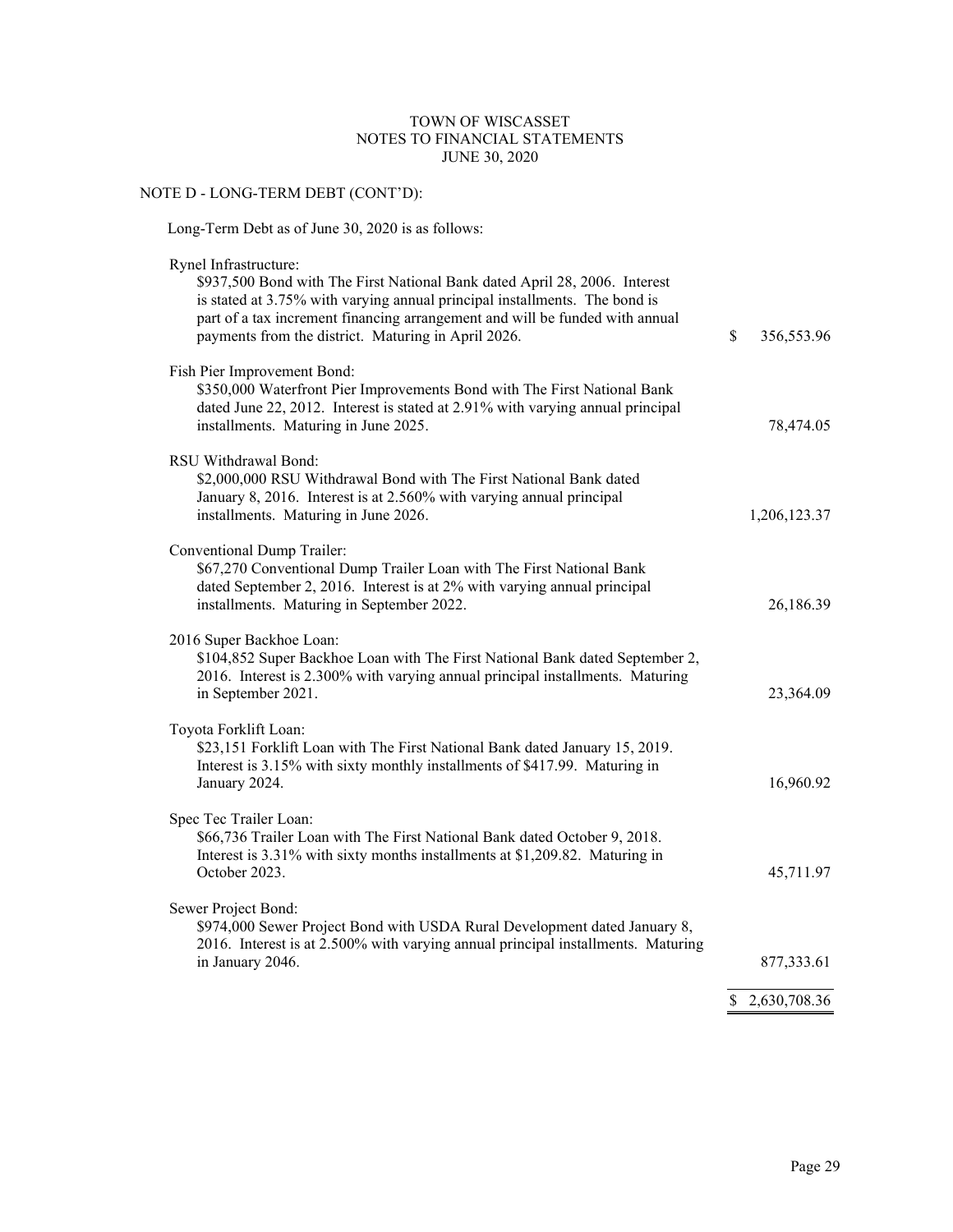# NOTE D - LONG-TERM DEBT (CONT'D):

The annual principal and interest requirements to amortize the notes and bonds payable are as follows:

|           |   |                  |    |                 |    | <b>TOTAL DEBT</b> |                |  |
|-----------|---|------------------|----|-----------------|----|-------------------|----------------|--|
|           |   | <b>PRINCIPAL</b> |    | <b>INTEREST</b> |    |                   | <b>SERVICE</b> |  |
| 2021      | S | 370,263.29       | \$ | 68,924.76       | \$ | 439,188.05        |                |  |
| 2022      |   | 356,664.30       |    | 58,701.72       |    | 415,366.02        |                |  |
| 2023      |   | 316,809.99       |    | 49,200.83       |    | 366,010.82        |                |  |
| 2024      |   | 310,921.18       |    | 40,343.51       |    | 351,264.69        |                |  |
| 2025      |   | 312,929.67       |    | 30,398.55       |    | 343,328.22        |                |  |
| 2026-2030 |   | 373,664.62       |    | 91,561.76       |    | 465,226.38        |                |  |
| 2031-2035 |   | 172,894.41       |    | 65,250.59       |    | 238,145.00        |                |  |
| 2036-2040 |   | 195,614.15       |    | 42,530.85       |    | 238,145.00        |                |  |
| 2041-2045 |   | 220,946.75       |    | 18,825.55       |    | 239,772.30        |                |  |
|           |   | 2,630,708.36     | S  | 465,738.12      |    | 3,096,446.48      |                |  |
|           |   |                  |    |                 |    |                   |                |  |

### NOTE E - SHORT-TERM DEBT:

 On September 11, 2018, the Town issued a bond anticipation note in anticipation of receipt of tax proceeds. Interest is payable at a rate of 2.54% per annum. Maturity of the principal and interest is on June 30, 2020 or upon receipt of the proceeds from a bond issue. There were no principal advances on this note and there was no interest paid on the note through June 30, 2020.

### NOTE F - CAPITAL LEASES:

 The following is a summary of the capital lease transactions of the Town of Wiscasset for the year ended June 30, 2020:

|                                                              | <b>BALANCE</b><br>7/1/19 | <b>INCREASES</b> | <b>DECREASES</b> | <b>BALANCE</b><br>6/30/20 |
|--------------------------------------------------------------|--------------------------|------------------|------------------|---------------------------|
| U.S. Bank Leasing -                                          |                          |                  |                  |                           |
| School Copiers Lease                                         | \$<br>45,598.55          | - \$             | \$<br>14,513.45  | \$<br>31,085.10           |
| Signature Public Funding Corp -<br>School Energy Improvement |                          |                  |                  |                           |
| Project                                                      | 1,473,729.96             |                  | 80,251.08        | 1,393,478.88              |
| U.S. Bank Equipment Finance -                                |                          |                  |                  |                           |
| Toshiba Copier Lease                                         | 4,280.93                 |                  | 918.87           | 3,362.06                  |
| Lease Process -                                              |                          |                  |                  |                           |
| <b>Fitness Equipment Lease</b>                               | 8,970.80                 |                  | 2,691.24         | 6,279.56                  |
| Total                                                        | \$1,532,580.24           | \$               | 98.374.64        | \$1,434,205.60            |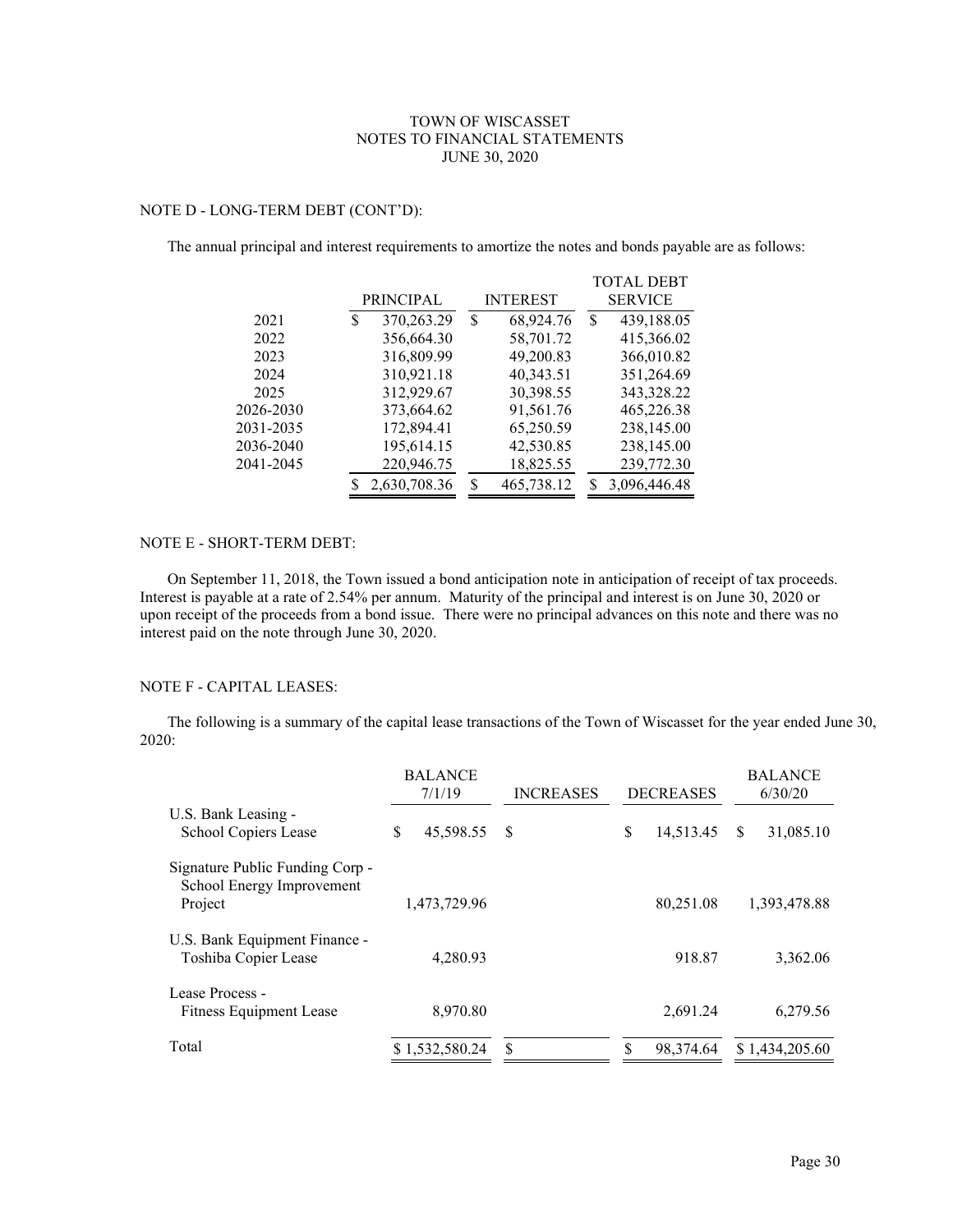# NOTE F - CAPITAL LEASES (CONT'D):

Capital Leases as of June 30, 2020 are as follows:

| U.S. Bank Leasing:                                                                                                                                             |                 |
|----------------------------------------------------------------------------------------------------------------------------------------------------------------|-----------------|
| \$76,102.47 lease dated June 25, 2018 for the purchase of 12 copiers and a printer                                                                             |                 |
| for the School Department.                                                                                                                                     | \$<br>31,085.10 |
|                                                                                                                                                                |                 |
| Signature Public Funding Corp:                                                                                                                                 |                 |
| $$1,550,000.00$ lease dated March 26, 2018 for the implementation of an energy<br>efficient improvement plan implemented for the two schools, the bus barn and |                 |
| maintenance buildings. The term of the lease is 20 years with a rental payment of                                                                              |                 |
| \$34,490.79 due quarterly. Interest on the lease is stated at 3.997%.                                                                                          | 1,393,478.88    |
|                                                                                                                                                                |                 |
| U.S. Bank Equipment Finance:                                                                                                                                   |                 |
| \$5,000.00 lease dated November 6, 2018 for the lease/purchase of a Toshiba copier.                                                                            |                 |
| The term of the lease is 5 years with a rental payment of \$98.70 paid monthly.                                                                                |                 |
| Interest stated on the lease is 6.87%.                                                                                                                         | 3,362.06        |
|                                                                                                                                                                |                 |
| Lease Process:                                                                                                                                                 |                 |
| \$10,764.96 lease dated September 27, 2018 for the lease of fitness equipment in the                                                                           |                 |
| Community Center. The term of the lease is 4 years with a rental payment of                                                                                    |                 |
| \$224.27 paid monthly. Interest is stated at 0%.                                                                                                               | 6,279.56        |
|                                                                                                                                                                |                 |
|                                                                                                                                                                | \$1,434,205.60  |
|                                                                                                                                                                |                 |

The annual principal and interest requirements to amortize the leases payable are as follows:

|           |   |                  |    |                 |               | <b>TOTAL DEBT</b> |
|-----------|---|------------------|----|-----------------|---------------|-------------------|
|           |   | <b>PRINCIPAL</b> |    | <b>INTEREST</b> |               | <b>SERVICE</b>    |
| 2021      | S | 102,371.39       | \$ | 56,103.42       | <sup>\$</sup> | 158,474.81        |
| 2022      |   | 106,536.36       |    | 51,938.45       |               | 158,474.81        |
| 2023      |   | 92,446.45        |    | 47,818.20       |               | 140,264.65        |
| 2024      |   | 94,285.28        |    | 43,875.29       |               | 138,160.57        |
| 2025      |   | 97,907.02        |    | 40,056.14       |               | 137,963.16        |
| 2026-2030 |   | 552,444.14       |    | 137, 371. 72    |               | 689,815.86        |
| 2031-2035 |   | 388,214.96       |    | 25,674.57       |               | 413,889.53        |
|           |   | 1,434,205.60     | S  | 402,837.79      | S             | 1,837,043.39      |

### NOTE G - GENERAL FUND BUDGET:

 The Town operates on a net budget as compared with a gross budget. All revenues are not estimated but are credited to the particular operating account. Certain revenues are dedicated for particular purposes by vote of the townspeople at the annual town meeting or at special town meetings.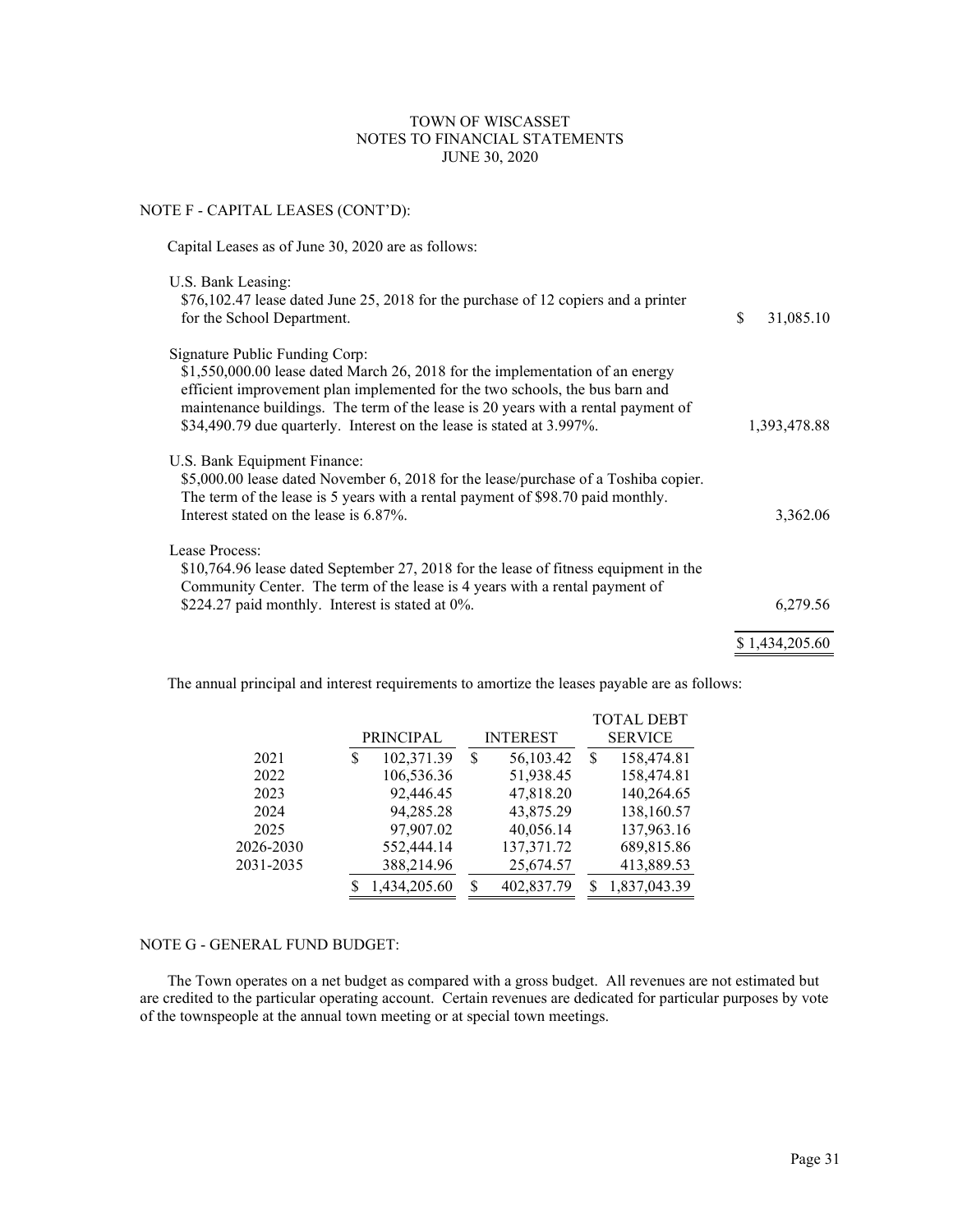#### NOTE H - ASSIGNED FOR OTHER PURPOSES:

 Historically, the townspeople vote to carry certain departmental unexpended balances forward to the following year for expenditure. This is usually in lieu of additional appropriations in any particular account.

Assigned for General Government:

| General Government | 109,636.80 |
|--------------------|------------|
| Contingency        | 6,000.00   |
| Assistance         | 2.592.76   |
| Leisure Services   | 25,698.00  |
| Unclassified       | 20,000.00  |
|                    | 163,927.56 |

#### NOTE I - INTERFUND RECEIVABLES AND PAYABLES:

As of June 30, 2020, interfund loans receivable and payable were as follows:

|                         |   | <b>INTERFUND</b>  | <b>INTERFUND</b> |
|-------------------------|---|-------------------|------------------|
| <b>FUND</b>             |   | <b>RECEIVABLE</b> | <b>PAYABLE</b>   |
| General Fund            | S |                   | \$<br>177,918.69 |
| Wastewater              |   |                   | 135,575.79       |
| Capital Reserves        |   | 100,544.40        |                  |
| Permanent Fund          |   | 20,388.53         |                  |
| <b>Special Revenues</b> |   | 219,612.50        |                  |
| Trust Funds             |   |                   | 27,050.95        |
|                         | ς | 340,545.43        | 340,545.43       |

 The purpose of interfund loans is to charge revenues and expenditures to the appropriate fund when that activity is accounted for through the centralized checking account. The balances represent each fund's portion of the centralized checking account.

#### NOTE J - INVESTMENTS:

 The Town's investments in marketable securities with readily determinable fair values and all investments in debt securities are stated at their fair values in the Statements of Net Position. Realized and unrealized gains and losses are included in the change in net assets.

 Fair value is the price that would be received to sell an asset or paid to transfer a liability in an orderly transaction between market participants at the measurement date. In determining fair value, the Town uses various methods including market, income, and cost approaches.

 Based on these approaches, the Town often utilizes certain assumptions that market participants would use in pricing the asset or liability, including assumption about risk and or the risks inherent in the inputs to the valuation technique. These inputs can be readily observable, market corroborated, or generally unobservable inputs. The Town utilizes valuation on the observability of the inputs used in the valuation techniques. The Town is required to provide the following information according to the fair value hierarchy. The fair value hierarchy ranks the quality and reliability of the information used to determine fair values.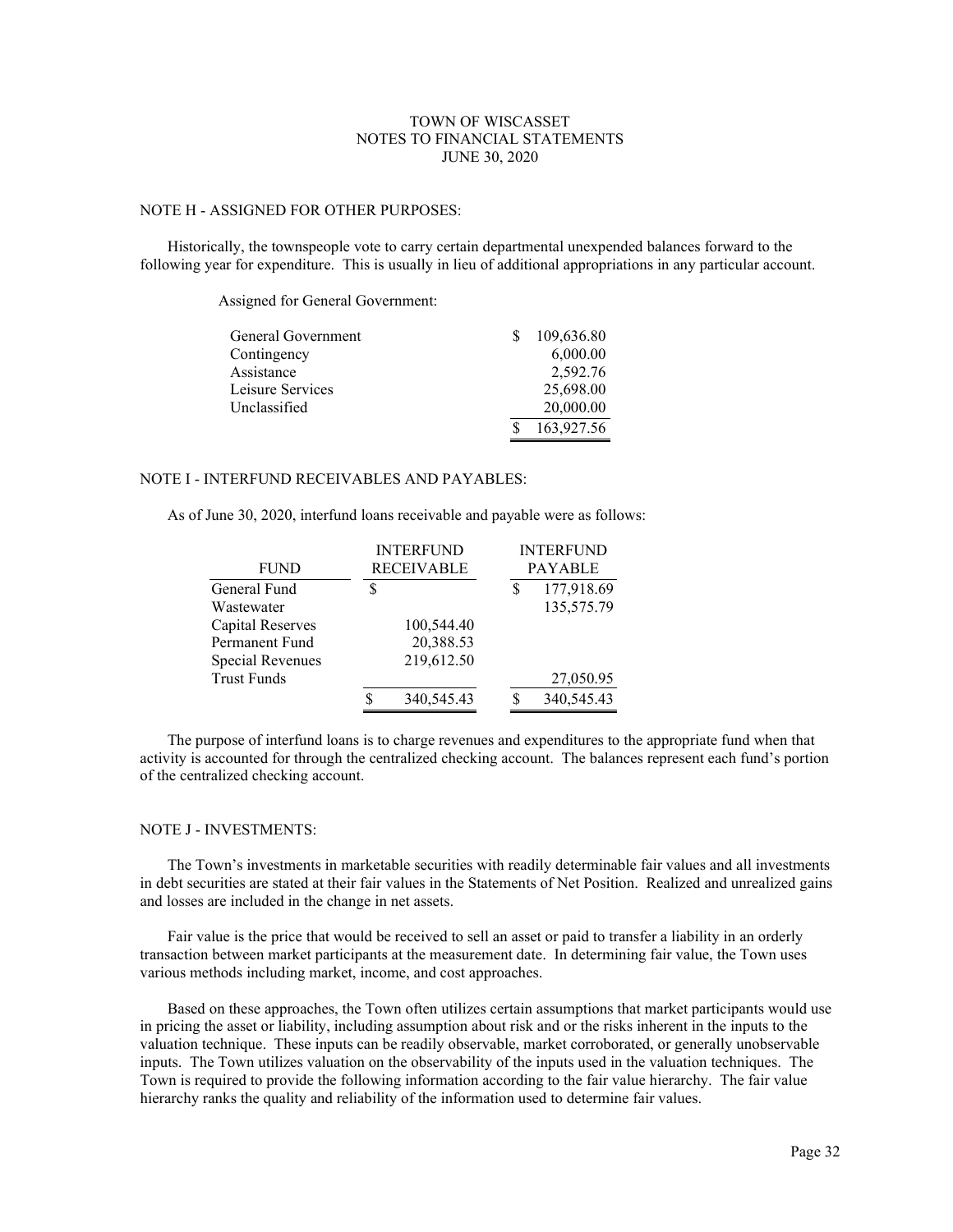#### NOTE J - INVESTMENTS (CONT'D):

 Financial assets and liabilities carried at fair value will be classified and disclosed in one of the following three categories:

 Level 1 - Pricing inputs are quoted prices available in active markets for identical assets or liabilities as of the reporting date.

 Level 2 - Pricing inputs are observable for the assets or liabilities, either directly or indirectly, as of the reporting date, but are not the same as those used in Level 1. Fair value is derived principally from observable market date or other valuation methodologies.

Level 3 - Pricing inputs are unobservable for the assets or liabilities and include situations where there is little, if any, market activity. The inputs into the determination of fair value require significant judgment or estimation.

 The following tables summarize the levels in the ASC 820-10 fair value hierarchy into which the Town's financial instruments fall as of June 30, 2020 and 2019.

|                 | Level 1         | Level 2 | Level 3 | Total           |
|-----------------|-----------------|---------|---------|-----------------|
| Money Market    | 596,091.12      |         |         | 596,091.12      |
| Treasury Bonds  | 270,461.40      |         |         | 270,461.40      |
| Corporate Bonds | 3,343,574.65    |         |         | 3, 343, 574. 65 |
| Corporate Stock | 9,769,850.42    |         |         | 9,769,850.42    |
| Mutual Funds    | 1,505,765.93    |         |         | 1,505,765.93    |
| Total           | \$15,485,743.52 |         |         | \$15,485,743.52 |

Investments at Fair Value as of June 30, 2020

Investments at Fair Value as of June 30, 2019

|                       | Level 1         | Level 2 | Level 3 | Total           |
|-----------------------|-----------------|---------|---------|-----------------|
| Money Market          | 1,225,715.58    |         |         | 1,225,715.58    |
| <b>Treasury Bonds</b> | 1,569,737.00    |         |         | 1,569,737.00    |
| Corporate Bonds       | 1,896,102.20    |         |         | 1,896,102.20    |
| Corporate Stock       | 9,363,543.00    |         |         | 9,363,543.00    |
| Mutual Funds          | 946,319.29      |         |         | 946.319.29      |
| Total                 | \$15,001,417.07 |         |         | \$15,001,417.07 |

#### NOTE K - REVENUE RECOGNITION - PROPERTY TAXES:

 The Town's property tax for the current year was levied September 09, 2019 on the assessed value listed as of April 1, 2019 for all taxable real and personal property located in the Town. Taxes were due on October 25, 2019 and April 24, 2020 with interest at 8.0% per annum or part thereof commencing October 28, 2019 and April 27, 2020. Liens are filed on any real property where taxes remain unpaid between eight and twelve months after the levy date.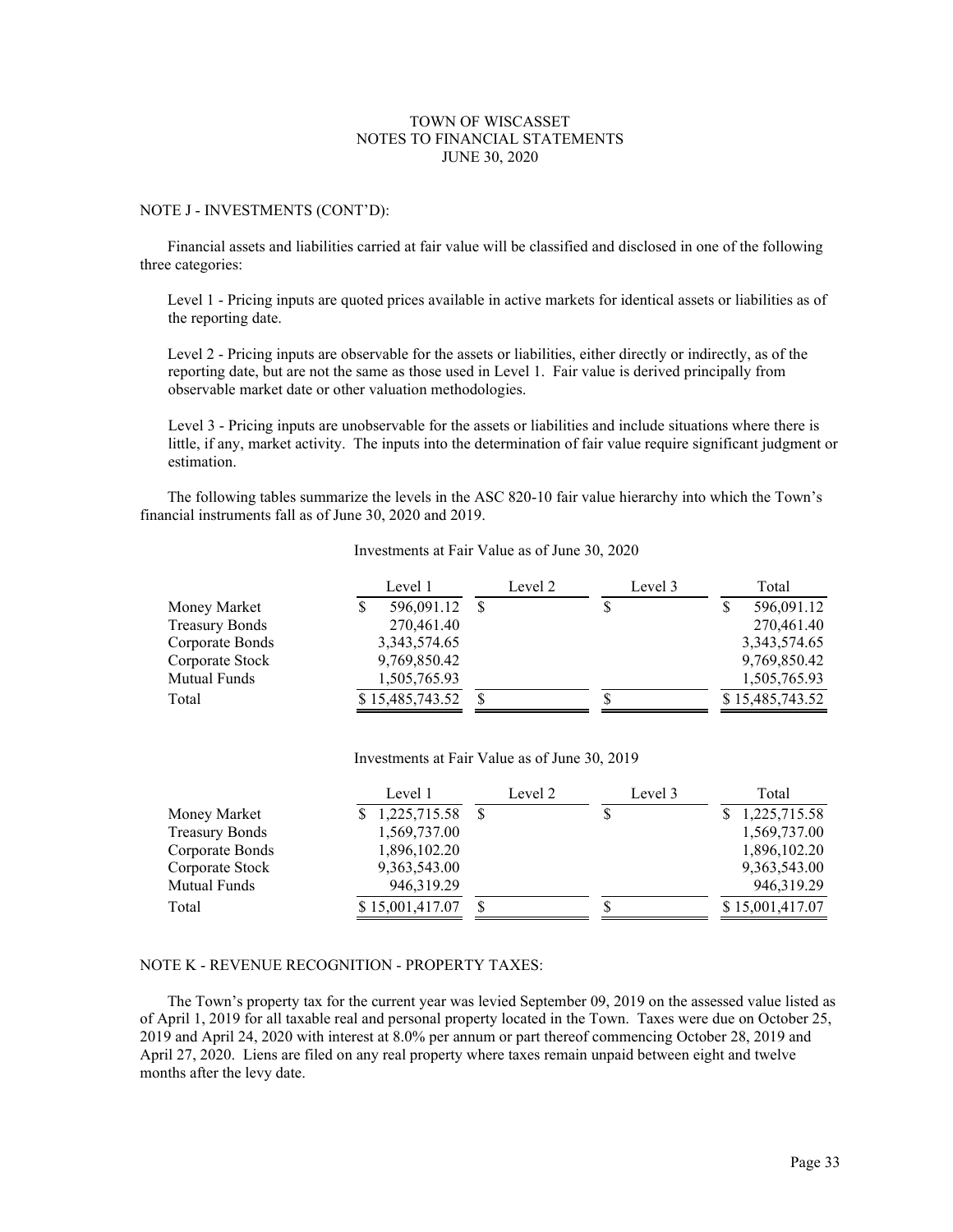# NOTE K - REVENUE RECOGNITION - PROPERTY TAXES (CONT'D):

 The National Council on Governmental Accounting (N.C.G.A.) Interpretation No. 3 requires that property tax revenue be recognized only to the extent it will be collected within 60 days following the year end. The deferred tax revenue shown on the balance sheet represents property taxes not expected to be collected within 60 days after the year end.

 Property taxes are recognized when they become available. Available includes those taxes expected to be collected within 60 days after year end as stated above. Delinquent taxes are considered fully collectible and therefore no allowance for uncollectible taxes is provided.

# NOTE L - MAINE PUBLIC EMPLOYEES RETIREMENT SYSTEM:

### **Summary of Significant Accounting Policies**

**Pensions -** For purposes of measuring the net pension liability, deferred outflows of resources and deferred inflows for resources related to pensions, and pension expense, information about the fiduciary net position of the Maine Public Employees Retirement System Consolidated Plan for Participating Local Districts (PLD Plan) and the Maine Public Employees Retirement System State Employee and Teacher Plan (SET Plan) and additions to/deductions from the Plan's fiduciary net position have been determined on the same basis as they are reported by the Plans. For this purpose, benefit payments (including refunds of employee contributions) are recognized when due and payable in accordance with the benefit terms. Investments are reported at fair value.

### **Maine Public Employees Retirement System**

### *General Information about the Pension Plan*

**Plan Description -** Employees of the Town of Wiscasset are provided with pensions through the Maine Public Employees Retirement System Consolidated Plan for Participating Local Districts (PLD Plan), cost-sharing multiple-employer defined benefit pension plans, administered by the Maine Public Employees Retirement System (MPERS). Benefit terms are established in Maine statute. MPERS issues a publicly available financial report that can be obtained at [www.mainepers.org.](http://www.mainepers.org/)

Teaching-certified employees of the Wiscasset School Administrative District are provided with pensions through the Maine Public Employees Retirement System State Employee and Teacher Plan (SET Plan), costsharing multiple-employer defined benefit pension plans, administered by the Maine Public Employees Retirement System (MPERS). Benefit terms are established in Maine statute. MPERS issues a publicly available financial report that can be obtained at [www.mainepers.org.](http://www.mainepers.org/)

**Benefits Provided -** The PLD Plans provide defined retirement benefits based on members' average final compensation and service credit earned as of retirement. Vesting (i.e. eligibility for benefits upon reaching qualification) occurs upon the earning of five years of service credit. In some cases, vesting occurs on the earning of one year of service credit immediately preceding retirement at or after normal retirement age. For PLD members, normal retirement age is 60 (65 for new members to the PLD Plan on or after July 1, 2014). The normal retirement age is determined by whether a member had met certain creditable service requirements on specific dates, as established by statute. The monthly benefit of members who retire before normal retirement age by virtue of having at least 25 years of service credit is reduced by a statutorily prescribed factor for each year of age that a member is below her/his normal retirement age at retirement. MPERS also provides disability and death benefits, which are established by contract under applicable statutory provisions (PLD Plan).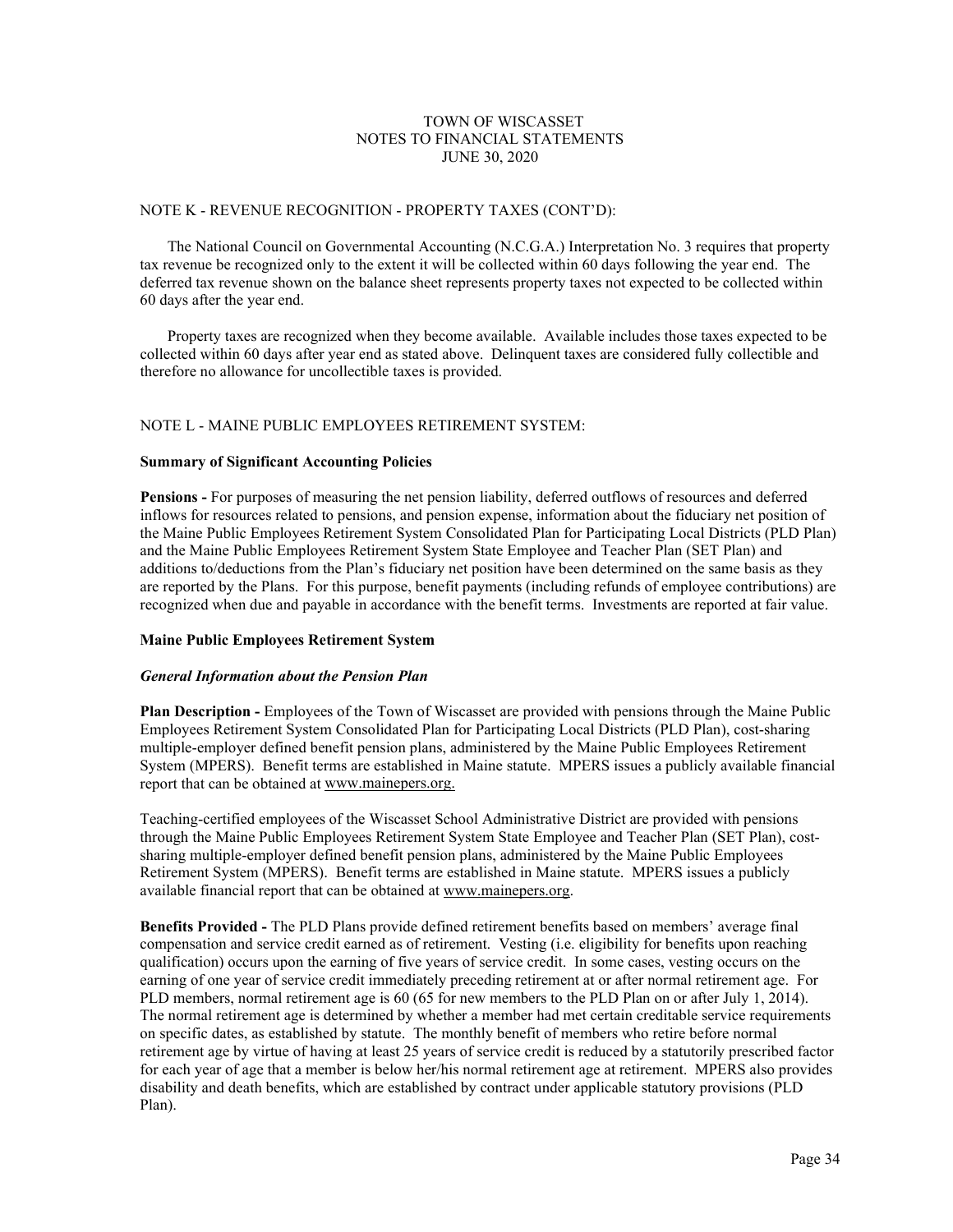# NOTE L - MAINE PUBLIC EMPLOYEES RETIREMENT SYSTEM (CONT'D):

The SET Plan provides defined retirement benefits based on members' average final compensation and service credit earned as of retirement. Vesting (i.e. eligibility for benefits upon reaching qualification) occurs upon the earning of five years of service credit. In some cases, vesting occurs on the earning of one year of service credit immediately preceding retirement at or after normal retirement age. For SET members, normal retirement age is 60, 62, or 65. The normal retirement age is determined by whether a member had met certain creditable service requirements on specific dates, as established by statute. The monthly benefit of members who retire before normal retirement age by virtue of having at least 25 years of service credit is reduced by a statutorily prescribed factor for each year of age that a member is below her/his normal retirement age at retirement. MPERS also provides disability and death benefits, which are established by statute.

**Contributions -** Employee contribution rates are defined by law or board rule and depend on the terms of the plan under which an employee is covered. Employer contributions are determined by actuarial valuations. The contractually required contribution rates are actuarially determined as an amount that, when combined with employee contributions, is expected to finance the costs of benefits earned by employees during the year, with an additional amount to finance any unfunded accrued liability.

**PLD Plan -** Employees are required to contribute 8.00% of their annual pay. The Town of Wiscasset's contractually required contribution rate for the year ended June 30, 2020, was 7% of annual payroll for the regular plan. Contributions to the pension plan from the Town of Wiscasset were \$51,690.04 for the year ended June 30, 2020.

**SET Plan -** Maine statute requires the State of Maine to contribute a portion of the Town's contractually required contributions. Employees are required to contribute 7.65% of their annual pay. The Town of Wiscasset's contractually required contribution rate for the year ended June 30, 2020 was 15.84% of annual payroll, of which 4.16% of payroll was required from the Town and 11.68% was required from the State. Contributions to the pension plan from the Town was \$211,177.29 for the year ended June 30, 2020.

# *Pension Liabilities, Pension Expense, and Deferred Outflows and Deferred Inflows of Resources Related to Pensions*

The net pension liabilities were measured as of June 30, 2020 and the total pension liabilities used to calculate the net pension liabilities were determined by actuarial valuations as of that date. The Town of Wiscasset's proportion of the net pension liabilities were based on projections of the Town of Wiscasset's long-term share of contributions to the pension plans relative to the projected contributions of all participating local districts (PLD Plan), actuarially determined.

**PLD Plan -** at June 30, 2020, the Town of Wiscasset reported a liability of \$563,507.00 for its proportionate share of the net pension liability. At June 30, 2020, the Town of Wiscasset's proportion of the PLD Plan was .099289%.

**SET Plan** - At June 30, 2020, the Town of Wiscasset reported a liability for its proportionate share of the net pension liability that reflected a reduction for State pension support provided to the Town. The amount recognized by the Town as its proportionate share of the net pension liability, the related State support, and the total portion of the net pension liability that was associated with the Town were as follows:

| Town of Wiscasset's Proportionate Share of the Net Pension Liability | \$ 563,507.00  |
|----------------------------------------------------------------------|----------------|
| State's Proportionate Share of the Net Pension Liability Associated  |                |
| with the Town of Wiscasset                                           | 5,088,153.00   |
| Total                                                                | \$5.651,660.00 |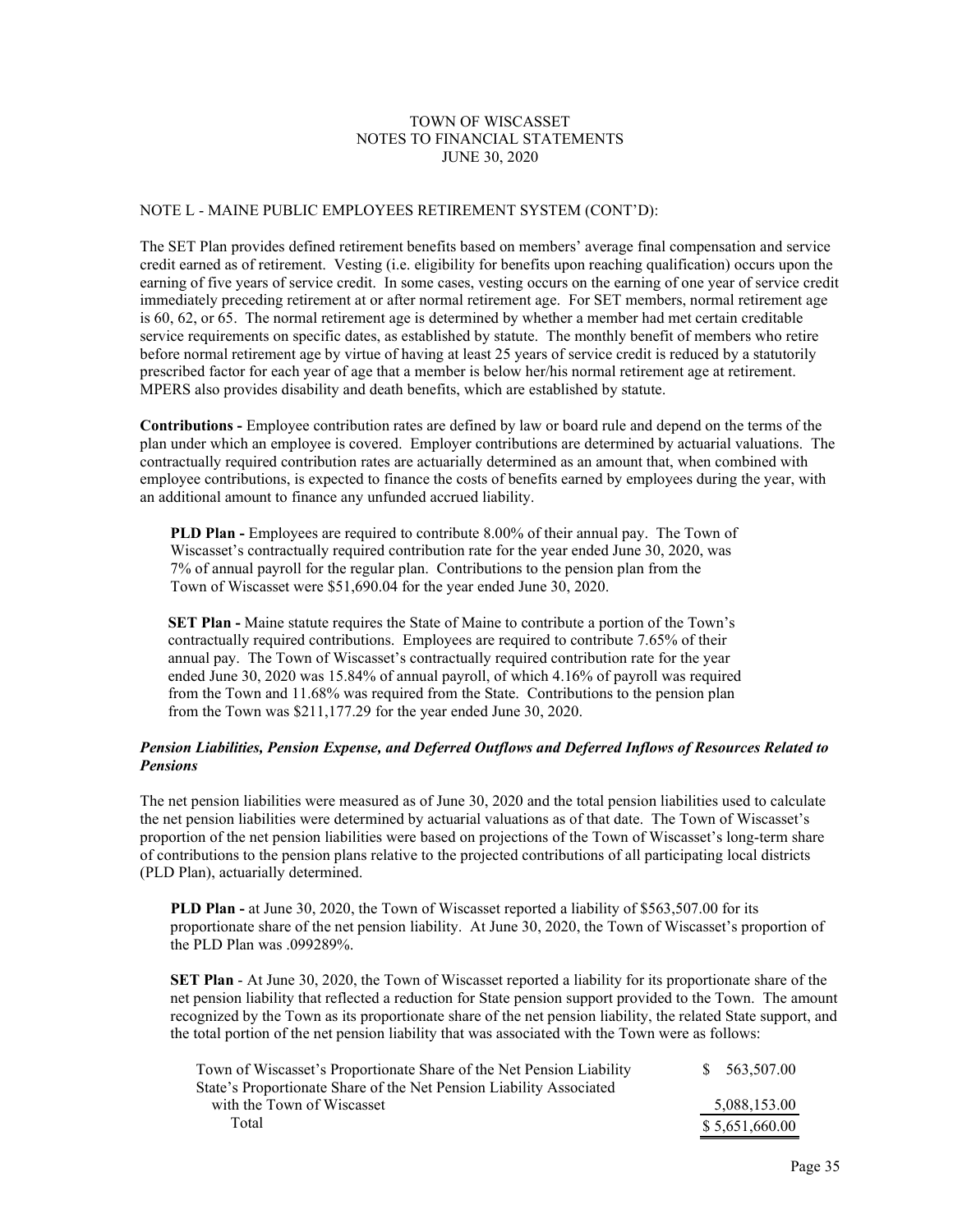# NOTE L - MAINE PUBLIC EMPLOYEES RETIREMENT SYSTEM (CONT'D):

At June 30, 2020, the Town's proportion of the SET Plan was 1.8332%.

For the year ended June 30, 2020, the Town recognized pension expense of \$60,227.99 for the PLD Plan and \$63,457.14 in pension income for the SET Plan with revenue of \$624,065.00 for support provided by the State.

At June 30, 2020, the Town reported deferred outflows of resources and deferred inflows of resources related to pensions from the following sources:

|                                                      |   | Deferred Outflows<br>of Resources |    | Deferred Inflows<br>of Resources |  |
|------------------------------------------------------|---|-----------------------------------|----|----------------------------------|--|
| Differences between Expected and Actual Experience   | S | 56,161.00                         | -S |                                  |  |
| Changes in Assumptions                               |   | 22,899.00                         |    |                                  |  |
| Net Difference between Projected and Actual Earnings |   |                                   |    |                                  |  |
| on Pension Plan Investments                          |   |                                   |    | 112,720.00                       |  |
| Changes in Proportion and Differences between        |   |                                   |    |                                  |  |
| Town Contributions and Proportionate Share           |   |                                   |    |                                  |  |
| of Contributions                                     |   | 17,005.00                         |    | 62,954.00                        |  |
| Total Contributions Subsequent to Measurement Date   |   | 238,899.18                        |    |                                  |  |
| Total                                                | Φ | 334,964.18                        |    | 175,674.00                       |  |

There are \$238,899.18 in funds reported as deferred outflows of resources related to pensions resulting from Town contributions subsequent to the measurement date. These funds will be recognized as a reduction of the net pension liabilities in the year ended June 30, 2020. Other amounts reported as deferred outflows of resources and deferred inflows of resources related to pensions will be recognized in pension expense as follows:

| Year Ended June 30: |    |                |
|---------------------|----|----------------|
| 2021                |    | \$20,418,00    |
| 2022                |    | \$ (67,536.00) |
| 2023                |    | \$ (32,556.00) |
| 2024                | Ж. | 64.00          |

**Actuarial Assumptions -** The total pension liability in the June 30, 2019 actuarial valuation was determined using the following actuarial assumptions, applied to all periods included in the measurement:

|                                                   | <b>PLD Plan</b>  | <b>SET Plan</b>    |
|---------------------------------------------------|------------------|--------------------|
| Inflation                                         | 2.75%            | 2.75%              |
| Salary Increases, Per Year                        | $2.75\% - 9.0\%$ | $2.75\% - 14.50\%$ |
| Investment Return, Per Annum, Compounded Annually | 6.875%           | 6.875%             |
| Cost of Living Benefit Increases, Per Annum       | $1.91\%$         | 2.20%              |

Mortality rates were based on the RP2014 Total Dataset Healthy Annuitant Mortality Table for Males and Females.

The actuarial assumptions used in the June 30, 2019 valuation were based on the results of an actuarial experience study for the period June 30, 2012 to June 30, 2015.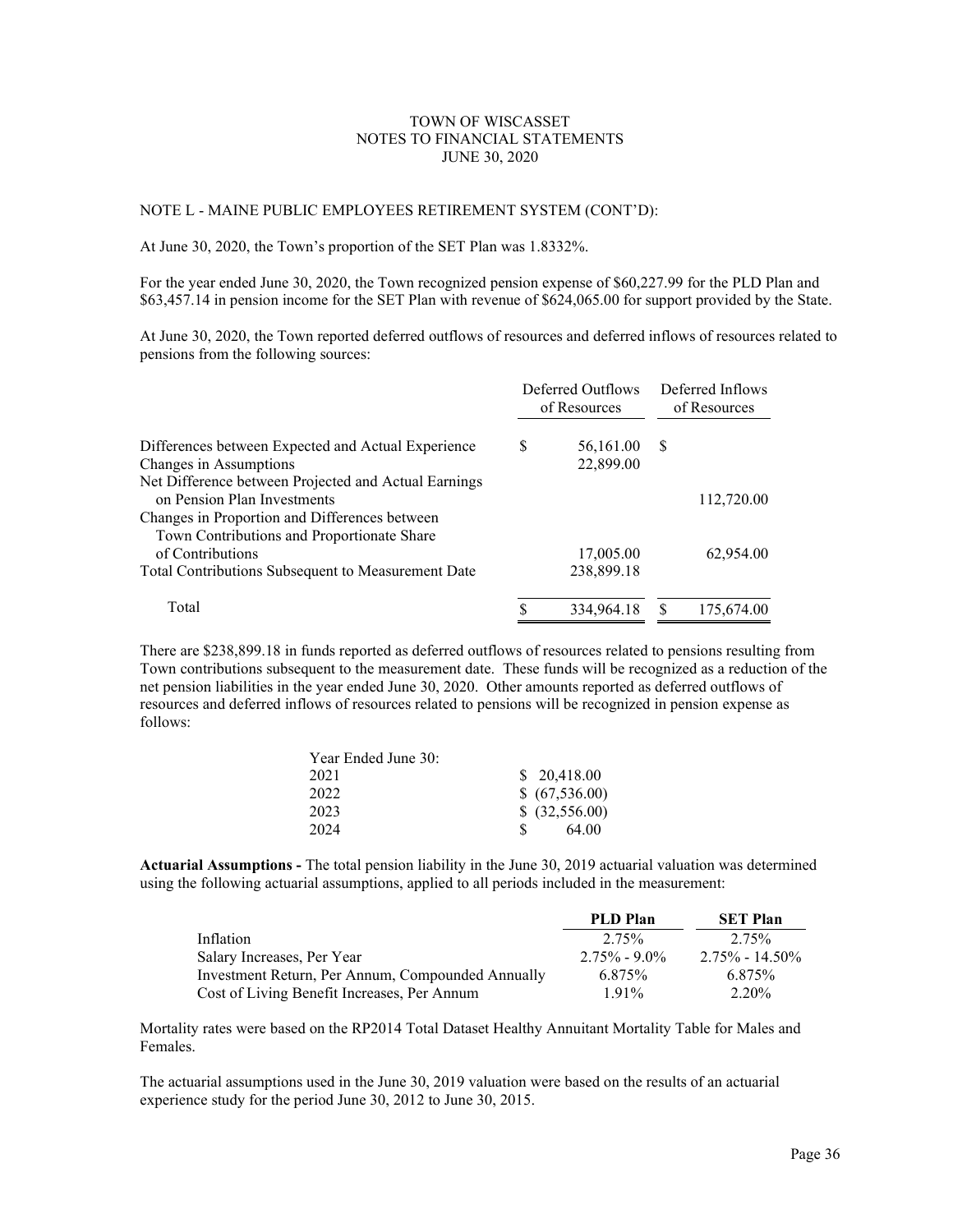# NOTE L - MAINE PUBLIC EMPLOYEES RETIREMENT SYSTEM (CONT'D):

The long-term expected rate of return on pension plan investments was determined using a building-block method in which best-estimate ranges of expected future real rates of return (expected returns, net of pension plan investment expense and inflation) are developed for each major asset class. These ranges are combined to produce the long-term expected rate of return by weighing the expected future real rates of return by the target asset allocation percentage and by adding expected inflation. Best estimates of arithmetic real rates of return for each major asset class included in the pension plan's target asset allocation as of June 30, 2020 are summarized in the following table:

|         | <b>Long-Term Expected</b><br><b>Real Rate of Return</b> |
|---------|---------------------------------------------------------|
| 30.0%   | $6.0\%$                                                 |
| $7.5\%$ | $2.3\%$                                                 |
| 15.0%   | $7.6\%$                                                 |
| 10.0%   | $5.2\%$                                                 |
| 10.0%   | $5.3\%$                                                 |
| $5.0\%$ | $5.0\%$                                                 |
| $7.5\%$ | $3.0\%$                                                 |
| $5.0\%$ | $4.2\%$                                                 |
| 10.0%   | 5.9%                                                    |
|         | <b>Target Allocation</b>                                |

**Discount Rate -** The discount rate used to measure the total pension liability was 6.75% for the PLD Plan and 6.75% for the SET Plan. The projection of cash flows used to determine the discount rates assumed that employee contributions will be made at the current contribution rate and that contributions from participating local districts will be made at contractually required rates, actuarially determined. Based on these assumptions, the pension plans' fiduciary net position was projected to be available to make all projected future benefit payments of current active and inactive employees. Therefore, the long-term expected rate of return on pension plan investments was applied to all periods of projected benefit payments to determine the total pension liabilities.

**Sensitivity of the Town of Wiscasset's proportionate share of the net pension liabilities to changes in the discount rate -** The following presents the Town of Wiscasset's proportionate share of the net pension liability calculated using the discount rate of 6.75% for the SET Plan, as well as what the Town's proportionate share of the net pension liability would be if it were calculated using the discount rate that is 1 percentage-point lower (5.75% for PLD Plan and 5.75% for SET Plan) or 1 percentage-point higher (7.75% for PLD Plan and 7.75% for SET Plan) than the current rate:

|                                    | $1\%$<br><b>Decrease</b><br>$(5.75\%)$ |   | <b>Current</b><br><b>Discount Rate</b><br>$(6.75\%)$ |   | $1\%$<br>Increase<br>(7.75%) |
|------------------------------------|----------------------------------------|---|------------------------------------------------------|---|------------------------------|
| PLD Plan                           |                                        |   |                                                      |   |                              |
| Town of Wiscasset's Proportionate  |                                        |   |                                                      |   |                              |
| Share of the Net Pension Liability | 691,331.00                             | S | 303,490.00                                           | S | (59,298.00)                  |
| <b>SET Plan</b>                    |                                        |   |                                                      |   |                              |
| Town of Wiscasset's Proportionate  |                                        |   |                                                      |   |                              |
| Share of the Net Pension Liability | 470,104.00                             |   | 260.017                                              |   | 84,948.00                    |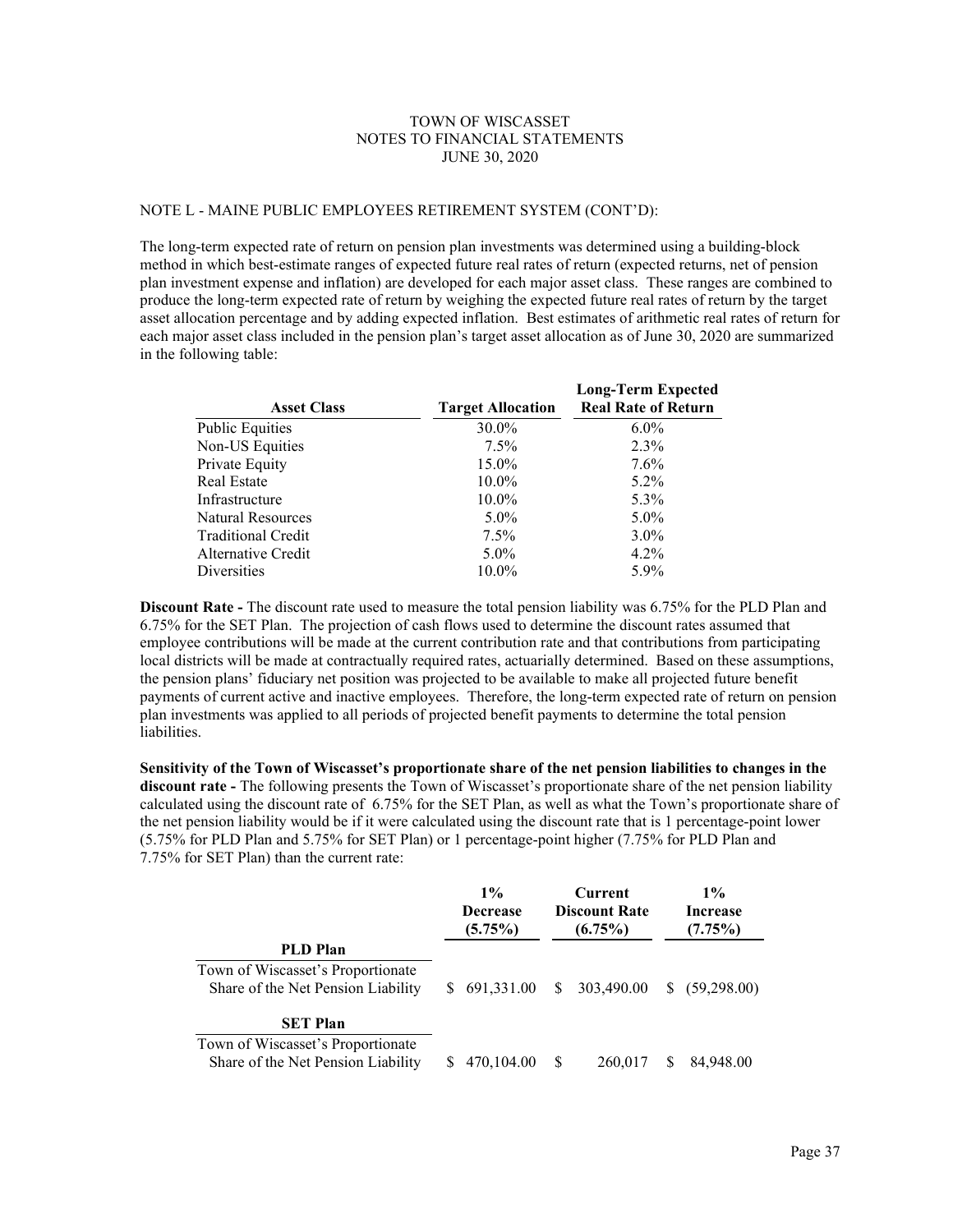# NOTE L - MAINE PUBLIC EMPLOYEES RETIREMENT SYSTEM (CONT'D):

**Pension Plan Fiduciary Net Position -** Detailed information about the pension plan's fiduciary net position is available in the separately issued MPERS financial report.

**Payables to the Pension Plan -** None as of June 30, 2020.

### **Changes of Benefit Terms -** None

**Changes of Assumptions** - The PLD Plan changed the discount rate from 7.25% in the 2014 valuation to 7.125% in the 2015 valuation, 6.875% in the 2017 valuation, and to 6.75% in the 2018 valuation. The PLD Plan also changed the cost of living benefits increase from 3.12% in the 2014 valuation to 2.55% in the 2016 valuation and to 2.20% in the 2017 and 2018 valuation.

Differences resulting from a change in proportionate share of contributions and differences between total employer contributions and the employer's proportionate share of contributions were recognized in pension expense using a straight-line amortization method over a closed period equal to the average expected remaining service lives of active and inactive members in each plan. Differences between total employer contributions and the employer's proportionate share of contributions may arise when an employer has a contribution requirement for an employer specific liability.

### NOTE M - MAINE PUBLIC EMPLOYEES RETIREMENT SYSTEM - OTHER POST EMPLOYMENT BENEFITS:

### *General Information about the Benefit Plan*

**Plan Description** *-* Employees of the Town are provided with post employment benefits through the Maine Public Employees Retirement System Consolidated Plan, a multiple-employer cost sharing plan with a special funding situation, administered by the Maine Public Employers Retirement System (MPERS). Benefit terms are established in Maine statute. MPERS issues a publicly available financial report that can be obtained at [www.mainepers.org.](http://www.mainepers.org/)

### **Other Post-Employment Benefits (OPEB)**

The Group Life Insurance Plans (the Plans) provide basic group life insurance benefits during retirement to retirees who participated in the Plans prior to retirement for a minimum of 10 years (the 10-year participation requirement does not apply to recipients of disability retirement benefits).

The level of coverage in retirement is initially set to an amount equal to the retiree's average final compensation. The initial amount of basic life is then subsequently reduced at the rate of 15% per year to the greater of 40% of the initial amount or \$2,500.

### **Funding Policy**

Premium rates are those determined by the System's Board of Trustees to be actuarially sufficient to pay anticipated claims. For state employees, the premiums for retiree life insurance coverage are factored into the premiums paid for basic coverage while participants are active members. Premiums for basic life insurance coverage for retired teachers are paid by the State as the total dollar amount of each year's annual required contribution.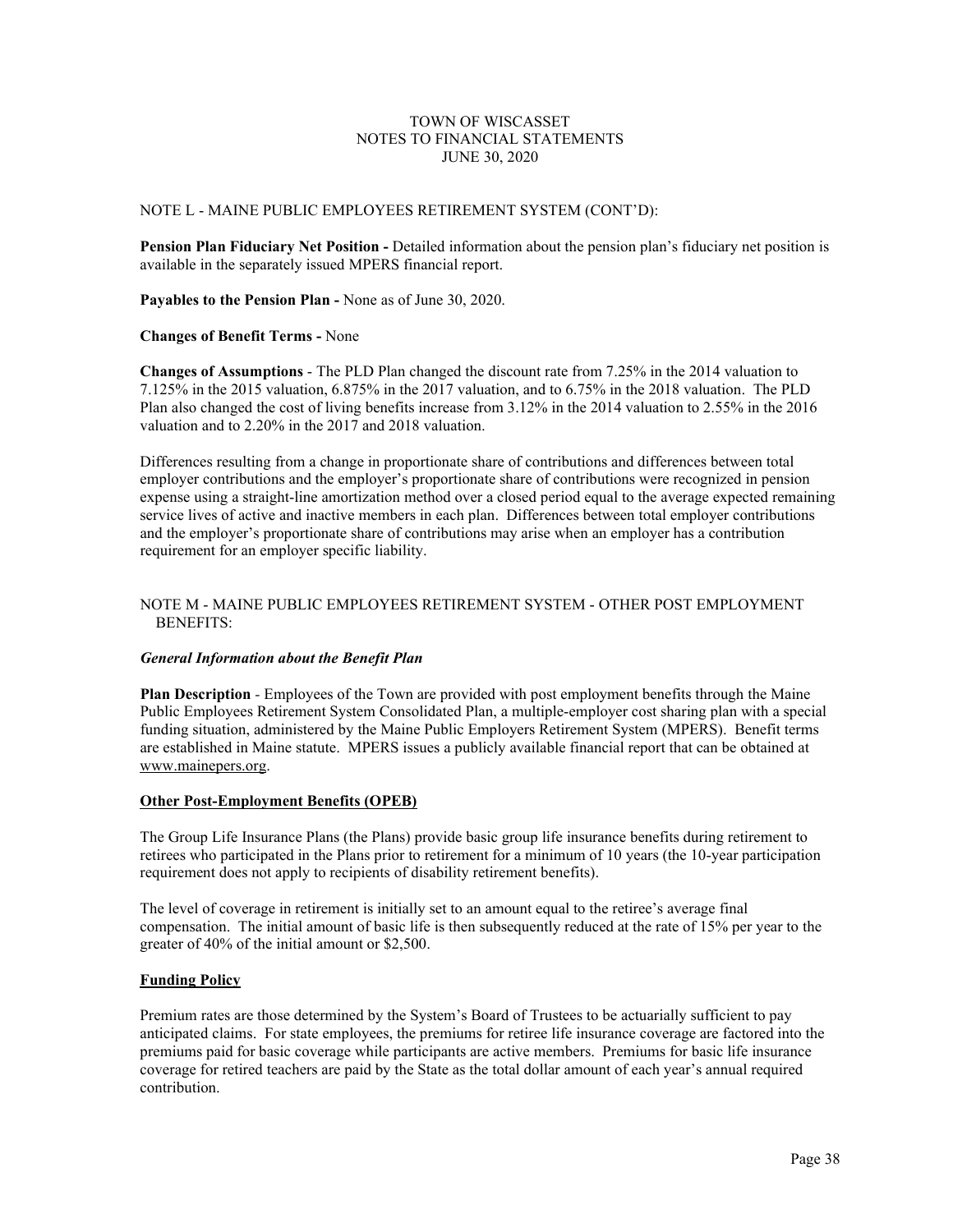# NOTE M - MAINE PUBLIC EMPLOYEES RETIREMENT SYSTEM - OTHER POST EMPLOYMENT BENEFITS (CONT'D):

# **On-Behalf Payments**

As mentioned above, contributions are made by the System for participating retired teachers. The summary below provides the School Department's allocation of these contributions as well as the proportionate share of the net OPEB liability. The net OPEB liability is recorded on the Town's financial statements since it is a liability of the State of Maine and not a liability of the School District.

|      | On-Behalf | Allocation of: |                 | Net OPEB |           |  |
|------|-----------|----------------|-----------------|----------|-----------|--|
|      | Payments  |                | Benefit Expense |          | Liability |  |
| 2019 | 14.213    |                | 14.578          |          | 154.413   |  |

### **Additional Financial and Actuarial Information**

Additional financial and actuarial information with respect to the Plans can be found in the System's 2018 Comprehensive Annual Financial Report available online a[t www.mainepers.org](http://www.mainepers.org/) or by contacting the System at (207)512-3100.

# NOTE N - OTHER POST EMPLOYMENT BENEFITS:

### *General Information about the Benefit Plan*

**Plan Description** *-* Employees of the Town are provided with post-employment retiree health benefits for employees that were hired before January 1, 2003, retire from Town employment with at least 20 years of service and are at least 55 years of age. The Town utilizes a reserve account to fund payment of the Town's portion of the health insurance costs.

# **Other Post-Employment Benefits (OPEB)**

The Insurance Coverage Plan (the Plan) provide health insurance benefits during retirement, to retirees who participated in the Plans prior to retirement for a minimum of 20 years. For Public Works employees the Town pays 90% of the retiree medical premiums until age 65. For Support Staff retirees retiring before December 31, 2013 the Town pays 100% of the retiree medical premiums, for those retiring after December 31, 2013 the Town pays 90% of the retiree medical premiums. For Police Personnel retirees retiring before April 1, 2013 the Town pays 100% of the retiree medical premiums, employees retiring after April 1, 2013 are not eligible for Town paid coverage.

### **Net OPEB Liability**

The Town's net OPEB liability was measured as of June 30, 2018, and the total OPEB liability used to calculate the net OPEB liability was determined by an actuarial valuation as of that date.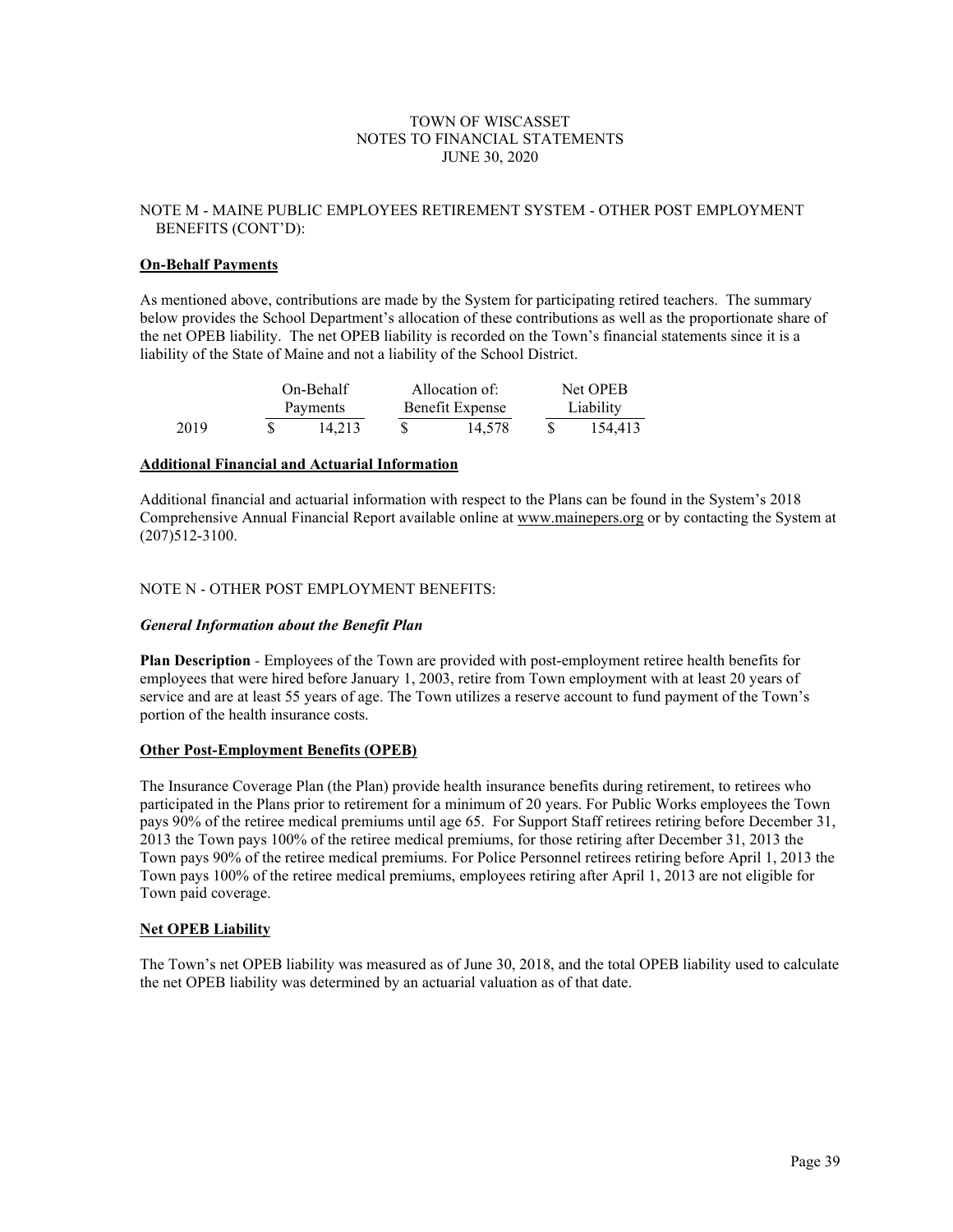# NOTE N - OTHER POST EMPLOYMENT BENEFITS (CONT'D):

# **Changes in the Net OPEB Liability**

|                                    |                   | <b>PLAN</b>         |                 |
|------------------------------------|-------------------|---------------------|-----------------|
|                                    | <b>TOTAL OPEB</b> | <b>FIDUCIARY</b>    | <b>NET OPEB</b> |
|                                    | <b>LIABILITY</b>  | <b>NET POSITION</b> | LIABILITY       |
| Balances as of June 30, 2017 $(1)$ |                   |                     |                 |
| Changes for the Year:              |                   |                     |                 |
| Service Cost                       | 12,980.00         |                     | 12,980.00       |
| Benefit Payments (2)               | (78,087.00)       |                     | (78,087.00)     |
| Other Changes                      | 787,207.00        |                     | 787,207.00      |
| Net Changes                        | 722,100.00        | S                   | 722,100.00      |
| <b>Balances</b>                    | 722,100.00        |                     | 722,100.00      |

(1) Fiscal Year 2018 is the first year that an actuarial valuation was performed.

(2) Includes the Implicit Rate Subsidy.

# **OPEB Expense**

| Service Cost                            | 12,579.00  |
|-----------------------------------------|------------|
| Interest on Service Cost                | 402.00     |
| Total                                   | 12.981.00  |
| Changes of Assumptions and Other Inputs | 363,238.00 |
| Total                                   | 376,219.00 |

# **Deferred Outflows/Inflows of Resources**

|                                                      | <b>DEFERRED</b> | <b>DEFERRED</b>     |
|------------------------------------------------------|-----------------|---------------------|
|                                                      | <b>OUTFLOWS</b> | <b>INFLOWS</b>      |
|                                                      | OF RESOURCES    | <b>OF RESOURCES</b> |
| Difference Between Expected and Actual Experience    |                 |                     |
| Changes of Assumptions                               | 423,968.00      |                     |
| Net Difference Between Projected and Actual Earnings |                 |                     |
| on OPEB Plan Investments                             |                 |                     |
| Total                                                | 423,968.00      |                     |
|                                                      |                 |                     |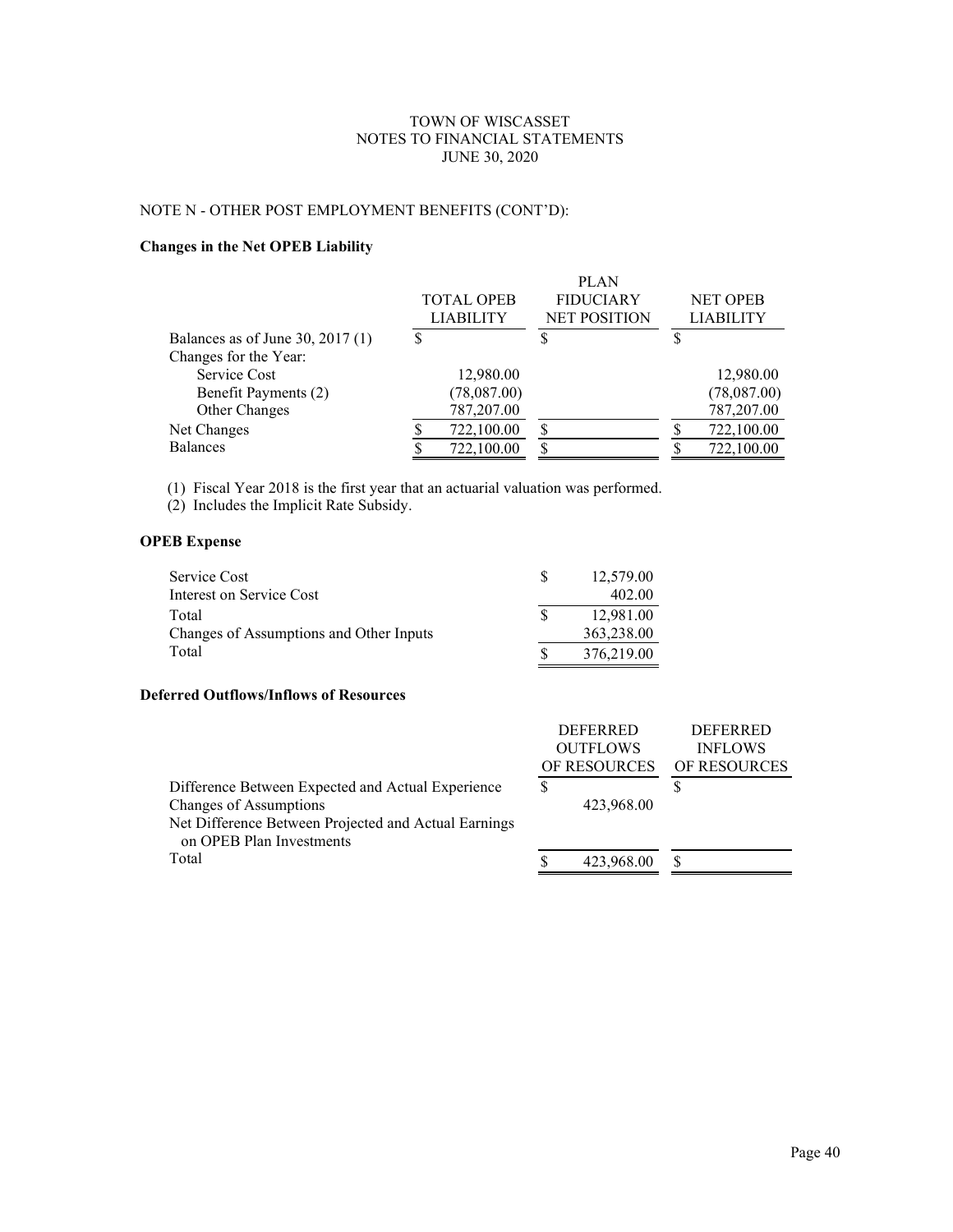## NOTE N - OTHER POST EMPLOYMENT BENEFITS (CONT'D):

### **Significant Assumptions**

#### HEALTH CARE TREND RATES

Initial Health Care Cost Trend Rate 7.70%<br>Ultimate Health Care Cost Trend Rate 5.00% Ultimate Health Care Cost Trend Rate 5.00% Fiscal Year the Ultimate Rate is Reached Fiscal Year 2028

#### ADDITIONAL INFORMATION

| <b>Valuation Date</b>                                 | July 1, 2017           |
|-------------------------------------------------------|------------------------|
| Measurement Date                                      | June 13, 2018          |
| Actuarial Cost Method                                 | Entry Age Normal (AMM) |
| Discount Rate                                         | 3.19%                  |
| Inflation Rate                                        | $3.00\%$               |
| Salary Rate Increase                                  | $3.50\%$               |
| <b>Funded Ration</b>                                  | $0.00\%$               |
| (Fiduciary Net Position as a Percentage of Total)     |                        |
| <b>OPEB</b> Liability)                                |                        |
| Covered Payroll                                       | Not Available          |
| Net OPEB Liability as a Percentage of Covered Payroll |                        |

#### **Discount Rate**

The Town does not have a dedicated Trust to pay retiree healthcare benefits. Per GASB 75, the discount rate should be a yield or index rate for 20-year, tax-exempt general obligation municipal bonds with an average rating of AA/Aa or higher (or equivalent quality on another rating scale).

A rate of 3.19% is used, which is the S&P Municipal Bond 20 Year High-Grade Rate Index as of June 13, 2018.

### **Deferred Outflows/Inflows of Resources - Development**

**Difference Between Expected and Actual Experience** - None. Fiscal Year 2018 is the first year that an actual valuation has been performed.

### **Changes of Assumptions**

| <b>OTHER CHANGES</b>                     |  |            |
|------------------------------------------|--|------------|
| Total OPEB Liability, New                |  | 787,207    |
| Total OPEB Liability, Prior              |  |            |
| Difference                               |  | 787,207    |
| Average Expected Remaining Service Lives |  | 2.17 Years |
| AMORTIZATION SCHEDULE                    |  |            |
| Fiscal Years 2018 - 2019                 |  | 363,235    |
| Fiscal Year 2020                         |  | 60,730     |

**Net Difference Between Projected and Actual Earnings on OPEB Plan Investments** - Not Applicable.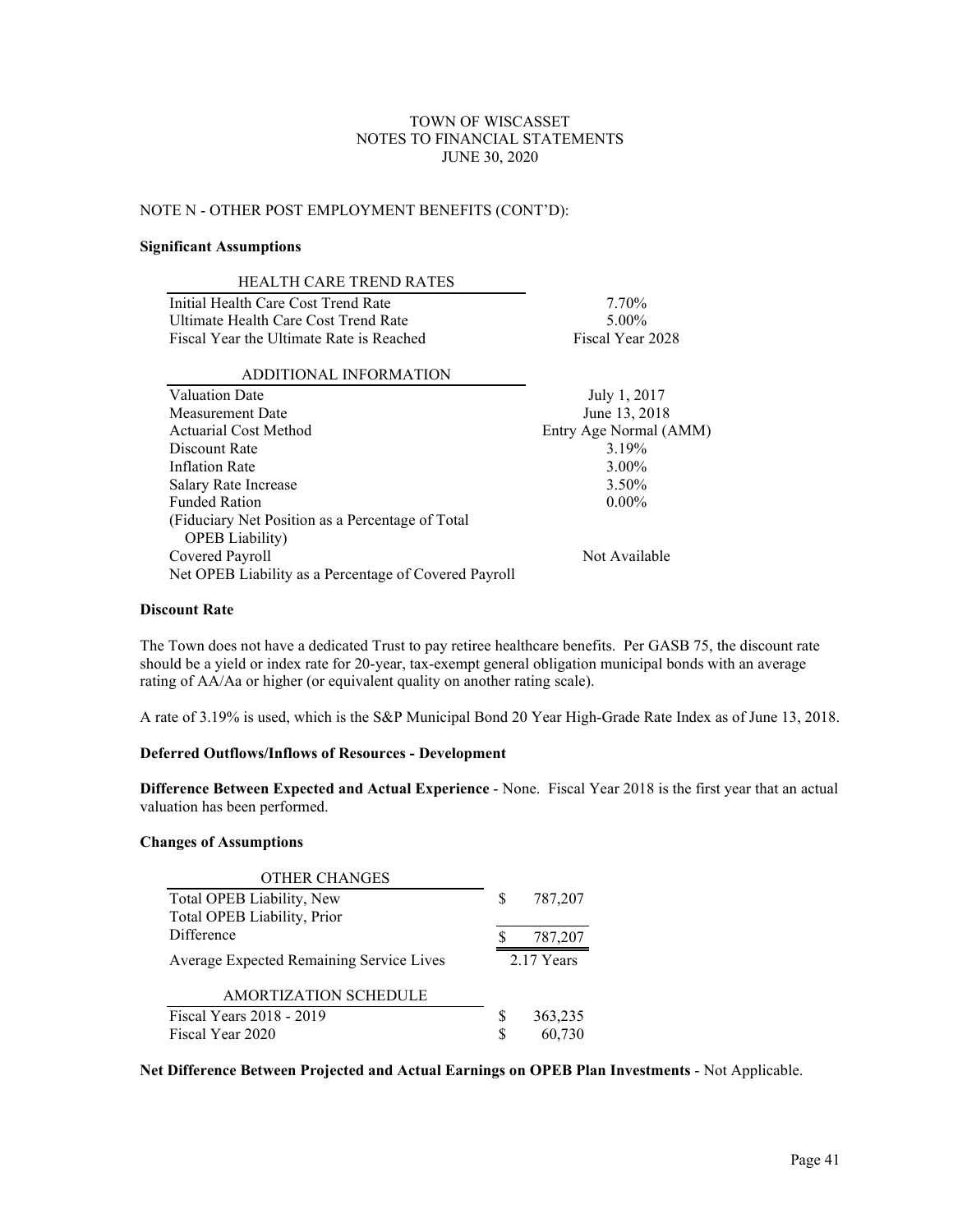# NOTE N - OTHER POST EMPLOYMENT BENEFITS (CONT'D):

### **Future Deferred Outflows/Inflows of Resources**

| FISCAL YEAR ENDING | <b>OUTFLOWS</b> |            | <b>INFLOWS</b> |
|--------------------|-----------------|------------|----------------|
| June 30, 2020      |                 | 363,238 \$ |                |
| June 30, 2021      |                 | 60.730 \$  |                |

# **Sensitivity Testing of the Net OPEB Liability**

| <b>DISCOUNT RATE</b> |                            |             |               |             |             |             |
|----------------------|----------------------------|-------------|---------------|-------------|-------------|-------------|
|                      | VALUATION                  |             |               |             |             |             |
|                      |                            | 1% INCREASE |               | <b>RATE</b> |             | 1% DECREASE |
| Net OPEB Liability   | S                          | 697,665     | <sup>\$</sup> | 722,100     | S           | 747,270     |
|                      |                            | $(3.38\%)$  |               |             |             | 3.49%       |
| HEALTH CARE TREND    |                            |             |               |             |             |             |
|                      | VALUATION                  |             |               |             |             |             |
|                      | 1% INCREASE<br><b>RATE</b> |             |               |             | 1% DECREASE |             |
| Net OPEB Liability   | S                          | 753,958     | \$            | 722,100     | \$          | 691,986     |
|                      |                            | 4.41%       |               |             |             | (4.17%)     |

# **Expected Cash Flows**

|                    | <b>ESTIMATED</b> |                 |
|--------------------|------------------|-----------------|
|                    |                  | <b>BENEFIT</b>  |
| <b>FISCAL YEAR</b> |                  | <b>PAYMENTS</b> |
| 2018               | \$               | 78,087          |
| 2019               | \$               | 97,421          |
| 2020               | \$               | 74,739          |
| 2021               | \$               | 79,767          |
| 2022               | \$               | 84,706          |
| 2023               | \$               | 72,131          |
| 2024               | \$               | 76,960          |
| 2025               | \$               | 81,062          |
| 2026               | \$               | 85,546          |
| 2027               | \$               | 66,101          |
| 2028               | \$               | 69,004          |
|                    |                  |                 |

 The projection of future cash flows is based on a closed group valuation. It does not take into account the impact of future new hires. It also includes the Implicit Rate Subsidy.

# **Participant Data**

*Counts and Statistics*

| Census Date                                                   | May 2018 |
|---------------------------------------------------------------|----------|
| <b>Participants</b>                                           |          |
| Active Employees                                              |          |
| Inactive Employees Entitled to but not yet Receiving Benefits | $_{0}$   |
| Inactive Employees Currently Receiving Benefits               |          |
| <b>Total Participants</b>                                     |          |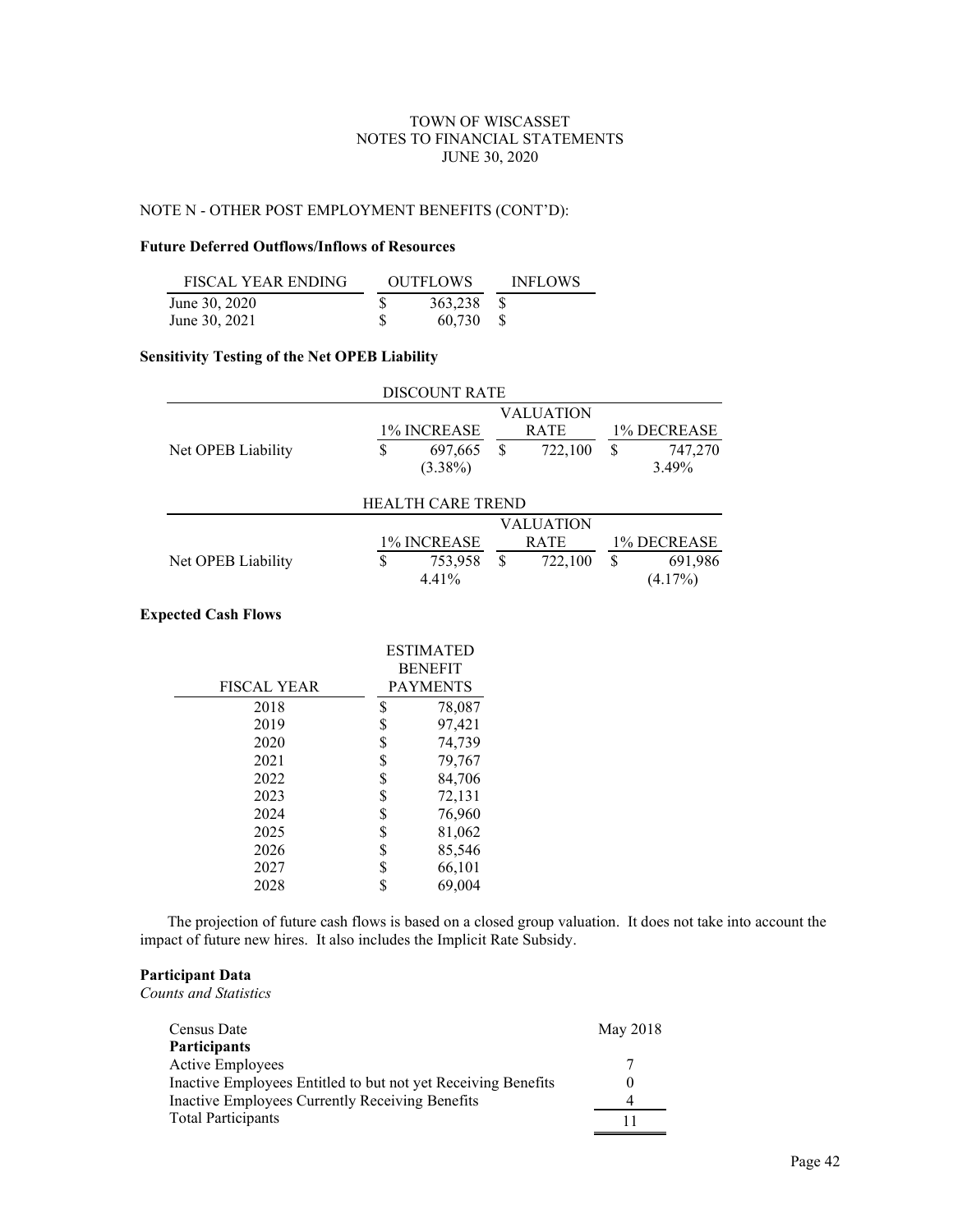# NOTE N - OTHER POST EMPLOYMENT BENEFITS (CONT'D):

# **Participant Data (Cont'd)**

*Counts and Statistics (cont'd)*

| <b>Average Ages</b>                                           |          |
|---------------------------------------------------------------|----------|
| <b>Active Employees</b>                                       | 57.3     |
| Inactive Employees Entitled to but not yet Receiving Benefits | $\theta$ |
| Inactive Employees Currently Receiving Benefits               | 59.5     |
| <b>Average Service</b>                                        |          |
| Active Employees                                              | 26.6     |

# **Actuarial Methods and Assumptions**

# *Actuarial Methods*

| <b>Valuation Date</b>                                   | July 1, 2017                                                                                                                                                                                                                                                                                                                                                                                                                                                                                                                                                                                                                      |
|---------------------------------------------------------|-----------------------------------------------------------------------------------------------------------------------------------------------------------------------------------------------------------------------------------------------------------------------------------------------------------------------------------------------------------------------------------------------------------------------------------------------------------------------------------------------------------------------------------------------------------------------------------------------------------------------------------|
| <b>Measurement Date</b>                                 | June 13, 2018                                                                                                                                                                                                                                                                                                                                                                                                                                                                                                                                                                                                                     |
| <b>Participant Data</b>                                 | Employees and retiree data was supplied by the plan sponsor as of the census<br>date. Data on persons receiving benefits was supplied by the plan sponsor.                                                                                                                                                                                                                                                                                                                                                                                                                                                                        |
| <b>Fiscal Year</b>                                      | July $1$ - June 30                                                                                                                                                                                                                                                                                                                                                                                                                                                                                                                                                                                                                |
| <b>Actuarial Cost Method</b>                            | Entry Age Normal (Alternative Measurement Method)                                                                                                                                                                                                                                                                                                                                                                                                                                                                                                                                                                                 |
| <b>Changes Since Last</b><br><b>Actuarial Valuation</b> | Not Applicable                                                                                                                                                                                                                                                                                                                                                                                                                                                                                                                                                                                                                    |
| <b>Nature of Actuarial</b><br><b>Calculations</b>       | The results are estimates based on assumptions about future events.<br>Assumptions may be made about participant data or other factors. All<br>approximations and assumptions are noted. Reasonable efforts were made in<br>this valuation to ensure that significant items in the context of the actuarial<br>liabilities or costs are treated approximately, and not excluded or included<br>inappropriately.<br>Actual future experience will differ from the assumptions used. As these<br>differences arise, the expense for accounting purposes will be adjusted in<br>future valuations to reflect such actual experience. |
|                                                         | The numbers are not rounded, but this is for convenience only and<br>should not imply precision which is not inherent in actuarial calculations.                                                                                                                                                                                                                                                                                                                                                                                                                                                                                  |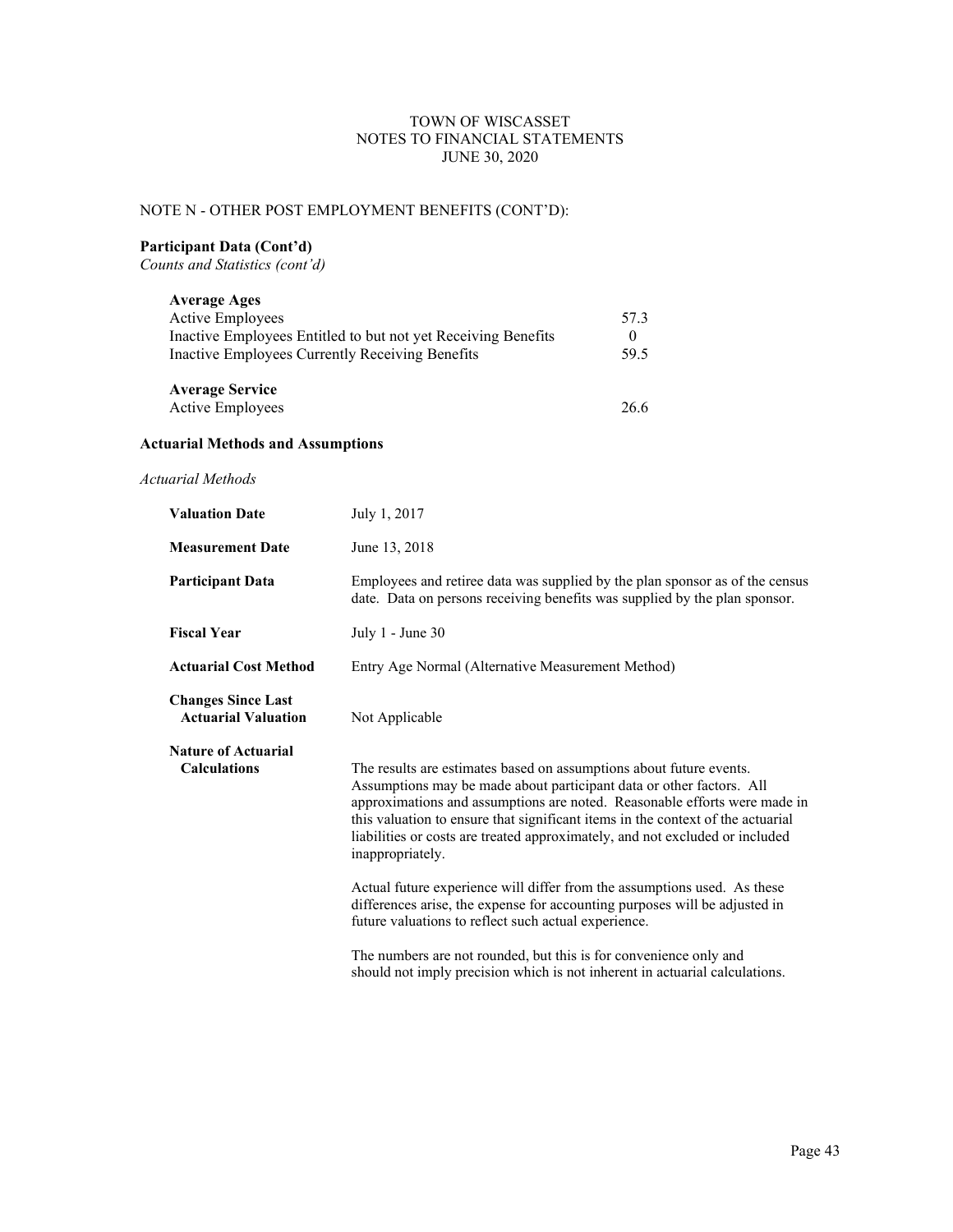# NOTE N - OTHER POST EMPLOYMENT BENEFITS (CONT'D):

# **Actuarial Methods and Assumptions (Cont'd)**

| <b>Discount Rate</b>                               | 3.19%                                        |                                       |                                                                                                                                                             |
|----------------------------------------------------|----------------------------------------------|---------------------------------------|-------------------------------------------------------------------------------------------------------------------------------------------------------------|
| <b>Salary Rate Increase</b>                        | 3.50%                                        |                                       |                                                                                                                                                             |
| <b>Expected Rate of</b><br><b>Return on Assets</b> | Not Applicable                               |                                       |                                                                                                                                                             |
| <b>Health Care Trend</b>                           | Period                                       | PSO 200 Plan                          |                                                                                                                                                             |
|                                                    | FY18 - FY19                                  | 7.70%                                 |                                                                                                                                                             |
|                                                    | FY19 - FY20                                  | 7.40%                                 |                                                                                                                                                             |
|                                                    | FY20 - FY21                                  | 7.10%                                 |                                                                                                                                                             |
|                                                    | FY21 - FY22                                  | 6.80%                                 |                                                                                                                                                             |
|                                                    | FY22 - FY23                                  | 6.50%                                 |                                                                                                                                                             |
|                                                    | FY23 - FY24                                  | 6.20%                                 |                                                                                                                                                             |
|                                                    | FY24 - FY25                                  | 5.90%                                 |                                                                                                                                                             |
|                                                    | FY25 - FY26                                  | 5.60%                                 |                                                                                                                                                             |
|                                                    | FY26 - FY27                                  | 5.30%                                 |                                                                                                                                                             |
|                                                    | FY27 - FY28                                  | 5.00%                                 |                                                                                                                                                             |
|                                                    | <b>SUBSEQUENT</b>                            | 5.00%                                 |                                                                                                                                                             |
|                                                    | accepted range.                              |                                       | The FY19 - FY20 trend rate is based on the 2019 Segal Health Plan Cost Trend<br>Survey. The grading period and ultimate trend rates fall within a generally |
| <b>Retiree Contribution</b>                        | Same as Health Care Trend                    |                                       |                                                                                                                                                             |
| <b>Mortality</b>                                   |                                              |                                       | RP-2014 Combined Annuitant Mortality Table for Males and Females. The<br>Mortality Table reflects recent rates developed by the Society of Actuaries.       |
| <b>Disability Rates</b>                            | None                                         |                                       |                                                                                                                                                             |
| <b>Average Retirement Age</b>                      |                                              |                                       |                                                                                                                                                             |
|                                                    | Public Works                                 | Age $60$                              |                                                                                                                                                             |
|                                                    | <b>Support Staff</b>                         | Age $60$                              |                                                                                                                                                             |
|                                                    | Police                                       | Age 50                                |                                                                                                                                                             |
|                                                    | Other Employees                              | Age $60$                              |                                                                                                                                                             |
| <b>Termination/Turnover</b>                        |                                              |                                       |                                                                                                                                                             |
| Rates                                              | Employed until Assumed Retirement Age.       |                                       | Age-based Turnover Rates developed based on Probability of Remaining                                                                                        |
| <b>Starting Per Capita Costs</b>                   | Retiree                                      | \$<br>13,971                          |                                                                                                                                                             |
| <b>Retiree Contributions</b>                       | <b>Police Retirees</b><br>All Other Retirees | $\boldsymbol{0}$<br>\$<br>\$<br>1,148 |                                                                                                                                                             |
| <b>Election at Retirement</b>                      |                                              |                                       | 100% of employees are assumed to elect coverage at retirement.                                                                                              |
| <b>Marital Status</b>                              |                                              |                                       | 0% of employees electing coverage are assumed to elect spousal coverage.                                                                                    |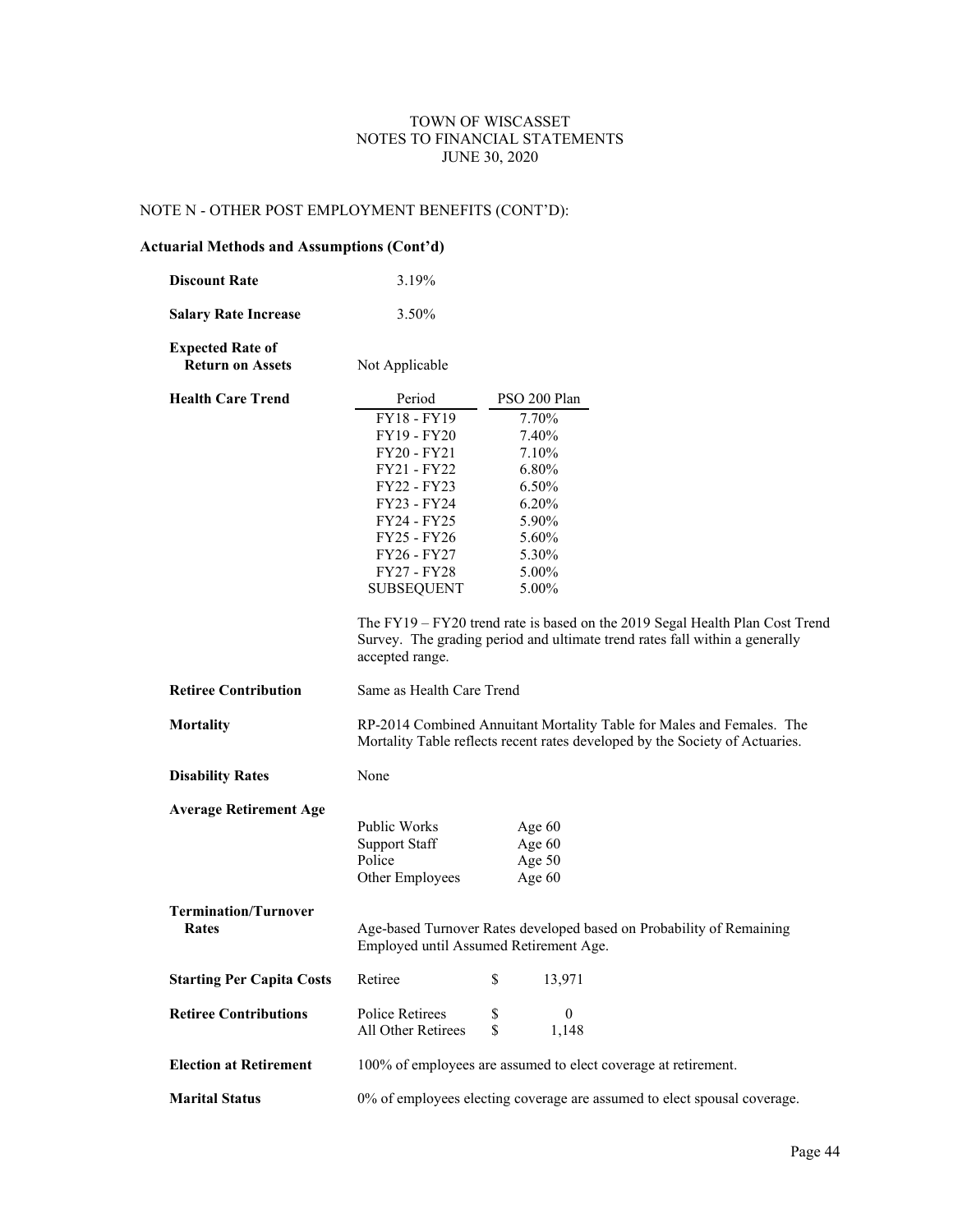### NOTE N - OTHER POST EMPLOYMENT BENEFITS (CONT'D):

#### **Starting Per Capita Costs Development**

Starting per capita costs are based on premium rates. The same rates are charged for actives and pre-Medicare retirees. When an employer provides benefits to both active employees and retirees through the same plan, the benefits to retirees should be segregated and measured independently for actuarial measurement purposes. The projection of future retiree benefits should be based on claims costs, or age-adjusted premiums approximating claims costs, for retirees, in accordance with actuarial standards issued by the Actuarial Standards Board. As such, premiums were estimated for pre-Medicare retirees based on average ages and assumptions on the relationship between costs and increasing age (Morbidity).

#### NOTE O - DEFERRED COMPENSATION PLAN:

 The Town of Wiscasset offers its employees a deferred compensation plan created in accordance with Internal Revenue Code Section 457 and maintained by International City Managers Association Retirement Corporation (ICMA RC). The Plan, available to all town employees who negotiate for such benefits as a condition of employment, permits them to defer a portion of their salary until future years. The deferred compensation is not available to employees until their termination, retirement, death, or unforeseeable emergency.

 All amounts of compensation deferred under the plan, all property and rights purchased with those amounts, and all income attributable to those amounts, property, or rights are (until paid or made available to the employee or other beneficiary) to be held in a trust for the exclusive benefit of the participants and their beneficiaries.

 Under the deferred compensation plan, employees may elect to participate. Participating members are required to contribute 6.0% of their annual covered salary and the Town is required to match 100% of the employee's contribution. The employee's contribution is tax deferred for federal and states taxes until the withdrawal date. The employee's contribution vests 100% with the employee when contributed. The Town's matching contribution vests 100% with the employee at the end of three years of service. The Town expended approximately zero dollars for the year ended June 30, 2020.

 It is the opinion of the Town's management that the Town has no liability for losses under the Plan but does have the duty of due care that would be required of an ordinary prudent investor.

#### NOTE P - EXPENDITURES IN EXCESS OF APPROPRIATIONS:

 During the year there were no expenditures and other charges which exceeded total appropriations, revenue, and other credits in the general fund categories.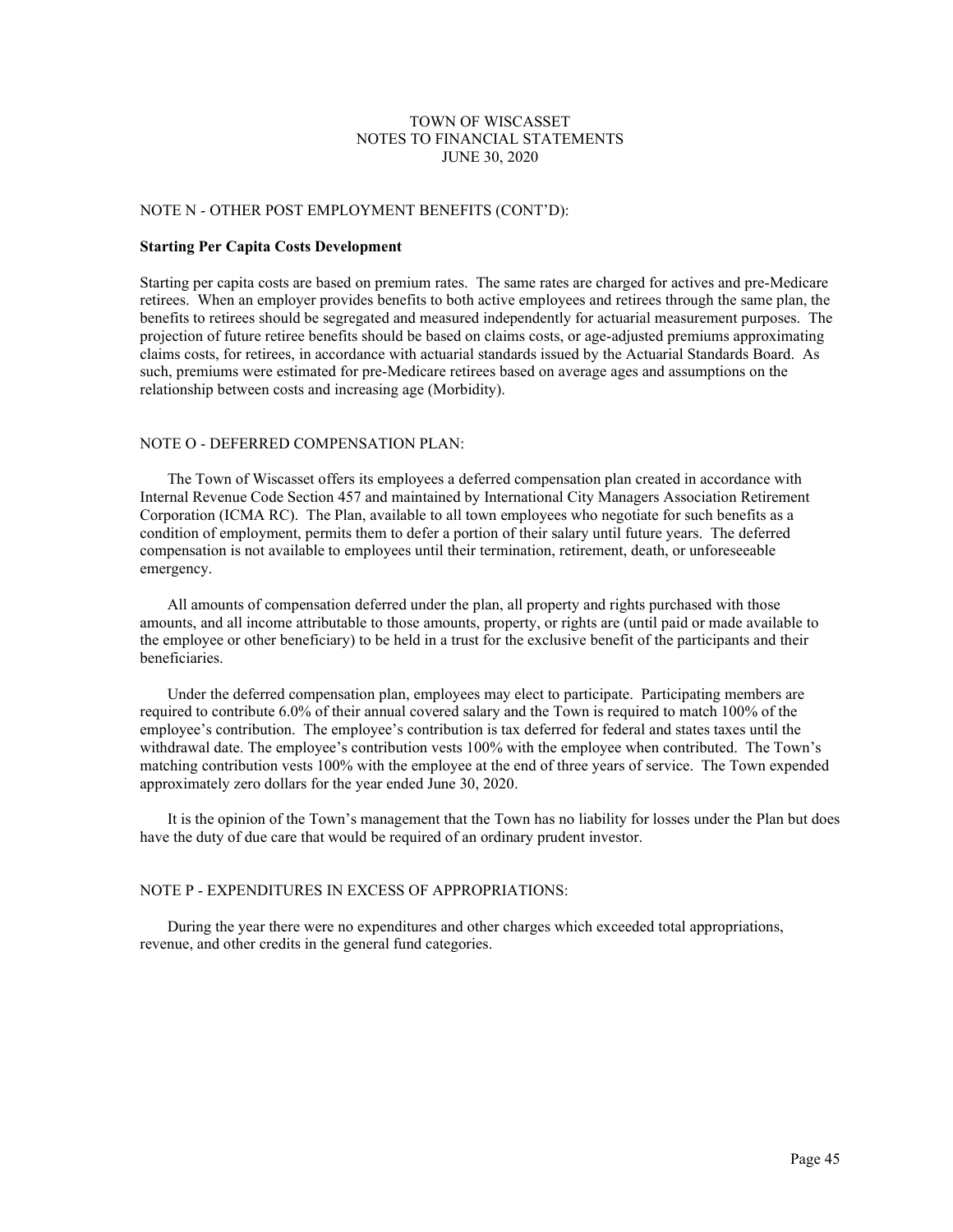# NOTE Q - PROPERTY, PLANT, AND EQUIPMENT:

The following is a summary of changes in fixed assets at June 30, 2020:

| Non-Depreciable Assets:<br>\$<br>\$<br>Land<br>\$<br>1,801,060.00<br>\$<br>1,801,060.00<br>Artworks and Historical<br>87,500.00<br>Treasures<br>87,500.00<br>\$<br>$\mathbb{S}$<br>\$<br>\$<br>1,888,560.00<br><b>Total Non-Depreciable Assets</b><br>1,888,560.00<br>Depreciable Assets:<br>\$<br>\$<br>Land Improvements<br>2,481,325.27<br>\$<br>2,481,325.27<br>\$<br>71,760.09<br><b>Buildings</b><br>14,408,036.00<br>14,479,796.09<br><b>Building Improvements</b><br>1,586,421.52<br>1,586,421.52<br>Furniture and Fixtures<br>329,964.00<br>329,964.00<br>Equipment<br>3,043,228.35<br>3,140,409.20<br>97,180.85<br>Motor Vehicles<br>3,777,051.00<br>3,777,051.00<br>Infrastructure<br>6,456,828.66<br>133,364.22<br>6,590,192.88<br>\$302,305.16<br>$\mathbf{\hat{S}}$<br>\$32,082,854.80<br>\$32,385,159.96<br><b>Total Depreciable Assets</b><br>Total Property, Plant,<br>and Equipment<br>\$<br>\$32,082,854.80<br>\$302,305.16<br>\$32,385,159.96<br><b>Accumulated Depreciation</b><br>(19,949,039.56)<br>(711, 279.02)<br>(20,660,318.58)<br>Net Property, Plant, and<br>Equipment<br>\$<br>12, 133, 815. 24<br>\$ (408,973.86)<br>\$11,724,841.38<br>S<br><b>BALANCE</b><br><b>BALANCE</b><br>7/1/2019<br>6/30/2020<br><b>ADDITIONS</b><br><b>DISPOSALS</b><br>Non Depreciable Assets:<br>\$<br>\$<br>\$<br>146,600.00<br>\$<br>146,600.00<br>Land<br>Depreciable Assets:<br>Land Improvements<br>177,450.00<br>177,450.00<br><b>Buildings</b><br>4,208,825.00<br>4,208,825.00<br><b>Building Improvements</b><br>140,177.00<br>140,117.00<br>Equipment<br>126,530.87<br>126,530.87<br>Motor Vehicles<br>92,290.00<br>92,290.00<br>Infrastructure<br>3,823,438.86<br>3,823,438.86<br>Total Property, Plant,<br>and Equipment<br>\$<br>\$<br>8,568,651.73<br>\$<br>\$<br>8,568,651.73<br>(5,315,811.61)<br>(169, 514.76)<br>Net Property, Plant, and<br>(5,485,326.37)<br>Equipment<br>\$<br>\$<br>\$<br>3,252,840.12<br>\$(169,514.76)<br>3,083,325.36 |                                 | <b>BALANCE</b><br>7/1/2019 | <b>ADDITIONS</b> | <b>DISPOSALS</b> | <b>BALANCE</b><br>6/30/2020 |
|---------------------------------------------------------------------------------------------------------------------------------------------------------------------------------------------------------------------------------------------------------------------------------------------------------------------------------------------------------------------------------------------------------------------------------------------------------------------------------------------------------------------------------------------------------------------------------------------------------------------------------------------------------------------------------------------------------------------------------------------------------------------------------------------------------------------------------------------------------------------------------------------------------------------------------------------------------------------------------------------------------------------------------------------------------------------------------------------------------------------------------------------------------------------------------------------------------------------------------------------------------------------------------------------------------------------------------------------------------------------------------------------------------------------------------------------------------------------------------------------------------------------------------------------------------------------------------------------------------------------------------------------------------------------------------------------------------------------------------------------------------------------------------------------------------------------------------------------------------------------------------------------------------------------------------------------------------------------------|---------------------------------|----------------------------|------------------|------------------|-----------------------------|
|                                                                                                                                                                                                                                                                                                                                                                                                                                                                                                                                                                                                                                                                                                                                                                                                                                                                                                                                                                                                                                                                                                                                                                                                                                                                                                                                                                                                                                                                                                                                                                                                                                                                                                                                                                                                                                                                                                                                                                           | Governmental Activities:        |                            |                  |                  |                             |
|                                                                                                                                                                                                                                                                                                                                                                                                                                                                                                                                                                                                                                                                                                                                                                                                                                                                                                                                                                                                                                                                                                                                                                                                                                                                                                                                                                                                                                                                                                                                                                                                                                                                                                                                                                                                                                                                                                                                                                           |                                 |                            |                  |                  |                             |
|                                                                                                                                                                                                                                                                                                                                                                                                                                                                                                                                                                                                                                                                                                                                                                                                                                                                                                                                                                                                                                                                                                                                                                                                                                                                                                                                                                                                                                                                                                                                                                                                                                                                                                                                                                                                                                                                                                                                                                           |                                 |                            |                  |                  |                             |
|                                                                                                                                                                                                                                                                                                                                                                                                                                                                                                                                                                                                                                                                                                                                                                                                                                                                                                                                                                                                                                                                                                                                                                                                                                                                                                                                                                                                                                                                                                                                                                                                                                                                                                                                                                                                                                                                                                                                                                           |                                 |                            |                  |                  |                             |
|                                                                                                                                                                                                                                                                                                                                                                                                                                                                                                                                                                                                                                                                                                                                                                                                                                                                                                                                                                                                                                                                                                                                                                                                                                                                                                                                                                                                                                                                                                                                                                                                                                                                                                                                                                                                                                                                                                                                                                           |                                 |                            |                  |                  |                             |
|                                                                                                                                                                                                                                                                                                                                                                                                                                                                                                                                                                                                                                                                                                                                                                                                                                                                                                                                                                                                                                                                                                                                                                                                                                                                                                                                                                                                                                                                                                                                                                                                                                                                                                                                                                                                                                                                                                                                                                           |                                 |                            |                  |                  |                             |
|                                                                                                                                                                                                                                                                                                                                                                                                                                                                                                                                                                                                                                                                                                                                                                                                                                                                                                                                                                                                                                                                                                                                                                                                                                                                                                                                                                                                                                                                                                                                                                                                                                                                                                                                                                                                                                                                                                                                                                           |                                 |                            |                  |                  |                             |
|                                                                                                                                                                                                                                                                                                                                                                                                                                                                                                                                                                                                                                                                                                                                                                                                                                                                                                                                                                                                                                                                                                                                                                                                                                                                                                                                                                                                                                                                                                                                                                                                                                                                                                                                                                                                                                                                                                                                                                           |                                 |                            |                  |                  |                             |
|                                                                                                                                                                                                                                                                                                                                                                                                                                                                                                                                                                                                                                                                                                                                                                                                                                                                                                                                                                                                                                                                                                                                                                                                                                                                                                                                                                                                                                                                                                                                                                                                                                                                                                                                                                                                                                                                                                                                                                           |                                 |                            |                  |                  |                             |
|                                                                                                                                                                                                                                                                                                                                                                                                                                                                                                                                                                                                                                                                                                                                                                                                                                                                                                                                                                                                                                                                                                                                                                                                                                                                                                                                                                                                                                                                                                                                                                                                                                                                                                                                                                                                                                                                                                                                                                           |                                 |                            |                  |                  |                             |
|                                                                                                                                                                                                                                                                                                                                                                                                                                                                                                                                                                                                                                                                                                                                                                                                                                                                                                                                                                                                                                                                                                                                                                                                                                                                                                                                                                                                                                                                                                                                                                                                                                                                                                                                                                                                                                                                                                                                                                           |                                 |                            |                  |                  |                             |
|                                                                                                                                                                                                                                                                                                                                                                                                                                                                                                                                                                                                                                                                                                                                                                                                                                                                                                                                                                                                                                                                                                                                                                                                                                                                                                                                                                                                                                                                                                                                                                                                                                                                                                                                                                                                                                                                                                                                                                           |                                 |                            |                  |                  |                             |
|                                                                                                                                                                                                                                                                                                                                                                                                                                                                                                                                                                                                                                                                                                                                                                                                                                                                                                                                                                                                                                                                                                                                                                                                                                                                                                                                                                                                                                                                                                                                                                                                                                                                                                                                                                                                                                                                                                                                                                           |                                 |                            |                  |                  |                             |
|                                                                                                                                                                                                                                                                                                                                                                                                                                                                                                                                                                                                                                                                                                                                                                                                                                                                                                                                                                                                                                                                                                                                                                                                                                                                                                                                                                                                                                                                                                                                                                                                                                                                                                                                                                                                                                                                                                                                                                           |                                 |                            |                  |                  |                             |
|                                                                                                                                                                                                                                                                                                                                                                                                                                                                                                                                                                                                                                                                                                                                                                                                                                                                                                                                                                                                                                                                                                                                                                                                                                                                                                                                                                                                                                                                                                                                                                                                                                                                                                                                                                                                                                                                                                                                                                           |                                 |                            |                  |                  |                             |
|                                                                                                                                                                                                                                                                                                                                                                                                                                                                                                                                                                                                                                                                                                                                                                                                                                                                                                                                                                                                                                                                                                                                                                                                                                                                                                                                                                                                                                                                                                                                                                                                                                                                                                                                                                                                                                                                                                                                                                           |                                 |                            |                  |                  |                             |
|                                                                                                                                                                                                                                                                                                                                                                                                                                                                                                                                                                                                                                                                                                                                                                                                                                                                                                                                                                                                                                                                                                                                                                                                                                                                                                                                                                                                                                                                                                                                                                                                                                                                                                                                                                                                                                                                                                                                                                           |                                 |                            |                  |                  |                             |
|                                                                                                                                                                                                                                                                                                                                                                                                                                                                                                                                                                                                                                                                                                                                                                                                                                                                                                                                                                                                                                                                                                                                                                                                                                                                                                                                                                                                                                                                                                                                                                                                                                                                                                                                                                                                                                                                                                                                                                           |                                 |                            |                  |                  |                             |
|                                                                                                                                                                                                                                                                                                                                                                                                                                                                                                                                                                                                                                                                                                                                                                                                                                                                                                                                                                                                                                                                                                                                                                                                                                                                                                                                                                                                                                                                                                                                                                                                                                                                                                                                                                                                                                                                                                                                                                           |                                 |                            |                  |                  |                             |
|                                                                                                                                                                                                                                                                                                                                                                                                                                                                                                                                                                                                                                                                                                                                                                                                                                                                                                                                                                                                                                                                                                                                                                                                                                                                                                                                                                                                                                                                                                                                                                                                                                                                                                                                                                                                                                                                                                                                                                           |                                 |                            |                  |                  |                             |
|                                                                                                                                                                                                                                                                                                                                                                                                                                                                                                                                                                                                                                                                                                                                                                                                                                                                                                                                                                                                                                                                                                                                                                                                                                                                                                                                                                                                                                                                                                                                                                                                                                                                                                                                                                                                                                                                                                                                                                           |                                 |                            |                  |                  |                             |
|                                                                                                                                                                                                                                                                                                                                                                                                                                                                                                                                                                                                                                                                                                                                                                                                                                                                                                                                                                                                                                                                                                                                                                                                                                                                                                                                                                                                                                                                                                                                                                                                                                                                                                                                                                                                                                                                                                                                                                           | Business-Type Activities:       |                            |                  |                  |                             |
|                                                                                                                                                                                                                                                                                                                                                                                                                                                                                                                                                                                                                                                                                                                                                                                                                                                                                                                                                                                                                                                                                                                                                                                                                                                                                                                                                                                                                                                                                                                                                                                                                                                                                                                                                                                                                                                                                                                                                                           |                                 |                            |                  |                  |                             |
|                                                                                                                                                                                                                                                                                                                                                                                                                                                                                                                                                                                                                                                                                                                                                                                                                                                                                                                                                                                                                                                                                                                                                                                                                                                                                                                                                                                                                                                                                                                                                                                                                                                                                                                                                                                                                                                                                                                                                                           |                                 |                            |                  |                  |                             |
|                                                                                                                                                                                                                                                                                                                                                                                                                                                                                                                                                                                                                                                                                                                                                                                                                                                                                                                                                                                                                                                                                                                                                                                                                                                                                                                                                                                                                                                                                                                                                                                                                                                                                                                                                                                                                                                                                                                                                                           |                                 |                            |                  |                  |                             |
|                                                                                                                                                                                                                                                                                                                                                                                                                                                                                                                                                                                                                                                                                                                                                                                                                                                                                                                                                                                                                                                                                                                                                                                                                                                                                                                                                                                                                                                                                                                                                                                                                                                                                                                                                                                                                                                                                                                                                                           |                                 |                            |                  |                  |                             |
|                                                                                                                                                                                                                                                                                                                                                                                                                                                                                                                                                                                                                                                                                                                                                                                                                                                                                                                                                                                                                                                                                                                                                                                                                                                                                                                                                                                                                                                                                                                                                                                                                                                                                                                                                                                                                                                                                                                                                                           |                                 |                            |                  |                  |                             |
|                                                                                                                                                                                                                                                                                                                                                                                                                                                                                                                                                                                                                                                                                                                                                                                                                                                                                                                                                                                                                                                                                                                                                                                                                                                                                                                                                                                                                                                                                                                                                                                                                                                                                                                                                                                                                                                                                                                                                                           |                                 |                            |                  |                  |                             |
|                                                                                                                                                                                                                                                                                                                                                                                                                                                                                                                                                                                                                                                                                                                                                                                                                                                                                                                                                                                                                                                                                                                                                                                                                                                                                                                                                                                                                                                                                                                                                                                                                                                                                                                                                                                                                                                                                                                                                                           |                                 |                            |                  |                  |                             |
|                                                                                                                                                                                                                                                                                                                                                                                                                                                                                                                                                                                                                                                                                                                                                                                                                                                                                                                                                                                                                                                                                                                                                                                                                                                                                                                                                                                                                                                                                                                                                                                                                                                                                                                                                                                                                                                                                                                                                                           |                                 |                            |                  |                  |                             |
|                                                                                                                                                                                                                                                                                                                                                                                                                                                                                                                                                                                                                                                                                                                                                                                                                                                                                                                                                                                                                                                                                                                                                                                                                                                                                                                                                                                                                                                                                                                                                                                                                                                                                                                                                                                                                                                                                                                                                                           | <b>Accumulated Depreciation</b> |                            |                  |                  |                             |
|                                                                                                                                                                                                                                                                                                                                                                                                                                                                                                                                                                                                                                                                                                                                                                                                                                                                                                                                                                                                                                                                                                                                                                                                                                                                                                                                                                                                                                                                                                                                                                                                                                                                                                                                                                                                                                                                                                                                                                           |                                 |                            |                  |                  |                             |

 Depreciation expense for the period totaled \$880,793.78. Of that amount, \$9,852.94 was administrative, \$77,136.14 was public safety, \$227,816.96 was highways and bridges, \$45,659.70 was transfer station, \$96,459.63 was airport, \$20,665.06 was harbor master, \$124,430.55 was parks and recreation, \$169,514.76 was sewer, and \$109,258.04 was education.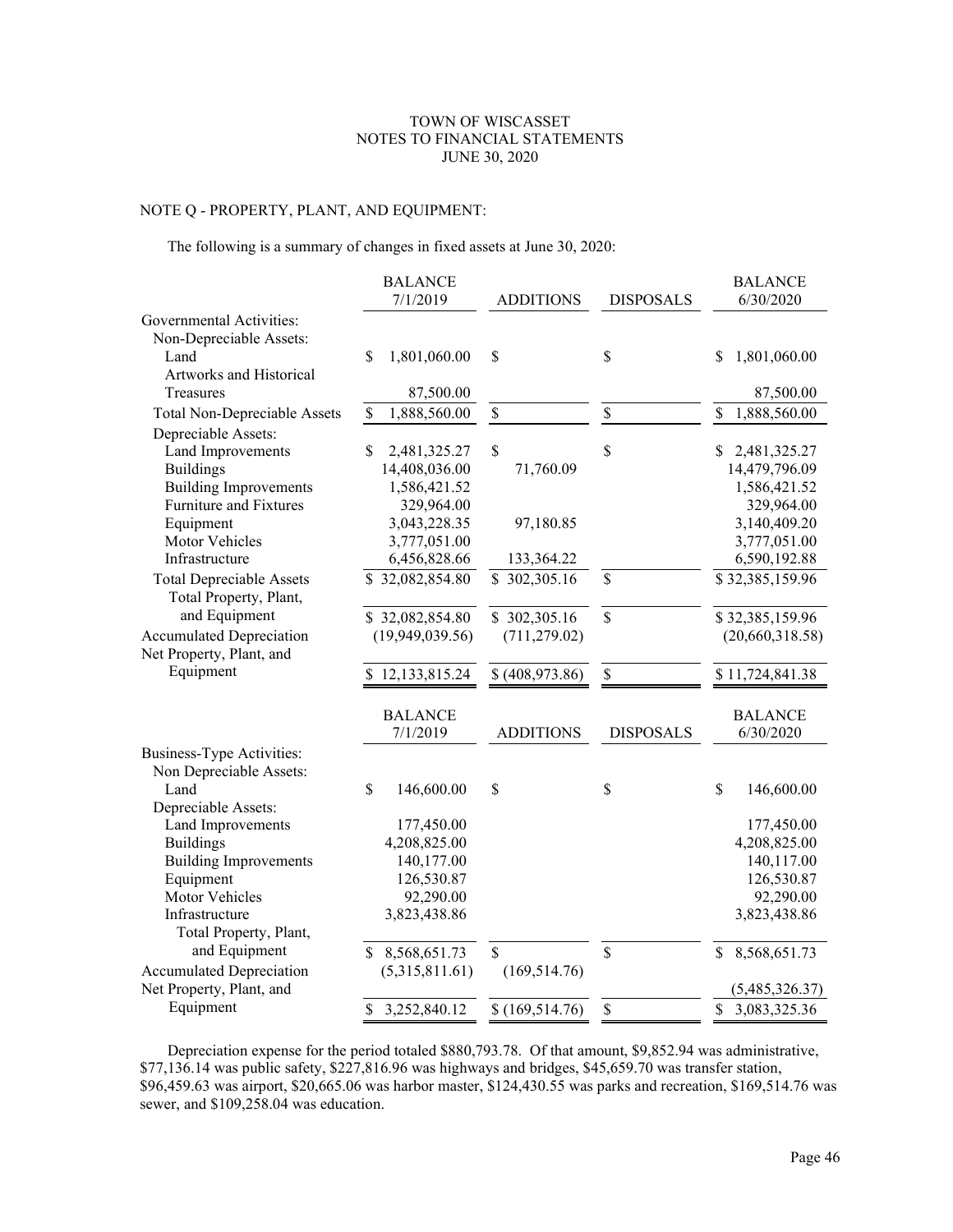#### NOTE R - RISK MANAGEMENT:

 The Town is exposed to various risks of loss related to torts; theft of, damage to, and destruction of assets; errors and omissions; injuries to employees; and natural disasters. All significant losses are covered by commercial insurance. There has been no significant reduction in insurance coverage. Settlement amounts have not exceeded insurance coverage for the current year or the three prior years.

#### NOTE S - INTEREST COST INCURRED:

 During the current year the Town incurred interest costs totaling \$75,367.79, which was charged as an expense to the various operating accounts.

# NOTE T - OVERLAPPING DEBT:

 The Town of Wiscasset is situated in Lincoln County and is therefore subject to annual assessment of its proportional share of county expenses. Long-term debt outstanding in Lincoln County, for which the Town of Wiscasset would be proportionally responsible in the event the County defaulted, is approximately \$3,695,000.00 at June 30, 2020. The Town of Wiscasset's share would be 6.13% of the debt, or approximately \$226,319.00.

#### NOTE U - COMMITMENTS:

 On December 9, 2003, the Town legislative body authorized \$1,750,000.00 in principal debt and related finance costs to acquire 431 acres of land formerly owned by Maine Yankee Atomic Power Company. The Town worked with Wiscasset Development, Inc. (WDI) which is a private development entity. WDI owned Ferry Road Development Co., LLC (FRDCo) which was the WDI subsidiary that actually purchased the 431 acres of land from Maine Yankee; and Wiscasset, LLC, a subsidiary of National RE/sources, LLC, a Greenwich, Connecticut based developer, purchased FRDCo.

 The LLC made an initial \$500,000.00 payment at the time of closing on the total \$1,750,000.00 purchase. The Town issued a non-tax exempt bond in the amount of \$1,250,000.00 with a 5.5% interest rate and loaned that same amount to WDI and FRDCo to pay the balance. The Town held a land-collateralized promissory note with WDI, which has been retired. WDI held a similar promissory note with Wiscasset, LLC. The Town has since foreclosed on the property and WDI is effectively dissolved.

 The legal structure described above was established to remove financial and legal liability from the Town and place it on the private development entity, WDI. A 412/A bond with an original amount of \$937,500.00 was also secured and being financed through a tax increment financing district.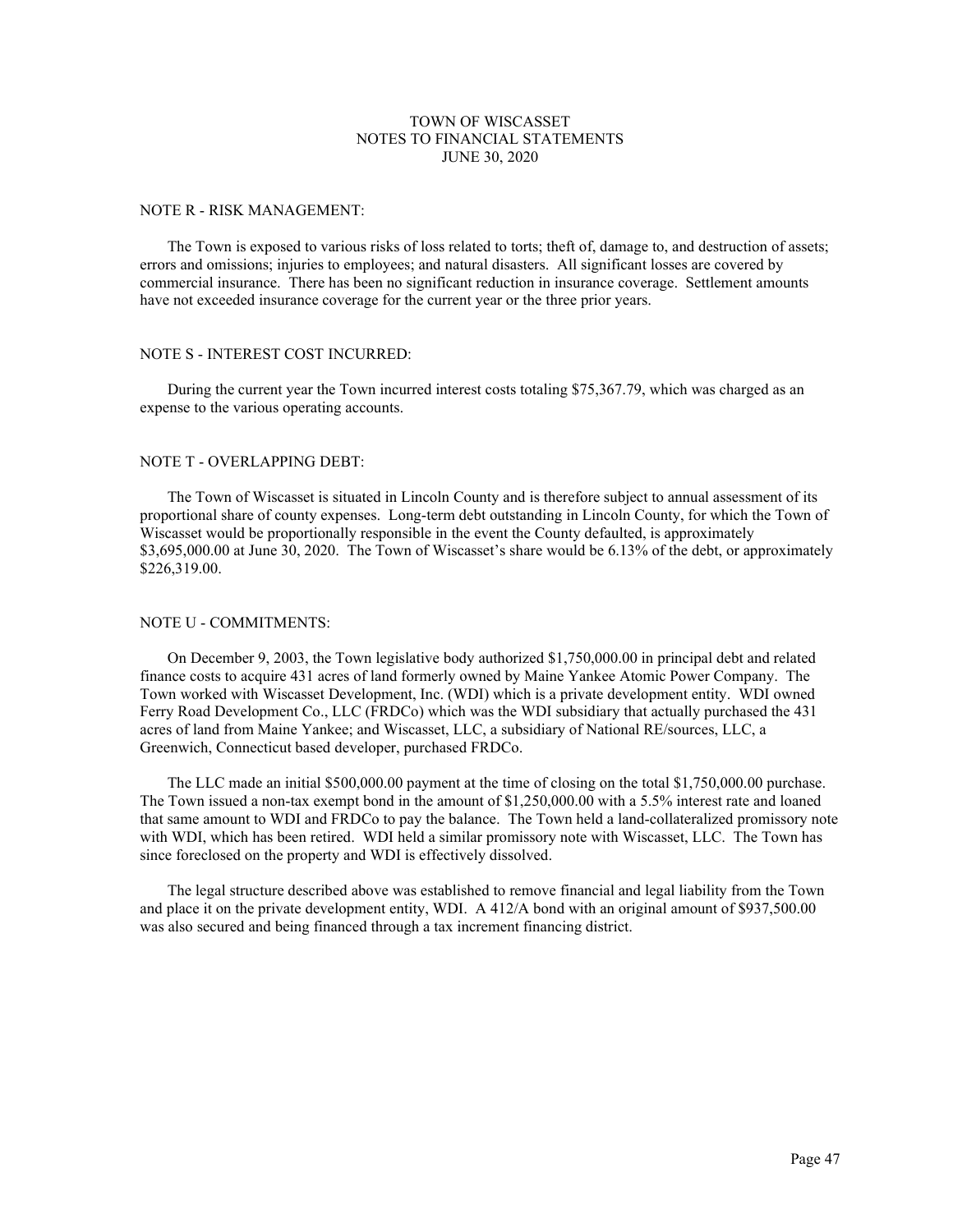# TOWN OF WISCASSET BUDGETARY COMPARISON SCHEDULE - GENERAL FUND FOR THE YEAR ENDED JUNE 30, 2020

|                                             | ORIGINAL           |                    |
|---------------------------------------------|--------------------|--------------------|
|                                             | <b>AND FINAL</b>   |                    |
|                                             | <b>BUDGET</b>      | <b>ACTUAL</b>      |
| <b>REVENUES:</b>                            |                    |                    |
| <b>Property Taxes</b>                       | 9,081,645.59<br>\$ | \$ 8,936,166.78    |
| <b>Excise Taxes</b>                         | 675,000.00         | 676,034.77         |
| <b>Intergovernmental Revenues</b>           | 587,776.63         | 681,295.79         |
| Leisure Services                            | 466,800.00         | 346,832.91         |
| <b>General Government</b>                   | 92,740.00          | 56,151.79          |
| General Assistance                          | 11,000.00          | 10,598.01          |
| <b>Public Works</b>                         | 47,000.00          | 49,304.00          |
| <b>Public Safety</b>                        | 289,750.00         | 341,959.97         |
| Miscellaneous                               | 51,700.00          | 92,489.86          |
| Interest                                    | 58,000.00          | 81,503.88          |
| <b>Airport Fees</b>                         | 58,580.00          | 67,653.10          |
| Maine Yankee Impact Fee                     | 120,000.00         | 135,500.00         |
| Sale of Property                            |                    | 11.00              |
| Health and Sanitation Revenue               | 254,022.00         | 256,101.21         |
| Education                                   |                    | 1,302,196.68       |
| <b>Total Revenues</b>                       | \$11,794,014.22    | \$13,033,799.75    |
|                                             |                    |                    |
| <b>EXPENDITURES:</b>                        |                    |                    |
| Education                                   | \$5,926,553.14     | \$7,488,613.60     |
| <b>General Government</b>                   | 868,007.00         | 613,437.93         |
| <b>Public Assistance</b>                    | 85,650.00          | 83,272.24          |
| Public Works                                | 651,815.00         | 563,724.19         |
| <b>Public Safety</b>                        | 1,707,023.00       | 1,614,497.33       |
| Leisure Services                            | 857,197.00         | 729,642.88         |
| <b>Special Assessments</b>                  | 624,976.00         | 624,975.37         |
| Miscellaneous                               | 20,000.00          | 10,797.95          |
| Debt Service                                | 228,234.00         | 231,080.64         |
| Unclassified                                | 131,909.00         | 91,288.52          |
| <b>Health and Sanitation</b>                | 593,944.00         | 587,341.18         |
| <b>Total Expenditures</b>                   | \$11,695,308.14    | \$12,638,671.83    |
| <b>Excess of Revenues Over Expenditures</b> | \$<br>98,706.08    | \$<br>395,127.92   |
| OTHER FINANCING SOURCES (USES):             |                    |                    |
| <b>Operating Transfers - Out</b>            | \$<br>(320,091.20) | \$<br>(320,091.20) |
| <b>Operating Transfers - In</b>             | 274,714.00         | 274,714.35         |
| <b>Total Other Financing Sources (Uses)</b> | S<br>(45,377.20)   | \$<br>(45,376.85)  |
| Excess of Expenditures and Other Uses Over  |                    |                    |
| <b>Expenditures and Other Uses</b>          | 53,328.88<br>\$.   | \$<br>349,751.07   |
| Fund Balance, July 1, 2019                  | 2,571,187.13       | 2,571,187.13       |
| Fund Balance, June 30, 2020                 | \$2,624,516.01     | \$2,920,938.20     |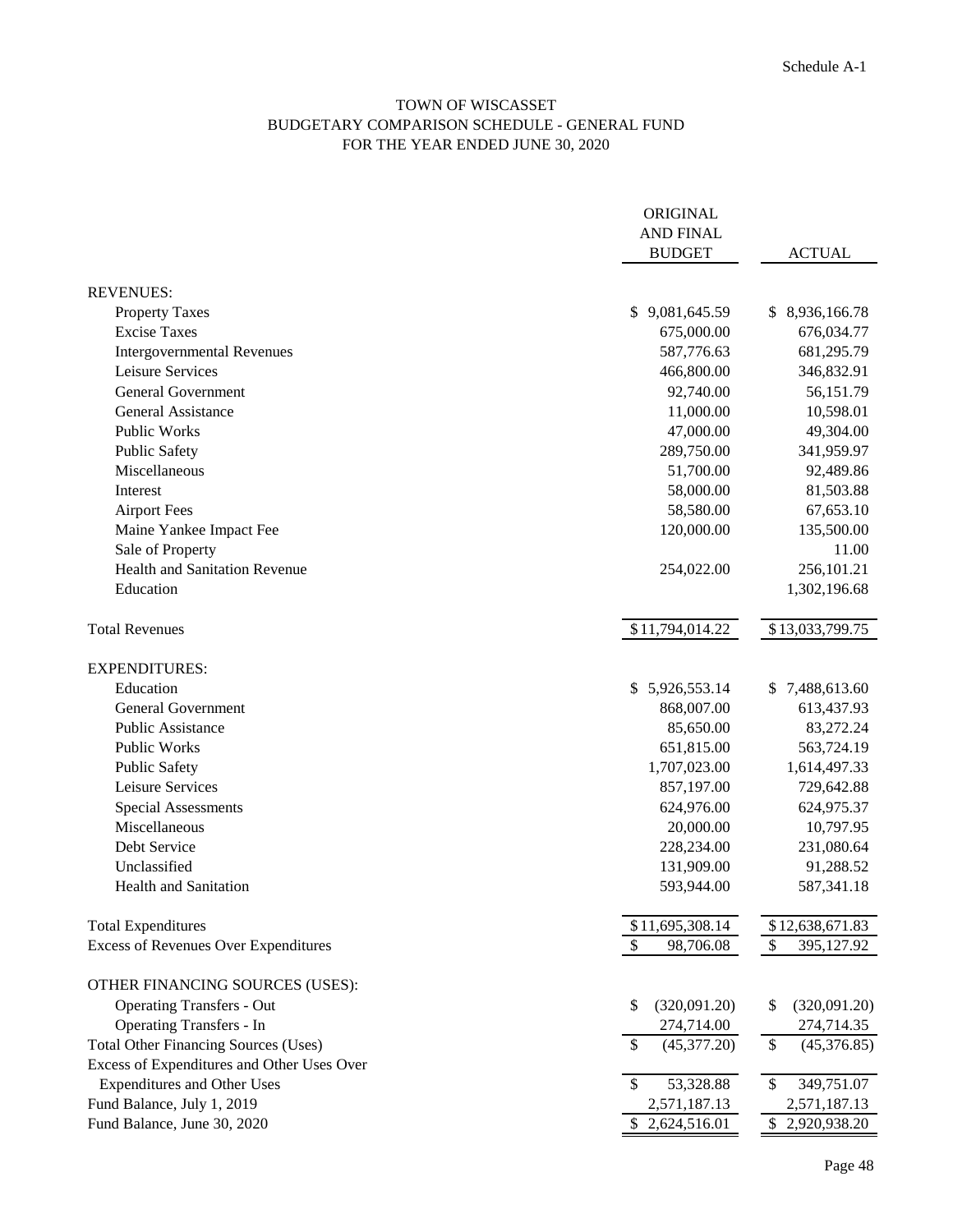#### TOWN OF WISCASSET SCHEDULE OF TOWN'S PROPORTIONATE SHARE OF NET PENSION LIABILITY MAINE PUBLIC EMPLOYEES RETIREMENT SYSTEM CONSOLIDATED PLAN (PLD) AND STATE EMPLOYEE AND TEACHER PLAN (SET) LAST 10 FISCAL YEARS\*

|                                                                            |    |           | 2020**           | 2019**           | 2018**           |
|----------------------------------------------------------------------------|----|-----------|------------------|------------------|------------------|
| <b>PLD Plan</b>                                                            |    |           |                  |                  |                  |
| Town of Wiscasset's Proportion of the Net Pension Liability                |    |           | .099289%         | .12496%          | .122040%         |
| Town of Wiscasset's Proportionate Share of the Net Pension Liability       |    |           | \$<br>303,490    | \$<br>341,987    | \$<br>499,677    |
| Town of Wiscasset's Covered-Employee Payroll                               |    |           | \$<br>679,296    | \$<br>817,442    | \$<br>984,302    |
| Town of Wiscasset's Proportionate Share of the Net Pension Liability as a  |    |           |                  |                  |                  |
| Percentage of its Covered-Employee Payroll                                 |    |           | 44.67%           | 41.8%            | 50.7%            |
| Plan Fiduciary Net Position as a Percentage of the Total Pension Liability |    |           | (108.73%)        | $(78.8\%)$       | (35.388%)        |
| <b>SET Plan</b>                                                            |    |           |                  |                  |                  |
| Town of Wiscasset's Proportion of the Net Pension Liability                |    |           | .01833%          | .01833%          | .015603%         |
| Town of Wiscasset's Proportionate Share of the Net Pension Liability       |    |           | \$<br>(260, 017) | \$<br>(247, 380) | \$<br>(187, 573) |
| State's Proportionate Share of the Net Pension Liability Associated with   |    |           |                  |                  |                  |
| the Town of Wiscasset                                                      |    |           | \$               | \$               | \$               |
| Town of Wiscasset's Covered-Employee Payroll                               |    |           | \$<br>4,354,958  | \$<br>4,655,035  | \$<br>4,445,282  |
| Town of Wiscasset's Proportionate Share of the Net Pension Liability as a  |    |           |                  |                  |                  |
| Percentage of its Covered-Employee Payroll                                 |    |           | 0%               | 0%               | 0%               |
| Plan Fiduciary Net Position as a Percentage of the Total Pension Liability |    |           | (28.55%)         | $(55.6\%)$       | $(2.03\%)$       |
|                                                                            |    | 2017**    | 2016**           | 2015**           | 2014**           |
| <b>PLD Plan</b>                                                            |    |           |                  |                  |                  |
| Town of Wiscasset's Proportion of the Net Pension Liability                |    | .0121843% | .109891%         | .087855%         | .075970%         |
| Town of Wiscasset's Proportionate Share of the Net Pension Liability       | S  | 498,870   | \$<br>583,885    | \$<br>280,298    | \$<br>116,904    |
| Town of Wiscasset's Covered-Employee Payroll                               | \$ | 932,447   | \$<br>918,332    | \$<br>845,903    | \$<br>968,708    |
| Town of Wiscasset's Proportionate Share of the Net Pension Liability as a  |    |           |                  |                  |                  |
| Percentage of its Covered-Employee Payroll                                 |    | 53.5011%  | 63.5185%         | 33.136%          | 12.065%          |
| Plan Fiduciary Net Position as a Percentage of the Total Pension Liability |    | (83.58%)  | $(59.81\%)$      | $(96.10\%)$      | $(187.00\%)$     |
| <b>SET Plan</b>                                                            |    |           |                  |                  |                  |
| Town of Wiscasset's Proportion of the Net Pension Liability                |    | .016500%  | .027770%         | .013657%         | 0%               |
| Town of Wiscasset's Proportionate Share of the Net Pension Liability       | \$ | 226,639   | \$<br>490,602    | \$<br>180,322    | \$               |
| State's Proportionate Share of the Net Pension Liability Associated with   |    |           |                  |                  |                  |
| the Town of Wiscasset                                                      | \$ |           | \$               | \$               | \$               |
| Town of Wiscasset's Covered-Employee Payroll                               | \$ | 4,504,337 | \$<br>4,594,681  | \$               | \$               |
| Town of Wiscasset's Proportionate Share of the Net Pension Liability as a  |    |           |                  |                  |                  |
| Percentage of its Covered-Employee Payroll                                 |    | 0%        | 0%               | 0%               | 0%               |
| Plan Fiduciary Net Position as a Percentage of the Total Pension Liability |    | (121.33%) | $(41.56\%)$      | (29.98%)         | 0%               |

\* Only seven years of information available.

\*\* The amounts presented for each fiscal year were determined as of the prior fiscal year. Page 49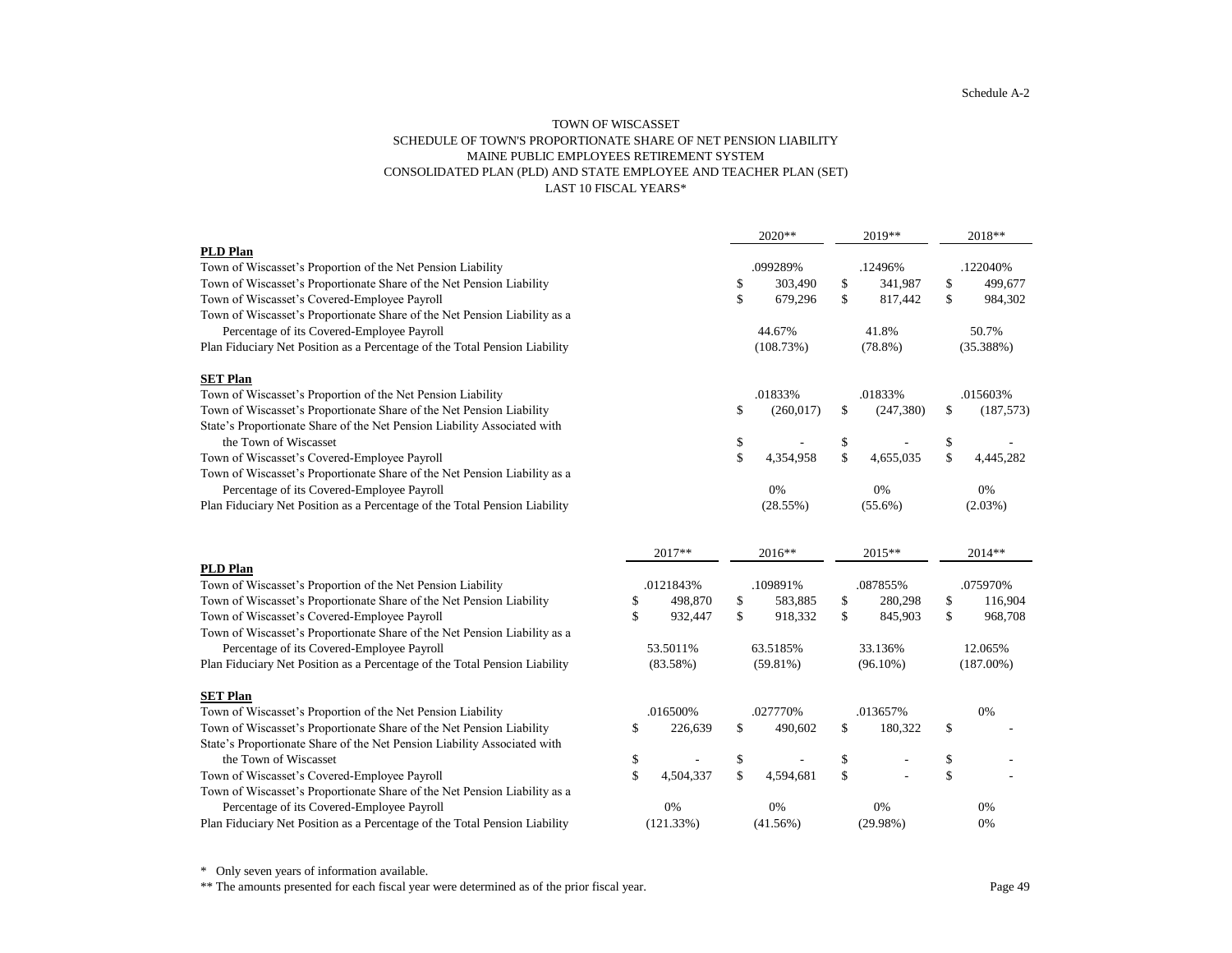#### TOWN OF WISCASSET SCHEDULE OF TOWN CONTRIBUTIONS MAINE PUBLIC EMPLOYEES RETIREMENT SYSTEM CONSOLIDATED PLAN (PLD) AND STATE EMPLOYEE AND TEACHER PLAN (SET) LAST 10 FISCAL YEARS\*

|                                                                                                                                                                                  |                             |           | 2020                  |          | 2019                  |          | 2018                  |
|----------------------------------------------------------------------------------------------------------------------------------------------------------------------------------|-----------------------------|-----------|-----------------------|----------|-----------------------|----------|-----------------------|
| <b>PLD Plan</b><br><b>Contractually Required Contribution</b><br>Contributions in Relation to the Contractually Required Contribution<br><b>Contribution Deficiency (Excess)</b> |                             | \$<br>\$. | 51,690<br>(51,690)    | \$<br>\$ | 59,050<br>(59,050)    | \$<br>\$ | 78,622<br>(78, 622)   |
| Town of Wiscasset's Covered-Employee Payroll<br>Contribution as a Percentage of Covered-Employee Payroll                                                                         |                             | \$        | 679,296<br>7.6%       | \$       | 817,442<br>7.3%       | \$       | 984,302<br>8.00%      |
| <b>SET Plan</b><br><b>Contractually Required Contribution</b><br>Contributions in Relation to the Contractually Required Contribution<br>Contribution Deficiency (Excess)        |                             | \$        | 187,209<br>(187,209)  | \$<br>\$ | 184,805<br>(184, 805) | \$<br>\$ | 184,566<br>(184, 566) |
| Town of Wiscasset's Covered-Employee Payroll<br>Contribution as a Percentage of Covered-Employee Payroll                                                                         |                             | \$        | 4,354,958<br>4.3%     | \$       | 4,655,035<br>3.97%    | \$       | 4,445,282<br>4.15%    |
| <b>PLD Plan</b>                                                                                                                                                                  | 2017                        |           | 2016                  |          | 2015                  |          | 2014                  |
| <b>Contractually Required Contribution</b><br>Contributions in Relation to the Contractually Required Contribution<br>Contribution Deficiency (Excess)                           | \$<br>60,609<br>(60, 609)   | \$<br>\$  | 51,425<br>(51, 425)   | \$<br>\$ | 35,912<br>(35, 912)   | \$<br>\$ | 37,273<br>(37, 273)   |
| Town of Wiscasset's Covered-Employee Payroll<br>Contribution as a Percentage of Covered-Employee Payroll                                                                         | \$<br>932,447<br>6.50%      | \$        | 918,332<br>5.60%      | \$       | 845,903<br>4.25%      | \$       | 968,708<br>3.85%      |
| <b>SET Plan</b><br><b>Contractually Required Contribution</b><br>Contributions in Relation to the Contractually Required Contribution                                            | \$<br>151,346<br>(151, 346) | \$        | 188,461<br>(188, 461) | \$       |                       | \$       |                       |
| Contribution Deficiency (Excess)<br>Town of Wiscasset's Covered-Employee Payroll                                                                                                 | \$<br>4,504,377             | \$<br>\$  | 4,594,681             | \$<br>\$ |                       | \$<br>\$ |                       |

\* Only seven years of information available.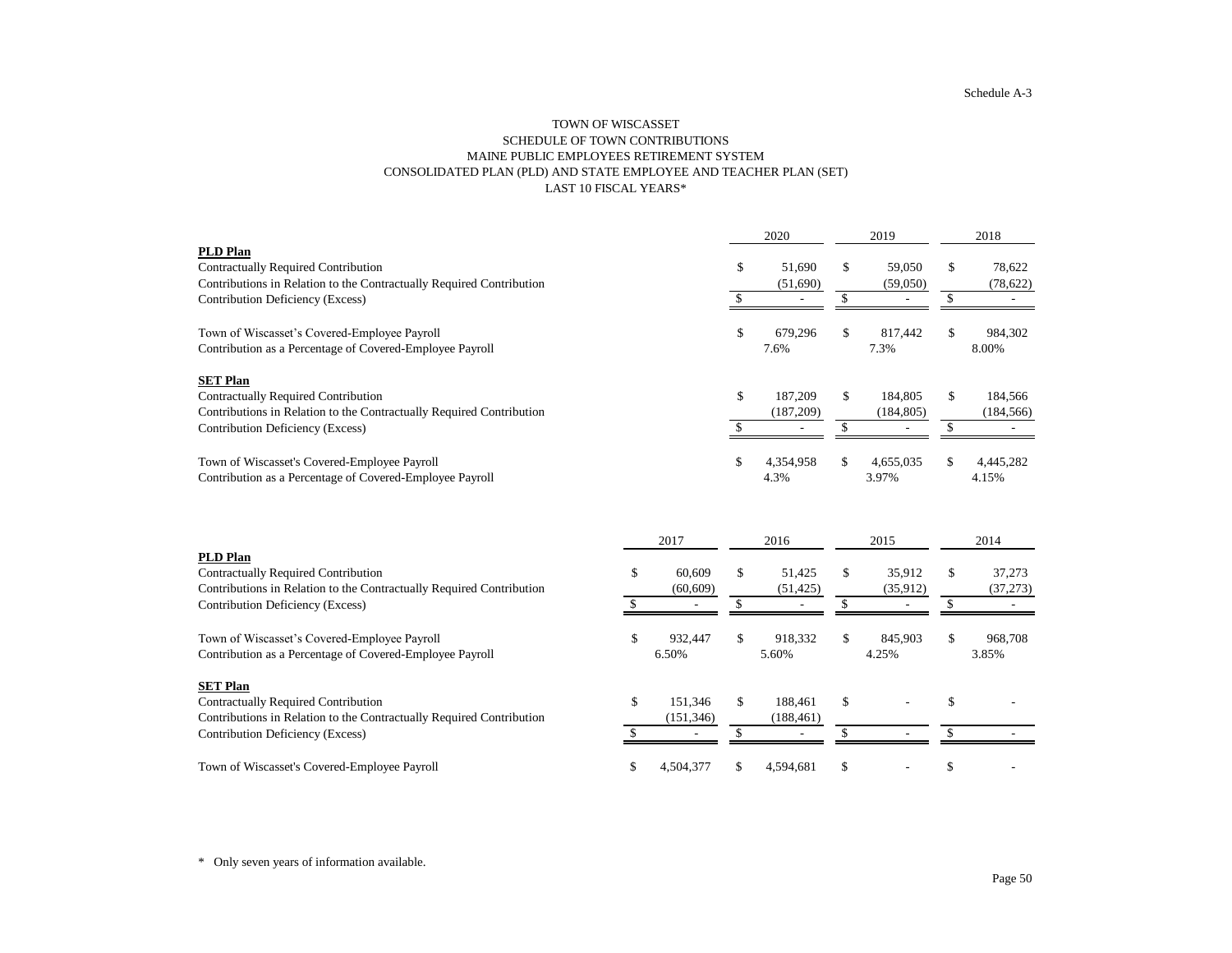# TOWN OF WISCASSET STATEMENT OF CHANGES IN UNAPPROPRIATED FUND BALANCE FOR THE YEAR ENDED JUNE 30, 2020

| Unappropriated Fund Balance, July 1, 2019                     |                  | \$<br>131,826.70 |
|---------------------------------------------------------------|------------------|------------------|
| <b>INCREASE:</b>                                              |                  |                  |
| <b>Operating Account Balances Lapsed - Net (Schedule B-2)</b> | \$<br>620,647.22 |                  |
| Change in Nonspendable Taxes                                  | 139,269.49       |                  |
| Decrease in Deferred Property Taxes                           | 57,723.92        |                  |
|                                                               |                  | 817,640.63       |
| <b>Total Available</b>                                        |                  | \$<br>949,467.33 |
| <b>DECREASE:</b>                                              |                  |                  |
| Increase in Deferred Property Taxes                           | \$<br>192,057.00 |                  |
| Reclassified Nonspendable Taxes                               | 9,699.00         |                  |
|                                                               |                  | 201,756.00       |
| Unappropriated Fund Balance at June 30, 2020                  |                  | 747,711.33       |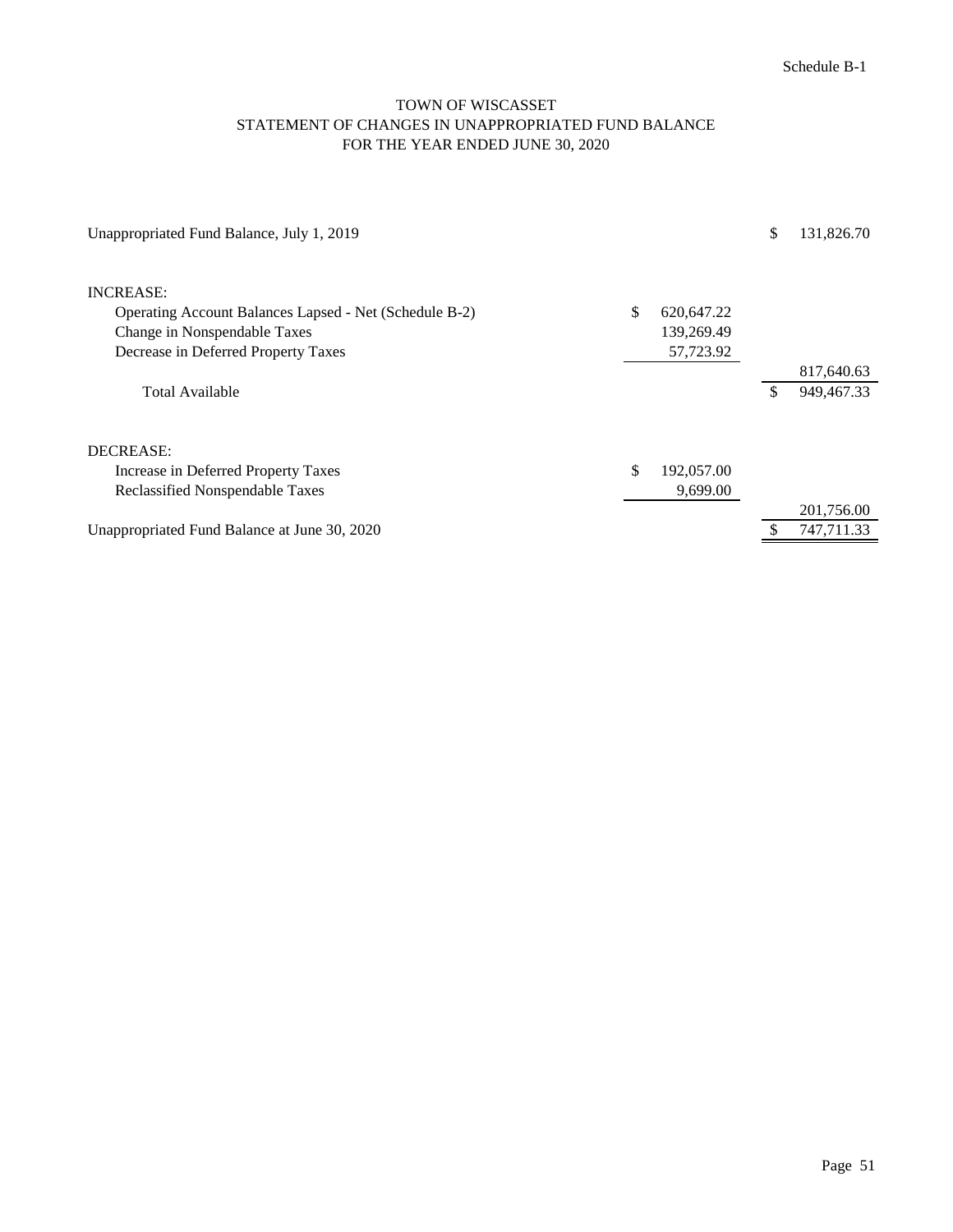# TOWN OF WISCASSET STATEMENT OF DEPARTMENTAL OPERATIONS FOR THE YEAR ENDED JUNE 30, 2020

|                                           |                          |                |                           |                       |                           | <b>EXCESS</b> |
|-------------------------------------------|--------------------------|----------------|---------------------------|-----------------------|---------------------------|---------------|
|                                           |                          | <b>REVENUE</b> |                           | <b>APPROPRIATIONS</b> |                           | (SHORTFALL)   |
| <b>GENERAL GOVERNMENT REVENUES:</b>       |                          |                |                           |                       |                           |               |
| <b>Interest on Property Taxes</b>         | \$                       | 49,176.82      | \$                        | 48,000.00             | \$                        | 1,176.82      |
| Homestead Reimbursement                   |                          | 244,914.00     |                           | 244,914.28            |                           | (0.28)        |
| <b>State Reimbursements</b>               |                          | 63,399.17      |                           | 56,862.35             |                           | 6,536.82      |
| <b>State Revenue Sharing</b>              |                          | 372,982.62     |                           | 286,000.00            |                           | 86,982.62     |
| <b>General Assistance</b>                 |                          | 10,598.01      |                           | 11,000.00             |                           | (401.99)      |
| Supplemental Taxes                        |                          | 895.50         |                           |                       |                           | 895.50        |
| <b>Excise Taxes</b>                       |                          | 676,034.77     |                           | 675,000.00            |                           | 1,034.77      |
| <b>Interest Income</b>                    |                          | 32,327.06      |                           | 10,000.00             |                           | 22,327.06     |
| Fees and Permits                          |                          | 56,151.79      |                           | 92,740.00             |                           | (36,588.21)   |
| Miscellaneous Income                      |                          | 77,463.76      |                           | 37,700.00             |                           | 39,763.76     |
|                                           | \$                       | 1,583,943.50   | $\overline{\mathcal{S}}$  | 1,462,216.63          | $\overline{\mathcal{S}}$  | 121,726.87    |
| PUBLIC SAFETY REVENUES:                   |                          |                |                           |                       |                           |               |
| <b>EMS</b> Fees                           | \$                       | 338,244.65     | \$                        | 288,000.00            | \$                        | 50,244.65     |
| <b>Police Department Fees</b>             |                          | 3,715.32       |                           | 1,750.00              |                           | 1,965.32      |
|                                           | $\overline{\mathcal{S}}$ | 341,959.97     | $\overline{\$}$           | 289,750.00            | $\overline{\$}$           | 52,209.97     |
| HEALTH AND SANITATION REVENUE:            |                          |                |                           |                       |                           |               |
| <b>Transfer Station Fees</b>              | \$                       | 256,101.21     | $\boldsymbol{\mathsf{S}}$ | 254,022.00            | $\$\,$                    | 2,079.21      |
| PUBLIC WORKS REVENUE:                     |                          |                |                           |                       |                           |               |
| <b>Local Road Assistance</b>              | \$                       | 49,304.00      | $\boldsymbol{\mathsf{S}}$ | 47,000.00             | $\boldsymbol{\mathsf{S}}$ | 2,304.00      |
| LEISURE SERVICES REVENUE:                 |                          |                |                           |                       |                           |               |
| <b>Waterfront Excise Taxes</b>            | \$                       | 5,709.70       | \$                        | 6,050.00              | \$                        | (340.30)      |
| <b>Waterfront Fees</b>                    |                          | 8,654.00       |                           | 14,750.00             |                           | (6,096.00)    |
| <b>Community Center - Senior Services</b> |                          | 5,028.00       |                           | 6,000.00              |                           | (972.00)      |
| <b>Community Center - Fees</b>            |                          | 327,441.21     |                           | 440,000.00            |                           | (112, 558.79) |
|                                           | $\$\,$                   | 346,832.91     | $\boldsymbol{\$}$         | 466,800.00            | $\boldsymbol{\mathsf{S}}$ | (119, 967.09) |
| UNCLASSIFIED REVENUE:                     |                          |                |                           |                       |                           |               |
| <b>Airport Fees</b>                       | \$                       | 67,653.10      | \$                        | 58,580.00             | \$                        | 9,073.10      |
| Maine Yankee Impact Fee                   |                          | 135,500.00     |                           | 120,000.00            |                           | 15,500.00     |
| Sale of Property                          |                          | 11.00          |                           |                       |                           | 11.00         |
| From Capital Reserve                      |                          | 274,714.35     |                           | 274,714.00            |                           | 0.35          |
| From TIF Reserve                          |                          | 14,000.00      |                           | 14,000.00             |                           |               |
|                                           | \$                       | 491,878.45     | \$                        | 467,294.00            | $\mathcal{S}$             | 24,584.10     |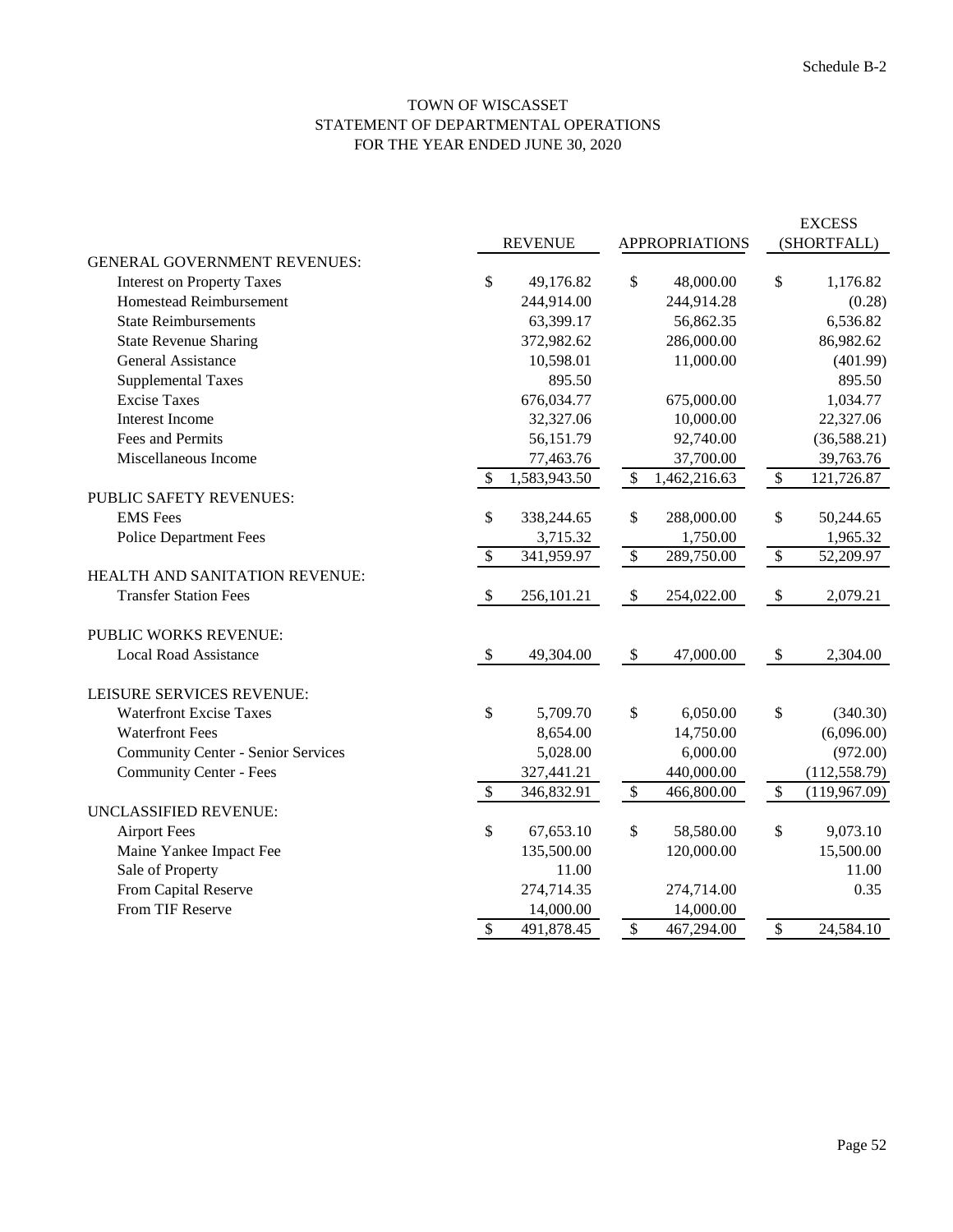|                               |               | <b>BALANCE</b><br><b>FORWARD</b><br>7/1/19 |     | <b>APPROPRIATIONS</b> |              | <b>CASH</b><br><b>RECEIPTS</b> |     | <b>TOTAL</b>   |               | <b>CASH</b><br><b>DISBURSED</b> |              | <b>TRANSFERS</b><br><b>OUT</b> | <b>UNEXPENDED</b><br>(OVERDRAFT) |              | <b>BALANCE</b><br><b>FORWARD</b><br>6/30/20 |
|-------------------------------|---------------|--------------------------------------------|-----|-----------------------|--------------|--------------------------------|-----|----------------|---------------|---------------------------------|--------------|--------------------------------|----------------------------------|--------------|---------------------------------------------|
| <b>GENERAL GOVERNMENT:</b>    |               |                                            |     |                       |              |                                |     |                |               |                                 |              |                                |                                  |              |                                             |
| Administration                | \$            |                                            | \$  | 172,056.00            | \$           |                                | \$  | 172,056.00     | $\mathcal{S}$ | 159,744.64                      | $\mathbf S$  |                                | \$<br>5,138.83                   | \$           | 7,172.53                                    |
| Office of the Selectmen       |               |                                            |     | 27,162.00             |              |                                |     | 27,162.00      |               | 20,772.44                       |              |                                | 3,389.56                         |              | 3,000.00                                    |
| <b>Town Assessor</b>          |               |                                            |     | 6,778.00              |              |                                |     | 6,778.00       |               | 4,275.75                        |              |                                | 2,502.25                         |              |                                             |
| Finance/Tax Collection        |               | 5,250.00                                   |     | 223,261.00            |              |                                |     | 228,511.00     |               | 176,883.36                      |              |                                | 51,627.64                        |              |                                             |
| Town Clerk/Other              |               |                                            |     | 90,381.00             |              |                                |     | 90,381.00      |               | 86,590.53                       |              |                                | 3,790.47                         |              |                                             |
| Elections                     |               |                                            |     | 19,185.00             |              |                                |     | 19,185.00      |               | 4,920.73                        |              |                                |                                  |              | 14,264.27                                   |
| Municipal Building            |               |                                            |     |                       |              |                                |     |                |               |                                 |              |                                |                                  |              |                                             |
| Maintenance                   |               | 10,000.00                                  |     | 85,141.00             |              |                                |     | 95,141.00      |               | 84,359.36                       |              |                                | 10,781.64                        |              |                                             |
| <b>Community Planning</b>     |               |                                            |     | 28,700.00             |              |                                |     | 28,700.00      |               |                                 |              |                                |                                  |              | 28,700.00                                   |
| <b>Contracted Services</b>    |               |                                            |     | 197,500.00            |              |                                |     | 197,500.00     |               | 102,414.41                      |              |                                | 38,585.59                        |              | 56,500.00                                   |
| <b>TAN</b> Interest           |               |                                            |     | 15,000.00             |              |                                |     | 15,000.00      |               | 1,800.00                        |              |                                | 13,200.00                        |              |                                             |
| <b>Boards and Committees</b>  |               |                                            |     | 2,843.00              |              |                                |     | 2,843.00       |               | 2,155.37                        |              |                                | 687.63                           |              |                                             |
|                               | \$            | 15,250.00                                  | \$  | 868,007.00            | $\mathbb{S}$ | $\sim$                         | \$  | 883,257.00     | \$            | 643,916.59                      | $\mathbb{S}$ |                                | \$<br>129,703.61                 | \$           | 109,636.80                                  |
| <b>PUBLIC SAFETY:</b>         |               |                                            |     |                       |              |                                |     |                |               |                                 |              |                                |                                  |              |                                             |
| Police Department             | \$            | 5,000.00                                   | \$  | 485,707.00            | \$           |                                |     | 490,707.00     |               | 482,158.97                      | \$           |                                | \$<br>8,548.03                   | \$           |                                             |
| Fire Department               |               | 10,000.00                                  |     | 150,938.00            |              |                                |     | 160,938.00     |               | 121,089.08                      |              |                                | 39,848.92                        |              |                                             |
| Insurance                     |               |                                            |     | 201,143.00            |              |                                |     | 201,143.00     |               | 188,499.74                      |              |                                | 12,643.26                        |              |                                             |
| <b>Public Utilities</b>       |               |                                            |     | 275,314.00            |              |                                |     | 275,314.00     |               | 274,678.10                      |              |                                | 635.90                           |              |                                             |
| Code Enforcement              |               |                                            |     | 35,956.00             |              |                                |     | 35,956.00      |               | 34,291.82                       |              |                                | 1,664.18                         |              |                                             |
| <b>Ambulance Services</b>     |               |                                            |     | 540,598.00            |              |                                |     | 540,598.00     |               | 503,524.26                      |              |                                | 37,073.74                        |              |                                             |
| Animal Control                |               |                                            |     | 17,367.00             |              |                                |     | 17,367.00      |               | 10,255.36                       |              |                                | 7,111.64                         |              |                                             |
|                               | \$.           | 15,000.00                                  | \$  | 1,707,023.00          | $\mathbb{S}$ |                                |     | \$1,722,023.00 |               | \$1,614,497.33                  | $\mathbb{S}$ |                                | \$<br>107,525.67                 | $\mathbb{S}$ |                                             |
| <b>HEALTH AND SANITATION:</b> |               |                                            |     |                       |              |                                |     |                |               |                                 |              |                                |                                  |              |                                             |
| <b>Transfer Station</b>       | \$            |                                            |     | 593,944.00            | \$           |                                | \$  | 593,944.00     | \$.           | 587,341.18                      | \$           |                                | \$<br>6,602.82                   | \$           |                                             |
| <b>PUBLIC WORKS:</b>          |               |                                            |     |                       |              |                                |     |                |               |                                 |              |                                |                                  |              |                                             |
| Highway                       |               | 15,000.00                                  | -\$ | 651,815.00            | -\$          |                                | \$. | 666,815.00     | <sup>\$</sup> | 561,153.84                      | -\$          |                                | \$<br>105,661.16                 | \$           |                                             |
| LEISURE SERVICES:             |               |                                            |     |                       |              |                                |     |                |               |                                 |              |                                |                                  |              |                                             |
| Waterfront/Harbors            | \$            | 10,000.00                                  | \$  | 54,909.00             | \$           |                                | \$  | 64,909.00      | <sup>\$</sup> | 29,210.41                       | \$           |                                | \$<br>10,000.59                  | \$           | 25,698.00                                   |
| Recreation                    |               |                                            |     | 790,288.00            |              |                                |     | 790,288.00     |               | 689,597.23                      |              |                                | 100,690.77                       |              |                                             |
| <b>General Celebrations</b>   |               |                                            |     | 12,000.00             |              |                                |     | 12,000.00      |               | 10,835.24                       |              |                                | 1,164.76                         |              |                                             |
|                               | $\mathcal{S}$ | 10,000.00                                  | \$  | 857,197.00            | $\mathbb{S}$ |                                | \$  | 867,197.00     | \$            | 729,642.88                      | $\mathbb{S}$ |                                | \$<br>111.856.12                 | \$           | 25,698.00                                   |

#### TOWN OF WISCASSET STATEMENT OF DEPARTMENTAL OPERATIONS FOR THE YEAR ENDED JUNE 30, 2020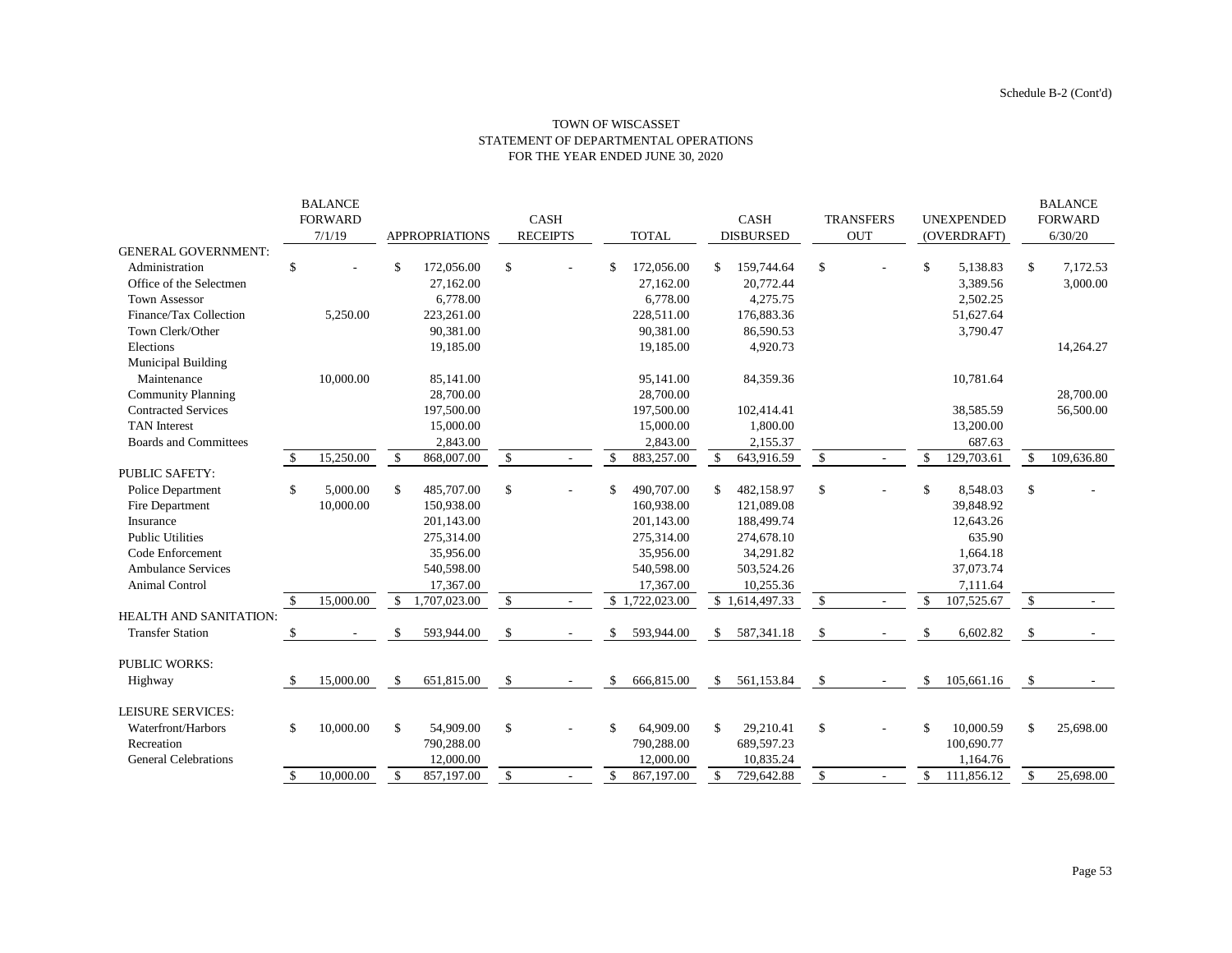|                                                                        |                         | <b>BALANCE</b><br><b>FORWARD</b><br>7/1/19 | <b>APPROPRIATIONS</b>        |              | <b>CASH</b><br><b>RECEIPTS</b> |     | <b>TOTAL</b>                       |    | <b>CASH</b><br><b>DISBURSED</b> |               | <b>TRANSFERS</b><br><b>OUT</b> |                    | <b>UNEXPENDED</b><br>(OVERDRAFT) |               | <b>BALANCE</b><br><b>FORWARD</b><br>6/30/20 |
|------------------------------------------------------------------------|-------------------------|--------------------------------------------|------------------------------|--------------|--------------------------------|-----|------------------------------------|----|---------------------------------|---------------|--------------------------------|--------------------|----------------------------------|---------------|---------------------------------------------|
| MISCELLANEOUS:<br>Contingency                                          |                         |                                            | 20,000.00                    | \$           |                                |     | 20,000.00                          | -S | 10,797.95                       | S.            |                                | \$                 | 3,202.05                         | \$            | 6,000.00                                    |
| PUBLIC ASSISTANCE:                                                     |                         |                                            |                              |              |                                |     |                                    |    |                                 |               |                                |                    |                                  |               |                                             |
| General Assistance<br>Social Service Agencies                          | \$                      |                                            | \$<br>22,785.00<br>62,865.00 | \$           |                                | \$  | 22,785.00<br>62,865.00             |    | 20.407.24<br>62,865.00          | \$.           |                                | \$                 | (215.00)                         | \$            | 2,592.76                                    |
|                                                                        | $\sqrt[6]{\frac{1}{2}}$ | $\sim$                                     | \$<br>85,650.00              | \$           | $\sim$                         | \$  | 85,650.00                          | S  | 83,272.24                       | \$            | ÷.                             | \$                 | (215.00)                         | \$            | 2,592.76                                    |
| <b>EDUCATION:</b><br><b>Adult Education</b><br><b>Wiscasset School</b> | \$                      |                                            | \$<br>12,500.00              | \$           |                                | \$  | 12,500.00                          | \$ |                                 | <sup>\$</sup> | 12,500.00                      | \$                 |                                  | \$            |                                             |
| Department                                                             |                         | 1,605,196.37                               | 5,986,553.14                 |              | 1,302,196.68                   |     | 8,893,946.19                       |    | 7,488,558.60                    |               | 60,000.00                      |                    |                                  |               | 1,345,387.59                                |
|                                                                        |                         | \$1,605,196.37                             | \$<br>5,999,053.14           |              | \$1,302,196.68                 |     | \$8,906,446.19                     |    | \$7,488,558.60                  | S.            | 72,500.00                      | $\mathbf{\hat{S}}$ |                                  |               | \$1,345,387.59                              |
| SPECIAL ASSESSMENTS:<br>County Tax<br>Overlay                          | \$                      |                                            | 624,976.00<br>53,328.88      | \$           |                                |     | 624,976.00<br>53,328.88            |    | 624,975.37<br>2,342.23          | \$            |                                | \$                 | 0.63<br>50,986.65                | \$            |                                             |
| <b>TIF Economic Development</b><br>TIF                                 |                         |                                            | 14,000.00<br>233,591.20      |              |                                |     | 14,000.00<br>233,591.20            |    |                                 | \$.           | 14,000.00<br>233,591.20        |                    |                                  |               |                                             |
|                                                                        |                         |                                            | \$<br>925,896.08             | $\mathbb{S}$ |                                | \$  | 925,896.08                         |    | 627,317.60                      | $\mathcal{S}$ | 247,591.20                     | $\mathcal{S}$      | 50,987.28                        | $\mathcal{S}$ |                                             |
| <b>DEBT SERVICE:</b><br>RSU #12 Withdrawal Loan                        | -S                      |                                            | 228,234.00                   | \$           |                                |     | 228,234.00                         |    | 228,234.48                      | -S            |                                | <sup>\$</sup>      | (0.48)                           | -S            |                                             |
| <b>UNCLASSIFIED:</b><br>Airport<br>Shellfish Conservation              | \$                      | 740.00                                     | \$<br>90.769.00<br>6,743.00  | \$<br>\$     |                                | \$. | 90,769.00<br>7,483.00              | \$ | 74,514.61<br>6.074.40           | \$.           |                                | \$                 | 16,254.39<br>1,408.60            | $\mathbb{S}$  |                                             |
| Snowmobile Fees<br>Comprehensive Plan<br>Senior Center                 |                         |                                            | 20,000.00<br>14,397.00       |              | 1.026.10                       |     | 1.026.10<br>20,000.00<br>14,397.00 |    | 1,026.10<br>9,673.41            |               |                                |                    | 4,723.59                         |               | 20,000.00                                   |
|                                                                        | $\mathcal{S}$           | 740.00                                     | \$<br>131,909.00             | $\mathbb{S}$ | 1,026.10                       | \$  | 133,675.10                         | \$ | 91,288.52                       | \$            |                                | \$                 | 22,386.58                        | \$            | 20,000.00                                   |
|                                                                        |                         | \$1.661.186.37                             | \$12.068.728.22              |              | \$1.303.222.78                 |     | \$15,033,137.37                    |    | \$12,666,021.21                 | \$.           | 320,091.20                     | \$                 | 537.709.81                       |               | \$1.509.315.15                              |

#### TOWN OF WISCASSET STATEMENT OF DEPARTMENTAL OPERATIONS FOR THE YEAR ENDED JUNE 30, 2020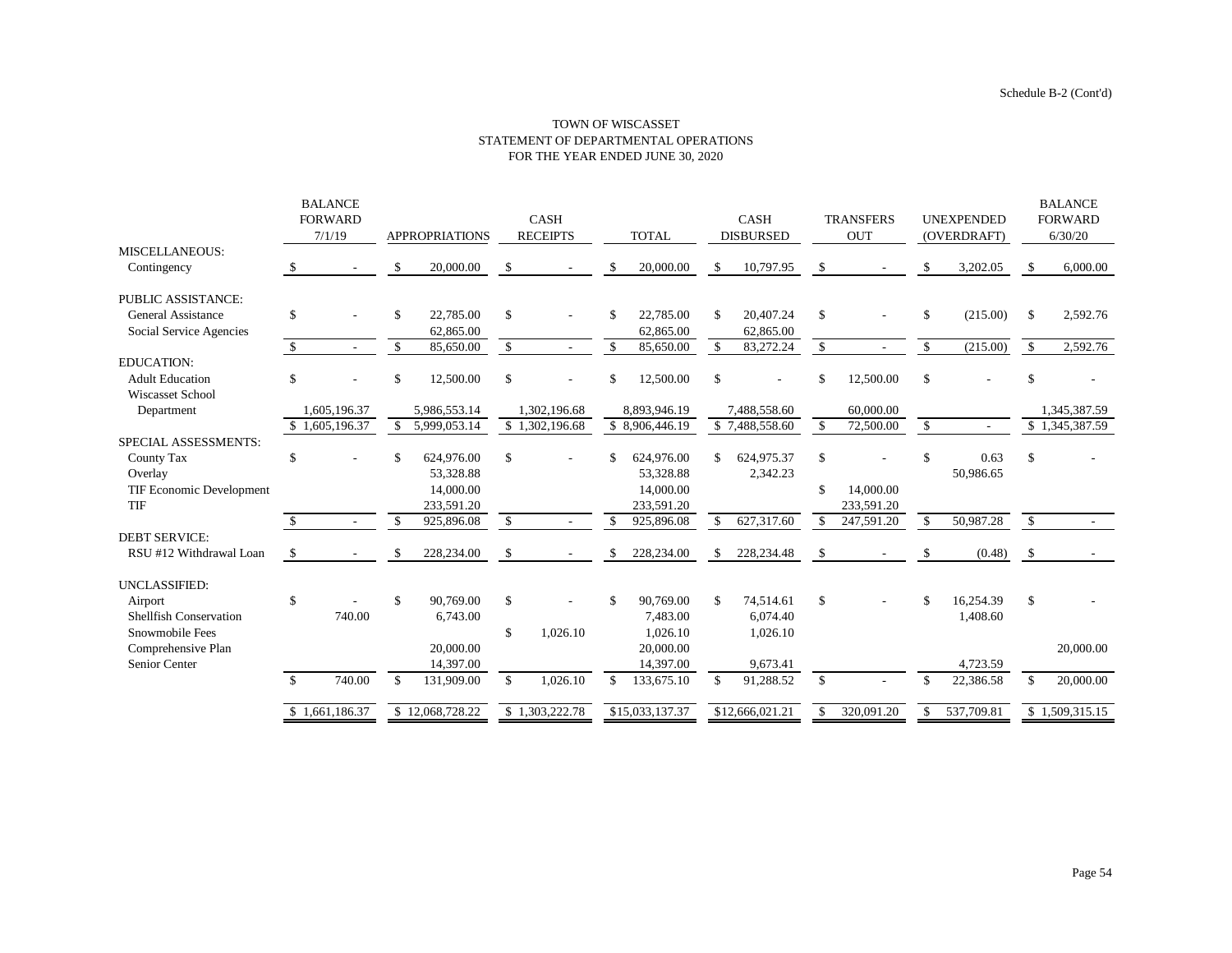# TOWN OF WISCASSET VALUATION, ASSESSMENT, AND COLLECTIONS FOR THE YEAR ENDED JUNE 30, 2020

| <b>VALUATION:</b>                             |                    |                    |
|-----------------------------------------------|--------------------|--------------------|
| <b>Real Estate</b>                            | \$470,419,400.00   |                    |
| <b>Personal Property</b>                      | 5,636,300.00       |                    |
| Less: Homestead and BETE Exemption            | (19,691,600.00)    |                    |
|                                               | \$456,364,100.00   |                    |
| <b>ASSESSMENT:</b>                            |                    |                    |
| Valuation x Rate (\$456,364,100.00 x .01990)) | \$<br>9,081,645.59 |                    |
| Supplemental Taxes                            | 955.10             |                    |
|                                               |                    | \$<br>9,082,600.69 |
| <b>COLLECTIONS AND CREDITS:</b>               |                    |                    |
| Cash Collections (94.28%)                     | \$<br>8,515,743.67 |                    |
| Abatements                                    | 2,342.23           |                    |
| Prepayments from Prior Year                   | 13,766.93          |                    |
| <b>Total Collections and Credits</b>          |                    | 8,531,852.83       |
| Taxes Receivable - June 30, 2020              |                    | 550,747.86         |

# COMPUTATION OF ASSESSMENT

| <b>Excise Tax</b><br>675,000.00<br><b>State Revenue Sharing</b><br>286,000.00<br>Homestead Reimbursement<br>244,914.28<br>General Assistance<br>11,000.00<br>288,000.00<br>Ambulance Revenue<br><b>Transfer Station</b><br>254,022.00<br>446,000.00<br>Recreation<br>Administration<br>92,740.00<br><b>State Reimbursements</b><br>56,862.35<br>Police Revenue<br>1,750.00<br><b>State Road</b><br>47,000.00 |  |
|--------------------------------------------------------------------------------------------------------------------------------------------------------------------------------------------------------------------------------------------------------------------------------------------------------------------------------------------------------------------------------------------------------------|--|
|                                                                                                                                                                                                                                                                                                                                                                                                              |  |
|                                                                                                                                                                                                                                                                                                                                                                                                              |  |
|                                                                                                                                                                                                                                                                                                                                                                                                              |  |
|                                                                                                                                                                                                                                                                                                                                                                                                              |  |
|                                                                                                                                                                                                                                                                                                                                                                                                              |  |
|                                                                                                                                                                                                                                                                                                                                                                                                              |  |
|                                                                                                                                                                                                                                                                                                                                                                                                              |  |
|                                                                                                                                                                                                                                                                                                                                                                                                              |  |
|                                                                                                                                                                                                                                                                                                                                                                                                              |  |
|                                                                                                                                                                                                                                                                                                                                                                                                              |  |
|                                                                                                                                                                                                                                                                                                                                                                                                              |  |
| <b>Transfers</b><br>274,714.00                                                                                                                                                                                                                                                                                                                                                                               |  |
| 120,000.00<br>Maine Yankee Impact Fee                                                                                                                                                                                                                                                                                                                                                                        |  |
| Miscellaneous<br>189,080.00                                                                                                                                                                                                                                                                                                                                                                                  |  |
| 12,068,728.22<br>\$                                                                                                                                                                                                                                                                                                                                                                                          |  |
| <b>REQUIREMENTS:</b>                                                                                                                                                                                                                                                                                                                                                                                         |  |
| \$<br>5,157,779.00<br>Appropriations                                                                                                                                                                                                                                                                                                                                                                         |  |
| Education<br>5,999,053.14                                                                                                                                                                                                                                                                                                                                                                                    |  |
| County Tax<br>624,976.00                                                                                                                                                                                                                                                                                                                                                                                     |  |
| <b>TIF Financing</b><br>233,591.20                                                                                                                                                                                                                                                                                                                                                                           |  |
| 12,015,399.34                                                                                                                                                                                                                                                                                                                                                                                                |  |
| 53,328.88<br>Overlay                                                                                                                                                                                                                                                                                                                                                                                         |  |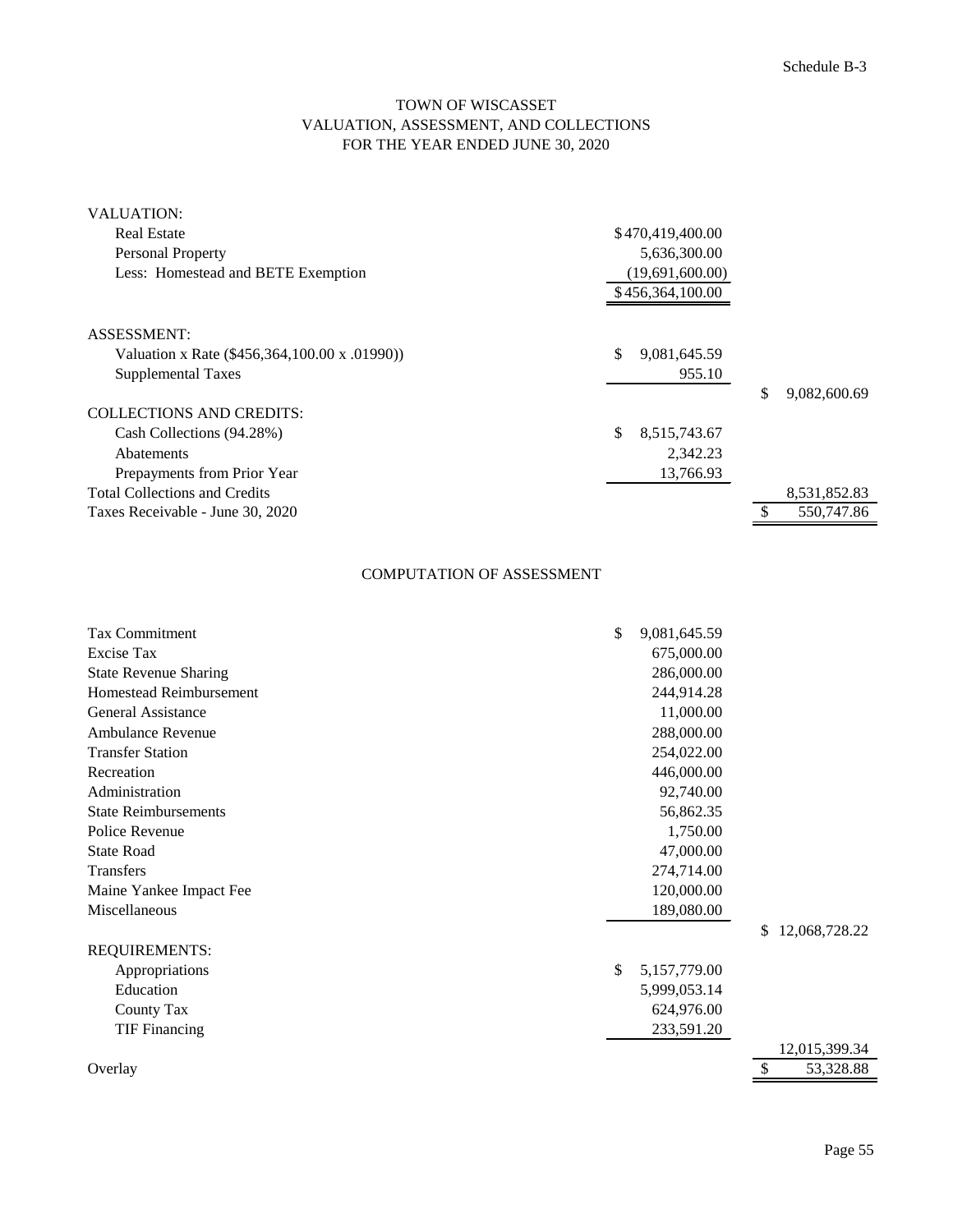# TOWN OF WISCASSET RECONCILIATION OF TREASURER'S CASH BALANCE JUNE 30, 2020

| Cash on Hand                                                                                                                                                  |                                              | \$<br>1,810.00     |
|---------------------------------------------------------------------------------------------------------------------------------------------------------------|----------------------------------------------|--------------------|
| <b>GENERAL FUND CHECKING:</b><br><b>Bank: The First</b><br><b>Balance Per Bank Statement</b><br><b>Deduct: Outstanding Checks</b><br><b>Balance Per Books</b> | \$2,777,612.60<br>(197, 057.09)              | 2,580,555.51       |
| <b>SCHOOL CHECKING:</b><br><b>Bank: The First</b><br><b>Balance Per Bank Statement</b><br>Add: Deposits in Transit<br><b>Deduct: Outstanding Checks</b>       | \$<br>488,396.48<br>20,238.85<br>(31,371.55) |                    |
| <b>Balance Per Books</b><br><b>SCHOOL PAYROLL ACCOUNT:</b><br><b>Bank: The First</b><br><b>Balance Per Bank Statement</b>                                     | \$                                           | 477,263.78         |
| <b>Deduct: Outstanding Checks</b><br><b>Balance Per Books</b>                                                                                                 | (286, 413.05)                                | (286, 413.05)      |
| DEBIT/CREDIT CARD ACCOUNT:<br><b>Bank: The First</b><br><b>Balance Per Bank Statement</b>                                                                     |                                              | 48,874.52          |
| Cash Balance, June 30, 2020                                                                                                                                   |                                              | \$<br>2,822,090.76 |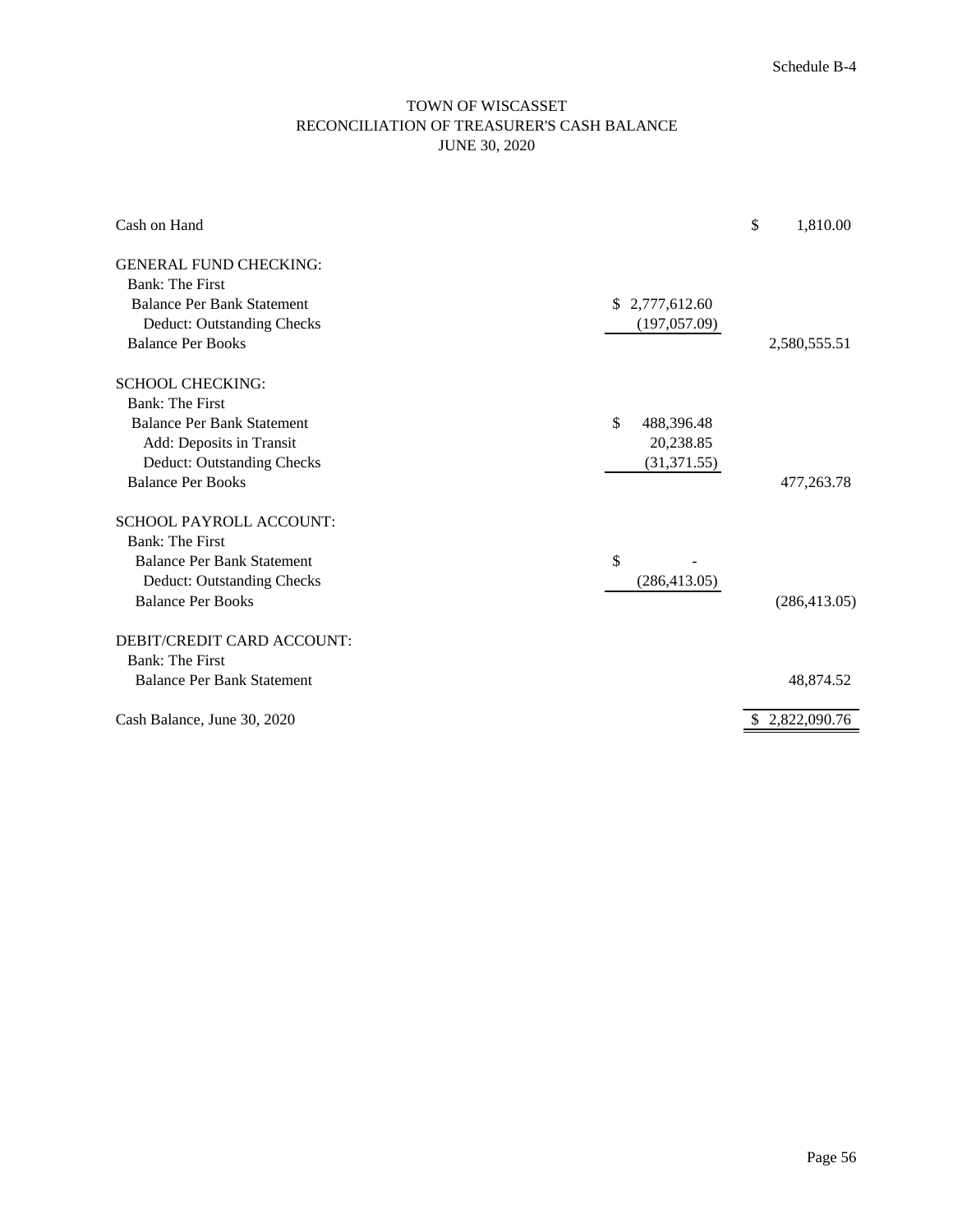# TOWN OF WISCASSET COMBINING BALANCE SHEET - NONMAJOR GOVERNMENTAL FUNDS FOR THE YEAR ENDED JUNE 30, 2020

|                              |               |                |               |                 |                    |                 | <b>TOTAL</b>        |  |  |  |
|------------------------------|---------------|----------------|---------------|-----------------|--------------------|-----------------|---------------------|--|--|--|
|                              |               | <b>SPECIAL</b> |               | <b>CAPITAL</b>  |                    | <b>NONMAJOR</b> |                     |  |  |  |
|                              |               | <b>REVENUE</b> |               | <b>PROJECTS</b> | <b>PERMANENT</b>   |                 | <b>GOVERNMENTAL</b> |  |  |  |
|                              |               | <b>FUNDS</b>   |               | <b>FUNDS</b>    | <b>FUNDS</b>       |                 | <b>FUNDS</b>        |  |  |  |
| <b>ASSETS:</b>               |               |                |               |                 |                    |                 |                     |  |  |  |
| Cash and Cash Equivalents    | \$            | 120,398.04     | \$            |                 | \$<br>76,456.59    | \$              | 196,854.63          |  |  |  |
| <b>Accounts Receivable</b>   |               | 251,085.11     |               |                 |                    |                 | 251,085.11          |  |  |  |
| Investments                  |               |                |               | 1,553,948.09    | 1,436,840.71       |                 | 2,990,788.80        |  |  |  |
| Inventory                    |               | 28,766.37      |               |                 |                    |                 | 28,766.37           |  |  |  |
| Due from Other Funds         |               | 233,612.50     |               | 99,984.40       | 12,596.89          |                 | 346,193.79          |  |  |  |
|                              |               |                |               |                 |                    |                 |                     |  |  |  |
| <b>Total Assets</b>          | \$            | 633,862.02     |               | \$1,653,932.49  | \$1,525,894.19     | <sup>\$</sup>   | 3,813,688.70        |  |  |  |
| <b>LIABILITIES:</b>          |               |                |               |                 |                    |                 |                     |  |  |  |
| <b>Accounts Payable</b>      | \$            | 4,649.27       | \$            |                 | \$                 | \$              | 4,649.27            |  |  |  |
| <b>Accrued Payroll</b>       |               | 88,941.95      |               |                 |                    |                 | 88,941.95           |  |  |  |
| <b>Deferred Revenue</b>      |               | 56,100.00      |               |                 |                    |                 | 56,100.00           |  |  |  |
| <b>Total Liabilities</b>     | <sup>\$</sup> | 149,691.22     | $\mathcal{S}$ |                 | \$                 | <sup>\$</sup>   | 149,691.22          |  |  |  |
| <b>FUND BALANCE:</b>         |               |                |               |                 |                    |                 |                     |  |  |  |
| Nonexpendable                | \$            |                | \$            |                 | \$                 | \$              |                     |  |  |  |
| Restricted                   |               |                |               |                 | 1,525,894.19       |                 | 1,525,894.19        |  |  |  |
| Committed                    |               |                |               | 1,653,932.49    |                    |                 | 1,653,932.49        |  |  |  |
| Assigned                     |               | 851,047.33     |               |                 |                    |                 | 851,047.33          |  |  |  |
| Unassigned                   |               | (366, 876.53)  |               |                 |                    |                 | (366, 876.53)       |  |  |  |
| <b>Total Fund Balance</b>    | \$            | 484,170.80     | $\mathbb{S}$  | 1,653,932.49    | \$1,525,894.19     | \$              | 3,663,997.48        |  |  |  |
| <b>Total Liabilities and</b> |               |                |               |                 |                    |                 |                     |  |  |  |
| <b>Fund Balance</b>          | \$            | 633,862.02     | \$            | 1,653,932.49    | \$<br>1,525,894.19 | \$              | 3,813,688.70        |  |  |  |
|                              |               |                |               |                 |                    |                 |                     |  |  |  |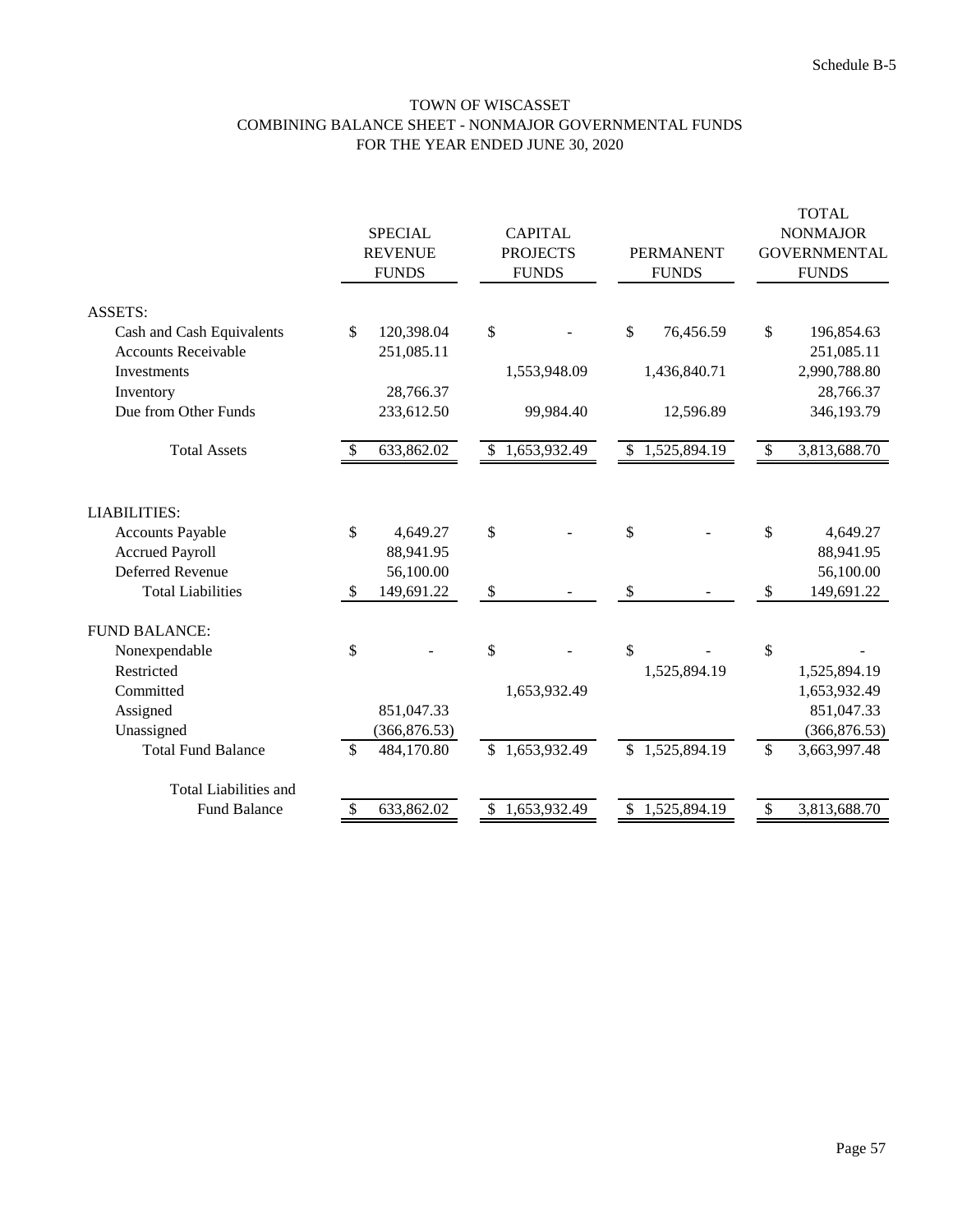# TOWN OF WISCASSET COMBINING SCHEDULE OF REVENUES, EXPENDITURES, AND CHANGES IN FUND BALANCES - NONMAJOR GOVERNMENTAL FUNDS FOR THE YEAR ENDED JUNE 30, 2020

|                                             |              | <b>SPECIAL</b><br><b>REVENUE</b><br><b>FUNDS</b> | <b>CAPITAL</b><br><b>PROJECT</b><br><b>FUNDS</b> |               | <b>PERMANENT</b><br><b>FUNDS</b> |                |                           | <b>TOTAL</b><br><b>NONMAJOR</b><br><b>GOVERNMENTAL</b><br><b>FUNDS</b> |
|---------------------------------------------|--------------|--------------------------------------------------|--------------------------------------------------|---------------|----------------------------------|----------------|---------------------------|------------------------------------------------------------------------|
| <b>REVENUES:</b>                            |              |                                                  |                                                  |               |                                  |                |                           |                                                                        |
| Dividends and Interest                      | \$           |                                                  | \$                                               | 111,707.81    | \$                               | 101,061.15     | \$                        | 212,768.96                                                             |
| Intergovernmental                           |              | 853,571.40                                       |                                                  |               |                                  |                |                           | 853,571.40                                                             |
| <b>Charges for Services</b>                 |              | 472,559.19                                       |                                                  |               |                                  |                |                           | 472,559.19                                                             |
| Contributions<br>Reimbursements             |              |                                                  |                                                  | 900.00        |                                  | 3,723.70       |                           | 3,723.70<br>900.00                                                     |
|                                             |              |                                                  |                                                  | 560.00        |                                  |                |                           | 560.00                                                                 |
| Sale of Cemetery Lots                       |              |                                                  |                                                  |               |                                  |                |                           |                                                                        |
| <b>Total Revenues</b>                       | \$           | 1,326,130.59                                     | \$                                               | 113,167.81    | \$                               | 104,784.85     | \$                        | 1,544,083.25                                                           |
| <b>EXPENDITURES:</b>                        |              |                                                  |                                                  |               |                                  |                |                           |                                                                        |
| Scholarships                                | $\$$         |                                                  | \$                                               |               | \$                               | 1,000.00       | \$                        | 1,000.00                                                               |
| <b>General Government</b>                   |              | 50,473.39                                        |                                                  |               |                                  |                |                           | 50,473.39                                                              |
| Education                                   |              | 971,168.37                                       |                                                  | 30,604.28     |                                  |                |                           | 1,001,772.65                                                           |
| <b>Public Safety</b>                        |              | 10,359.02                                        |                                                  | 31,926.43     |                                  |                |                           | 42,285.45                                                              |
| Leisure Services                            |              | 12,419.17                                        |                                                  | 42,635.24     |                                  |                |                           | 55,054.41                                                              |
| <b>Public Works</b>                         |              |                                                  |                                                  | 241,454.93    |                                  |                |                           | 241,454.93                                                             |
| Unclassified                                |              | 231, 231. 74                                     |                                                  |               |                                  | 83,153.74      |                           | 314,385.48                                                             |
| <b>Special Assessments</b>                  |              | 72,817.57                                        |                                                  |               |                                  |                |                           | 72,817.57                                                              |
| <b>Total Expenditures</b>                   | \$.          | 1,348,469.26                                     | \$                                               | 346,620.88    | $\mathcal{S}$                    | 84,153.74      | \$                        | 1,779,243.88                                                           |
| <b>Excess of Revenues Over</b>              |              |                                                  |                                                  |               |                                  |                |                           |                                                                        |
| (Under) Expenditures                        | \$           | (22, 338.67)                                     | \$                                               | (233, 453.07) | $\$\,$                           | 20,631.11      | $\$\,$                    | (235, 160.63)                                                          |
| OTHER FINANCING SOURCES (USES):             |              |                                                  |                                                  |               |                                  |                |                           |                                                                        |
| <b>Operating Transfers - In</b>             | \$           | 320,091.20                                       | \$                                               | 415,101.00    | \$                               | 100,000.00     | \$                        | 835,192.20                                                             |
| <b>Operating Transfers - Out</b>            |              | (14,000.00)                                      |                                                  | (157,007.35)  |                                  |                |                           | (171,007.35)                                                           |
| <b>Total Other Financing Sources (Uses)</b> | \$           | 306,091.20                                       | \$                                               | 258,093.65    | $\mathcal{S}$                    | 100,000.00     | $\boldsymbol{\mathsf{S}}$ | 664,184.85                                                             |
| Net Change in Fund Balance                  | $\mathbb{S}$ | 283,752.53                                       | $\mathbb{S}$                                     | 24,640.58     | \$                               | 120,631.11     | \$                        | 429,024.22                                                             |
| Fund Balance, July 1, 2019                  |              | 200,418.27                                       |                                                  | 1,629,291.91  |                                  | 1,405,263.08   |                           | 3,234,973.26                                                           |
| Fund Balance, June 30, 2020                 | \$           | 484,170.80                                       | \$                                               | 1,653,932.49  |                                  | \$1,525,894.19 | \$                        | 3,663,997.48                                                           |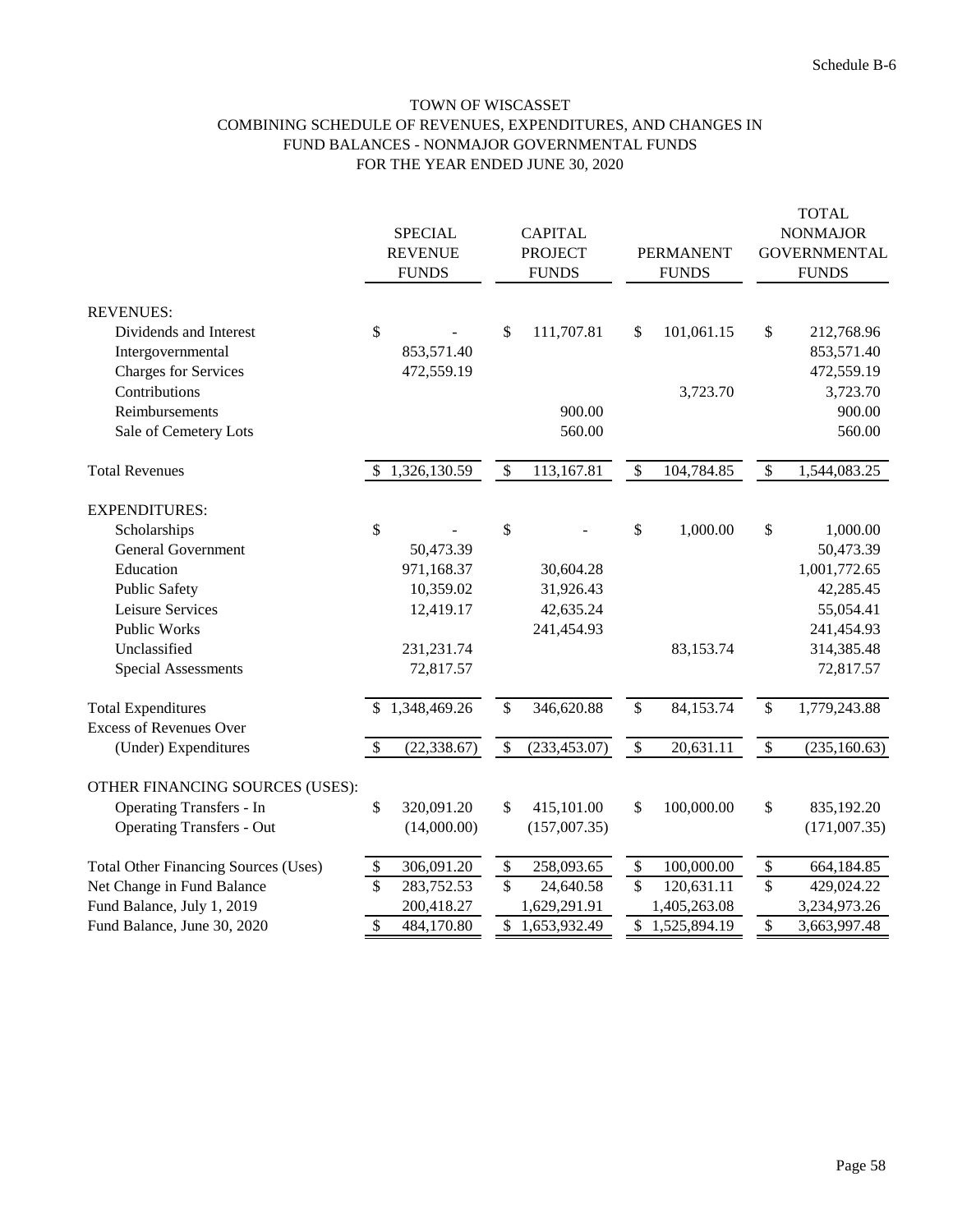#### TOWN OF WISCASSET COMBINING SCHEDULE OF REVENUES, EXPENDITURES, AND CHANGES IN FUND BALANCE - TRUST FUNDS FOR THE YEAR ENDED JUNE 30, 2020

| <b>REVENUES</b><br><b>FUND</b><br><b>EXPENDITURES</b><br><b>REVENUES</b><br><b>INVESTMENT</b><br><b>CEMETERY</b><br>OVER (UNDER)<br><b>BALANCE</b><br><b>TOTAL</b><br><b>TOTAL</b><br><b>RECEIPTS</b><br><b>INCOME</b><br>MAINTENANCE SCHOLARSHIPS<br><b>EXPENDITURES</b><br><b>JULY 1, 2019</b><br><b>TRANSFERS</b><br>\$<br>Cemetery Trust Fund<br>1,665.00<br>145,839.16<br>\$147,504.16<br>\$<br>\$<br>\$(100,000.00)<br>47,504.16<br>\$2,025,954.72<br>S<br>S.<br>S<br>General John French Scholarship<br>4,598.25<br>4,598.25<br>60,719.17<br>4,598.25<br>Jackson Cemetery Fund<br>2,265.54<br>2,265.54<br>2,265.54<br>29,916.14<br>Larrabee Band Fund<br>54,830.07<br>54,830.07<br>54,830.07<br>724,022.19<br>Haggett Scholarship<br>1,038.28<br>1,038.28<br>1,038.28<br>13,710.41<br>Mary Bailey Fund<br>33,394.35<br>33,394.35<br>33,394.35<br>440,967.10<br>Seth Wingren Fund<br>2,098.40<br>2,098.40<br>2,098.40<br>27,709.12<br>237.74<br>237.74<br>237.74<br>3,139.29<br><b>Community Center Endowment</b><br>3,723.70<br>2,350.06<br>6,073.76<br>6,073.76<br>31,248.26<br>Cooper Diperri Scholarship<br>61.44<br>61.44<br>61.44<br>811.20<br>Recreation Scholarship<br>12.00<br>Marie Harrison Scholarship<br>12.00<br>12.00<br>3,214.00<br>18.72<br>18.72<br>18.72<br>Daniel Leeman Scholarship<br>9,761.00<br>H.S. Lloyd Lowndes Memorial<br>3,880.00<br>Mark A. Perry Memorial<br>7.84<br>7.84<br>7.84<br>2,500.32<br>Katherine & Samuel Sewall Scholarship<br>60.31<br>60.31<br>60.31<br>21,610.96<br>44.75<br>Harold & Priscilla Campbell Memorial<br>44.75<br>44.75<br>13,649.58<br>Ralph Hilton Scholarship<br>43.40<br>43.40<br>1,000.00<br>1,000.00<br>22,653.71<br>(956.60) |                            |  |  |  |  |           |  |  |  | <b>EXCESS</b> |            |  |           |            |                      |
|-----------------------------------------------------------------------------------------------------------------------------------------------------------------------------------------------------------------------------------------------------------------------------------------------------------------------------------------------------------------------------------------------------------------------------------------------------------------------------------------------------------------------------------------------------------------------------------------------------------------------------------------------------------------------------------------------------------------------------------------------------------------------------------------------------------------------------------------------------------------------------------------------------------------------------------------------------------------------------------------------------------------------------------------------------------------------------------------------------------------------------------------------------------------------------------------------------------------------------------------------------------------------------------------------------------------------------------------------------------------------------------------------------------------------------------------------------------------------------------------------------------------------------------------------------------------------------------------------------------------------------------------------------------------------------------------------------|----------------------------|--|--|--|--|-----------|--|--|--|---------------|------------|--|-----------|------------|----------------------|
|                                                                                                                                                                                                                                                                                                                                                                                                                                                                                                                                                                                                                                                                                                                                                                                                                                                                                                                                                                                                                                                                                                                                                                                                                                                                                                                                                                                                                                                                                                                                                                                                                                                                                                     |                            |  |  |  |  |           |  |  |  |               |            |  |           |            | <b>FUND</b>          |
|                                                                                                                                                                                                                                                                                                                                                                                                                                                                                                                                                                                                                                                                                                                                                                                                                                                                                                                                                                                                                                                                                                                                                                                                                                                                                                                                                                                                                                                                                                                                                                                                                                                                                                     |                            |  |  |  |  |           |  |  |  |               |            |  |           |            | <b>BALANCE</b>       |
|                                                                                                                                                                                                                                                                                                                                                                                                                                                                                                                                                                                                                                                                                                                                                                                                                                                                                                                                                                                                                                                                                                                                                                                                                                                                                                                                                                                                                                                                                                                                                                                                                                                                                                     |                            |  |  |  |  |           |  |  |  |               |            |  |           |            | <b>JUNE 30, 2020</b> |
|                                                                                                                                                                                                                                                                                                                                                                                                                                                                                                                                                                                                                                                                                                                                                                                                                                                                                                                                                                                                                                                                                                                                                                                                                                                                                                                                                                                                                                                                                                                                                                                                                                                                                                     |                            |  |  |  |  |           |  |  |  |               |            |  |           |            | \$2,073,458.88       |
|                                                                                                                                                                                                                                                                                                                                                                                                                                                                                                                                                                                                                                                                                                                                                                                                                                                                                                                                                                                                                                                                                                                                                                                                                                                                                                                                                                                                                                                                                                                                                                                                                                                                                                     |                            |  |  |  |  |           |  |  |  |               |            |  |           |            | 65,317.42            |
|                                                                                                                                                                                                                                                                                                                                                                                                                                                                                                                                                                                                                                                                                                                                                                                                                                                                                                                                                                                                                                                                                                                                                                                                                                                                                                                                                                                                                                                                                                                                                                                                                                                                                                     |                            |  |  |  |  |           |  |  |  |               |            |  |           |            | 32,181.68            |
|                                                                                                                                                                                                                                                                                                                                                                                                                                                                                                                                                                                                                                                                                                                                                                                                                                                                                                                                                                                                                                                                                                                                                                                                                                                                                                                                                                                                                                                                                                                                                                                                                                                                                                     |                            |  |  |  |  |           |  |  |  |               |            |  |           |            | 778,852.26           |
|                                                                                                                                                                                                                                                                                                                                                                                                                                                                                                                                                                                                                                                                                                                                                                                                                                                                                                                                                                                                                                                                                                                                                                                                                                                                                                                                                                                                                                                                                                                                                                                                                                                                                                     |                            |  |  |  |  |           |  |  |  |               |            |  |           |            | 14,748.69            |
|                                                                                                                                                                                                                                                                                                                                                                                                                                                                                                                                                                                                                                                                                                                                                                                                                                                                                                                                                                                                                                                                                                                                                                                                                                                                                                                                                                                                                                                                                                                                                                                                                                                                                                     |                            |  |  |  |  |           |  |  |  |               |            |  |           |            | 474,361.45           |
|                                                                                                                                                                                                                                                                                                                                                                                                                                                                                                                                                                                                                                                                                                                                                                                                                                                                                                                                                                                                                                                                                                                                                                                                                                                                                                                                                                                                                                                                                                                                                                                                                                                                                                     |                            |  |  |  |  |           |  |  |  |               |            |  |           |            | 29,807.52            |
|                                                                                                                                                                                                                                                                                                                                                                                                                                                                                                                                                                                                                                                                                                                                                                                                                                                                                                                                                                                                                                                                                                                                                                                                                                                                                                                                                                                                                                                                                                                                                                                                                                                                                                     |                            |  |  |  |  |           |  |  |  |               |            |  |           |            | 3,377.03             |
|                                                                                                                                                                                                                                                                                                                                                                                                                                                                                                                                                                                                                                                                                                                                                                                                                                                                                                                                                                                                                                                                                                                                                                                                                                                                                                                                                                                                                                                                                                                                                                                                                                                                                                     |                            |  |  |  |  |           |  |  |  |               |            |  |           |            | 37,322.02            |
|                                                                                                                                                                                                                                                                                                                                                                                                                                                                                                                                                                                                                                                                                                                                                                                                                                                                                                                                                                                                                                                                                                                                                                                                                                                                                                                                                                                                                                                                                                                                                                                                                                                                                                     |                            |  |  |  |  |           |  |  |  |               |            |  |           |            | 872.64               |
|                                                                                                                                                                                                                                                                                                                                                                                                                                                                                                                                                                                                                                                                                                                                                                                                                                                                                                                                                                                                                                                                                                                                                                                                                                                                                                                                                                                                                                                                                                                                                                                                                                                                                                     |                            |  |  |  |  |           |  |  |  |               |            |  |           |            | 3,226.00             |
|                                                                                                                                                                                                                                                                                                                                                                                                                                                                                                                                                                                                                                                                                                                                                                                                                                                                                                                                                                                                                                                                                                                                                                                                                                                                                                                                                                                                                                                                                                                                                                                                                                                                                                     |                            |  |  |  |  |           |  |  |  |               |            |  |           |            | 9,779.72             |
|                                                                                                                                                                                                                                                                                                                                                                                                                                                                                                                                                                                                                                                                                                                                                                                                                                                                                                                                                                                                                                                                                                                                                                                                                                                                                                                                                                                                                                                                                                                                                                                                                                                                                                     |                            |  |  |  |  |           |  |  |  |               |            |  |           |            | 3,880.00             |
|                                                                                                                                                                                                                                                                                                                                                                                                                                                                                                                                                                                                                                                                                                                                                                                                                                                                                                                                                                                                                                                                                                                                                                                                                                                                                                                                                                                                                                                                                                                                                                                                                                                                                                     |                            |  |  |  |  |           |  |  |  |               |            |  |           |            | 2,508.16             |
|                                                                                                                                                                                                                                                                                                                                                                                                                                                                                                                                                                                                                                                                                                                                                                                                                                                                                                                                                                                                                                                                                                                                                                                                                                                                                                                                                                                                                                                                                                                                                                                                                                                                                                     |                            |  |  |  |  |           |  |  |  |               |            |  |           |            | 21,671.27            |
|                                                                                                                                                                                                                                                                                                                                                                                                                                                                                                                                                                                                                                                                                                                                                                                                                                                                                                                                                                                                                                                                                                                                                                                                                                                                                                                                                                                                                                                                                                                                                                                                                                                                                                     |                            |  |  |  |  |           |  |  |  |               |            |  |           |            | 13,694.33            |
|                                                                                                                                                                                                                                                                                                                                                                                                                                                                                                                                                                                                                                                                                                                                                                                                                                                                                                                                                                                                                                                                                                                                                                                                                                                                                                                                                                                                                                                                                                                                                                                                                                                                                                     |                            |  |  |  |  |           |  |  |  |               |            |  |           |            | 21,697.11            |
|                                                                                                                                                                                                                                                                                                                                                                                                                                                                                                                                                                                                                                                                                                                                                                                                                                                                                                                                                                                                                                                                                                                                                                                                                                                                                                                                                                                                                                                                                                                                                                                                                                                                                                     | <b>Cemetery Operations</b> |  |  |  |  | 83,153.74 |  |  |  | 83,153.74     | 100,000.00 |  | 16,846.26 | (4,249.37) | 12,596.89            |
| 246,900.31<br>252,289.01<br>83,153.74<br>1,000.00<br>84,153.74<br>\$3,431,217.80<br>Totals<br>5,388.70<br>168,135.27<br>\$<br>S                                                                                                                                                                                                                                                                                                                                                                                                                                                                                                                                                                                                                                                                                                                                                                                                                                                                                                                                                                                                                                                                                                                                                                                                                                                                                                                                                                                                                                                                                                                                                                     |                            |  |  |  |  |           |  |  |  |               |            |  |           |            | \$3,599,353.07       |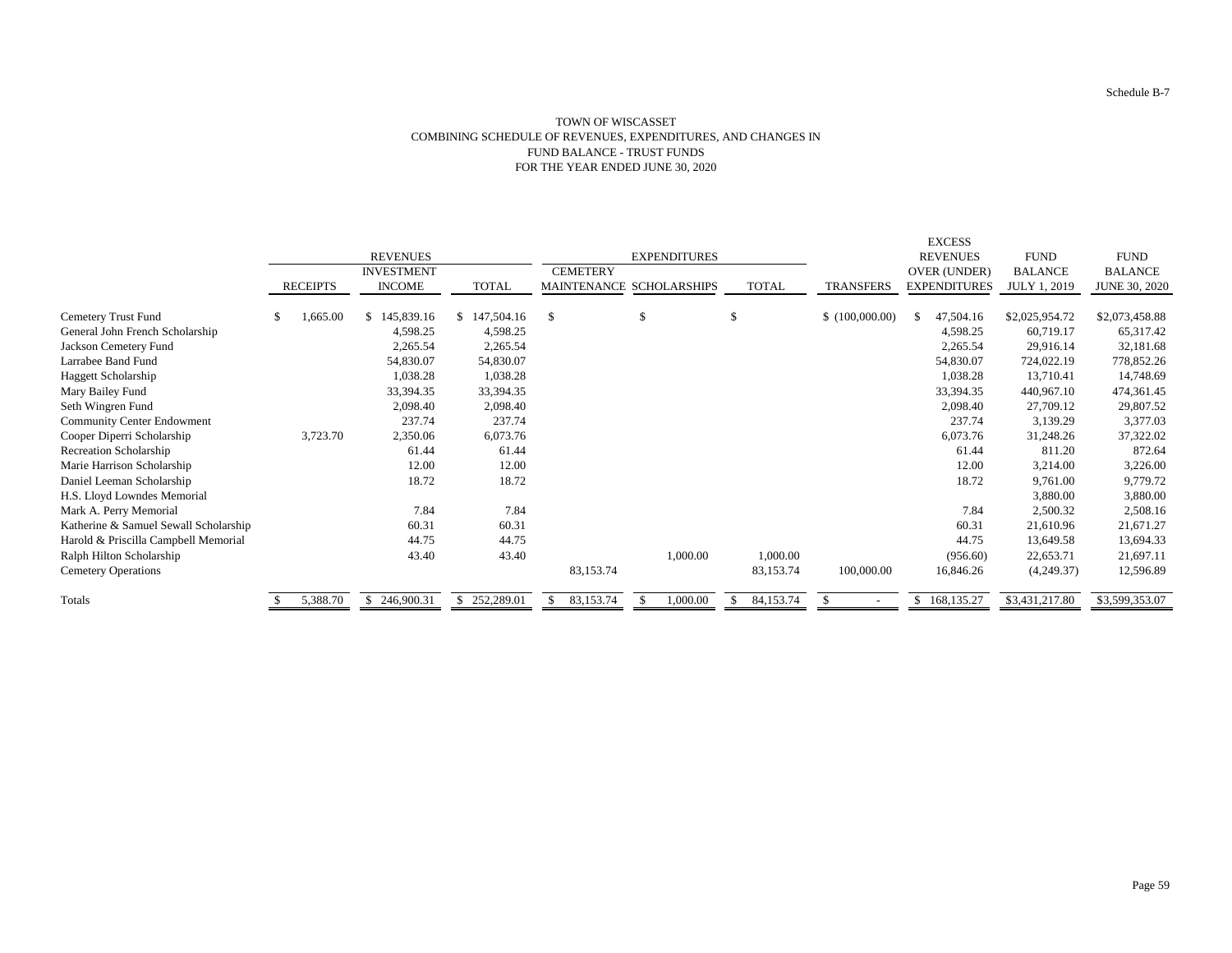|                                    |               |          | <b>REVENUES</b>                    |                   |                                 | <b>EXPENDITURES</b>            |              | <b>EXCESS</b><br><b>REVENUES</b>           | <b>OPERATING</b>       | OTHER FINANCING SOURCES (USES)<br><b>OPERATING</b> |               | <b>EXCESS</b><br><b>REVENUES AND</b><br><b>OTHER SOURCES</b><br><b>OVER (UNDER)</b> | <b>FUND</b>                           | <b>FUND</b>                            |
|------------------------------------|---------------|----------|------------------------------------|-------------------|---------------------------------|--------------------------------|--------------|--------------------------------------------|------------------------|----------------------------------------------------|---------------|-------------------------------------------------------------------------------------|---------------------------------------|----------------------------------------|
|                                    |               | RECEIPTS | <b>INVESTMENT</b><br><b>INCOME</b> | <b>TOTAL</b>      | <b>CAPITAL</b><br><b>OUTLAY</b> | <b>DEBT</b><br><b>PAYMENTS</b> | <b>TOTAL</b> | <b>OVER (UNDER)</b><br><b>EXPENDITURES</b> | <b>TRANSFERS</b><br>IN | <b>TRANSFERS -</b><br>OUT                          | <b>TOTAL</b>  | <b>EXPENDITURES</b><br>AND OTHER USES                                               | <b>BALANCE</b><br><b>JULY 1, 2019</b> | <b>BALANCE</b><br><b>JUNE 30, 2020</b> |
|                                    |               |          |                                    |                   |                                 |                                |              |                                            |                        |                                                    |               |                                                                                     |                                       |                                        |
| Capital Reserve                    | <sup>\$</sup> |          | 30,350.74                          | 30,350.74         | - \$                            |                                |              | 30,350.74                                  | -8<br>$\sim$           | 518,808.00                                         | (518,808,00)  | (488, 457, 26)                                                                      | 909,380.07                            | 420,922.81                             |
| <b>Construction Reserve</b>        |               |          | 217,463.25                         | 217,463.25        |                                 |                                |              | 217,463.25                                 |                        |                                                    |               | 217,463.25                                                                          | 2,798,452.14                          | 3,015,915.39                           |
| <b>Equipment Reserve</b>           |               |          | 336,754.13                         | 336,754.13        |                                 |                                |              | 336,754.13                                 |                        |                                                    |               | 336,754.13                                                                          | 4,333,561.37                          | 4,670,315.50                           |
| Furnace Replacement Reserve        |               |          | 27,983.66                          | 27,983.66         |                                 |                                |              | 27,983.66                                  |                        |                                                    |               | 27,983.66                                                                           | 360,111.07                            | 388,094.73                             |
| Major Repairs Reserve              |               |          | 37,696.22                          | 37,696.22         |                                 |                                |              | 37,696.22                                  |                        |                                                    |               | 37,696.22                                                                           | 485,098.43                            | 522,794.65                             |
| <b>Recreation Building Reserve</b> |               |          | 147,452.92                         | 147,452.92        |                                 |                                |              | 147,452.92                                 |                        |                                                    |               | 147,452.92                                                                          | 1,897,515.79                          | 2,044,968.71                           |
| Roof Repair Reserve                |               |          | 25,697.05                          | 25,697.05         |                                 |                                |              | 25,697.05                                  |                        |                                                    |               | 25,697.05                                                                           | 330,685.53                            | 356,382.58                             |
| Sales of Cemetery Lots             |               | 560.00   | 7,709.43                           | 8,269.43          |                                 |                                |              | 8,269.43                                   |                        |                                                    |               | 8,269.43                                                                            | 99,262.99                             | 107,532.42                             |
| <b>Highway Department Reserve</b>  |               |          | 180.89                             | 180.89            |                                 |                                |              | 180.89                                     |                        |                                                    |               | 180.89                                                                              | 2,327.87                              | 2,508.76                               |
| Fire Department Reserve            |               |          | 241.20                             | 241.20            |                                 |                                |              | 241.20                                     |                        |                                                    |               | 241.20                                                                              | 3,103.84                              | 3,345.04                               |
| Montsweag Dam Reserve              |               |          | 12,199.36                          | 12,199.36         |                                 |                                |              | 12,199.36                                  |                        |                                                    |               | 12,199.36                                                                           | 161,090.55                            | 173,289.91                             |
| Commercial Pier Debt               |               |          |                                    |                   |                                 | 40,463.04                      | 40,463.04    | (40, 463.04)                               | 40,464.00              |                                                    | 40,464.00     | 0.96                                                                                |                                       | 0.96                                   |
| <b>Backhoe Lease</b>               |               |          |                                    |                   |                                 | 22,236.84                      | 22,236.84    | (22, 236.84)                               | 22,237.00              |                                                    | 22,237.00     | 0.16                                                                                |                                       | 0.16                                   |
| Road/Sidewalk Construction         |               |          |                                    |                   | 134,480.22                      |                                | 134,480.22   | (134, 480.22)                              | 200,000.00             |                                                    | 200,000.00    | 65,519.78                                                                           |                                       | 65,519.78                              |
| <b>WCC Roof</b>                    |               |          |                                    |                   | 42,635.24                       |                                | 42,635.24    | (42, 635.24)                               | 58,000.00              |                                                    | 58,000.00     | 15,364.76                                                                           |                                       | 15,364.76                              |
| Repeaters                          |               |          |                                    |                   | 31,926.43                       |                                | 31,926.43    | (31, 926.43)                               | 35,400.00              |                                                    | 35,400.00     | 3,473.57                                                                            |                                       | 3,473.57                               |
| <b>Municipal Building</b>          |               | 900.00   |                                    | 900.00            | 44,274.83                       |                                | 44,274.83    | (43,374,83)                                | 59,000.00              |                                                    | 59,000.00     | 15,625.17                                                                           |                                       | 15,625.17                              |
| School Energy Project              |               |          |                                    |                   | 30,604.28                       |                                | 30,604.28    | (30,604.28)                                |                        |                                                    |               | (30,604.28)                                                                         | 30,604.28                             |                                        |
| <b>Tax Reduction</b>               |               |          |                                    |                   |                                 |                                |              |                                            |                        | 157,007.35                                         | (157,007.35)  | (157,007.35)                                                                        | 157,007.35                            |                                        |
| Totals                             |               | 1.460.00 | 843,728.85<br>-S                   | 845.188.85<br>-SG | 283,921.00                      | 62,699.88                      | 346,620.88   | 498,567.97                                 | 415,101.00             | 675,815.35                                         | (260, 714.35) | 237,853.62                                                                          | \$11,568,201.28                       | \$11,806,054.90                        |

# FUND BALANCES - CAPITAL RESERVE FUNDS FOR THE YEAR ENDED JUNE 30, 2020 TOWN OF WISCASSET COMBINING SCHEDULE OF REVENUES, EXPENDITURES, AND CHANGES IN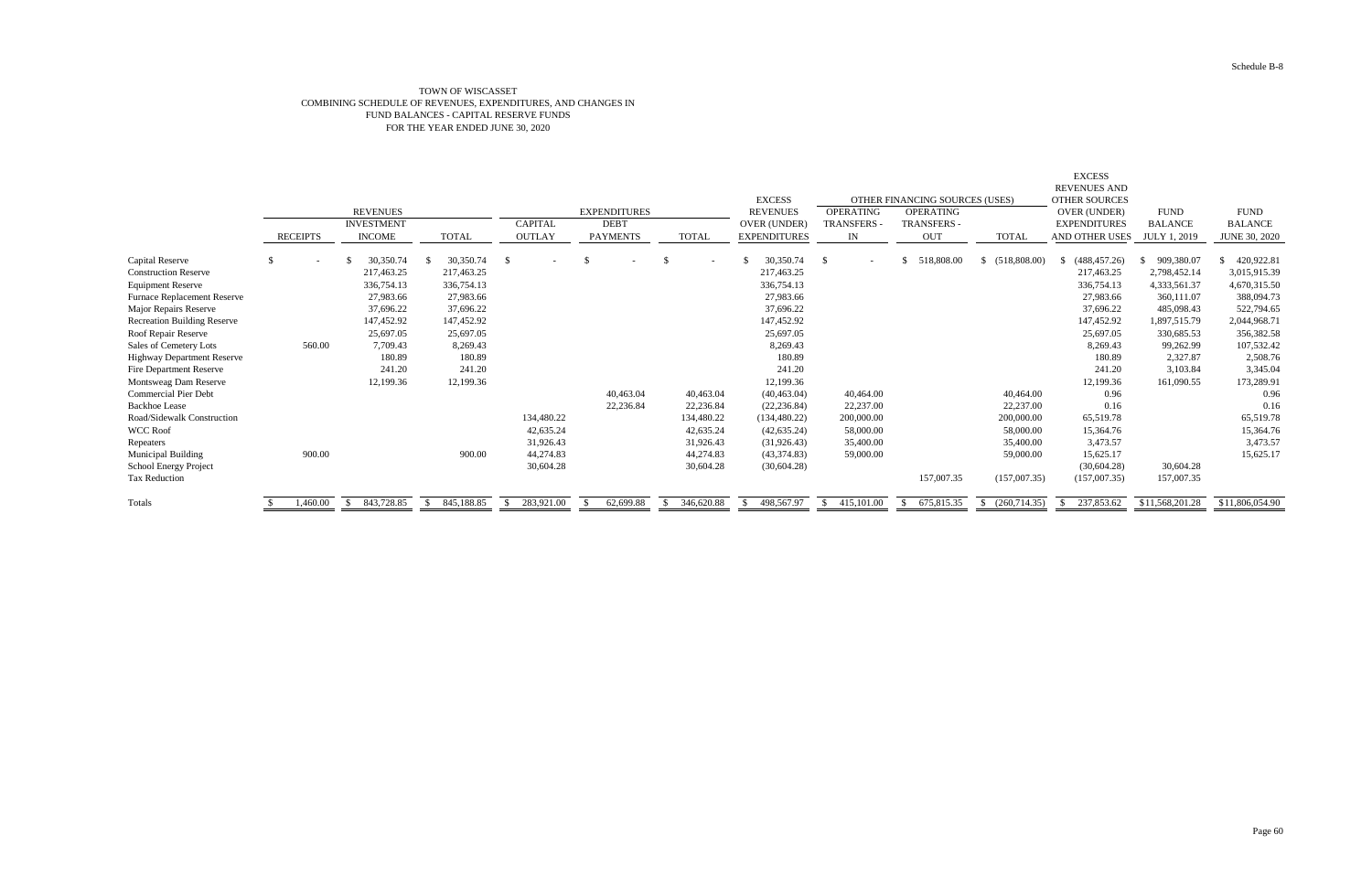|                                        |                                | <b>REVENUES</b>   |                                      |                                            |                   |                                                  |                  |                                                    | <b>EXCESS OF</b><br><b>REVENUES AND</b>                            |                                         |                                            |  |
|----------------------------------------|--------------------------------|-------------------|--------------------------------------|--------------------------------------------|-------------------|--------------------------------------------------|------------------|----------------------------------------------------|--------------------------------------------------------------------|-----------------------------------------|--------------------------------------------|--|
|                                        | <b>OTHER</b>                   | <b>LOCAL</b>      | <b>INTER-</b><br><b>GOVERNMENTAL</b> |                                            | <b>PROGRAM</b>    | <b>EXCESS</b><br><b>REVENUES</b><br>OVER (UNDER) | <b>OPERATING</b> | OTHER FINANCING SOURCES (USES)<br><b>TRANSFERS</b> | <b>OTHER SOURCES</b><br><b>OVER (UNDER)</b><br><b>EXPENDITURES</b> | <b>FUND</b><br><b>BALANCE</b>           | <b>FUND</b><br><b>BALANCE</b>              |  |
|                                        | <b>REVENUES</b>                | <b>ASSESSMENT</b> | <b>REVENUES</b>                      | <b>TOTAL</b>                               | <b>EXPENSES</b>   | <b>EXPENDITURES</b>                              | <b>TRANSFERS</b> | TO GENERAL FUND AND OTHER USES                     |                                                                    | <b>JULY 1, 2019</b>                     | <b>JUNE 30, 2020</b>                       |  |
| Unsinkables                            | 12,499.20<br>-S                | <sup>S</sup>      | -\$                                  | -\$<br>12,499.20                           | 12,341.17<br>- \$ | 158.03<br>-S                                     | -S               | \$                                                 | 158.03<br><sup>\$</sup>                                            | -\$<br>4,819.21                         | 4,977.24<br>-\$                            |  |
| Cal Ripken Baseball                    | 3,001.00                       |                   |                                      | 3,001.00                                   | 78.00             | 2,923.00                                         |                  |                                                    | 2,923.00                                                           | (819.38)                                | 2,103.62                                   |  |
| Police Department - Special Detail     | 116.78                         |                   |                                      | 116.78                                     | 116.78            |                                                  |                  |                                                    |                                                                    |                                         |                                            |  |
| Police Department - OUI Grant          |                                |                   | 1,782.25                             | 1,782.25                                   | 1,469.42          | 312.83                                           |                  |                                                    | 312.83                                                             |                                         | 312.83                                     |  |
| Police Department - Jag Byrne Grant    |                                |                   | 1,287.27                             | 1,287.27                                   | 2,280.74          | (993.47)                                         |                  |                                                    | (993.47)                                                           |                                         | (993.47)                                   |  |
| Police Department - Seatbelt Grant     |                                |                   |                                      |                                            | 1,035.86          | (1,035.86)                                       |                  |                                                    | (1,035.86)                                                         | (1,723.36)                              | (2,759.22)                                 |  |
| Police Department - Speedway Detail    | 2,218.99                       |                   |                                      | 2,218.99                                   | 2,218.99          |                                                  |                  |                                                    |                                                                    |                                         |                                            |  |
| Police Department - Police Association |                                |                   |                                      |                                            |                   |                                                  |                  |                                                    |                                                                    | 324.85                                  | 324.85                                     |  |
| DARE                                   | 556.79                         |                   |                                      | 556.79                                     | 48.68             | 508.11                                           |                  |                                                    | 508.11                                                             | 100.00                                  | 608.11                                     |  |
| Officer Reimbursement                  |                                |                   |                                      |                                            | 2,500.00          | (2,500.00)                                       |                  |                                                    | (2,500.00)                                                         | 7,458.84                                | 4,958.84                                   |  |
| Freeman Tree                           |                                |                   |                                      |                                            |                   |                                                  |                  |                                                    |                                                                    | 263.00                                  | 263.00                                     |  |
| <b>Celebration Winter</b>              | 200.00                         |                   |                                      | 200.00                                     |                   | 200.00                                           |                  |                                                    | 200.00                                                             | 291.93                                  | 491.93                                     |  |
| <b>Impact Fees</b>                     | 234.54                         |                   |                                      | 234.54                                     |                   | 234.54                                           |                  |                                                    | 234.54                                                             | 116,629.92                              | 116,864.46                                 |  |
| Insurance Claim                        | 10,576.04                      |                   |                                      | 10,576.04                                  | 47,924.71         | (37, 348.67)                                     |                  |                                                    | (37, 348.67)                                                       | (3,200.00)                              | (40,548.67)                                |  |
| <b>Holiday Gifts</b>                   |                                |                   |                                      |                                            |                   |                                                  |                  |                                                    |                                                                    | 1,987.53                                | 1,987.53                                   |  |
| Airport Fuel                           | 193,931.14                     |                   |                                      | 193,931.14                                 | 193,931.14        |                                                  |                  |                                                    |                                                                    |                                         |                                            |  |
| COVID 19 Stimulus Grant                |                                |                   | 7,073.50                             | 7,073.50                                   |                   | 7,073.50                                         |                  |                                                    | 7,073.50                                                           |                                         | 7,073.50                                   |  |
| <b>MMA Safety Grant</b>                |                                |                   |                                      |                                            | 1,746.96          | (1,746.96)                                       |                  |                                                    | (1,746.96)                                                         |                                         | (1,746.96)                                 |  |
| FAA Grant - Easement Grant II          |                                |                   | 332,100.00                           | 332,100.00                                 | 1,756.43          | 330, 343. 57                                     |                  |                                                    | 330, 343.57                                                        | (406, 567.63)                           | (76, 224.06)                               |  |
| Hesper/Little Project                  |                                |                   |                                      |                                            |                   |                                                  |                  |                                                    |                                                                    | 50.00                                   | 50.00                                      |  |
| Solar Airport Project                  | 1,000.00                       |                   |                                      | 1,000.00                                   |                   | 1,000.00                                         |                  |                                                    | 1,000.00                                                           |                                         | 1,000.00                                   |  |
| <b>Brownfields Grant</b>               |                                |                   |                                      |                                            | 33,797.21         | (33,797.21)                                      |                  |                                                    | (33,797.21)                                                        | (19.90)                                 | (33,817.11)                                |  |
| Commercial Pier                        |                                |                   |                                      |                                            |                   |                                                  |                  |                                                    |                                                                    | 15,200.00                               | 15,200.00                                  |  |
| <b>ASK</b> Grant                       | 1,831.97                       |                   |                                      | 1,831.97                                   |                   | 1,831.97                                         |                  |                                                    | 1,831.97                                                           | 1,500.00                                | 3,331.97                                   |  |
| <b>EMS</b> Special                     | 20.00                          |                   |                                      | 20.00                                      |                   | 20.00                                            |                  |                                                    | 20.00                                                              |                                         | 20.00                                      |  |
| <b>EMS</b> Donations                   | 3,350.00                       |                   |                                      | 3,350.00                                   | 3,189.82          | 160.18                                           |                  |                                                    | 160.18                                                             | 4,711.75                                | 4,871.93                                   |  |
| <b>EMS</b> Condiment Fund              | 12.60                          |                   |                                      | 12.60                                      | 47.41             | (34.81)                                          |                  |                                                    | (34.81)                                                            | 147.62                                  | 112.81                                     |  |
| Sunken Garden                          | 200.00                         |                   |                                      | 200.00                                     |                   | 200.00                                           |                  |                                                    | 200.00                                                             | 200.00                                  | 400.00                                     |  |
| Laptop Program                         |                                |                   | 6,310.75                             | 6,310.75                                   | 1,642.31          | 4,668.44                                         |                  |                                                    | 4,668.44                                                           | 8,148.61                                | 12,817.05                                  |  |
| Seth Wingren                           |                                |                   |                                      |                                            |                   |                                                  |                  |                                                    |                                                                    | 5,483.00                                | 5,483.00                                   |  |
| TIF Fund                               |                                |                   |                                      |                                            | 53,520.96         | (53,520.96)                                      | 233,591.20       | 14,000.00                                          | 166,070.24                                                         | 178,837.13                              | 344,907.37                                 |  |
| TIF Economic Development               |                                |                   |                                      |                                            | 19,296.61         | (19,296.61)                                      | 14,000.00        |                                                    | (5,296.61)                                                         | 14,342.39                               | 9,045.78                                   |  |
| Proficiency Based Education Grant      |                                |                   |                                      |                                            |                   |                                                  |                  |                                                    |                                                                    | 2,818.00                                | 2,818.00                                   |  |
| NBC Scholarship                        |                                |                   |                                      |                                            |                   |                                                  |                  |                                                    |                                                                    | 1,425.00                                | 1,425.00                                   |  |
| <b>MELMAC Planning Grant</b>           |                                |                   |                                      |                                            | 186.34            | (186.34)                                         |                  |                                                    | (186.34)                                                           | 9,994.90                                | 9,808.56                                   |  |
| <b>Regional Program</b>                |                                |                   | 120,000.00                           | 120,000.00                                 | 303,768.03        | (183, 768.03)                                    | 40,699.00        |                                                    | (143,069.03)                                                       | 84,319.72                               | (58, 749.31)                               |  |
| Regional Service Center                |                                |                   |                                      |                                            | 1,752.40          | (1,752.40)                                       |                  | 40,699.00                                          | (42, 451.40)                                                       | 176,678.00                              | 134,226.60                                 |  |
| <b>CTE</b> Grant                       | 37,542.09                      |                   |                                      | 37,542.09                                  | 21,482.83         | 16,059.26                                        |                  |                                                    | 16,059.26                                                          |                                         | 16,059.26                                  |  |
| Chewonki Foundation Grant              | 10,000.00                      |                   |                                      | 10,000.00                                  | 9,543.00          | 457.00                                           |                  |                                                    | 457.00                                                             |                                         | 457.00                                     |  |
| PEPG Grant                             |                                |                   |                                      |                                            |                   |                                                  |                  |                                                    |                                                                    | 1,890.00                                | 1,890.00                                   |  |
| Title IA Grant                         |                                |                   | 178,317.65                           | 178,317.65                                 | 191,843.60        | (13,525.95)                                      |                  |                                                    | (13,525.95)                                                        | (39, 134.59)                            | (52,660.54)                                |  |
| <b>Local Entitlement Grant</b>         |                                |                   | 179,175.23                           | 179, 175.23                                | 119,972.10        | 59,203.13                                        |                  |                                                    | 59,203.13                                                          | (147,950.71)                            | (88, 747.58)                               |  |
| <b>REAP Fund</b>                       |                                |                   |                                      |                                            | 595.00            | (595.00)                                         |                  |                                                    | (595.00)                                                           | 11,815.50                               | 11,220.50                                  |  |
| Title IIA Fund                         |                                |                   | 26,340.80                            | 26,340.80                                  | 26,213.74         | 127.06                                           |                  |                                                    | 127.06                                                             | 14,001.16                               | 14,128.22                                  |  |
| Title IV                               |                                |                   | 1,183.95                             | 1,183.95                                   | 1,222.00          | (38.05)                                          |                  |                                                    | (38.05)                                                            | (23.57)                                 | (61.62)                                    |  |
| E-Rate Fund                            | 40,313.00                      |                   |                                      | 40,313.00                                  |                   | 40,313.00                                        |                  |                                                    | 40,313.00                                                          | 15,853.98                               | 56,166.98                                  |  |
| <b>Special Education Reserve</b>       |                                |                   |                                      |                                            |                   |                                                  |                  |                                                    |                                                                    | 75,000.00                               | 75,000.00                                  |  |
| Adult Ed Federal Literacy              |                                |                   |                                      |                                            |                   |                                                  |                  |                                                    |                                                                    | (4,497.52)                              | (4,497.52)                                 |  |
| <b>Adult Education</b><br>Cole Grant   |                                |                   |                                      |                                            | 12,500.00         | (12,500.00)                                      | 12,500.00        |                                                    |                                                                    | (1,540.00)                              | (1,540.00)                                 |  |
| School Lunch Fund                      |                                |                   |                                      |                                            | 280,447.02        |                                                  | 60,000.00        |                                                    |                                                                    | (1,414.00)                              | (1,414.00)                                 |  |
| Total                                  | 154,955.05<br>472,559.19<br>-S | \$                | 853,571.40<br>\$                     | 154,955.05<br>$\overline{\$}$ 1,326,130.59 | \$1,348,469.26    | (125, 491.97)<br>(22, 338.67)<br><sup>S</sup>    | -S<br>360,790.20 | 54,699.00<br>\$                                    | (65, 491.97)<br><sup>\$</sup><br>283,752.53                        | 53,016.89<br>200,418.27<br>$\mathbb{S}$ | (12, 475.08)<br>484,170.80<br><sup>S</sup> |  |
|                                        |                                |                   |                                      |                                            |                   |                                                  |                  |                                                    |                                                                    |                                         |                                            |  |

#### TOWN OF WISCASSET STATEMENT OF REVENUES, EXPENDITURES, AND CHANGES IN FUND BALANCE - SPECIAL REVENUE FUNDS FOR THE YEAR ENDED JUNE 30, 2020